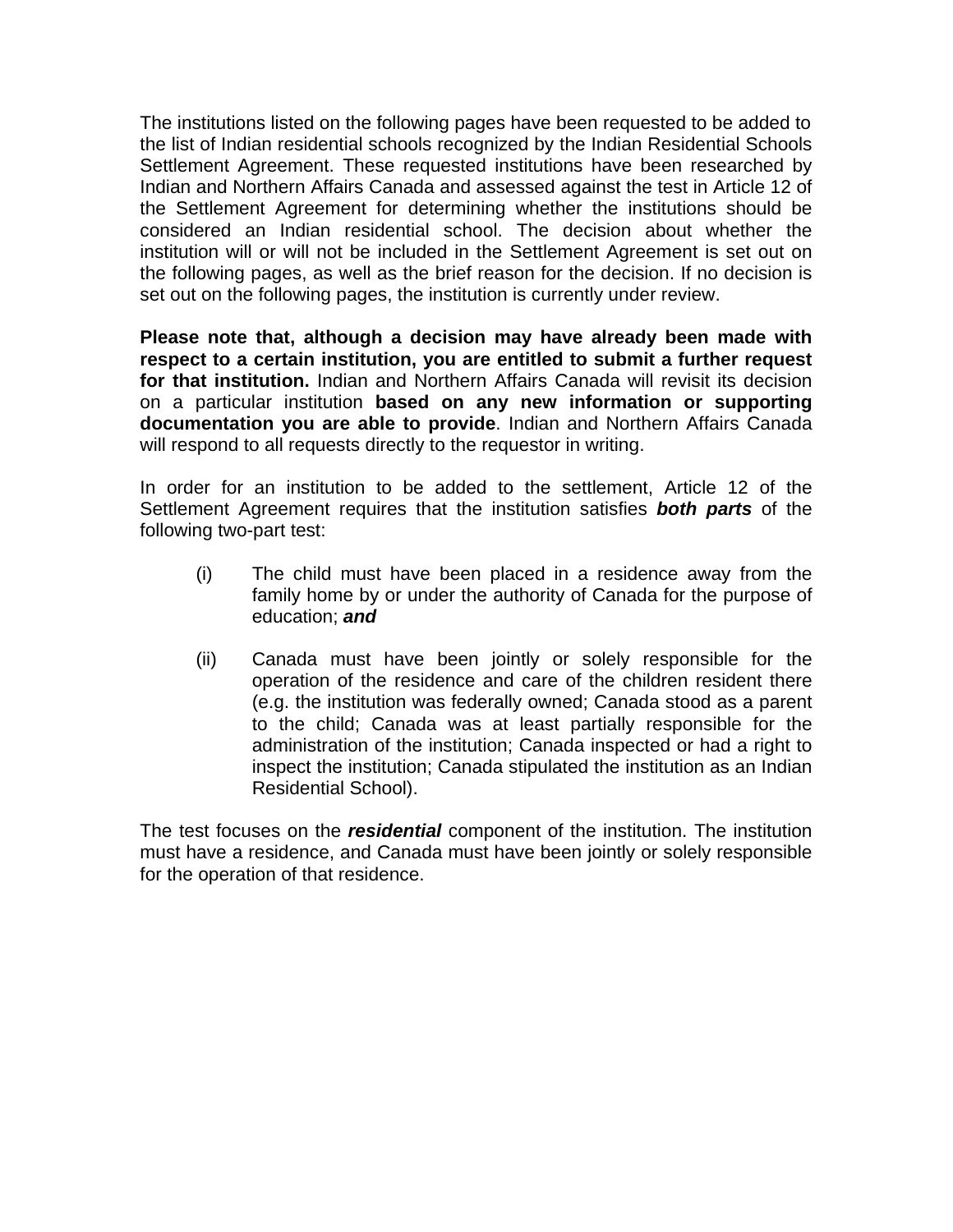| <b>STANDARD NAME OF REQUESTED</b><br><b>INSTITUTION</b>           | <b>OTHER NAMES USED TO</b><br><b>REQUEST THE SAME INSTITUTION</b>                                                                                                                                                            | <b>PROVINCE</b><br><b>TERRITORY</b> | <b>LOCATION</b>                        | <b>CANADA'S DECISION</b>                 | <b>REASON FOR DECISION</b>                                  |
|-------------------------------------------------------------------|------------------------------------------------------------------------------------------------------------------------------------------------------------------------------------------------------------------------------|-------------------------------------|----------------------------------------|------------------------------------------|-------------------------------------------------------------|
| Alberta College                                                   |                                                                                                                                                                                                                              | Alberta                             | Edmonton                               | Do Not Add To Settlement Agreement       | Operated by Religious<br>Organization/Provincially Operated |
| Alberta Institute for Girls                                       | Alberta's Institution for Girls                                                                                                                                                                                              | Alberta                             | Belmont                                | Do Not Add To Settlement Agreement       | <b>Provincially Operated</b>                                |
| Alberta School for the Deaf                                       | Edmonton School For The Deaf                                                                                                                                                                                                 | Alberta                             | Edmonton                               | Do Not Add To Settlement Agreement       | <b>Provincially Operated</b>                                |
| Alexander Indian Day School                                       | Alexander Indian Day School                                                                                                                                                                                                  | Alberta                             | Edmonton                               | Do Not Add To Settlement Agreement       | Day School                                                  |
| Anjack (Anzac School/Dormitory)                                   | Boarding School in Anzac                                                                                                                                                                                                     | Alberta                             | Lac La Biche                           | Do Not Add To Settlement Agreement       | Insufficient Information                                    |
| <b>Anzac IRS</b>                                                  |                                                                                                                                                                                                                              | Alberta                             | <b>Fort McMurray</b>                   | <b>Decision Pending</b>                  | <b>Research and Assessment</b><br>Incomplete                |
| <b>Ashmont School</b>                                             | Ashmont School                                                                                                                                                                                                               | Alberta                             | Ashmont                                | Do Not Add To Settlement Agreement       | <b>Provincially Operated</b>                                |
| Athabasca Public School                                           | Edwin Parr Composite High School                                                                                                                                                                                             | Alberta                             | Athabasca                              | Do Not Add To Settlement Agreement       | <b>Provincially Operated</b>                                |
| <b>Atonement Home</b>                                             | Atonement Centre, Atonement<br>Convenent (Home), Atonement<br>Convent, Atonement Home/Convent,<br>Atonement School, Convent of the<br>Tonement Home, Edmonton<br>Atonement Home, Fransician Sisters<br>of the Atonement Home | Alberta                             | Edmonton                               | Do Not Add To Settlement Agreement       | No Federal Involvement                                      |
| Bethany Home for Children                                         |                                                                                                                                                                                                                              | Alberta                             | Wetaskewin                             | Do Not Add To Settlement Agreement       | Operated by Private Organization                            |
| Bishop Piché School                                               |                                                                                                                                                                                                                              | Alberta                             | Fort Chipewyan                         | Do Not Add To Settlement Agreement       | Day School/Provincially Operated                            |
| Blue Quills (Saddle Lake, Sacred Heart,<br>formerly Lac la Biche) | <b>Blue Quills Native Education Centre.</b><br>Blue Quills Residential School/High<br>School, Blue Quills School                                                                                                             | Alberta                             | St. Paul                               | Already Included in Settlement Agreement | Identified as IRS #50 on CEP and<br><b>IAP Forms</b>        |
| Bonnyville Elementary School                                      | Bonnyville Elementary School                                                                                                                                                                                                 | Alberta                             | Bonnyville                             | Do Not Add To Settlement Agreement       | <b>Provincially Operated</b>                                |
| <b>Bowden Institution</b>                                         |                                                                                                                                                                                                                              | Alberta                             | <b>Between Innisfail</b><br>and Bowden | Do Not Add To Settlement Agreement       | Penitentiary                                                |
| Boyer River Residential Indian Day School                         |                                                                                                                                                                                                                              | Alberta                             | <b>Boyer River</b>                     | Do Not Add To Settlement Agreement       | Day School                                                  |
| Britannia Junior High School                                      | Britannia Junior High School                                                                                                                                                                                                 | Alberta                             | Edmonton                               | Do Not Add To Settlement Agreement       | <b>Provincially Operated</b>                                |
| Canadian Union College                                            |                                                                                                                                                                                                                              | Alberta                             | <b>College Heights</b>                 | Do Not Add To Settlement Agreement       | Operated by Private Organization                            |
| <b>Cardston Day School</b>                                        |                                                                                                                                                                                                                              | Alberta                             | <b>Cardston</b>                        | <b>Decision Pending</b>                  | <b>Research and Assessment</b><br>Incomplete                |
| <b>Carol Banister School</b>                                      |                                                                                                                                                                                                                              | Alberta                             | Faust                                  | <b>Decision Pending</b>                  | <b>Research and Assessment</b><br>Incomplete                |
| <b>Cayley School</b>                                              |                                                                                                                                                                                                                              | Alberta                             | Cayley                                 | Do Not Add To Settlement Agreement       | <b>Provincially Operated</b>                                |
| <b>Charles Camsell Provincial Hospital</b>                        | Camperville Hospital, Charles<br>Campsell Hospital                                                                                                                                                                           | Alberta                             | Edmonton                               | Do Not Add To Settlement Agreement       | Hospital                                                    |
| <b>Clarence Jaycox Mission</b>                                    |                                                                                                                                                                                                                              | Alberta                             | Loon River                             | Do Not Add To Settlement Agreement       | <b>Provincially Operated</b>                                |
| Cochrane High School                                              | Cochrane                                                                                                                                                                                                                     | Alberta                             | Morley                                 | Do Not Add To Settlement Agreement       | <b>Provincially Operated</b>                                |
| Couvent des Soeurs de Sainte Croix                                | Convent St. Croix                                                                                                                                                                                                            | Alberta                             | Donnelly                               | Do Not Add To Settlement Agreement       | Operated by Religious Organization                          |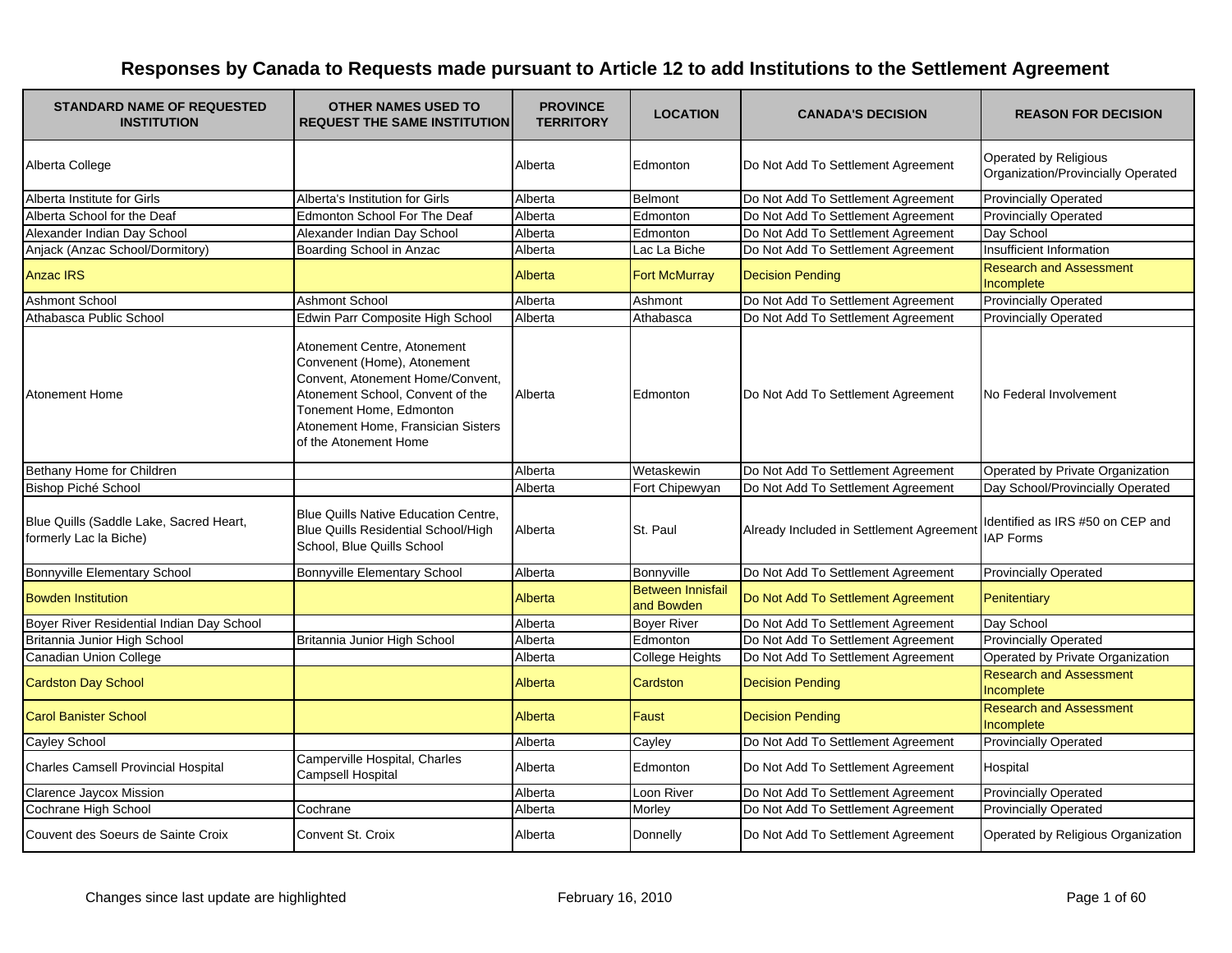| <b>STANDARD NAME OF REQUESTED</b><br><b>INSTITUTION</b> | <b>OTHER NAMES USED TO</b><br><b>REQUEST THE SAME INSTITUTION</b>                                 | <b>PROVINCE</b><br><b>TERRITORY</b> | <b>LOCATION</b>        | <b>CANADA'S DECISION</b>                 | <b>REASON FOR DECISION</b>                            |
|---------------------------------------------------------|---------------------------------------------------------------------------------------------------|-------------------------------------|------------------------|------------------------------------------|-------------------------------------------------------|
| Crowfoot (St. Joseph's, Ste. Trinité)                   | St. Trinite, Blackfoot, St. Joseph's                                                              | Alberta                             | Cluny                  | Already Included in Settlement Agreement | Identified as IRS #51 on CEP and<br><b>IAP Forms</b>  |
| Desmarais (St. Martin's, Wabasca Roman<br>Catholic)     | Desmarais St. Martin's Wabasca<br>Roman Catholic, St. Martins School<br><b>Residential School</b> | Alberta                             | Desmarais -<br>Wabasca | Already Included in Settlement Agreement | Identified as IRS #52 on CEP and<br><b>IAP Forms</b>  |
| Detention and Compulsory Care                           | Detention and Compulsory Care                                                                     | Alberta                             | Calgary                | Do Not Add To Settlement Agreement       | Insufficient Information                              |
| Don Bosco Home - Calgary                                |                                                                                                   | Alberta                             | Calgary                | <b>Decision Pending</b>                  | Research and Assessment<br>Incomplete                 |
| Driftpile Church School                                 |                                                                                                   | Alberta                             | <b>Driftpile</b>       | Do Not Add To Settlement Agreement       | Day School                                            |
| Drumheller Composite High School                        | Drumheller Composite High,<br>Drumheller Composite High School<br>and Boarding Dormitory          | Alberta                             | Drumheller             | Do Not Add To Settlement Agreement       | <b>Research and Assessment</b><br>Incomplete          |
| <b>Drumheller Institution</b>                           |                                                                                                   | Alberta                             | <b>Drumheller</b>      | Do Not Add To Settlement Agreement       | Penitentiary                                          |
| <b>Duclos Residential School</b>                        |                                                                                                   | Alberta                             | Bonnyville             | Do Not Add To Settlement Agreement       | Insufficient Information                              |
| <b>Eberhardt Hospital</b>                               |                                                                                                   | Alberta                             | Rae Edzo               | Do Not Add To Settlement Agreement       | Insufficient Information                              |
| École Joussard School                                   |                                                                                                   | Alberta                             | Joussard               | <b>Decision Pending</b>                  | <b>Research and Assessment</b><br>Incomplete          |
| École Mallaig                                           |                                                                                                   | Alberta                             | Mallaig                | Do Not Add To Settlement Agreement       | <b>Provincially Operated</b>                          |
| Eden Valley School                                      |                                                                                                   | Alberta                             | Longview               | Do Not Add To Settlement Agreement       | Day School                                            |
| Edmonton (formerly Red Deer Industrial)                 | Red Deer Indian Industrial School,<br>Edmonton, Edmonton Indian<br><b>Residential School</b>      | Alberta                             | St. Albert             | Already Included in Settlement Agreement | Identified as IRS # 53 on CEP and<br><b>IAP Forms</b> |
| <b>Edmonton General Hospital</b>                        |                                                                                                   | Alberta                             | Edmonton               | Do Not Add To Settlement Agreement       | Hospital                                              |
| <b>Edmonton Maximum Security</b>                        |                                                                                                   | Alberta                             | Edmonton               | Do Not Add To Settlement Agreement       | Penitentiary                                          |
| Ermineskin                                              | Ermineskin Indian Residential School                                                              | Alberta                             | Hobbema                | Already Included in Settlement Agreement | Identified as IRS #54 on CEP and<br><b>IAP Forms</b>  |
| Ermineskin High School                                  | Ermineskin High School                                                                            | Alberta                             | Hobbema                | Do Not Add To Settlement Agreement       | <b>Provincially Operated</b>                          |
| Ermineskin School                                       | Ermineskin School (Hobbema)                                                                       | Alberta                             | Hobbema                | Do Not Add To Settlement Agreement       | <b>Provincially Operated</b>                          |
| Fairview                                                |                                                                                                   | Alberta                             | Unknown                | Do Not Add To Settlement Agreement       | Insufficient Information                              |
| Faithful Companions of Jesus Convent                    | <b>Faithful Companions of Jesus</b>                                                               | Alberta                             | Edmonton               | <b>Decision Pending</b>                  | Research and Assessment<br>Incomplete                 |
| <b>Father Begin</b>                                     |                                                                                                   | Alberta                             | Fort McKay             | <b>Decision Pending</b>                  | Research and Assessment<br>Incomplete                 |
| Father R. Parent School                                 |                                                                                                   | Alberta                             | Chard                  | Do Not Add To Settlement Agreement       | <b>Provincially Operated</b>                          |
| Fishing Lake Métis Settlement                           |                                                                                                   | Alberta                             | Sputinow               | Do Not Add To Settlement Agreement       | <b>Provincially Operated</b>                          |
| Fort Mckay Indian Day School                            |                                                                                                   | Alberta                             | Fort McKay             | Do Not Add To Settlement Agreement       | Dav School                                            |
| Fort McMurray                                           |                                                                                                   | Alberta                             | St. John's             | Decision Pending                         | Research and Assessment<br>Incomplete                 |
| Fort Vermilion (St. Henry's)                            | St. Henry's Mission, St. Henry Mission<br>School, St. Henry's (Fort Vermilion)                    | Alberta                             | <b>Fort Vermilion</b>  | Already Included in Settlement Agreement | Identified as IRS #55 on CEP and<br><b>IAP Forms</b>  |
| Friedenstal                                             |                                                                                                   | Alberta                             | Friedenstal            | Do Not Add To Settlement Agreement       | Operated by Religious Organization                    |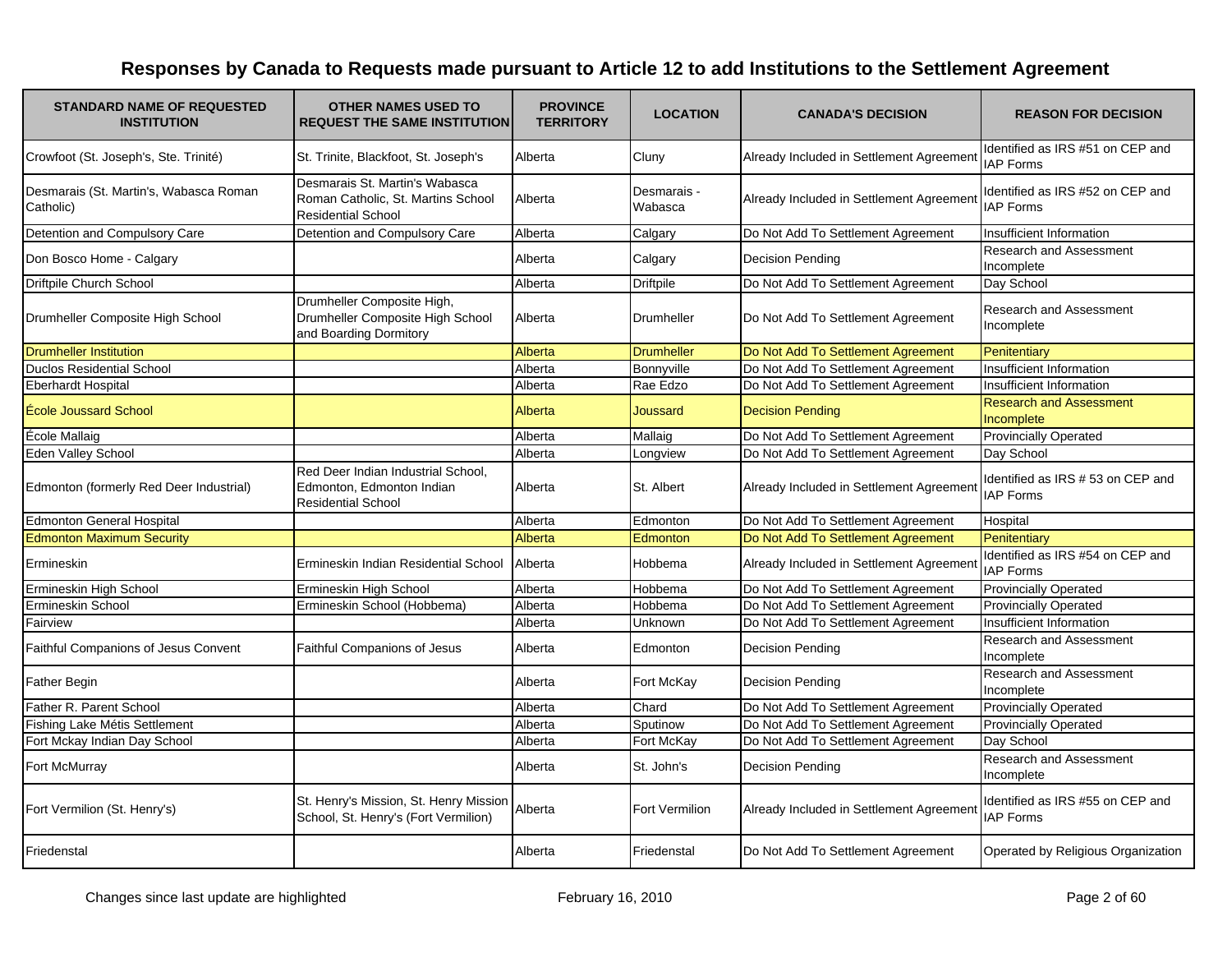| <b>STANDARD NAME OF REQUESTED</b><br><b>INSTITUTION</b>      | <b>OTHER NAMES USED TO</b><br><b>REQUEST THE SAME INSTITUTION</b>                                                                                                                        | <b>PROVINCE</b><br><b>TERRITORY</b> | <b>LOCATION</b>       | <b>CANADA'S DECISION</b>                 | <b>REASON FOR DECISION</b>                           |
|--------------------------------------------------------------|------------------------------------------------------------------------------------------------------------------------------------------------------------------------------------------|-------------------------------------|-----------------------|------------------------------------------|------------------------------------------------------|
| <b>Friends of Jesus Christ Convent</b>                       | F.C.J. Convent                                                                                                                                                                           | Alberta                             | Calgary               | Do Not Add To Settlement Agreement       | <b>Insufficient Information</b>                      |
| Frog Lake Anglican School                                    | Frog Lake Indian Day School                                                                                                                                                              | Alberta                             | <b>Frog Lake</b>      | Do Not Add To Settlement Agreement       | Day School                                           |
| Frog Lake Roman Catholic School                              | Frog Lake R.C. Indian Day School,<br>Frog Lake Sacred Heart Day School                                                                                                                   | Alberta                             | <b>Frog Lake</b>      | Do Not Add To Settlement Agreement       | Day School                                           |
| Glenrose Hospital                                            | Glenrose Hospital                                                                                                                                                                        | Alberta                             | Edmonton              | Do Not Add To Settlement Agreement       | <b>Provincially Operated</b>                         |
| Good Shepherd Home/School                                    | Good Shep Home, Good Shepard<br>Convent, Good Shepard School for<br>Girls, Good Shepherd Girls Home,<br>Our Lady of Charity, Sisters of Charity,<br>Our Lady Of Charity School for Girls | Alberta                             | Edmonton              | Decision Pending                         | <b>Research and Assessment</b><br>Incomplete         |
| Goodfish Lake Protestant Day School                          | Good Fish Day School, Good Fish<br>Lake Day School, Goodfish Lake U.C. Alberta<br>Day School                                                                                             |                                     | Goodfish Lake         | Do Not Add To Settlement Agreement       | Day School                                           |
| Goodfish Lake Roman Catholic Day School                      | Good Fish Day School, Good Fish<br>Lake Day School, Roman Catholic<br>Day School Located in Goodfish                                                                                     | Alberta                             | Goodfish Lake         | Do Not Add To Settlement Agreement       | Day School                                           |
| <b>Grey Nuns Sacred Heart</b>                                |                                                                                                                                                                                          | Alberta                             | Edmonton              | Decision Pending                         | Research and Assessment<br>Incomplete                |
| Grouard (St. Bernard's, Lesser Slave Lake<br>Roman Catholic) | St. Bernard Mission Residential<br>School                                                                                                                                                | Alberta                             | Grouard               | Already Included in Settlement Agreement | Identified as IRS #56 on CEP and<br><b>IAP Forms</b> |
| <b>Grouard Vocational High School</b>                        | <b>Grouard Vocational School</b>                                                                                                                                                         | Alberta                             | Grouard               | <b>Decision Pending</b>                  | Research and Assessment<br>Incomplete                |
| <b>Hay Lakes School</b>                                      | Hay Lake Central School                                                                                                                                                                  | Alberta                             | <b>Hay Lakes</b>      | Do Not Add To Settlement Agreement       | <b>Provincially Operated</b>                         |
| <b>Heart River School</b>                                    | <b>Imperial Mills</b>                                                                                                                                                                    | Alberta                             | <b>Imperial Mills</b> | Do Not Add To Settlement Agreement       | <b>Provincially Operated</b>                         |
| Holy Angels (Fort Chipewyan, École des Saints-<br>Anges)     | Holy Angel Indian Residential School,<br>Holy Angels Residential School, Holy<br>Angels (Fort Chipewyan, École des<br>Saints-Anges, The New Church of<br>Nativity of the Blessed Virgin) | Alberta                             | Fort Chipewyan        | Already Included in Settlement Agreement | Identified as IRS #57 on CEP and<br><b>IAP Forms</b> |
| Holy Cross Convent - Falher                                  | Routhier Public School - Holy Cross<br>Convent                                                                                                                                           | Alberta                             | Falher                | <b>Decision Pending</b>                  | Research and Assessment<br>Incomplete                |
| Holy Cross Convent - Spirit River                            |                                                                                                                                                                                          | Alberta                             | <b>Spirit River</b>   | Do Not Add To Settlement Agreement       | Operated by Religious Organization                   |
| Horse Lake Reserve School                                    |                                                                                                                                                                                          | Alberta                             | <b>Horse Lake</b>     | Do Not Add To Settlement Agreement       | Day School                                           |
| Jasper Place Composite High School                           |                                                                                                                                                                                          | Alberta                             | Edmonton              | Do Not Add To Settlement Agreement       | Provincially Operated                                |
| Jasper Residential School                                    |                                                                                                                                                                                          | Alberta                             | Edmonton              | Do Not Add To Settlement Agreement       | <b>Provincially Operated</b>                         |
| Joussard (St. Bruno's)                                       | St. Bruno's Residental School,<br>Joussard Indian Residential School<br>(St. Bruno's)                                                                                                    | Alberta                             | Joussard              | Already Included in Settlement Agreement | Identified as IRS #58 on CEP and<br><b>IAP Forms</b> |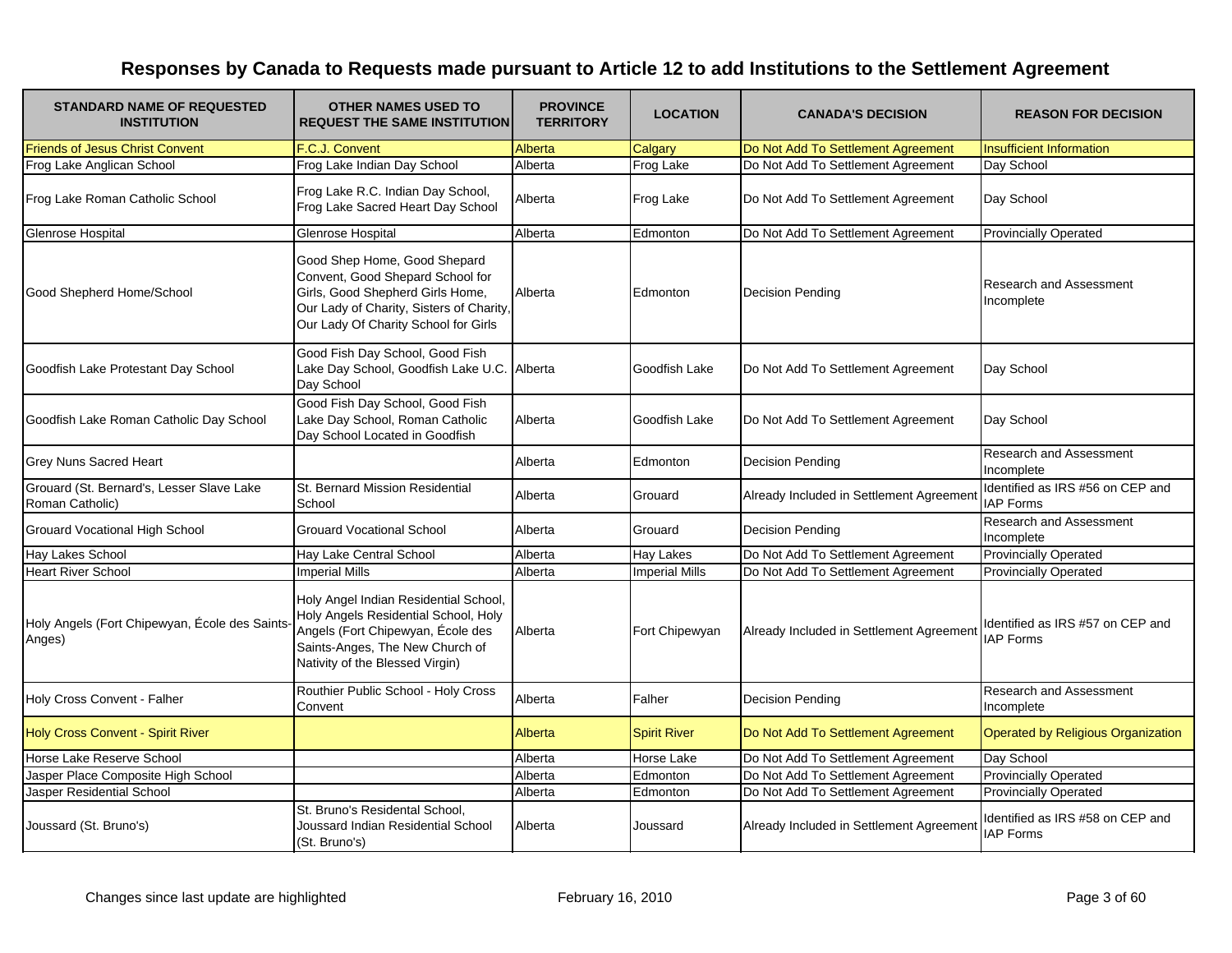| <b>STANDARD NAME OF REQUESTED</b><br><b>INSTITUTION</b>                                                    | <b>OTHER NAMES USED TO</b><br><b>REQUEST THE SAME INSTITUTION</b>                                                                                                | <b>PROVINCE</b><br><b>TERRITORY</b> | <b>LOCATION</b>       | <b>CANADA'S DECISION</b>                 | <b>REASON FOR DECISION</b>                                                      |
|------------------------------------------------------------------------------------------------------------|------------------------------------------------------------------------------------------------------------------------------------------------------------------|-------------------------------------|-----------------------|------------------------------------------|---------------------------------------------------------------------------------|
| Kateri School                                                                                              |                                                                                                                                                                  | Alberta                             | <b>Trout Lake</b>     | <b>Decision Pending</b>                  | Research and Assessment<br>Incomplete                                           |
| Kehewin Day School                                                                                         |                                                                                                                                                                  | Alberta                             | Kehewin               | Do Not Add To Settlement Agreement       | Day School                                                                      |
| Kermaria                                                                                                   | Kermaria Convent, Kermara                                                                                                                                        | Alberta                             | <b>Pincher Creek</b>  | Do Not Add To Settlement Agreement       | <b>Operated by Religious Organization</b>                                       |
| Koinonian Christian School                                                                                 | Koinonia Christian School                                                                                                                                        | Alberta                             | Cremona               | Do Not Add To Settlement Agreement       | Operated by Private Organization                                                |
| Lac la Biche (Notre Dame des Victoire,<br>predecessor to Blue Quills)                                      | Lac la Biche Indian Residential School Alberta                                                                                                                   |                                     | Lac la Biche          | Already Included in Settlement Agreement | Identified as IRS #59 on CEP and<br>IAP Forms. Lac La Biche closed June<br>1898 |
| Lac la Biche Mission School                                                                                | Lac la Biche Indian Residential<br>School, Notre Dame des Victoire,<br><b>Mission School</b>                                                                     | Alberta                             | Lac la Biche          | Do Not Add To Settlement Agreement       | Operated by Religious Organization                                              |
| Lacombe Orphanage/Home (Father Lacombe<br>Home, Midnapour Residential School)                              | Father Lacombe, Father Lacombe<br>Orphanage (Care Centre / Home)                                                                                                 | Alberta                             | Midnapore             | Do Not Add To Settlement Agreement       | Operated by Religious Organization                                              |
| <b>Lakedell School</b>                                                                                     |                                                                                                                                                                  | Alberta                             | Wetsterose            | Do Not Add To Settlement Agreement       | <b>Provincially Operated</b>                                                    |
| Legoff Day School                                                                                          | Legoff School (also known as Cold<br>Lake), Legoss Day School                                                                                                    | Alberta                             | Cold Lake             | Do Not Add To Settlement Agreement       | Day School                                                                      |
| Leverne                                                                                                    | Leverne, Laverne School, Aapsoapii<br><b>School</b>                                                                                                              | Alberta                             | <b>Standoff</b>       | Do Not Add To Settlement Agreement       | Day School                                                                      |
| <b>Life Values School</b>                                                                                  | Life Values Residential School,<br>Mannawanis Life Values School                                                                                                 | Alberta                             | St. Paul              | Do Not Add To Settlement Agreement       | Operated by Religious Organization                                              |
| Little Buffalo Mission/Lubicon Lake Mission                                                                | Lubicon Mission School, Labocan<br>Lake Mission School, Little Buffalo<br>School, Little Buffalo Lake Mission<br>School, Little Buffalo Residential<br>School    | Alberta                             | Little Buffalo        | <b>Decision Pending</b>                  | Research and Assessment<br>Incomplete                                           |
| Little Flower Mission/School                                                                               | Little Flower Mission Day School                                                                                                                                 | Alberta                             | Fox Lake              | Do Not Add To Settlement Agreement       | <b>Provincially Operated</b>                                                    |
| Long Lake Day School                                                                                       |                                                                                                                                                                  | Alberta                             | Kehewin               | Do Not Add To Settlement Agreement       | Day School                                                                      |
| <b>Matomid Home</b>                                                                                        |                                                                                                                                                                  | Alberta                             | Edmonton              | Do Not Add To Settlement Agreement       | <b>Insufficient Information</b>                                                 |
| McCoy High                                                                                                 |                                                                                                                                                                  | Alberta                             | Medecine Hat          | Do Not Add To Settlement Agreement       | <b>Provincially Operated</b>                                                    |
| McLennan Mission (St. John Baptist Dormitory<br>McLennan, Providence School, Sisters of the<br>Providence) | Sisters of the Providence Convent, St.<br><b>John Baptiste Providence</b><br>School, Couvent Saint Jean Baptiste,<br>École de Providence, Guy Separate<br>School | Alberta                             | McLennan              | Do Not Add To Settlement Agreement       | <b>Operated by Religious Organization</b>                                       |
| Medicine Hat High                                                                                          |                                                                                                                                                                  | Alberta                             | <b>Medecine Hat</b>   | Do Not Add To Settlement Agreement       | <b>Provincially Operated</b>                                                    |
| <b>Mistassinity School</b>                                                                                 |                                                                                                                                                                  | Alberta                             | Wabasca-<br>Desmarais | Do Not Add To Settlement Agreement       | <b>Provincially Operated</b>                                                    |
| Montana Day School                                                                                         | Seventh Day Adventist School                                                                                                                                     | Alberta                             | Ponoka                | Do Not Add To Settlement Agreement       | Day School                                                                      |
| Moosehorn Lodge                                                                                            | Moose Horn Lodge Student Resident                                                                                                                                | Alberta                             | Grouard               | <b>Decision Pending</b>                  | Research and Assessment<br>Incomplete                                           |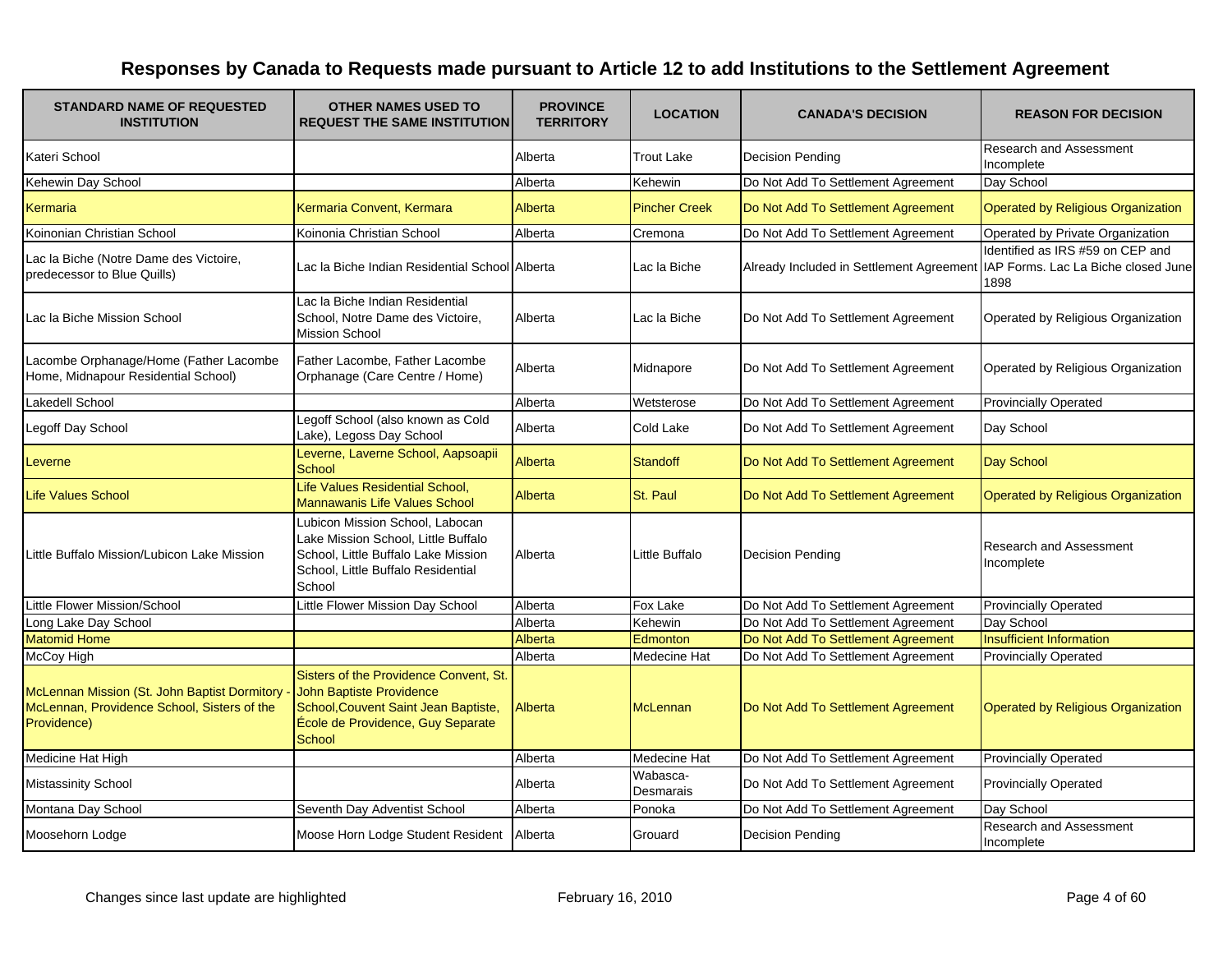| <b>STANDARD NAME OF REQUESTED</b><br><b>INSTITUTION</b> | <b>OTHER NAMES USED TO</b><br><b>REQUEST THE SAME INSTITUTION</b>                                         | <b>PROVINCE</b><br><b>TERRITORY</b> | <b>LOCATION</b>                       | <b>CANADA'S DECISION</b>                 | <b>REASON FOR DECISION</b>                            |
|---------------------------------------------------------|-----------------------------------------------------------------------------------------------------------|-------------------------------------|---------------------------------------|------------------------------------------|-------------------------------------------------------|
| <b>Morinville Convent</b>                               | Morinville Convent (Le Convent<br>Morinville), (aka Notre Dame)                                           | Alberta                             | Morinville                            | <b>Decision Pending</b>                  | <b>Research and Assessment</b><br>Incomplete          |
| Morley (Stony)                                          |                                                                                                           | Alberta                             | Morley                                | Already Included in Settlement Agreemen  | Identified as IRS #61 on CEP and<br><b>IAP Forms</b>  |
| Mosley                                                  | Mosley IRS                                                                                                | Alberta                             | Vulcan                                | <b>Decision Pending</b>                  | <b>Research and Assessment</b><br>Incomplete          |
| Namew Lake Mission/School                               |                                                                                                           | Alberta                             | Sturgeon Lake                         | Do Not Add To Settlement Agreement       | Day School                                            |
| Nanton Junior and Senior High School                    |                                                                                                           | Alberta                             | <b>Nanton</b>                         | Do Not Add To Settlement Agreement       | <b>Provincially Operated</b>                          |
| Nasa Group Home                                         |                                                                                                           | Alberta                             | Calgary                               | Do Not Add To Settlement Agreement       | Insufficient Information                              |
| Nordic Flats                                            |                                                                                                           | Alberta                             | Rocky Mountain<br>House               | <b>Decision Pending</b>                  | <b>Research and Assessment</b><br>Incomplete          |
| Oak Hill Boys Ranch                                     | Oakhill Boys Ranch, Oak Hill Ranch,<br><b>Oak Hill School</b>                                             | Alberta                             | <b>Bon Accord</b>                     | Do Not Add To Settlement Agreement       | Operated by Private/Non-<br>Governmental Organization |
| O'Connell Institute (Mapleridge)                        | O'Connell, O'Connell Institute (Run by<br>the Sisters of Charity), O'Connell<br>School, O'Connell Convent | Alberta                             | Edmonton                              | Do Not Add To Settlement Agreement       | Operated by Religious Organization                    |
| Old Sun                                                 | Old Sun School, Old Sun Residential<br>School                                                             | Alberta                             | Gleichen                              | Already Included in Settlement Agreement | Identified as IRS #62 on CEP and<br><b>IAP Forms</b>  |
| Our Lady of Peace                                       |                                                                                                           | Alberta                             | Edmonton                              | Do Not Add To Settlement Agreement       | <b>Provincially Operated</b>                          |
| <b>Pakan School</b>                                     | Good Fish Pakan School, Pakan<br>School                                                                   | Alberta                             | <b>Goodfish Lake</b>                  | Do Not Add To Settlement Agreement       | Day School                                            |
| Peigan Day School (Brocket Day School)                  | Brocket Day School (Peigan), Peigan<br>School                                                             | Alberta                             | <b>Brocket</b>                        | Do Not Add To Settlement Agreement       | Day School                                            |
| Pensionnat Notre Dame de Fatima                         | Notre Dame De Fatima                                                                                      | Alberta                             | Guy                                   | Do Not Add To Settlement Agreement       | Insufficient Information                              |
| <b>Pioneer School</b>                                   |                                                                                                           | Alberta                             | <b>Rocky Mountain</b><br><b>House</b> | Do Not Add To Settlement Agreement       | <b>Provincially Operated</b>                          |
| Plamondon School                                        |                                                                                                           | Alberta                             | Plamondon                             | Do Not Add To Settlement Agreement       | <b>Provincially Operated</b>                          |
| Poundmaker                                              | Poundmaker, Poundmakers                                                                                   | Alberta                             | St. Albert                            | <b>Decision Pending</b>                  | <b>Research and Assessment</b><br>Incomplete          |
| <b>Prince Rupert School</b>                             | <b>Prince Rupter School</b>                                                                               | Alberta                             | Edmonton                              | Do Not Add to Settlement Agreement       | <b>Provincially Operated</b>                          |
| R. B. Steinhauer School                                 | R.B. Steinhaur Protestant Day School Alberta                                                              |                                     | Saddle Lake                           | Do Not Add To Settlement Agreement       | Day School                                            |
| Roman Catholic Boarding School                          |                                                                                                           | Alberta                             | Tangent                               | Do Not Add To Settlement Agreement       | Insufficient Information                              |
| <b>Rosary Hall</b>                                      | Rosary Hall, Rosary Dormitory                                                                             | Alberta                             | Edmonton                              | Do Not Add To Settlement Agreement       | Operated by Relgious Organization                     |
| <b>Routhier Public School</b>                           |                                                                                                           | Alberta                             | Falher                                | Do Not Add To Settlement Agreement       | <b>Provincially Operated</b>                          |
| <b>Sacred Heart Convent - Falher</b>                    |                                                                                                           | Alberta                             | <b>Falher</b>                         | Do Not Add To Settlement Agreement       | <b>Operated by Religious Organization</b>             |
| Sacred Heart School - Edmonton                          | Sacred Heart, Sacred Heart of<br>Atonement Convent, Sacred Heart of<br><b>Atonement School/Convent</b>    | Alberta                             | Edmonton                              | Do Not Add To Settlement Agreement       | <b>Insufficient Information</b>                       |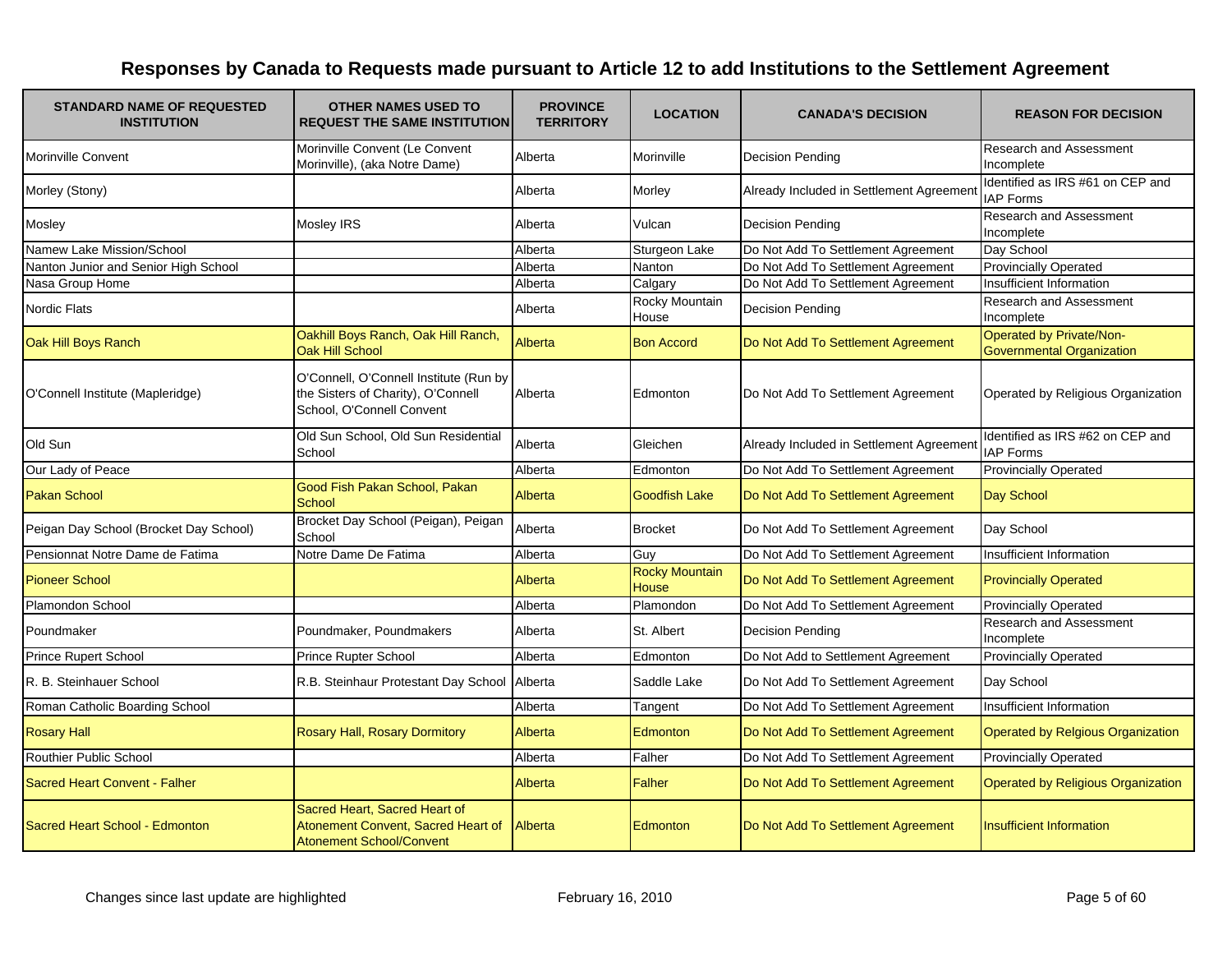| <b>STANDARD NAME OF REQUESTED</b><br><b>INSTITUTION</b> | <b>OTHER NAMES USED TO</b><br><b>REQUEST THE SAME INSTITUTION</b>                        | <b>PROVINCE</b><br><b>TERRITORY</b> | <b>LOCATION</b>       | <b>CANADA'S DECISION</b>                                                  | <b>REASON FOR DECISION</b>                           |
|---------------------------------------------------------|------------------------------------------------------------------------------------------|-------------------------------------|-----------------------|---------------------------------------------------------------------------|------------------------------------------------------|
| Saddle Lake Day School                                  | Saddle Lake Sacred Heart Day<br>School, Sadle Lake Catholic School                       | Alberta                             | Saddle Lake           | Do Not Add To Settlement Agreement                                        | Day School                                           |
| Samson Day School                                       | Samson, Samson Indian Day School                                                         | Alberta                             | Hobbema               | Do Not Add To Settlement Agreement                                        | Day School                                           |
| Sapoyi                                                  | Sapoyi                                                                                   | Alberta                             | Standoff              | Do Not Add To Settlement Agreement                                        | Insufficient Information                             |
| Sarcee Day School                                       | Sarcee Indian Day School                                                                 | Alberta                             | Calgary               | Do Not Add To Settlement Agreement                                        | Day School                                           |
| Sarcee Junction                                         | Sarcee Junction                                                                          | Alberta                             | Calgary               | <b>Decision Pending</b>                                                   | Research and Assessment<br>Incomplete                |
| <b>Sisters of the Atonement Home School</b>             | <b>Sister Atomia</b>                                                                     | <b>Alberta</b>                      | Lac Ste. Anne         | Do Not Add To Settlement Agreement                                        | <b>Insufficient Information</b>                      |
| Southern Alberta Institute of Technology and Art        |                                                                                          | Alberta                             | Calgary               | Do Not Add To Settlement Agreement                                        | <b>Provincially Operated</b>                         |
| Southside Home for Boys                                 | Southside Boys Home                                                                      | Alberta                             | Edmonton              | Do Not Add To Settlement Agreement                                        | Insufficient Information                             |
| St. Albert (Youville)                                   |                                                                                          | Alberta                             | Youville              | Already Included in Settlement Agreemer                                   | Identified as IRS #64 on CEP and<br><b>IAP Forms</b> |
| St. Albert (Youville) Day School                        |                                                                                          | Alberta                             | St. Albert            | <b>Decision Pending</b>                                                   | <b>Research and Assessment</b><br>Incomplete         |
| St. Augustine Indian Residential School                 | Peace River Mission, St. Augusta<br>Mission, St. Augustine Peace River,<br>St. Augustine | Alberta                             | Peace River           | Already Included in Settlement Agreement IAP Forms from September 1898 to | Identified as IRS #65 on CEP and<br>June 1908        |
| St. Augustine Mission                                   | Peace River Mission, St. Augusta<br>Mission, St. Augustine Peace River,<br>St. Augustine | Alberta                             | Peace River           | Do Not Add To Settlement Agreement                                        | Operated by Religious Organization                   |
| St. Benedicts School (Sovereign School)                 | St. Benedicts School (Sovereign<br>School)                                               | Alberta                             | <b>Whitefish Lake</b> | <b>Decision Pending</b>                                                   | Research and Assessment<br>Incomplete                |
| St. John Boys School - Stony Plain                      | St. John Anglican Boys School, St.<br>John's School of Alberta, St. Johns<br>School      | Alberta                             | <b>Stony Plain</b>    | Do Not Add To Settlement Agreement                                        | Operated by Private Organization                     |
| St. John's (Wabasca Anglican/Church of<br>England)      | Anglican/Church of England (St.<br>John's)                                               | Alberta                             | Wabasca               | Already Included in Settlement Agreement                                  | Identified as IRS #72 on CEP and<br><b>IAP Forms</b> |
| St. John's School - Fort McMurray                       |                                                                                          | Alberta                             | Fort McMurray         | Do Not Add To Settlement Agreement                                        | <b>Provincially Operated</b>                         |
| St. Joseph Parish School - John d'Or Prairie            |                                                                                          | Alberta                             | John D'Or Prairie     | Do Not Add To Settlement Agreement                                        | <b>Provincially Operated</b>                         |
| St. Joseph's Convent                                    |                                                                                          | Alberta                             | <b>Red Deer</b>       | Do Not Add To Settlement Agreement                                        | Operated by Religious Organization                   |
| St. Joseph's                                            |                                                                                          | Alberta                             |                       | <b>Decision Pending</b>                                                   | Research and Assessment<br>Incomplete                |
| St. Joseph's Academy - Grande Prairie                   | St. Joseph's Catholic High School -<br>Academy, St. Joseph's Residential                 | Alberta                             | <b>Grande Prairie</b> | Do Not Add To Settlement Agreement                                        | Operated by Religious Organization                   |
| St. Joseph's Home - Mundare                             | Mundare School, St. Joseph's Home                                                        | Alberta                             | Mundare               | Do Not Add To Settlement Agreement                                        | Operated by Religious Organization                   |
| St. Joseph's Mission - Fort McMurray                    | St. Joseph's School                                                                      | Alberta                             | Fort McMurray         | Do Not Add To Settlement Agreement                                        | Insufficient Information                             |
| St. Joseph's School - Edmonton                          |                                                                                          | Alberta                             | Edmonton              | Do Not Add To Settlement Agreement                                        | <b>Provincially Operated</b>                         |
| St. Kevin's                                             |                                                                                          | Alberta                             | Edmonton              | Do Not Add To Settlement Agreement                                        | <b>Provincially Operated</b>                         |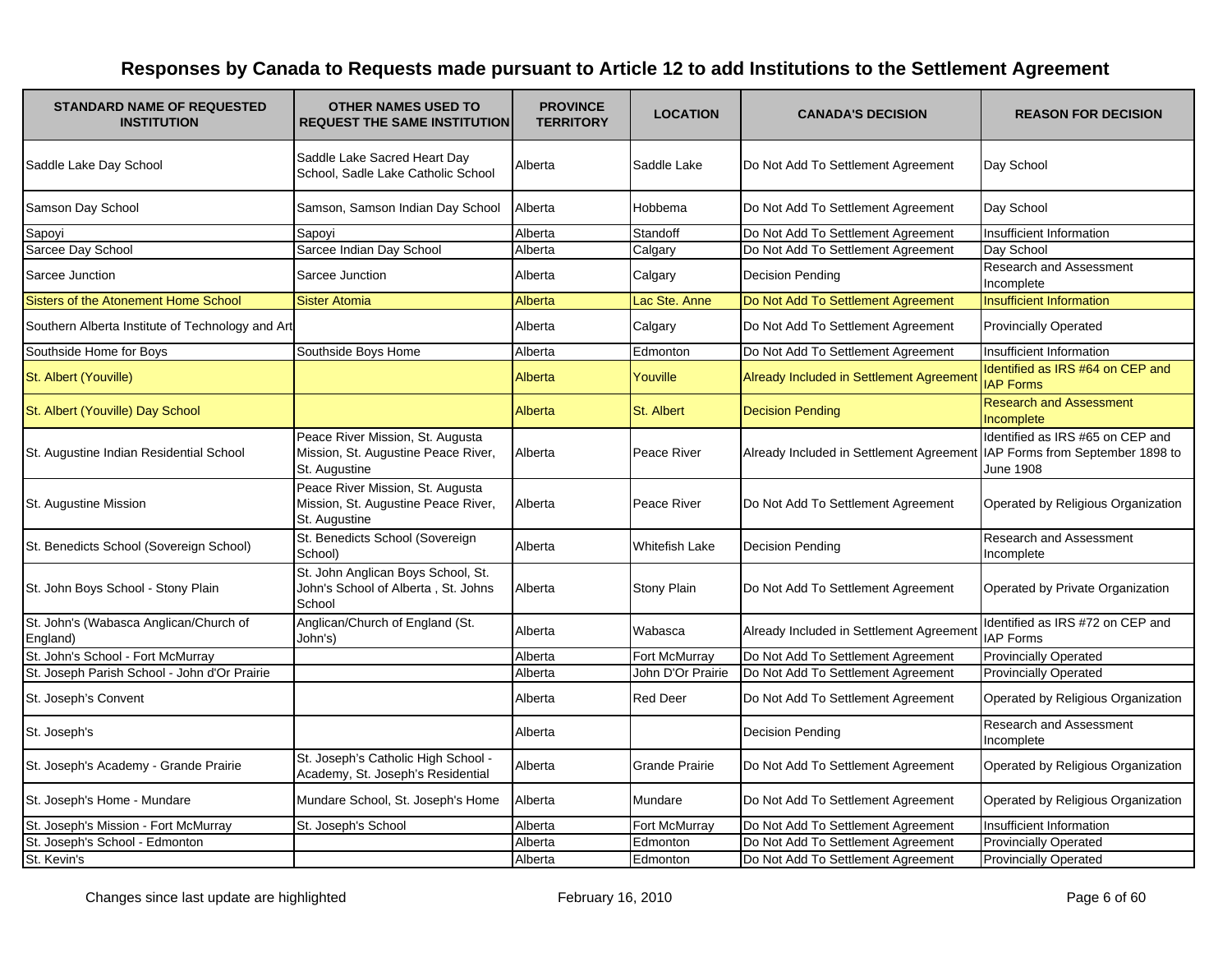| <b>STANDARD NAME OF REQUESTED</b><br><b>INSTITUTION</b>                                    | <b>OTHER NAMES USED TO</b><br><b>REQUEST THE SAME INSTITUTION</b>                                                         | <b>PROVINCE</b><br><b>TERRITORY</b> | <b>LOCATION</b>  | <b>CANADA'S DECISION</b>                 | <b>REASON FOR DECISION</b>                           |
|--------------------------------------------------------------------------------------------|---------------------------------------------------------------------------------------------------------------------------|-------------------------------------|------------------|------------------------------------------|------------------------------------------------------|
| St. Linus School (St. Limas)                                                               |                                                                                                                           | Alberta                             | <b>Driftpile</b> | <b>Decision Pending</b>                  | <b>Research and Assessment</b><br>Incomplete         |
| St. Mary's Girls Home - Edmonton                                                           | St. Mary's Girls Home                                                                                                     | Alberta                             | Edmonton         | Do Not Add To Settlement Agreement       | <b>Insufficient Information</b>                      |
| St. Marys - Standoff                                                                       | St. Mary's Standoff Day School, St.<br>Mary's Day School, St. Marys Standof                                               | Alberta                             | <b>Standoff</b>  | Do Not Add To Settlement Agreement       | <b>Insufficient Information</b>                      |
| St. Mary's (Blood, Immaculate Conception)                                                  | St. Mary's Roman Catholic School, St.<br>Mary's Immaculate Conception IRS,<br>St. Mary's Residential School -<br>Cardston | Alberta                             | Cardston         | Already Included in Settlement Agreement | Identified as IRS #68 on CEP and<br><b>IAP Forms</b> |
| St. Mary's Boys School - Edmonton                                                          | St. Mary's, St. Mary's Home for Boys,<br>St. Mary's Boys Home                                                             | Alberta                             | Edmonton         | Do Not Add To Settlement Agreement       | <b>Insufficient Information</b>                      |
| St. Mary's Catholic School - Beaverlodge                                                   | St. Mary's School                                                                                                         | Alberta                             | Beaverlodge      | Do Not Add To Settlement Agreement       | <b>Provincially Operated</b>                         |
| St. Mary's Catholic School - Fort Vermillion                                               | St. Marys Seperate School, St. Mary's<br>Catholic School for Girls, St. Marys<br>Separate Indian School                   | Alberta                             | Fort Vermillion  | Do Not Add to Settlement Agreement       | <b>Provincially Operated</b>                         |
| St. Mary's Girls Hostel                                                                    |                                                                                                                           | Alberta                             | Athabasca        | Do Not Add To Settlement Agreement       | <b>Operated by Religious Organization</b>            |
| St. Michael's - Edmonton                                                                   | St. Michael School, St. Micheal's<br>(Fransiscan Sisters of Atolment)<br>School                                           | Alberta                             | Edmonton         | Do Not Add To Settlement Agreement       | Operated by Private Organization                     |
| St. Paul's (Blood, Anglican/Church of England)                                             | <b>St. Paul Indian Residential School</b>                                                                                 | Alberta                             | Cardston         | Already Included in Settlement Agreement | Identified as IRS #69 on CEP and<br><b>IAP Forms</b> |
| St. Rose School                                                                            | St. Rose School                                                                                                           | Alberta                             | Falher           | Do Not Add to Settlement Agreement       | Insufficient Information                             |
| St. Theresa School - Edmonton                                                              | St. Theresa's                                                                                                             | Alberta                             | Edmonton         | Do Not Add To Settlement Agreement       | <b>Insufficient Information</b>                      |
| St. Theresa School - Slave Lake                                                            |                                                                                                                           | Alberta                             | Slave Lake       | <b>Decision Pending</b>                  | Research and Assessment<br>Incomplete                |
| St. Theresa School - Wabasca                                                               | St. Johns (or St. Theresa), St. Charles<br>Catholic School, St. Theresa Day<br>School, St. Charles                        | Alberta                             | Wabasca          | Do Not Add To Settlement Agreement       | Day School                                           |
| St. Vincent's (Conklin)                                                                    |                                                                                                                           | Alberta                             | Conklin          | Do Not Add To Settlement Agreement       | <b>Insufficient Information</b>                      |
| Standoff Day School                                                                        | Standoff                                                                                                                  | Alberta                             | Standoff         | Do Not Add To Settlement Agreement       | Day School                                           |
| <b>Sterling School</b>                                                                     | Stirling Elementary, Stirling School                                                                                      | Alberta                             | Sterling         | Do Not Add To Settlement Agreement       | <b>Provincially Operated</b>                         |
| Stony Plain Indian Day School                                                              | Winterburn School                                                                                                         | Alberta                             | Stony Plain      | Do Not Add To Settlement Agreement       | Day School                                           |
| Stratford Junior High School                                                               | <b>Stratford Junior High School</b>                                                                                       | Alberta                             | Edmonton         | Do Not Add To Settlement Agreement       | <b>Provincially Operated</b>                         |
| Sturgeon Lake (St. Francis Xavier)                                                         | Sturgeon Lake Indian Residential<br>School                                                                                | Alberta                             | Calais           | Already Included in Settlement Agreement | Identified as IRS #71 on CEP and<br><b>IAP Forms</b> |
| <b>Sunchild Mission</b>                                                                    | School in Sunchild First Nation<br>Reserve                                                                                | Alberta                             | Sunchild         | <b>Decision Pending</b>                  | <b>Research and Assessment</b><br>Incomplete         |
| Tangent Convent (St. Martyr's Canadian Parish,<br>St. Thérèse de l'Enfant Jesus - Tangent) | <b>Holy Cross Convent</b>                                                                                                 | Alberta                             | Tangent          | Do Not Add To Settlement Agreement       | <b>Operated by Relgious Organization</b>             |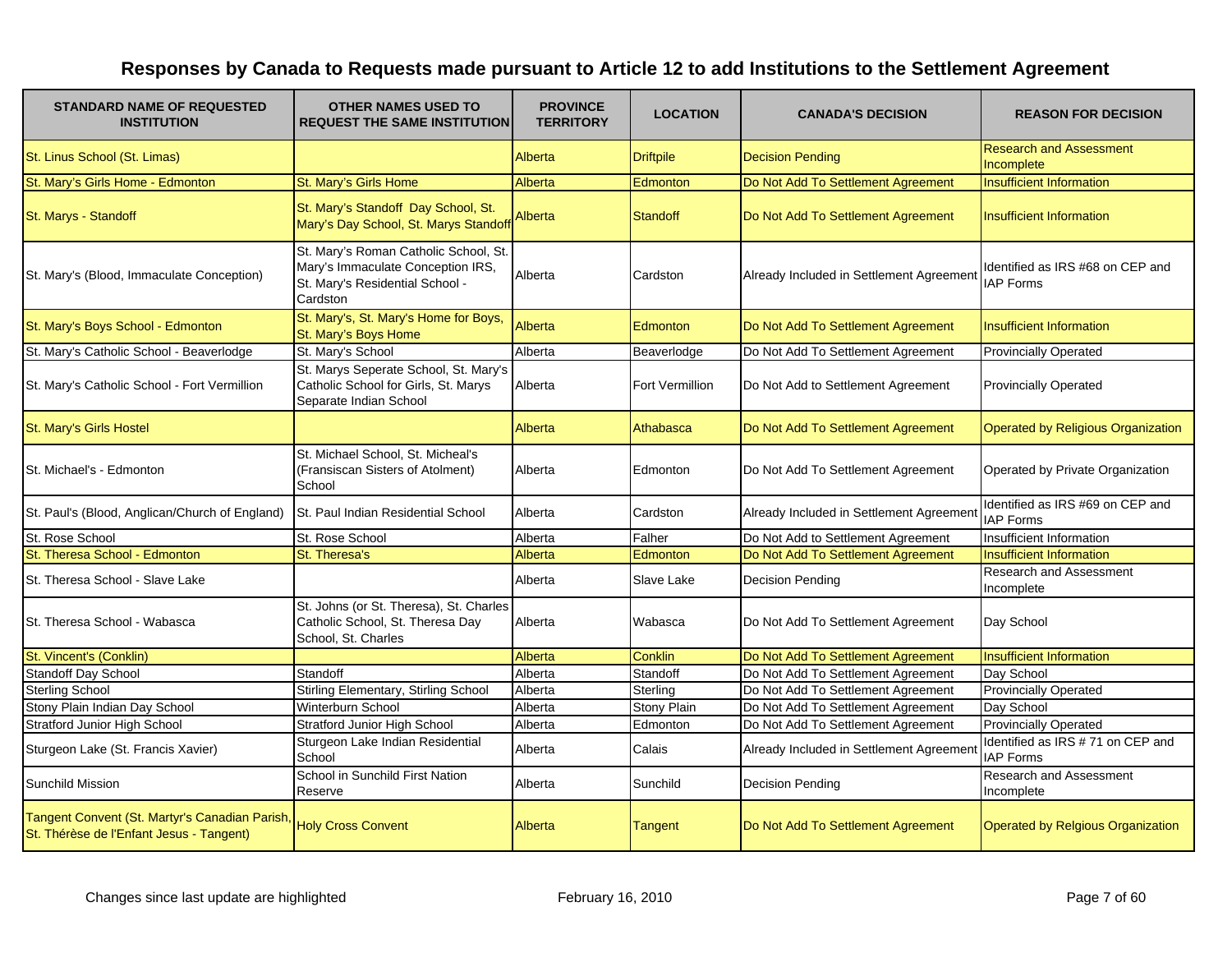| <b>STANDARD NAME OF REQUESTED</b><br><b>INSTITUTION</b> | <b>OTHER NAMES USED TO</b><br><b>REQUEST THE SAME INSTITUTION</b>                                                                 | <b>PROVINCE</b><br><b>TERRITORY</b> | <b>LOCATION</b>       | <b>CANADA'S DECISION</b>                                                                                             | <b>REASON FOR DECISION</b>                            |
|---------------------------------------------------------|-----------------------------------------------------------------------------------------------------------------------------------|-------------------------------------|-----------------------|----------------------------------------------------------------------------------------------------------------------|-------------------------------------------------------|
| Utikama School (Pevyne Metis Colony)                    | Atikamet School                                                                                                                   | Alberta                             |                       | <b>Decision Pending</b>                                                                                              | Research and Assessment<br>Incomplete                 |
| Vermilion Agricultural School                           |                                                                                                                                   | Alberta                             | Vermillion            | Do Not Add To Settlement Agreement                                                                                   | <b>Provincially Operated</b>                          |
| Victoria Composite High School                          |                                                                                                                                   | Alberta                             | Edmonton              | Do Not Add To Settlement Agreement                                                                                   | <b>Provincially Operated</b>                          |
| Villa Maria Girls Home                                  |                                                                                                                                   | Alberta                             | Calgary               | Do Not Add To Settlement Agreement                                                                                   | Insufficient Information                              |
| Wabasca School                                          |                                                                                                                                   | Alberta                             | Wabasca               | Do Not Add To Settlement Agreement                                                                                   | Day School                                            |
| Whitefish Lake (St. Andrew's)                           |                                                                                                                                   | Alberta                             | Whitefish Lake        | Already Included in Settlement Agreement                                                                             | Identified as IRS #73 on CEP and<br><b>IAP Forms</b>  |
| William Roper Hull Home                                 | William Roper Hall, William Roper Hall<br>Home                                                                                    | Alberta                             | Calgary               | <b>Decision Pending</b>                                                                                              | Research and Assessment<br>Incomplete                 |
| Woods Children Home                                     |                                                                                                                                   | Alberta                             | Calgary               | Do Not Add To Settlement Agreement                                                                                   | Operated by Private Organization                      |
| A.D. Rundle School                                      | A.D. Rundle Junior High School                                                                                                    | <b>British Columbia</b>             | Chilliwack            | Do Not Add To Settlement Agreement                                                                                   | <b>Provincially Operated</b>                          |
| Abbotsford Jr. Secondary School                         |                                                                                                                                   | <b>British Columbia</b>             | Abbotsford            | Do Not Add To Settlement Agreement                                                                                   | <b>Provincially Operated</b>                          |
| Adams Lake Day School                                   | <b>Adams Lake Reserve</b>                                                                                                         | <b>British Columbia</b>             | Adams Lake            | Do Not Add To Settlement Agreement                                                                                   | Day School                                            |
| Agassiz Secondary                                       |                                                                                                                                   | <b>British Columbia</b>             | Agassiz               | Do Not Add To Settlement Agreement                                                                                   | <b>Provincially Operated</b>                          |
| Ahousat Indian Day School                               | Ahousaht Day School, Ahousat,<br>Ahousat IRS, Ahousat IRS, Indian Day British Columbia<br>School                                  |                                     | Ahousat               | Do Not Add To Settlement Agreement                                                                                   | Day School                                            |
| Alberni                                                 | Port Alberni Residential School                                                                                                   | <b>British Columbia</b>             | Port Alberni          | Already Included in Settlement Agreemen                                                                              | Identified as IRS #33 on CEP and<br><b>IAP Forms</b>  |
| Aldergrouve Senior Secondary                            | Aldergroug Senior Secondary                                                                                                       | <b>British Columbia</b>             | Aldergrove            | Do Not Add To Settlement Agreement                                                                                   | <b>Provincially Operated</b>                          |
| Alert Bay Day School                                    | Alert Bay Indian Day School                                                                                                       | <b>British Columbia</b>             | Alert Bay             | Do Not Add To Settlement Agreement                                                                                   | Day School                                            |
| <b>Anaham Reserve Convent Dormitory</b>                 |                                                                                                                                   | <b>British Columbia</b>             | <b>Anaham Reserve</b> | <b>Decision Pending</b>                                                                                              | <b>Research and Assessment</b><br>Incomplete          |
| Anahim Lake Day School                                  | Anahim Lake Roman Catholic School,<br>Anahim Lake Indian Day School,<br>Anahim School, Anahim Lake Mission<br>Ulkaccho Day School | <b>British Columbia</b>             | Anahim Lake           | Do Not Add To Settlement Agreement                                                                                   | Day School                                            |
| Anahim Lake Dormitory                                   | Anahim Lake Dorm                                                                                                                  | <b>British Columbia</b>             | Anahim Lake           | Add to the Settlement Agreement for the<br>time period commencing in September of<br>1968 and ending in June of 1977 | Identified as IRS #132 on CEP and<br><b>IAP Forms</b> |
| <b>Annunciation School</b>                              | <b>Prince Rupert Anunciation School</b>                                                                                           | <b>British Columbia</b>             | <b>Prince Rupert</b>  | Do Not Add To Settlement Agreement                                                                                   | Operated by Private Organization                      |
| <b>Assumption School</b>                                |                                                                                                                                   | <b>British Columbia</b>             | <b>Powell River</b>   | Do Not Add To Settlement Agreement                                                                                   | Operated by Private Organization                      |
| <b>Babine Elementary School</b>                         | <b>Babine Elementary School</b>                                                                                                   | <b>British Columbia</b>             | Granisle              | Do Not Add To Settlement Agreement                                                                                   | <b>Provincially Operated</b>                          |
| Bella Bella Day School                                  |                                                                                                                                   | <b>British Columbia</b>             | Bella Bella           | Do Not Add To Settlement Agreement                                                                                   | Day School                                            |
| Bella Coola Seventh Day Adventist School                | Bella Coola Seventh Day Adventist<br>School                                                                                       | <b>British Columbia</b>             | <b>Bella Coola</b>    | Do Not Add To Settlement Agreement                                                                                   | Operated by Private Organization                      |
| <b>Boarding Homes</b>                                   | <b>Boarding Homes</b>                                                                                                             | <b>British Columbia</b>             | <b>Port Alberni</b>   | <b>Decision Pending</b>                                                                                              | <b>Research and Assessment</b><br>Incomplete          |
| <b>Boarding Homes</b><br><b>Boarding School</b>         |                                                                                                                                   | <b>British Columbia</b>             | Terrace               | Do Not Add To Settlement Agreement                                                                                   | Home Placement                                        |
|                                                         |                                                                                                                                   | <b>British Columbia</b>             | Vancouver             | Do Not Add To Settlement Agreement                                                                                   | Insufficient Information                              |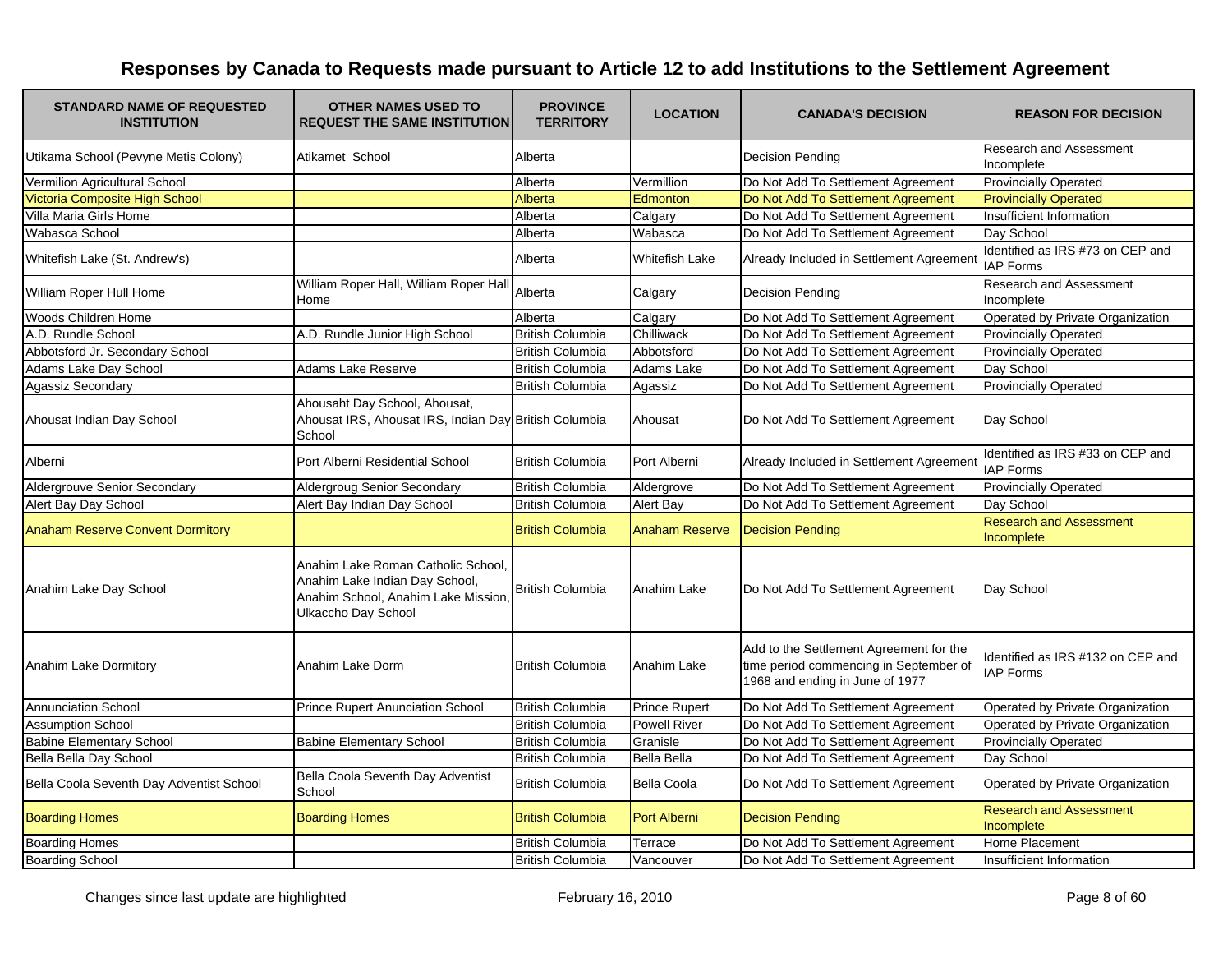| <b>STANDARD NAME OF REQUESTED</b><br><b>INSTITUTION</b> | <b>OTHER NAMES USED TO</b><br><b>REQUEST THE SAME INSTITUTION</b>                                                                                                                                                                  | <b>PROVINCE</b><br><b>TERRITORY</b> | <b>LOCATION</b>                                    | <b>CANADA'S DECISION</b>                 | <b>REASON FOR DECISION</b>                           |
|---------------------------------------------------------|------------------------------------------------------------------------------------------------------------------------------------------------------------------------------------------------------------------------------------|-------------------------------------|----------------------------------------------------|------------------------------------------|------------------------------------------------------|
| Booth Memorial High School                              |                                                                                                                                                                                                                                    | <b>British Columbia</b>             | <b>Prince Rupert</b>                               | Do Not Add To Settlement Agreement       | <b>Provincially Operated</b>                         |
| Brannen Lake Reform School for Boys                     | Brannen (Brandon) Lake School                                                                                                                                                                                                      | <b>British Columbia</b>             | Nanaimo                                            | Do Not Add To Settlement Agreement       | <b>Provincially Operated</b>                         |
| <b>Burns Lake District School</b>                       | St. Francis Lake                                                                                                                                                                                                                   | <b>British Columbia</b>             | St. Francis                                        | Do Not Add To Settlement Agreement       | <b>Provincially Operated</b>                         |
| Caledonia College                                       |                                                                                                                                                                                                                                    | <b>British Columbia</b>             | Prince George                                      | Do Not Add To Settlement Agreement       | <b>Provincially Operated</b>                         |
| Camosun College                                         | Camonsen College                                                                                                                                                                                                                   | <b>British Columbia</b>             | Victoria                                           | Do Not Add To Settlement Agreement       | <b>Provincially Operated</b>                         |
| Campbell River Indian Day School                        |                                                                                                                                                                                                                                    | <b>British Columbia</b>             | <b>Campbell River</b>                              | Do Not Add To Settlement Agreement       | Day School                                           |
| Campbell River Junior Secondary School                  |                                                                                                                                                                                                                                    | <b>British Columbia</b>             | Quadra Island                                      | Do Not Add To Settlement Agreement       | <b>Provincially Operated</b>                         |
| <b>Canadian Forces Base Chilliwack</b>                  | <b>Canadian Arm Force Base</b>                                                                                                                                                                                                     | <b>British Columbia</b>             | <b>Chilliwack</b>                                  | <b>Decision Pending</b>                  | <b>Research and Assessment</b><br>Incomplete         |
| Canim Lake Day School                                   |                                                                                                                                                                                                                                    | <b>British Columbia</b>             | Canim Lake                                         | Do Not Add To Settlement Agreement       | Day School                                           |
| Canoe Creek Indian Day School                           |                                                                                                                                                                                                                                    | <b>British Columbia</b>             | Canoe Creek                                        | Do Not Add To Settlement Agreement       | Day School                                           |
| Canyon City Indian Day School (Gitwinksihlkw)           |                                                                                                                                                                                                                                    | <b>British Columbia</b>             | Canyon City                                        | Do Not Add To Settlement Agreement       | Day School                                           |
| Cape Mudge Indian Day School                            | Cape Mudge                                                                                                                                                                                                                         | <b>British Columbia</b>             | Quadra Island                                      | Do Not Add To Settlement Agreement       | Day School                                           |
| Cariboo (St. Joseph's, Williams Lake)                   | St. Joseph's Mission, St. Joseph's<br>Mission - Williams Lake                                                                                                                                                                      | <b>British Columbia</b>             | Williams Lake                                      | Already Included in Settlement Agreement | Identified as IRS #34 on CEP and<br><b>IAP Forms</b> |
| Carson Graham                                           |                                                                                                                                                                                                                                    | <b>British Columbia</b>             | North Vancouver                                    | Do Not Add To Settlement Agreement       | <b>Provincially Operated</b>                         |
| Cedar Lodge Boys Residential School                     |                                                                                                                                                                                                                                    | <b>British Columbia</b>             | Cobble Hill                                        | Do Not Add To Settlement Agreement       | <b>Insufficient Information</b>                      |
| <b>Centennial High School</b>                           |                                                                                                                                                                                                                                    | <b>British Columbia</b>             | Coquitlam                                          | Do Not Add To Settlement Agreement       | <b>Provincially Operated</b>                         |
| <b>Chase Secondary School</b>                           |                                                                                                                                                                                                                                    | <b>British Columbia</b>             | Chase                                              | Do Not Add To Settlement Agreement       | <b>Provincially Operated</b>                         |
| Chehalis Indian Day School                              | Chehalis Day School, Chehalis School British Columbia                                                                                                                                                                              |                                     | Harris Mills                                       | Do Not Add To Settlement Agreement       | Day School                                           |
| <b>Chemainus School</b>                                 |                                                                                                                                                                                                                                    | <b>British Columbia</b>             | Chemainus                                          | Do Not Add To Settlement Agreement       | Day School                                           |
| Chilcotin Indian Day School                             | Anaham Day School,<br>Anaham Day School (Tl'etinqox-t'in<br>Chilcotin School),<br>Anaham Indian Day School,<br>Anaham Reserve,<br>Anaham School.<br>Anaham Reserve School,<br>Chilcotin Day School, Chicoltin Indian<br>Day School | <b>British Columbia</b>             | Anaham Reserve,<br>Hanceville (or<br>Alexis Creek) | Do Not Add To Settlement Agreement       | Day School                                           |
| Christie (Clayoquot, Kakawis)                           | Christie Indian Residential School,<br>Christie Residence, Christie<br>Residential School, Christie Student<br>Residence, Residential School in<br>Tofino, Christie                                                                | <b>British Columbia</b>             | Tofino                                             | Already Included in Settlement Agreement | Identified as IRS #35 on CEP and<br><b>IAP Forms</b> |
| Cloverdale Elementary School                            |                                                                                                                                                                                                                                    | <b>British Columbia</b>             | Surrey                                             | Do Not Add To Settlement Agreement       | <b>Provincially Operated</b>                         |
| College Heights Catholic High School                    | College Heights Catholic School,<br>Prince George College Heights                                                                                                                                                                  | <b>British Columbia</b>             | Prince George                                      | Do Not Add To Settlement Agreement       | <b>Provincially Operated</b>                         |
| Coqualeetza                                             |                                                                                                                                                                                                                                    | <b>British Columbia</b>             | Chilliwack/Sardis                                  | Already Included in Settlement Agreement | Identified as IRS #36 on CEP and<br><b>IAP Forms</b> |
| Coqualeetza Hospital                                    |                                                                                                                                                                                                                                    | <b>British Columbia</b>             | Chilliwack                                         | Do Not Add To Settlement Agreement       | Hospital                                             |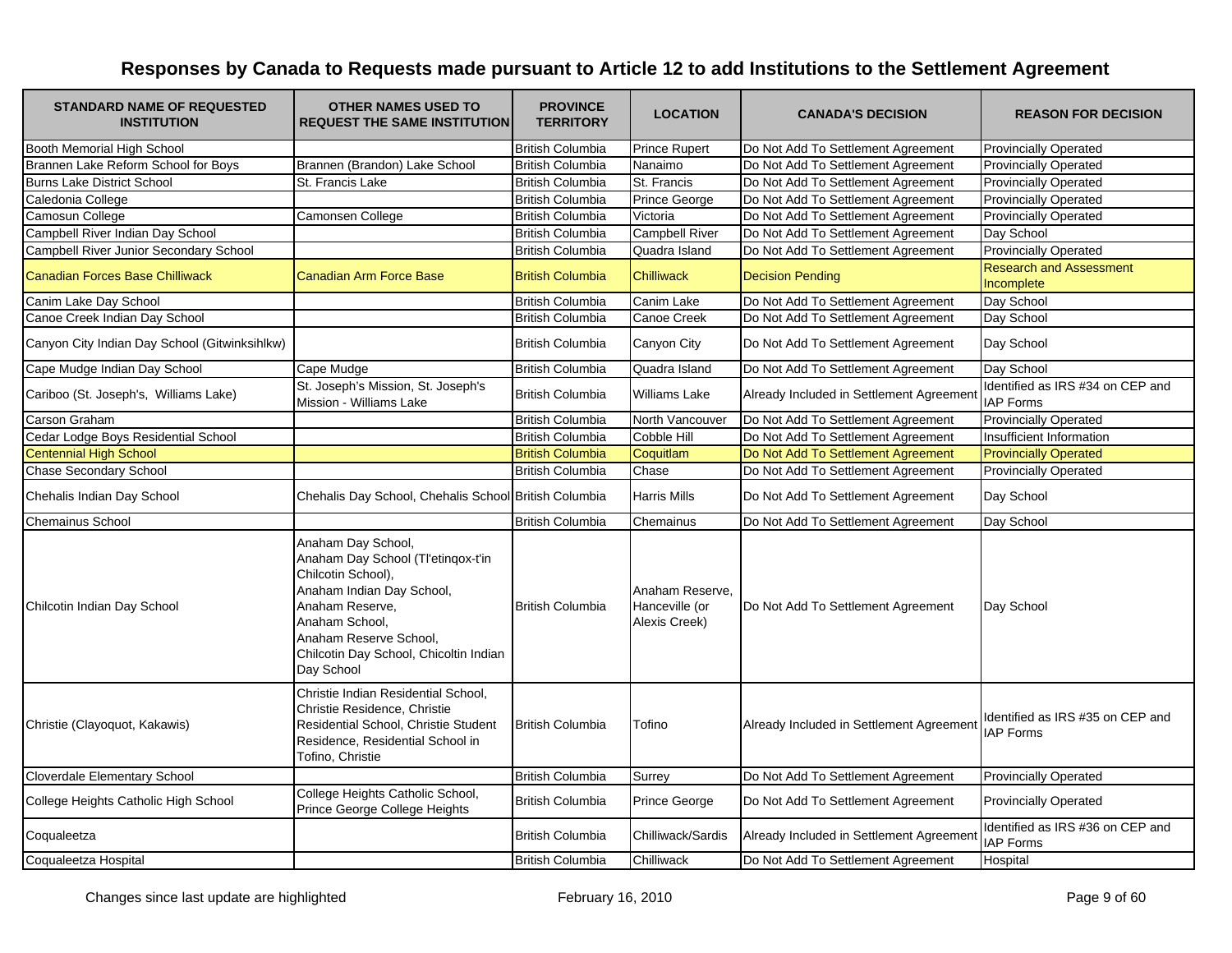| <b>STANDARD NAME OF REQUESTED</b><br><b>INSTITUTION</b>   | <b>OTHER NAMES USED TO</b><br><b>REQUEST THE SAME INSTITUTION</b>                                                                   | <b>PROVINCE</b><br><b>TERRITORY</b> | <b>LOCATION</b>      | <b>CANADA'S DECISION</b>           | <b>REASON FOR DECISION</b>                   |
|-----------------------------------------------------------|-------------------------------------------------------------------------------------------------------------------------------------|-------------------------------------|----------------------|------------------------------------|----------------------------------------------|
| Coqueeletza Hostel                                        | Coqueeletza Hostel                                                                                                                  | <b>British Columbia</b>             | Chilliwack           | Do Not Add to Settlement Agreement | Insufficient Information                     |
| Duncan Day School                                         |                                                                                                                                     | <b>British Columbia</b>             | Duncan               | Do Not Add To Settlement Agreement | Day School                                   |
| Duncan Elementary                                         |                                                                                                                                     | <b>British Columbia</b>             | Duncan               | Do Not Add To Settlement Agreement | <b>Provincially Operated</b>                 |
| <b>Durieu Convent</b>                                     |                                                                                                                                     | <b>British Columbia</b>             | North Vancouver      | Do Not Add To Settlement Agreement | Operated by Religious Organization           |
| E. J. Dunn School                                         |                                                                                                                                     | <b>British Columbia</b>             | Port Alberni         | Do Not Add To Settlement Agreement | <b>Provincially Operated</b>                 |
| Eleventh Avenue Elementary School                         |                                                                                                                                     | <b>British Columbia</b>             | Port Alberni         | Do Not Add To Settlement Agreement | Insufficient Information                     |
| Eric Hamber School                                        |                                                                                                                                     | <b>British Columbia</b>             | Vancouver            | Do Not Add To Settlement Agreement | <b>Provincially Operated</b>                 |
| <b>Esperanza Day School</b>                               |                                                                                                                                     | <b>British Columbia</b>             |                      | <b>Decision Pending</b>            | <b>Research and Assessment</b><br>Incomplete |
| Essondale                                                 | Essendale                                                                                                                           | <b>British Columbia</b>             | Coquitlam            | Do Not Add To Settlement Agreement | <b>Provincially Operated</b>                 |
| Fond du Lac Day School                                    |                                                                                                                                     | <b>British Columbia</b>             |                      | Do Not Add To Settlement Agreement | Insufficient Information                     |
| Fort Babine Indian Day School                             | Babine School, Fort Babine Day<br>School, Fort Babine School, Riverside British Columbia<br>Indian Day School                       |                                     | <b>Sioux Narrows</b> | Do Not Add To Settlement Agreement | Day School                                   |
| Fort Nelson                                               |                                                                                                                                     | <b>British Columbia</b>             | Fort Nelson          | Do Not Add To Settlement Agreement | Day School                                   |
| Fountain Indian Day School                                | Fountain Day School                                                                                                                 | <b>British Columbia</b>             | Lillooet             | Do Not Add To Settlement Agreement | Day School                                   |
| François                                                  |                                                                                                                                     | <b>British Columbia</b>             | <b>Francois</b>      | Do Not Add To Settlement Agreement | Day School                                   |
| <b>Fraser Lake Elementary Secondary School</b><br>(FLESS) | Fless, Fraser Lake School                                                                                                           | <b>British Columbia</b>             | <b>Fraser Lake</b>   | Do Not Add To Settlement Agreement | <b>Provincially Operated</b>                 |
| G. W. Carlson                                             | Carlson                                                                                                                             | <b>British Columbia</b>             | Fort Nelson          | Do Not Add To Settlement Agreement | <b>Provincially Operated</b>                 |
| Gitlakdamix Day School                                    | New Aiyansh (Gitlakdamix) Day<br>School, Gitlakdamix Indian Day<br>School, Gitlakdamix Day, Gitlakdamix<br>Indian, Gitlakdamix (AC) | <b>British Columbia</b>             | Aiyansh              | Do Not Add To Settlement Agreement | Day School                                   |
| Glen Vowell Indian Day School                             | Glensvowell School                                                                                                                  | <b>British Columbia</b>             | Hazelton             | Do Not Add To Settlement Agreement | Day School                                   |
| <b>Godson Elementary School</b>                           |                                                                                                                                     | <b>British Columbia</b>             | Abbotsford           | Do Not Add To Settlement Agreement | <b>Provincially Operated</b>                 |
| Grassy Plains Elementary/Junior School                    | <b>Grassy Plains Elementary</b>                                                                                                     | <b>British Columbia</b>             | South Bank           | Do Not Add To Settlement Agreement | <b>Provincially Operated</b>                 |
| H.D. Stafford Junior Secondary                            | H.D. Stafford Junior Secondary                                                                                                      | British Columbia                    | Langley              | Do Not Add To Settlement Agreement | <b>Provincially Operated</b>                 |
| <b>Haney Correctional School</b>                          |                                                                                                                                     | <b>British Columbia</b>             | <b>Unknown</b>       | <b>Decision Pending</b>            | <b>Research and Assessment</b><br>Incomplete |
| <b>Hazelton High School</b>                               |                                                                                                                                     | <b>British Columbia</b>             | Hazelton             | Do Not Add To Settlement Agreement | <b>Provincially Operated</b>                 |
| Home Placement - Abbotsford                               | <b>Boarding Home</b>                                                                                                                | <b>British Columbia</b>             | Abbotsford           | Do Not Add To Settlement Agreement | <b>Home Placement</b>                        |
| Home Placement - Prince Rupert                            | <b>Boarding Homes</b>                                                                                                               | <b>British Columbia</b>             | <b>Prince Rupert</b> | Do Not Add to Settlement Agreement | <b>Home Placement</b>                        |
| <b>Home Placement - Tofino</b>                            | <b>Private Homes</b>                                                                                                                | <b>British Columbia</b>             | <b>Tofino</b>        | Do Not Add to Settlement Agreement | <b>Home Placement</b>                        |
| Home Placement - Vancouver                                |                                                                                                                                     | <b>British Columbia</b>             | Vancouver            | Do Not Add to Settlement Agreement | <b>Home Placement</b>                        |
| Hot Springs Cove School                                   |                                                                                                                                     | <b>British Columbia</b>             | <b>Hot Springs</b>   | Do Not Add To Settlement Agreement | <b>Band Operated</b>                         |
| <b>House of Concord School</b>                            |                                                                                                                                     | <b>British Columbia</b>             | Nanaimo              | <b>Decision Pending</b>            | <b>Research and Assessment</b><br>Incomplete |
| Hugh Boyd Secondary School                                |                                                                                                                                     | <b>British Columbia</b>             | Richmond             | Do Not Add To Settlement Agreement | <b>Provincially Operated</b>                 |
| Hugh McRobert Junior Secondary School                     | Huchboyd                                                                                                                            | <b>British Columbia</b>             | Richmond             | Do Not Add To Settlement Agreement | <b>Provincially Operated</b>                 |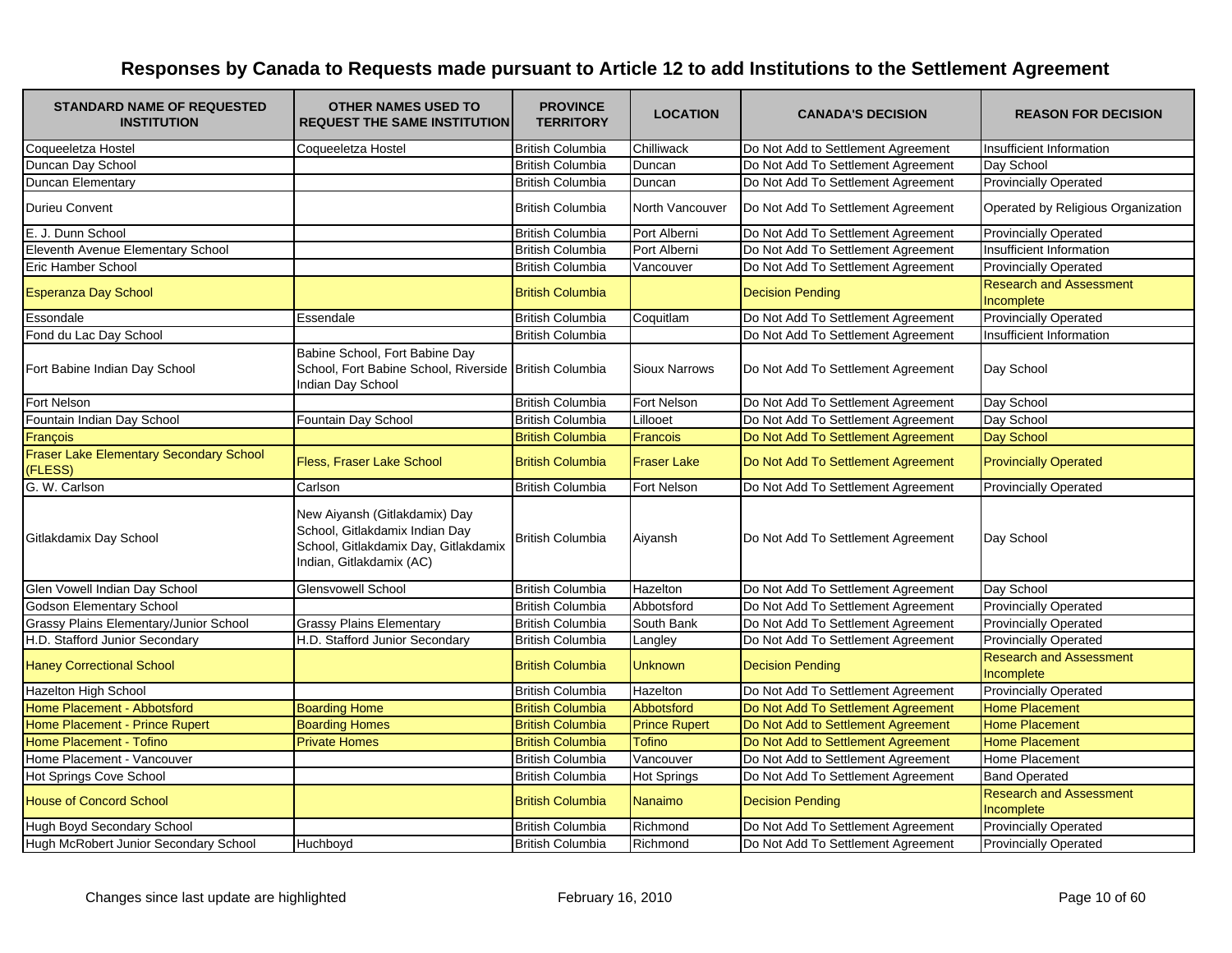| <b>STANDARD NAME OF REQUESTED</b><br><b>INSTITUTION</b> | <b>OTHER NAMES USED TO</b><br><b>REQUEST THE SAME INSTITUTION</b>                                                                                                                                                                                                                                                                     | <b>PROVINCE</b><br><b>TERRITORY</b> | <b>LOCATION</b>      | <b>CANADA'S DECISION</b>                 | <b>REASON FOR DECISION</b>                           |
|---------------------------------------------------------|---------------------------------------------------------------------------------------------------------------------------------------------------------------------------------------------------------------------------------------------------------------------------------------------------------------------------------------|-------------------------------------|----------------------|------------------------------------------|------------------------------------------------------|
| Immaculata Catholic School                              | Immaculate Parish, Immaculatta<br>Catholic Church, Immaculate<br><b>Residential School</b>                                                                                                                                                                                                                                            | <b>British Columbia</b>             | <b>Burns Lake</b>    | Do Not Add To Settlement Agreement       | Operated by Religious Organization                   |
| <b>Indian Day School</b>                                |                                                                                                                                                                                                                                                                                                                                       | <b>British Columbia</b>             |                      | Do Not Add To Settlement Agreement       | <b>Insufficient Information</b>                      |
| Jericho Hill School for the Deaf                        |                                                                                                                                                                                                                                                                                                                                       | <b>British Columbia</b>             | Vancouver            | Do Not Add To Settlement Agreement       | <b>Provincially Operated</b>                         |
| John Barsby Junior High                                 |                                                                                                                                                                                                                                                                                                                                       | <b>British Columbia</b>             | Nanaimo              | Do Not Add To Settlement Agreement       | <b>Provincially Operated</b>                         |
| John Oliver Secondary School                            | John Oliver Secondary School                                                                                                                                                                                                                                                                                                          | <b>British Columbia</b>             | Vancouver            | Do Not Add to Settlement Agreement       | <b>Provincially Operated</b>                         |
| Johnston Heights Junior Secondary                       | Johnson Heights High School                                                                                                                                                                                                                                                                                                           | <b>British Columbia</b>             | North Surrey         | Do Not Add To Settlement Agreement       | <b>Provincially Operated</b>                         |
| Kaien Island School                                     |                                                                                                                                                                                                                                                                                                                                       | <b>British Columbia</b>             | <b>Prince Rupert</b> | Do Not Add To Settlement Agreement       | Operated by Private Organization                     |
| Kamloops                                                |                                                                                                                                                                                                                                                                                                                                       | <b>British Columbia</b>             | Kamloops             | Already Included in Settlement Agreement | Identified as IRS #38 on CEP and<br><b>IAP Forms</b> |
| Kanada Salvation Army Residence                         | Salvation Army Girls Lodge, Kanata<br>All Girls Residential School, Kanata<br>Operated by Salvation Army Church,<br>Salvation Army Kanata Girls<br>Residence, Kanata Residence, Prince British Columbia<br>Rupert Salvation Army Kanada<br>Residence for Girls, Kanata - Run by<br>Salvation Army, Kanada Residential<br>Girls School |                                     | <b>Prince Rupert</b> | Do Not Add To Settlement Agreement       | Operated by Religious Organization                   |
| Kanaka Thetis School                                    |                                                                                                                                                                                                                                                                                                                                       | <b>British Columbia</b>             | Thetis Island        | <b>Decision Pending</b>                  | Research and Assessment<br>Incomplete                |
| <b>Kawakis School</b>                                   |                                                                                                                                                                                                                                                                                                                                       | <b>British Columbia</b>             |                      | <b>Decision Pending</b>                  | Research and Assessment<br>Incomplete                |
| <b>Kilgard Elementary School</b>                        | Kilgard                                                                                                                                                                                                                                                                                                                               | <b>British Columbia</b>             | Abbotsford           | Do Not Add To Settlement Agreement       | <b>Provincially Operated</b>                         |
| Kincolith Indian Day School                             |                                                                                                                                                                                                                                                                                                                                       | <b>British Columbia</b>             | Kincolith            | Do Not Add To Settlement Agreement       | Day School                                           |
| Kispiox Indian Day School                               |                                                                                                                                                                                                                                                                                                                                       | <b>British Columbia</b>             | Kispiox              | Do Not Add To Settlement Agreement       | Day School                                           |
| Kitkatla Day School                                     |                                                                                                                                                                                                                                                                                                                                       | <b>British Columbia</b>             | Kitkatla             | Do Not Add To Settlement Agreement       | Day School                                           |
| Kitsegukla Day School                                   | Gitsegukla Indian Day School,<br>Gitsegukla                                                                                                                                                                                                                                                                                           | <b>British Columbia</b>             | South Hazelton       | Do Not Add To Settlement Agreement       | Day School                                           |
| Kitwancool Day School (Gitanyow)                        | Kitwancool Indian Day School,<br>Gitanyow Independent School,<br>Kitwancool Elementary, Gitanyow<br>Indian Day School                                                                                                                                                                                                                 | <b>British Columbia</b>             | Gitanyow             | Do Not Add To Settlement Agreement       | Day School                                           |
| Kitwanga Day School (Gitanyow)                          |                                                                                                                                                                                                                                                                                                                                       | <b>British Columbia</b>             | Kitwanga             | Do Not Add To Settlement Agreement       | Day School                                           |
| Klappan Indian Day School                               | Klappan Indian Day School                                                                                                                                                                                                                                                                                                             | <b>British Columbia</b>             | <b>Iskut</b>         | Do Not Add To Settlement Agreement       | Day School                                           |
| Kootenay Art and Vocational School                      | Kootenay School Of Art and<br><b>Vocational School</b>                                                                                                                                                                                                                                                                                | <b>British Columbia</b>             | <b>Nelson</b>        | Do Not Add To Settlement Agreement       | <b>Provincially Operated</b>                         |
| Kuper Island                                            | Kuper Island Day School                                                                                                                                                                                                                                                                                                               | <b>British Columbia</b>             | Chemainus Island     | Do Not Add To Settlement Agreement       | Day School                                           |
| Kuper Island Indian Residential School                  |                                                                                                                                                                                                                                                                                                                                       | <b>British Columbia</b>             | Kuper Island         | Already Included in Settlement Agreement | Identified as IRS #40 on CEP and<br><b>IAP Forms</b> |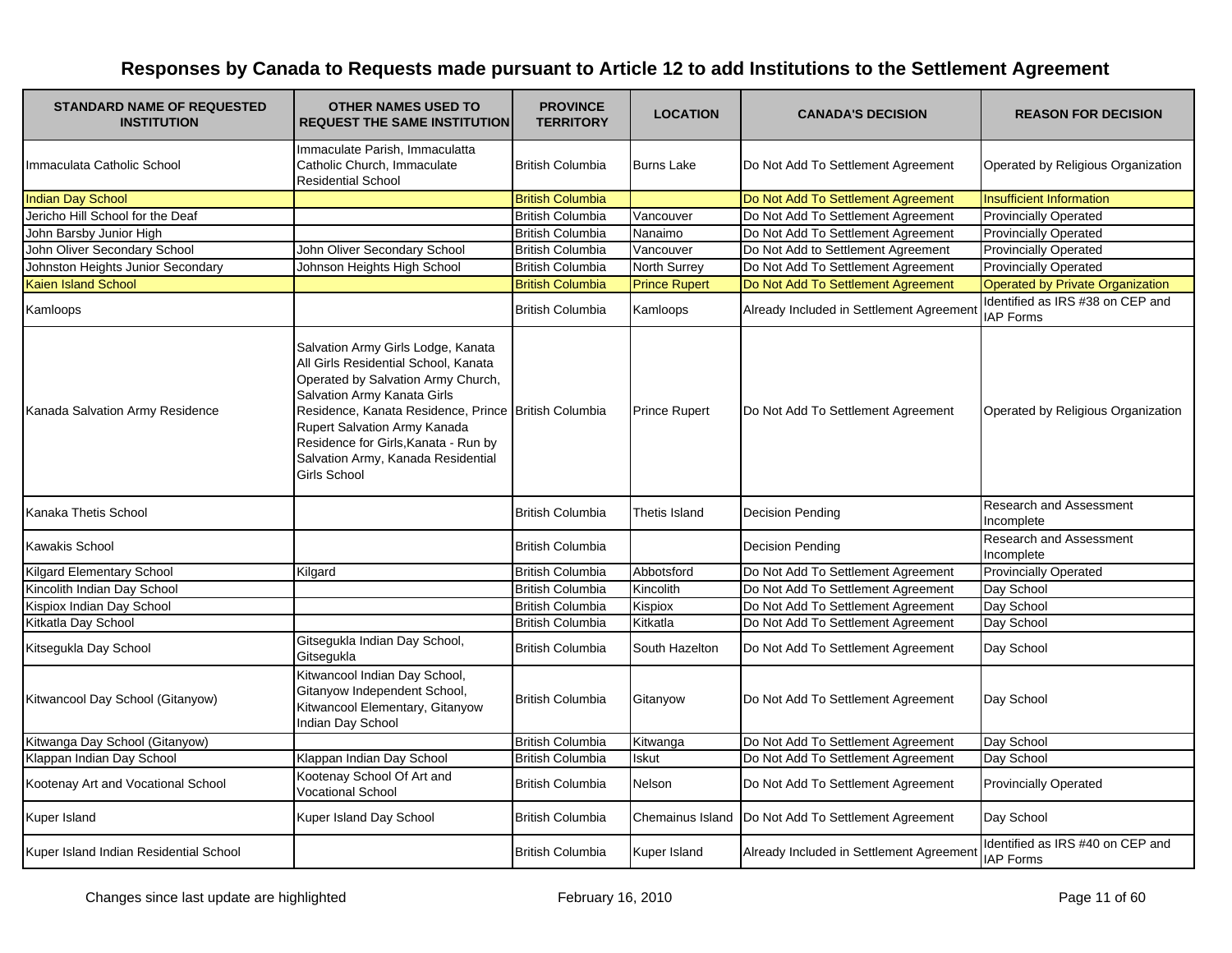| <b>STANDARD NAME OF REQUESTED</b><br><b>INSTITUTION</b> | <b>OTHER NAMES USED TO</b><br><b>REQUEST THE SAME INSTITUTION</b>                                                                                                                                      | <b>PROVINCE</b><br><b>TERRITORY</b> | <b>LOCATION</b>       | <b>CANADA'S DECISION</b>                 | <b>REASON FOR DECISION</b>                           |
|---------------------------------------------------------|--------------------------------------------------------------------------------------------------------------------------------------------------------------------------------------------------------|-------------------------------------|-----------------------|------------------------------------------|------------------------------------------------------|
| Kyuquot Indian Day School                               | Ayuquot Indian Day School, Attis Day<br>School, Kyuquot Island Day School                                                                                                                              | <b>British Columbia</b>             | Kyuquot               | Do Not Add To Settlement Agreement       | Day School                                           |
| L. A. Matheson Secondary                                | L.A. Matheson High School                                                                                                                                                                              | <b>British Columbia</b>             | Surrey                | Do Not Add To Settlement Agreement       | <b>Provincially Operated</b>                         |
| Lakalzap                                                | La Kalzap Indian Day School                                                                                                                                                                            | <b>British Columbia</b>             | La Kalzap             | Do Not Add To Settlement Agreement       | Day School                                           |
| Lejac (Fraser Lake)                                     | Lejac Indian Residential School                                                                                                                                                                        | <b>British Columbia</b>             | Fraser Lake           | Already Included in Settlement Agreement | Identified as IRS #41 on CEP and<br><b>IAP Forms</b> |
| Lejac Day School                                        |                                                                                                                                                                                                        | <b>British Columbia</b>             | Lejac                 | Do Not Add To Settlement Agreement       | Day School                                           |
| Len Sheperd Secondary School                            |                                                                                                                                                                                                        | <b>British Columbia</b>             | Surrey                | Do Not Add To Settlement Agreement       | <b>Provincially Operated</b>                         |
| <b>Lillooet Dormitory</b>                               | Lillooet Dormitory, Lillooet Secondary<br><b>School and Dormitory</b>                                                                                                                                  | <b>British Columbia</b>             | Lillooet              | Do Not Add To Settlement Agreement       | <b>Provincially Operated</b>                         |
| <b>Lillooet Secondary School</b>                        |                                                                                                                                                                                                        | <b>British Columbia</b>             | Lillooet              | Do Not Add To Settlement Agreement       | <b>Provincially Operated</b>                         |
| Little Red School House                                 | Little Red School House                                                                                                                                                                                | <b>British Columbia</b>             | Chilliwack            | <b>Decision Pending</b>                  | <b>Research and Assessment</b><br>Incomplete         |
| Lord Byng Secondary                                     |                                                                                                                                                                                                        | <b>British Columbia</b>             | Vancouver             | Do Not Add To Settlement Agreement       | <b>Provincially Operated</b>                         |
| Lumby Primary, Elementary and Secondary<br>Schools      |                                                                                                                                                                                                        | <b>British Columbia</b>             | Lumby                 | Do Not Add To Settlement Agreement       | <b>Insufficient Information</b>                      |
| Makalata Residential School (Metlakatla)                |                                                                                                                                                                                                        | <b>British Columbia</b>             | Metlakatla            | Do Not Add To Settlement Agreement       | Day School                                           |
| Maple Ridge Secondary School                            | Mapleridge Senior Secondary School                                                                                                                                                                     | <b>British Columbia</b>             | Maple Ridge           | Do Not Add To Settlement Agreement       | <b>Provincially Operated</b>                         |
| <b>Marie Sharp Elementary</b>                           |                                                                                                                                                                                                        | <b>British Columbia</b>             | <b>Williams Lake</b>  | <b>Decision Pending</b>                  | <b>Research and Assessment</b><br>Incomplete         |
| Marion High School                                      | Marion High School                                                                                                                                                                                     | <b>British Columbia</b>             | <b>Burnaby</b>        | Do Not Add To Settlement Agreement       | <b>Provincially Operated</b>                         |
| Mary Jane Shannon School                                |                                                                                                                                                                                                        | <b>British Columbia</b>             | <b>Surrey</b>         | <b>Decision Pending</b>                  | <b>Research and Assessment</b><br>Incomplete         |
| Maryhill Elementary School                              |                                                                                                                                                                                                        | <b>British Columbia</b>             | Port Coquitlam        | Do Not Add To Settlement Agreement       | <b>Provincially Operated</b>                         |
| Massett Day School/Old Massett Village School           | Old Masset Day Care, Old Massett<br>Indian Day School, Old Massett Native<br>Day Care, Old Masset Indian Day<br>Center, Old Masset Village Day<br>School, Old Massett, Old Haida<br>Village Day School | <b>British Columbia</b>             | Massett               | Do Not Add To Settlement Agreement       | Day School                                           |
| <b>Massett Learning Center</b>                          |                                                                                                                                                                                                        | <b>British Columbia</b>             | Massett               | Do Not Add To Settlement Agreement       | <b>Provincially Operated</b>                         |
| McKenzie Boys Group Home                                |                                                                                                                                                                                                        | <b>British Columbia</b>             | Victoria              | Do Not Add To Settlement Agreement       | Insufficient Information                             |
| <b>McPherson Park School</b>                            |                                                                                                                                                                                                        | <b>British Columbia</b>             | Burnaby               | Do Not Add To Settlement Agreement       | <b>Provincially Operated</b>                         |
| Miller Bay Hospital                                     |                                                                                                                                                                                                        | <b>British Columbia</b>             | <b>Prince Rupert</b>  | Do Not Add To Settlement Agreement       | Hospital                                             |
| Miller Bay Hostel                                       |                                                                                                                                                                                                        | <b>British Columbia</b>             | <b>Prince Rupert</b>  | Decision Pending                         | <b>Research and Assessment</b><br>Incomplete         |
| Miracle Valley Youth Center                             |                                                                                                                                                                                                        | <b>British Columbia</b>             | <b>Miracle Valley</b> | Do Not Add To Settlement Agreement       | <b>Insufficient Information</b>                      |
| <b>Mission Indian School</b>                            | <b>Mission Secondary School</b>                                                                                                                                                                        | <b>British Columbia</b>             | <b>Mission</b>        | Do Not Add To Settlement Agreement       | <b>Day School</b>                                    |
| <b>Mission Secondary School</b>                         |                                                                                                                                                                                                        | <b>British Columbia</b>             | <b>Mission</b>        | Do Not Add To Settlement Agreement       | <b>Provincially Operated</b>                         |
| Montgomery Junior High School                           |                                                                                                                                                                                                        | <b>British Columbia</b>             | Coquitlam             | Do Not Add To Settlement Agreement       | <b>Provincially Operated</b>                         |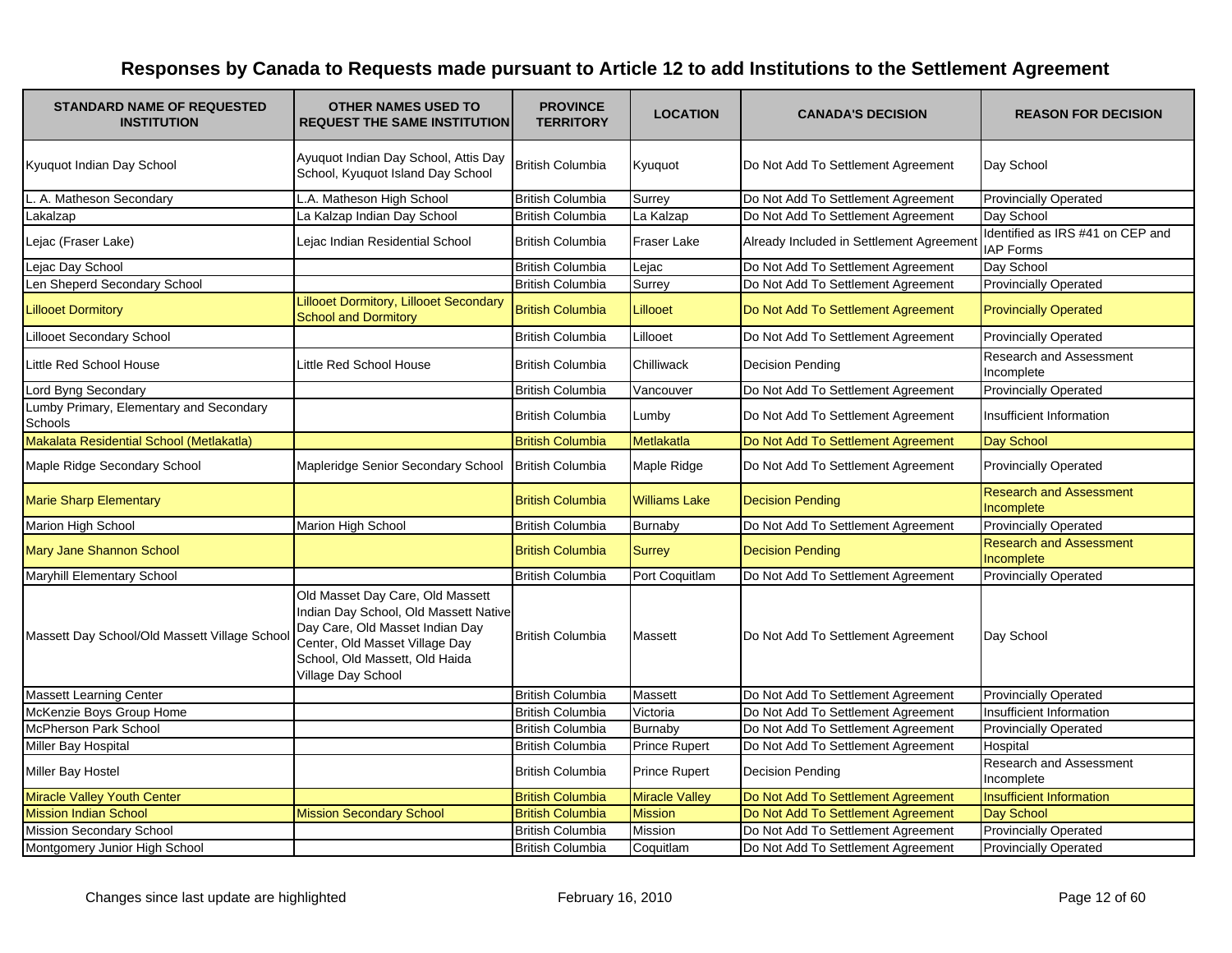| <b>STANDARD NAME OF REQUESTED</b><br><b>INSTITUTION</b> | <b>OTHER NAMES USED TO</b><br><b>REQUEST THE SAME INSTITUTION</b>                                             | <b>PROVINCE</b><br><b>TERRITORY</b> | <b>LOCATION</b>      | <b>CANADA'S DECISION</b>                                | <b>REASON FOR DECISION</b>                                   |
|---------------------------------------------------------|---------------------------------------------------------------------------------------------------------------|-------------------------------------|----------------------|---------------------------------------------------------|--------------------------------------------------------------|
| <b>Montgomery Secondary</b>                             |                                                                                                               | <b>British Columbia</b>             | Coquitlam            | Do Not Add To Settlement Agreement                      | <b>Insufficient Information</b>                              |
| Motney School                                           |                                                                                                               | <b>British Columbia</b>             | Motney               | Do Not Add To Settlement Agreement                      | <b>Provincially Operated</b>                                 |
| Mount Currie Indian Day School                          | Mount Currie School. Mount Currie<br>Community School, Saint<br>Christopher's Roman Catholic Day<br>School    | <b>British Columbia</b>             | <b>Mount Currie</b>  | Do Not Add To Settlement Agreement                      | Day School                                                   |
| Mount Elizabeth Secondary School                        |                                                                                                               | <b>British Columbia</b>             | Kitimat              | Do Not Add To Settlement Agreement                      | <b>Provincially Operated</b>                                 |
| Mount Prevost School                                    | <b>Mont Perval</b>                                                                                            | <b>British Columbia</b>             | Duncan               | Do Not Add To Settlement Agreement                      | <b>Provincially Operated</b>                                 |
| Mount View Senior Secondary School                      |                                                                                                               | <b>British Columbia</b>             | Victoria             | Do Not Add To Settlement Agreement                      | <b>Provincially Operated</b>                                 |
| Mountain Secondary                                      |                                                                                                               | <b>British Columbia</b>             | Langley              | Do Not Add To Settlement Agreement                      | <b>Provincially Operated</b>                                 |
| N.I.C. Night School                                     | North Island College                                                                                          | <b>British Columbia</b>             | <b>Bella Coola</b>   | Do Not Add To Settlement Agreement                      | <b>Provincially Operated</b>                                 |
| Nakazdli Indian Day School                              | Fort St. James Indian Day School,<br>Indian Day School situated on<br>Nak'azdli Reserve, Indian Day School    | <b>British Columbia</b>             | Fort St. James       | Do Not Add To Settlement Agreement                      | Day School                                                   |
| Nanaimo District Senior Secondary School                |                                                                                                               | <b>British Columbia</b>             | Nanaimo              | Do Not Add To Settlement Agreement                      | <b>Provincially Operated</b>                                 |
| Nanaimo Indian Hospital                                 |                                                                                                               | <b>British Columbia</b>             | Nanaimo              | Do Not Add To Settlement Agreement                      | Hospital                                                     |
| Native Institute of Canada                              |                                                                                                               | <b>British Columbia</b>             | Cornell              | <b>Decision Pending</b>                                 | Research and Assessment<br>Incomplete                        |
| Nazko Indian Day School                                 |                                                                                                               | <b>British Columbia</b>             | Nazko                | Do Not Add To Settlement Agreement                      | Day School                                                   |
| Nechako Elementary School                               | Nechako Elementary School                                                                                     | <b>British Columbia</b>             | Kitimat              | Do Not Add to Settlement Agreement                      | <b>Provincially Operated</b>                                 |
| <b>New Aiyansh Day School</b>                           | New Aiyansh (Gitlakdamix) Day<br>School, Aiyansh School, Nisga'a<br><b>Elementary Secondary School (NESS)</b> | <b>British Columbia</b>             | <b>New Aiyansh</b>   | Do Not Add To Settlement Agreement                      | Day School/Provincially Operated                             |
| New Denver Youth Centre                                 |                                                                                                               | <b>British Columbia</b>             | New Denver           | Do Not Add To Settlement Agreement                      | <b>Provincially Operated</b>                                 |
| New Westminster Secondary                               |                                                                                                               | <b>British Columbia</b>             | New Westminster      | Do Not Add To Settlement Agreement                      | <b>Provincially Operated</b>                                 |
| Nisg'ga Boarding Homes                                  | Boarding Homes in British Columbia                                                                            | <b>British Columbia</b>             |                      | Multiple Locations   Do Not Add To Settlement Agreement | Home Placement                                               |
| Nootka Day School                                       | Friendly Cove Day School                                                                                      | <b>British Columbia</b>             | <b>Friendly Cove</b> | Do Not Add To Settlement Agreement                      | Day School                                                   |
| North Delta School                                      |                                                                                                               | <b>British Columbia</b>             | North Delta          | Do Not Add To Settlement Agreement                      | <b>Provincially Operated</b>                                 |
| North Surrey Senior Secondary                           |                                                                                                               | <b>British Columbia</b>             | North Surrey         | Do Not Add To Settlement Agreement                      | <b>Provincially Operated</b>                                 |
| <b>Northern Training Center</b>                         |                                                                                                               | <b>British Columbia</b>             | <b>Smithers</b>      | Do Not Add To Settlement Agreement                      | Operated by Private/Non-<br><b>Governmental Organization</b> |
| Notre Dame School - Dawson Creek                        |                                                                                                               | <b>British Columbia</b>             | Dawson Creek         | Do Not Add to Settlement Agreement                      | Operated by Private Organization                             |
| Old Koksilah                                            |                                                                                                               | <b>British Columbia</b>             | Duncan               | Do Not Add To Settlement Agreement                      | <b>Provincially Operated</b>                                 |
| Opitsaht Day School                                     | Opitsaht School                                                                                               | <b>British Columbia</b>             | Tofino               | Do Not Add To Settlement Agreement                      | Day School                                                   |
| Oram Foster Home                                        |                                                                                                               | <b>British Columbia</b>             |                      | Do Not Add To Settlement Agreement                      | Home Placement                                               |
| Pendelton Bay School                                    |                                                                                                               | <b>British Columbia</b>             | <b>Burns Lake</b>    | Do Not Add To Settlement Agreement                      | Insufficient Information                                     |
| Port Coquitlam (P.O.C.O.) Senior Secondary<br>School    | Port Coquitlam Senior Secondary<br>School                                                                     | <b>British Columbia</b>             | Port Coquitlam       | Do Not Add to Settlement Agreement                      | <b>Provincially Operated</b>                                 |
| Port Edward Elementary School                           |                                                                                                               | <b>British Columbia</b>             | Port Edward          | Do Not Add To Settlement Agreement                      | <b>Provincially Operated</b>                                 |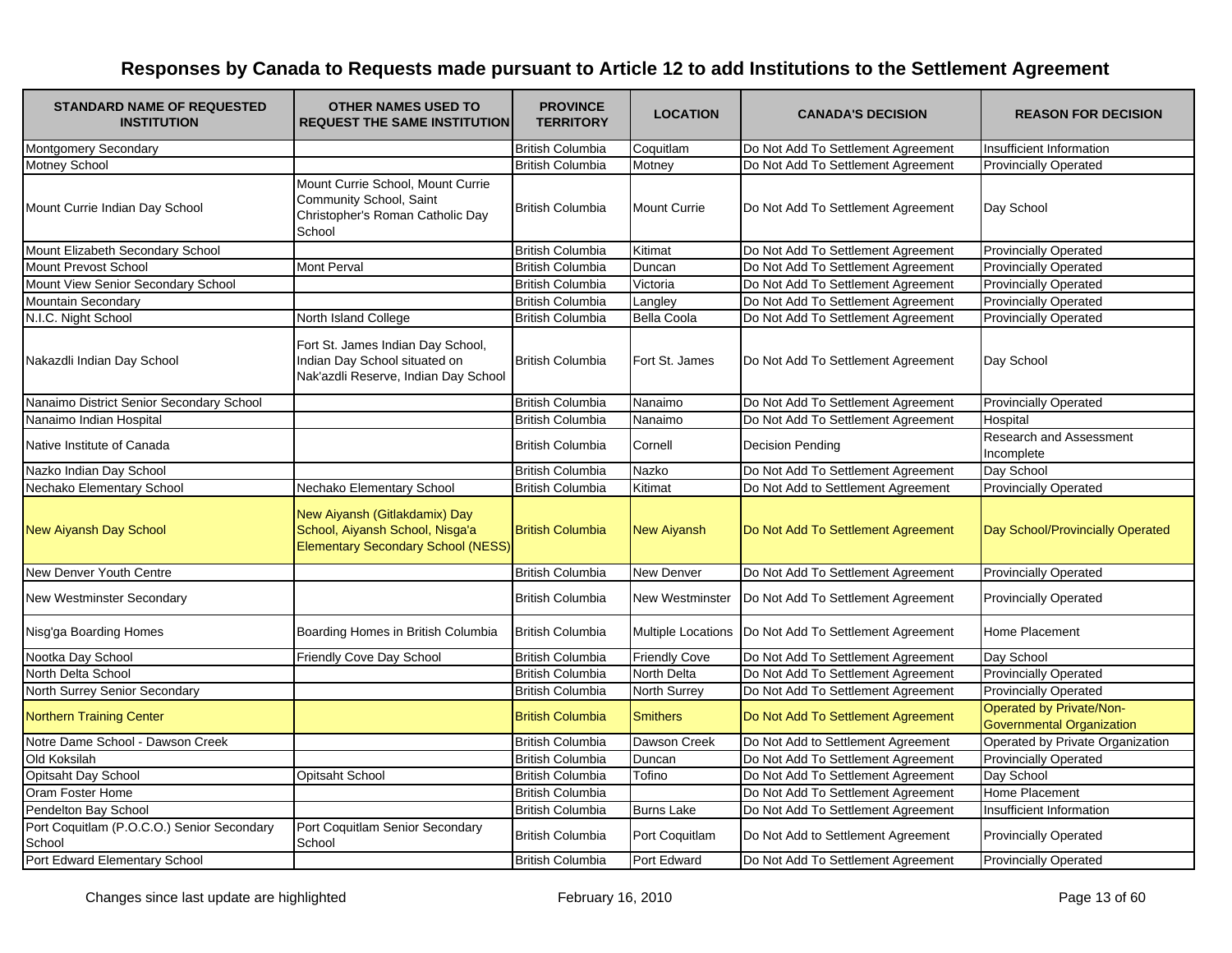| <b>STANDARD NAME OF REQUESTED</b><br><b>INSTITUTION</b>                                     | <b>OTHER NAMES USED TO</b><br><b>REQUEST THE SAME INSTITUTION</b>                                                                                                                                                                                               | <b>PROVINCE</b><br><b>TERRITORY</b> | <b>LOCATION</b>           | <b>CANADA'S DECISION</b>                            | <b>REASON FOR DECISION</b>                           |
|---------------------------------------------------------------------------------------------|-----------------------------------------------------------------------------------------------------------------------------------------------------------------------------------------------------------------------------------------------------------------|-------------------------------------|---------------------------|-----------------------------------------------------|------------------------------------------------------|
| Port Simpson (Crosby Home for Girls)                                                        | Crosby Girls School, Port Simpson<br>Indian Day School, Port Simpson                                                                                                                                                                                            | <b>British Columbia</b>             | Port Simpson              | Already Included in Settlement Agreement            | Identified as IRS #43 on CEP and<br><b>IAP Forms</b> |
| Prince George College/Prince George Catholic<br>High School/College/O'Grady Catholic School | O'Grady High School, O'Grady High<br>College Heights, Prince George,<br>Prince George Catholic College,<br>Prince George College High School,<br>The Prince George High School<br>Dormitory, Prince George College<br>Heights, Prince George College<br>Heights | <b>British Columbia</b>             | Prince George             | Do Not Add To Settlement Agreement                  | Operated by Religious Organization                   |
| <b>Prince Rupert Hospital</b>                                                               | <b>Prince Rupert Hospital</b>                                                                                                                                                                                                                                   | <b>British Columbia</b>             | <b>Prince Rupert</b>      | Do Not Add To Settlement Agreement                  | Hospital                                             |
| Prince Rupert Senior Secondary School                                                       |                                                                                                                                                                                                                                                                 | <b>British Columbia</b>             | <b>Prince Rupert</b>      | Do Not Add To Settlement Agreement                  | <b>Provincially Operated</b>                         |
| Princess Margaret School                                                                    | <b>Princess Margaret</b>                                                                                                                                                                                                                                        | <b>British Columbia</b>             | Penticton                 | Do Not Add To Settlement Agreement                  | <b>Provincially Operated</b>                         |
| Princess Margaret Senior Secondary School                                                   |                                                                                                                                                                                                                                                                 | <b>British Columbia</b>             | Surrey                    | Do Not Add To Settlement Agreement                  | <b>Provincially Operated</b>                         |
| <b>Prophet River School</b>                                                                 |                                                                                                                                                                                                                                                                 | <b>British Columbia</b>             | Penticton                 | Do Not Add To Settlement Agreement                  | Day School                                           |
| Providence Crèche                                                                           |                                                                                                                                                                                                                                                                 | <b>British Columbia</b>             |                           | Do Not Add To Settlement Agreement                  | Insufficient Information                             |
| Providence St. Geneviève                                                                    | St. Geneviève, Providence of<br>Genivive, St. Genevieve                                                                                                                                                                                                         | <b>British Columbia</b>             | <b>New Westminster</b>    | Do Not Add To Settlement Agreement                  | <b>Operated by Religious Organization</b>            |
| Queen Charlotte Island                                                                      | Queen Charlotte Island Indian<br><b>Residential School</b>                                                                                                                                                                                                      | <b>British Columbia</b>             | Queen Charlotte<br>Island | Do Not Add To Settlement Agreement                  | Insufficient Information                             |
| Queen Elizabeth Secondary School                                                            | Queen Elizabeth, Queen Elizabeth<br>High School, Queen Elizabeth School                                                                                                                                                                                         | <b>British Columbia</b>             | <b>North Surrey</b>       | Do Not Add To Settlement Agreement                  | <b>Provincially Operated</b>                         |
| Queen Margaret School                                                                       |                                                                                                                                                                                                                                                                 | <b>British Columbia</b>             | Duncan                    | Do Not Add To Settlement Agreement                  | <b>Provincially Operated</b>                         |
| Queen Margaret School                                                                       |                                                                                                                                                                                                                                                                 | <b>British Columbia</b>             | <b>Sioux Lookout</b>      | Do Not Add To Settlement Agreement                  | <b>Provincially Operated</b>                         |
| Queen of Angels School                                                                      |                                                                                                                                                                                                                                                                 | <b>British Columbia</b>             | Duncan                    | Do Not Add To Settlement Agreement                  | Operated by Private Organization                     |
| Quilchena Day School                                                                        |                                                                                                                                                                                                                                                                 | <b>British Columbia</b>             |                           | Do Not Add To Settlement Agreement                  | Insufficient Information                             |
| R. C. Palmer                                                                                |                                                                                                                                                                                                                                                                 | <b>British Columbia</b>             | Richmond                  | Do Not Add To Settlement Agreement                  | <b>Provincially Operated</b>                         |
| R.L. Angus (Earl Angus)                                                                     |                                                                                                                                                                                                                                                                 | <b>British Columbia</b>             | Fort Nelson               | Do Not Add To Settlement Agreement                  | <b>Provincially Operated</b>                         |
| <b>Redford Elementary School</b>                                                            |                                                                                                                                                                                                                                                                 | <b>British Columbia</b>             | Port Alberni              | Do Not Add To Settlement Agreement                  | <b>Provincially Operated</b>                         |
| Redstone Day School                                                                         | Red Stone School, Redstone Indian<br>Day School                                                                                                                                                                                                                 | <b>British Columbia</b>             |                           | Redstone Reserve Do Not Add To Settlement Agreement | Day School                                           |
| Rettalack                                                                                   |                                                                                                                                                                                                                                                                 | <b>British Columbia</b>             | Kaslo                     | Do Not Add To Settlement Agreement                  | Insufficient Information                             |
| <b>Ridley Home for Girls</b>                                                                |                                                                                                                                                                                                                                                                 | <b>British Columbia</b>             | <b>Prince Rupert</b>      | Do Not Add To Settlement Agreement                  | Operated by Religious Organization                   |
| <b>Rogers Elementary School</b>                                                             |                                                                                                                                                                                                                                                                 | <b>British Columbia</b>             | Victoria                  | Do Not Add To Settlement Agreement                  | <b>Provincially Operated</b>                         |
| Roosevelt Elementary School                                                                 |                                                                                                                                                                                                                                                                 | <b>British Columbia</b>             | <b>Prince Rupert</b>      | Do Not Add To Settlement Agreement                  | <b>Provincially Operated</b>                         |
| <b>Rosary Hall Dormitory</b>                                                                |                                                                                                                                                                                                                                                                 | <b>British Columbia</b>             | <b>Williams Lake</b>      | Do Not Add To Settlement Agreement                  | Insufficient Information                             |
| S. J. Willis                                                                                |                                                                                                                                                                                                                                                                 | <b>British Columbia</b>             | Victoria                  | Do Not Add To Settlement Agreement                  | <b>Provincially Operated</b>                         |
| <b>Sacred Heart</b>                                                                         |                                                                                                                                                                                                                                                                 | <b>British Columbia</b>             |                           | <b>Decision Pending</b>                             | Research and Assessment<br>Incomplete                |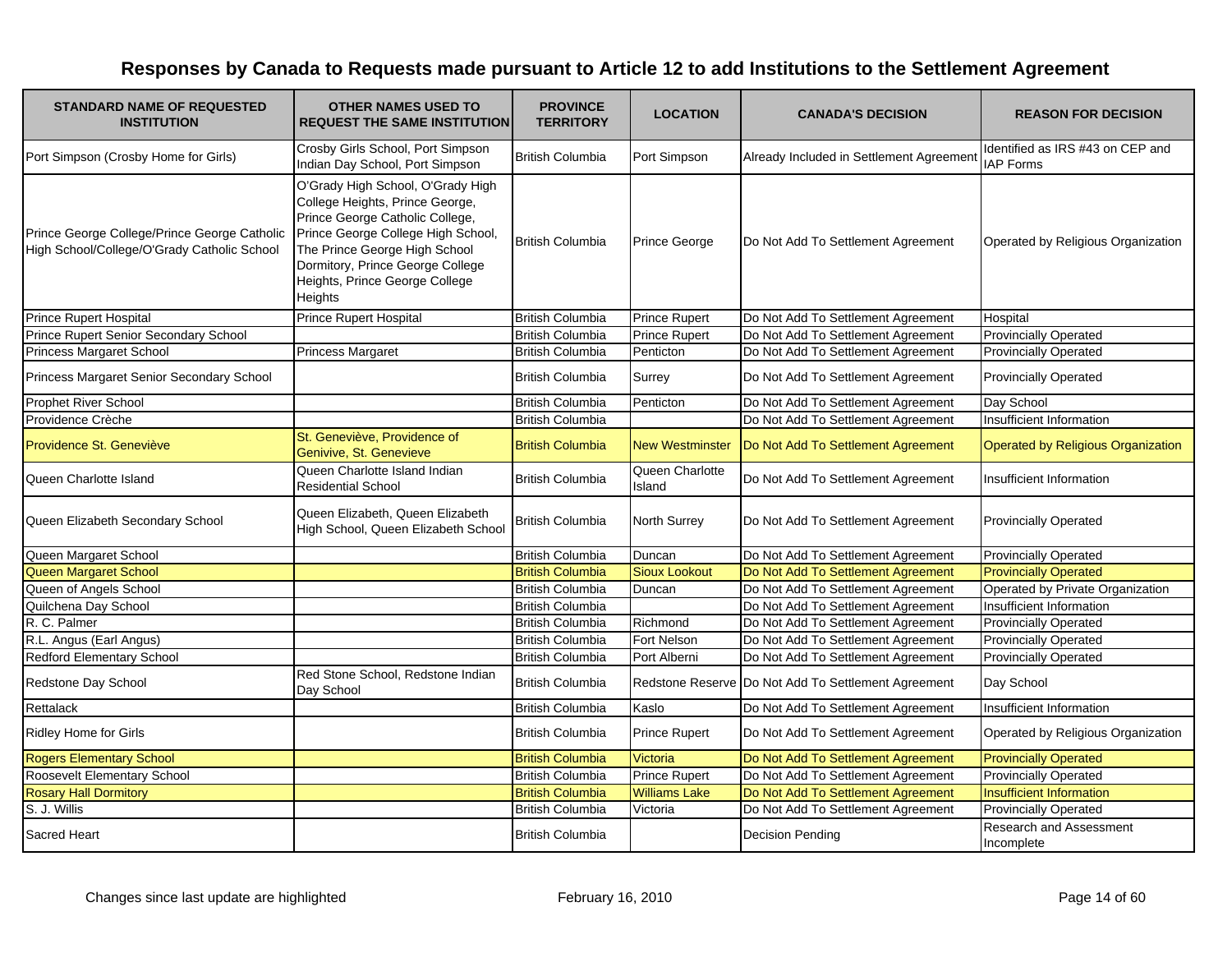| <b>STANDARD NAME OF REQUESTED</b><br><b>INSTITUTION</b>        | <b>OTHER NAMES USED TO</b><br><b>REQUEST THE SAME INSTITUTION</b> | <b>PROVINCE</b><br><b>TERRITORY</b> | <b>LOCATION</b>      | <b>CANADA'S DECISION</b>                 | <b>REASON FOR DECISION</b>                                   |
|----------------------------------------------------------------|-------------------------------------------------------------------|-------------------------------------|----------------------|------------------------------------------|--------------------------------------------------------------|
| Sacred Heart - Prince George                                   |                                                                   | <b>British Columbia</b>             | <b>Prince George</b> | Do Not Add To Settlement Agreement       | Operated by Religious Organization                           |
| Sacred Heart - Victoria                                        |                                                                   | <b>British Columbia</b>             | <b>Victoria</b>      | Do Not Add To Settlement Agreement       | Operated by Religious Organization                           |
| Sacred Heart Roman Catholic School                             |                                                                   | <b>British Columbia</b>             | <b>Williams Lake</b> | <b>Decision Pending</b>                  | <b>Research and Assessment</b><br>Incomplete                 |
| Salawat                                                        |                                                                   | <b>British Columbia</b>             | Victoria             | Do Not Add To Settlement Agreement       | Insufficient Information                                     |
| School in Fort St. James                                       |                                                                   | <b>British Columbia</b>             | Fort St. James       | Do Not Add To Settlement Agreement       | Insufficient Information                                     |
| Seabird Island Indian Day School                               | Seabird Island Day School                                         | <b>British Columbia</b>             | Seabird Island       | Do Not Add To Settlement Agreement       | Day School                                                   |
| Sechelt                                                        | Sechelt Residential School                                        | <b>British Columbia</b>             | Sechelt              | Already Included in Settlement Agreement | Identified as IRS #47 on CEP and<br><b>IAP Forms</b>         |
| Seton Lake Indian Day School                                   |                                                                   | <b>British Columbia</b>             | Shalaith             | Do Not Add To Settlement Agreement       | Day School                                                   |
| Sir Alexander MacKenzie High School                            |                                                                   | <b>British Columbia</b>             | <b>Bella Coola</b>   | Do Not Add To Settlement Agreement       | <b>Provincially Operated</b>                                 |
| Sir Charles Tupper Secondary                                   |                                                                   | <b>British Columbia</b>             | Vancouver            | Do Not Add To Settlement Agreement       | <b>Provincially Operated</b>                                 |
| Sir Winston Churchill Secondary                                |                                                                   | <b>British Columbia</b>             | Vancouver            | Do Not Add To Settlement Agreement       | <b>Provincially Operated</b>                                 |
| Skeena High Secondary - Terrace                                | Skeena High Secondary - Terrace                                   | <b>British Columbia</b>             | Terrace              | Do Not Add To Settlement Agreement       | <b>Provincially Operated</b>                                 |
| <b>Smith Memorial Catholic School</b>                          |                                                                   | <b>British Columbia</b>             | <b>Port Alberni</b>  | Do Not Add To Settlement Agreement       | Operated by Private/Non-<br><b>Governmental Organization</b> |
| Smithers Residential Assessment Program                        |                                                                   | <b>British Columbia</b>             | <b>Smithers</b>      | Do Not Add To Settlement Agreement       | Insufficient Information                                     |
| Songhees Indian Day School                                     | Songhees (Day) School                                             | <b>British Columbia</b>             | Victoria             | Do Not Add To Settlement Agreement       | Day School                                                   |
| Southbank School                                               |                                                                   | <b>British Columbia</b>             | Southbank            | Do Not Add To Settlement Agreement       | <b>Provincially Operated</b>                                 |
| St. Andrews                                                    |                                                                   | <b>British Columbia</b>             | Dawson Creek         | Do Not Add To Settlement Agreement       | Insufficient Information                                     |
| St. Angela's Academy - Surrey                                  | St. Angela Academy School for Girls                               | <b>British Columbia</b>             | Surrey               | Do Not Add To Settlement Agreement       | Insufficient Information                                     |
| St. Anne's Academy - Duncan                                    | St. Anne's School for Boys                                        | <b>British Columbia</b>             | Duncan               | Do Not Add To Settlement Agreement       | Operated by Religious Organization                           |
| St. Anne's Academy - Kamloops                                  |                                                                   | <b>British Columbia</b>             | Kamloops             | Do Not Add To Settlement Agreement       | Operated by Religious Organization                           |
| St. Anne's Academy - Nanaimo (St. Anne's<br>Convent - Nanaimo) |                                                                   | <b>British Columbia</b>             | Nanaimo              | Do Not Add To Settlement Agreement       | Operated by Religious Organization                           |
| St. Anne's Academy - Victoria                                  | Saint Ann's Academy, St. Anne's                                   | <b>British Columbia</b>             | Victoria             | Do Not Add To Settlement Agreement       | Operated by Religious Organization                           |
| St. Anne's Mission - Williams Lake                             |                                                                   | <b>British Columbia</b>             | Williams Lake        | Do Not Add To Settlement Agreement       | Insufficient Information                                     |
| St. Ann's                                                      |                                                                   | <b>British Columbia</b>             |                      | <b>Decision Pending</b>                  | Research and Assessment<br>Incomplete                        |
| St. Catherine's Indian Day School                              | Saint Catherine's, St. Catharine's<br>School, St. Catherines      | <b>British Columbia</b>             | Duncan               | Do Not Add To Settlement Agreement       | Day School                                                   |
| St. Christopher's                                              |                                                                   | <b>British Columbia</b>             | North Vancouver      | Do Not Add To Settlement Agreement       | Insufficient Information                                     |
| St. Christopher's Church                                       |                                                                   | <b>British Columbia</b>             | Mount Currie         | <b>Decision Pending</b>                  | Research and Assessment<br>Incomplete                        |
| St. Clairs Indian Residential School                           |                                                                   | <b>British Columbia</b>             | Dawson Creek         | Do Not Add To Settlement Agreement       | Insufficient Information                                     |
| St. Edmund's School                                            | St. Edmund's Catholic School                                      | <b>British Columbia</b>             | North Vancouver      | Do Not Add to Settlement Agreement       | Operated by Private Organization                             |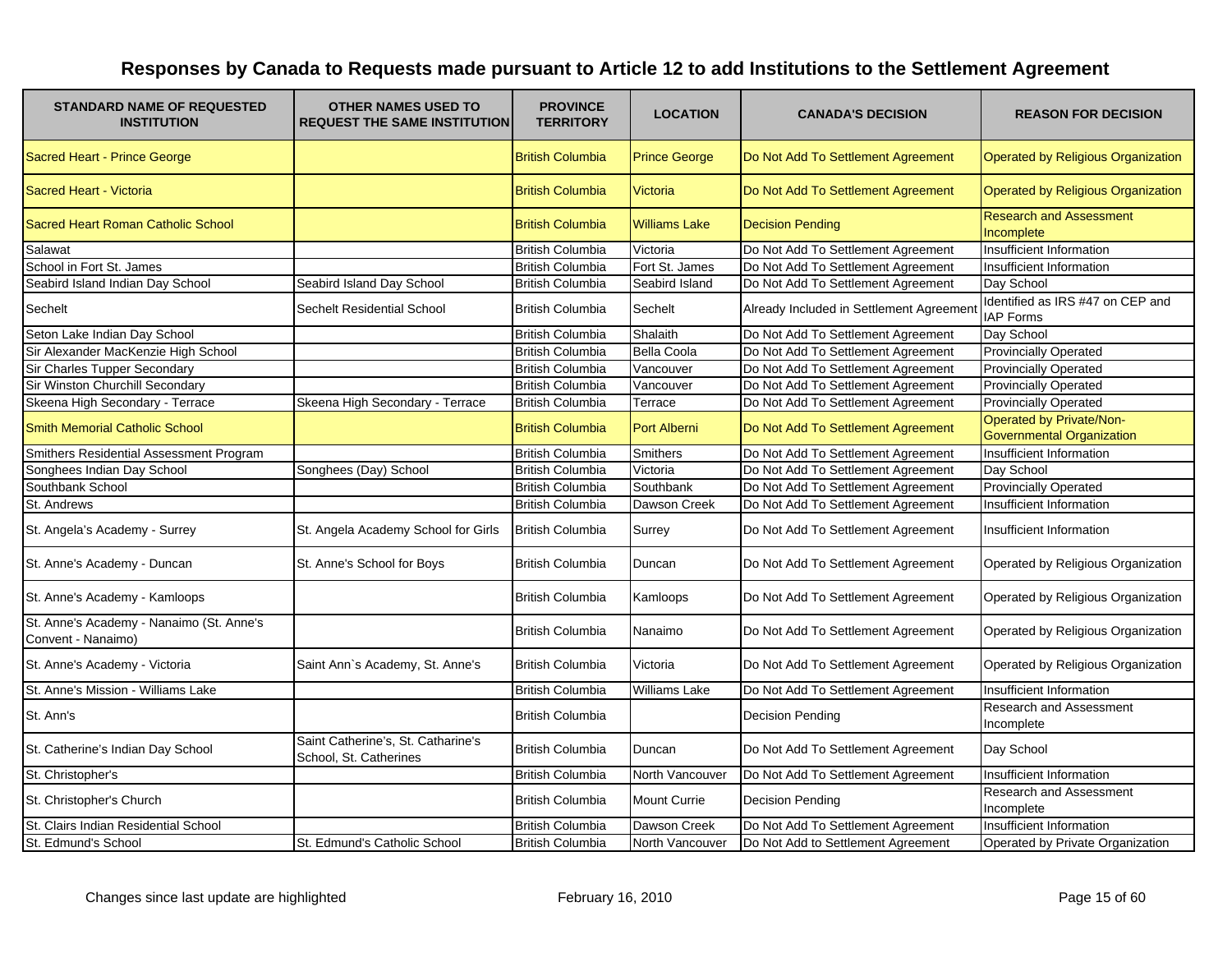| <b>STANDARD NAME OF REQUESTED</b><br><b>INSTITUTION</b>        | <b>OTHER NAMES USED TO</b><br><b>REQUEST THE SAME INSTITUTION</b>                                                                               | <b>PROVINCE</b><br><b>TERRITORY</b> | <b>LOCATION</b>  | <b>CANADA'S DECISION</b>                 | <b>REASON FOR DECISION</b>                                 |
|----------------------------------------------------------------|-------------------------------------------------------------------------------------------------------------------------------------------------|-------------------------------------|------------------|------------------------------------------|------------------------------------------------------------|
| St. George's School                                            | St. George's School (R.C.)                                                                                                                      | <b>British Columbia</b>             | Lytton           | Do Not Add To Settlement Agreement       | <b>Insufficient Information</b>                            |
| St. Joseph                                                     |                                                                                                                                                 | <b>British Columbia</b>             |                  | <b>Decision Pending</b>                  | <b>Research and Assessment</b><br>Incomplete               |
| St. Joseph's Catholic School - Smithers                        | Saint Joseph's Catholic Church, St.<br>Joseph Elementry, St. Joseph's, St.<br>Josephs School, St. Joseph's<br><b>Elementary School Smithers</b> | <b>British Columbia</b>             | Smithers         | Do Not Add To Settlement Agreement       | Operated by Religious Organization                         |
| St. Joseph's Catholic School - Vanderhoof                      | St. Joseph's, St. Joseph School, St.<br>Joseph's Indian School                                                                                  | <b>British Columbia</b>             | Vanderhoof       | Do Not Add To Settlement Agreement       | Operated by Religious Organization                         |
| St. Joseph's Catholic School - Chemainus                       | St. Joseph, St. Joseph's School, St.<br>Joseph's Elementary School -<br>Smithers                                                                | <b>British Columbia</b>             | Chemainus        | Do Not Add To Settlement Agreement       | Operated by Private Organization                           |
| St. Joseph's Roman Catholic School - Victoria                  | St. Joseph                                                                                                                                      | <b>British Columbia</b>             | Victoria         | Do Not Add To Settlement Agreement       | Operated by Private Organization                           |
| St. Louis College - Victoria                                   |                                                                                                                                                 | <b>British Columbia</b>             | Victoria         | Do Not Add To Settlement Agreement       | Operated by Private Organization                           |
| <b>St. Maria Goretti</b>                                       | St. Marie Goretti School, St. Maria<br>Greotta Catholic School, St. Mary<br><b>Gretti</b>                                                       | <b>British Columbia</b>             | Fort St. James   | Do Not Add To Settlement Agreement       | <b>Operated by Religious</b><br>Organization/Band Operated |
| St. Mark's University of British Columbia                      |                                                                                                                                                 | <b>British Columbia</b>             | Vancouver        | Do Not Add to Settlement Agreement       | Operated by Private Organization                           |
| St. Mary's (Mission)                                           |                                                                                                                                                 | <b>British Columbia</b>             | Mission          | Already Included in Settlement Agreement | Identified as IRS #45 on CEP and<br><b>IAP Forms</b>       |
| St. Mary's - Chilliwack                                        | St. Mary School, St. Mary's Roman<br>Catholic School, St. Mary's Day<br>School                                                                  | <b>British Columbia</b>             | Chilliwack       | Do Not Add to Settlement Agreement       | Insufficient Information                                   |
| St. Mary's - Hazelton                                          | St. Mary's Immaculate                                                                                                                           | <b>British Columbia</b>             | Hazelton         | Do Not Add to Settlement Agreement       | Day School                                                 |
| St. Mary's Catholic School - Prince George                     | St. Mary's                                                                                                                                      | <b>British Columbia</b>             | Prince George    | Do Not Add to Settlement Agreement       | Operated by Religious Organization                         |
| St. Mary's Convent - Duck Lake                                 |                                                                                                                                                 | <b>British Columbia</b>             | <b>Duck Lake</b> | Do Not Add To Settlement Agreement       | <b>Insufficient Information</b>                            |
| St. Mary's School - Ladysmith                                  |                                                                                                                                                 | <b>British Columbia</b>             | Ladysmith        | <b>Decision Pending</b>                  | <b>Research and Assessment</b><br>Incomplete               |
| St. Michael's (Alert Bay Girls' Home, Alert Bay<br>Boys' Home) |                                                                                                                                                 | <b>British Columbia</b>             | Alert Bay        | Already Included in Settlement Agreemen  | Identified as IRS #46 on CEP and<br><b>IAP Forms</b>       |
| St. New Euphrasia (Good Shepherd)                              | St. Euphrasia                                                                                                                                   | <b>British Columbia</b>             | Vancouver        | Decision Pending                         | Research and Assessment<br>Incomplete                      |
| <b>St. Patrick's School</b>                                    |                                                                                                                                                 | <b>British Columbia</b>             | Victoria         | <b>Decision Pending</b>                  | <b>Research and Assessment</b><br>Incomplete               |
| St. Patrick's Catholic School                                  |                                                                                                                                                 | <b>British Columbia</b>             | Maple Ridge      | Do Not Add to Settlement Agreement       | Operated by Private Organization                           |
| St. Paul's Hospital                                            |                                                                                                                                                 | <b>British Columbia</b>             | Vancouver        | Do Not Add To Settlement Agreement       | Hospital                                                   |
| St. Paul's Indian Day School                                   | Saint Paul's                                                                                                                                    | <b>British Columbia</b>             | North Vancouver  | Do Not Add to Settlement Agreement       | Day School                                                 |
| St. Peter's                                                    |                                                                                                                                                 | <b>British Columbia</b>             | New Westminster  | Do Not Add to Settlement Agreement       | Operated by Religious Organization                         |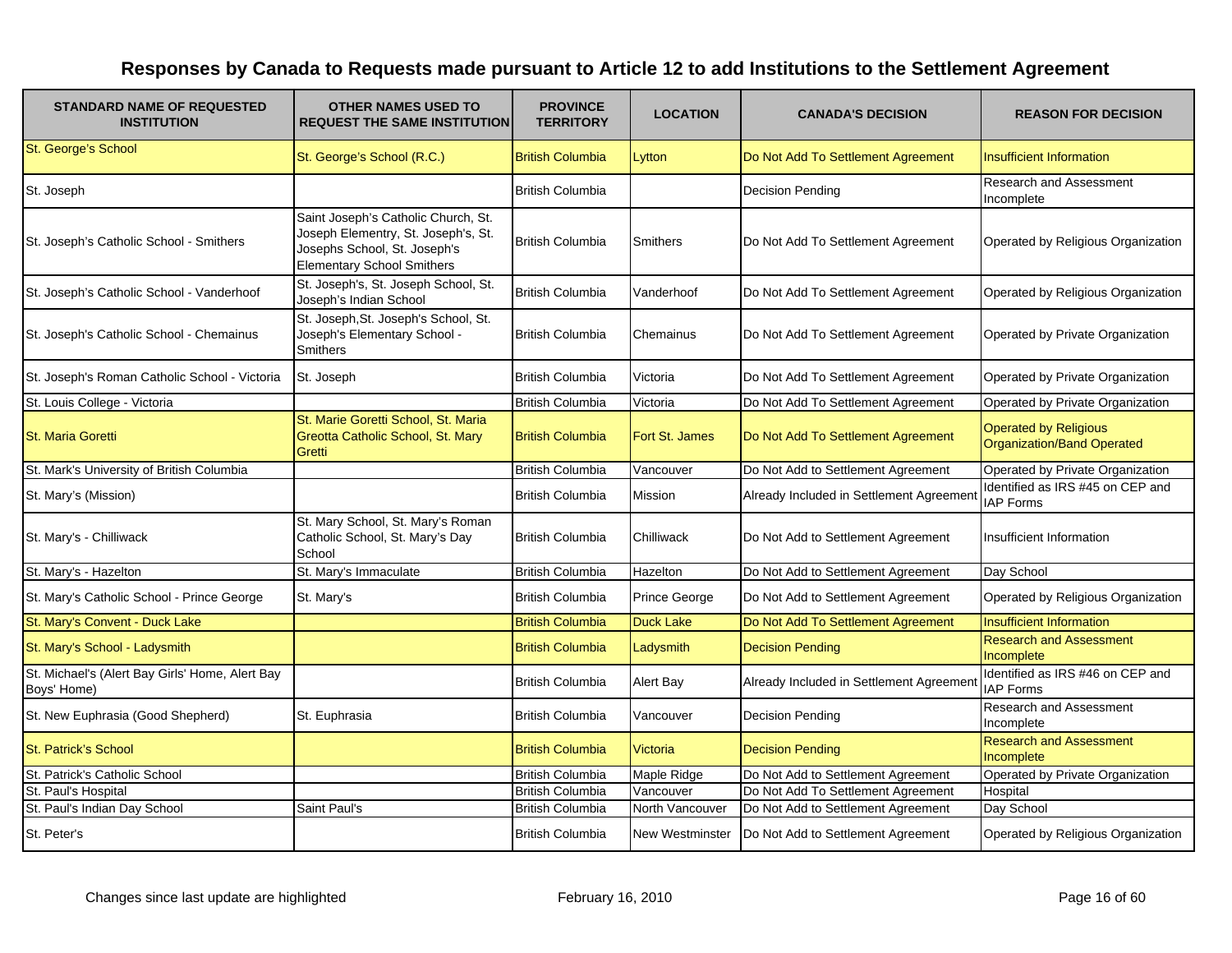| <b>STANDARD NAME OF REQUESTED</b><br><b>INSTITUTION</b> | <b>OTHER NAMES USED TO</b><br><b>REQUEST THE SAME INSTITUTION</b>                                                                                                                                                   | <b>PROVINCE</b><br><b>TERRITORY</b> | <b>LOCATION</b>      | <b>CANADA'S DECISION</b>           | <b>REASON FOR DECISION</b>                   |
|---------------------------------------------------------|---------------------------------------------------------------------------------------------------------------------------------------------------------------------------------------------------------------------|-------------------------------------|----------------------|------------------------------------|----------------------------------------------|
| St. Thomas Aquinas                                      | St. Thomas Aquinas High School                                                                                                                                                                                      | <b>British Columbia</b>             | North Vancouver      | Do Not Add to Settlement Agreement | Operated by Religious Organization           |
| Sugar Cane Day School                                   |                                                                                                                                                                                                                     | <b>British Columbia</b>             | Williams Lake        | Do Not Add To Settlement Agreement | Day School                                   |
| Tache Day School                                        | Day School Tache                                                                                                                                                                                                    | <b>British Columbia</b>             | Grouard              | Do Not Add To Settlement Agreement | Day School                                   |
| Tak'la Indian Day School                                |                                                                                                                                                                                                                     | <b>British Columbia</b>             | Tak'la Landing       | Do Not Add To Settlement Agreement | Day School                                   |
| <b>Templeton High School</b>                            | <b>Templeton Secondary School</b>                                                                                                                                                                                   | <b>British Columbia</b>             | Vancouver            | Do Not Add To Settlement Agreement | <b>Provincially Operated</b>                 |
| <b>Terrace Residential School</b>                       | School in Terrace                                                                                                                                                                                                   | <b>British Columbia</b>             | Terrace              | <b>Decision Pending</b>            | Research and Assessment<br>Incomplete        |
| <b>Thetis Island School</b>                             |                                                                                                                                                                                                                     | <b>British Columbia</b>             | Thetis Island        | Do Not Add To Settlement Agreement | <b>Provincially Operated</b>                 |
| Thunderbird Elementary School                           |                                                                                                                                                                                                                     | <b>British Columbia</b>             | Vancouver            | Do Not Add To Settlement Agreement | <b>Provincially Operated</b>                 |
| <b>Tsartlip Indian Day School</b>                       |                                                                                                                                                                                                                     | <b>British Columbia</b>             | Victoria             | Do Not Add To Settlement Agreement | Day School                                   |
| Turner Island Day School                                |                                                                                                                                                                                                                     | <b>British Columbia</b>             | <b>Turner Island</b> | Do Not Add To Settlement Agreement | Day School                                   |
| Ucluelet Indian Day School                              | <b>Ucluelet First Nation</b>                                                                                                                                                                                        | <b>British Columbia</b>             | Ucluelet             | Do Not Add To Settlement Agreement | Day School                                   |
| <b>Ucluelet School</b>                                  |                                                                                                                                                                                                                     | <b>British Columbia</b>             | <b>Ucluelet</b>      | <b>Decision Pending</b>            | <b>Research and Assessment</b><br>Incomplete |
| <b>Ucluelet Secondary School</b>                        | <b>Ueluelet School</b>                                                                                                                                                                                              | <b>British Columbia</b>             | <b>Ucluelet</b>      | Do Not Add To Settlement Agreement | <b>Provincially Operated</b>                 |
| United Church Residence for Boys - Prince<br>Rupert     | Prince Rupert Residential School,<br>Prince Rupert Residential/Hostel,<br>School in Prince Rupert, United<br>Church Boys Residence, United<br>Church Residence, United Church<br><b>Residential School for Boys</b> | <b>British Columbia</b>             | <b>Prince Rupert</b> | Do Not Add To Settlement Agreement | Operated by Religious Organization           |
| <b>Upper Pine School</b>                                |                                                                                                                                                                                                                     | <b>British Columbia</b>             | Fort St. John        | Do Not Add To Settlement Agreement | Day School                                   |
| <b>Upper Sumas Elementary School</b>                    |                                                                                                                                                                                                                     | <b>British Columbia</b>             | <b>Upper Sumas</b>   | Do Not Add To Settlement Agreement | <b>Provincially Operated</b>                 |
| Valley View High School                                 |                                                                                                                                                                                                                     | <b>British Columbia</b>             | Kamloops             | Do Not Add To Settlement Agreement | <b>Provincially Operated</b>                 |
| Vancouver Technical High School                         | Vancouver Technical School,<br>Vancouver Technical, Vancouver<br>Technical Secondary School, Van<br>Tech, Vancouver Tech. Senior<br>Secondary School                                                                | <b>British Columbia</b>             | Vancouver            | Do Not Add To Settlement Agreement | <b>Provincially Operated</b>                 |
| Vancouver Vocational                                    | Vancouver Vocational                                                                                                                                                                                                | <b>British Columbia</b>             | Vancouver            | Do Not Add To Settlement Agreement | <b>Provincially Operated</b>                 |
| Vernon Prepatory School                                 | Vernon Prepatory School                                                                                                                                                                                             | <b>British Columbia</b>             | Vernon               | Do Not Add To Settlement Agreement | Operated by Private Organization             |
| Victoria Girls' Group Home and Boys' Group<br>Home      | Boys' Group Home, Girls' Group<br>Home, Group Home in Victoria                                                                                                                                                      | <b>British Columbia</b>             | Victoria             | Do Not Add To Settlement Agreement | <b>Home Placement</b>                        |
| <b>West Whalley</b>                                     | <b>Whalley High School</b>                                                                                                                                                                                          | <b>British Columbia</b>             | Vancouver            | Do Not Add To Settlement Agreement | <b>Provincially Operated</b>                 |
| <b>Westwind Academy</b>                                 |                                                                                                                                                                                                                     | <b>British Columbia</b>             |                      | Do Not Add To Settlement Agreement | Insufficient Information                     |
| White Rock Junior High                                  | Sheimihoo School                                                                                                                                                                                                    | <b>British Columbia</b>             | <b>White Rock</b>    | Do Not Add To Settlement Agreement | <b>Provincially Operated</b>                 |
| <b>Wiekanish School</b>                                 |                                                                                                                                                                                                                     | <b>British Columbia</b>             | <b>Tofino</b>        | Do Not Add To Settlement Agreement | <b>Provincially Operated</b>                 |
| William Beagle                                          |                                                                                                                                                                                                                     | <b>British Columbia</b>             | Surrev               | Do Not Add To Settlement Agreement | <b>Provincially Operated</b>                 |
| Williams Lake Elementary School                         |                                                                                                                                                                                                                     | <b>British Columbia</b>             | <b>Williams Lake</b> | Do Not Add To Settlement Agreement | <b>Provincially Operated</b>                 |
| Williams Lake Jr. Secondary                             |                                                                                                                                                                                                                     | <b>British Columbia</b>             | <b>Williams Lake</b> | <b>Decision Pending</b>            | <b>Research and Assessment</b><br>Incomplete |
| Willington School for Girls                             |                                                                                                                                                                                                                     | <b>British Columbia</b>             | Burnaby              | Do Not Add To Settlement Agreement | <b>Provincially Operated</b>                 |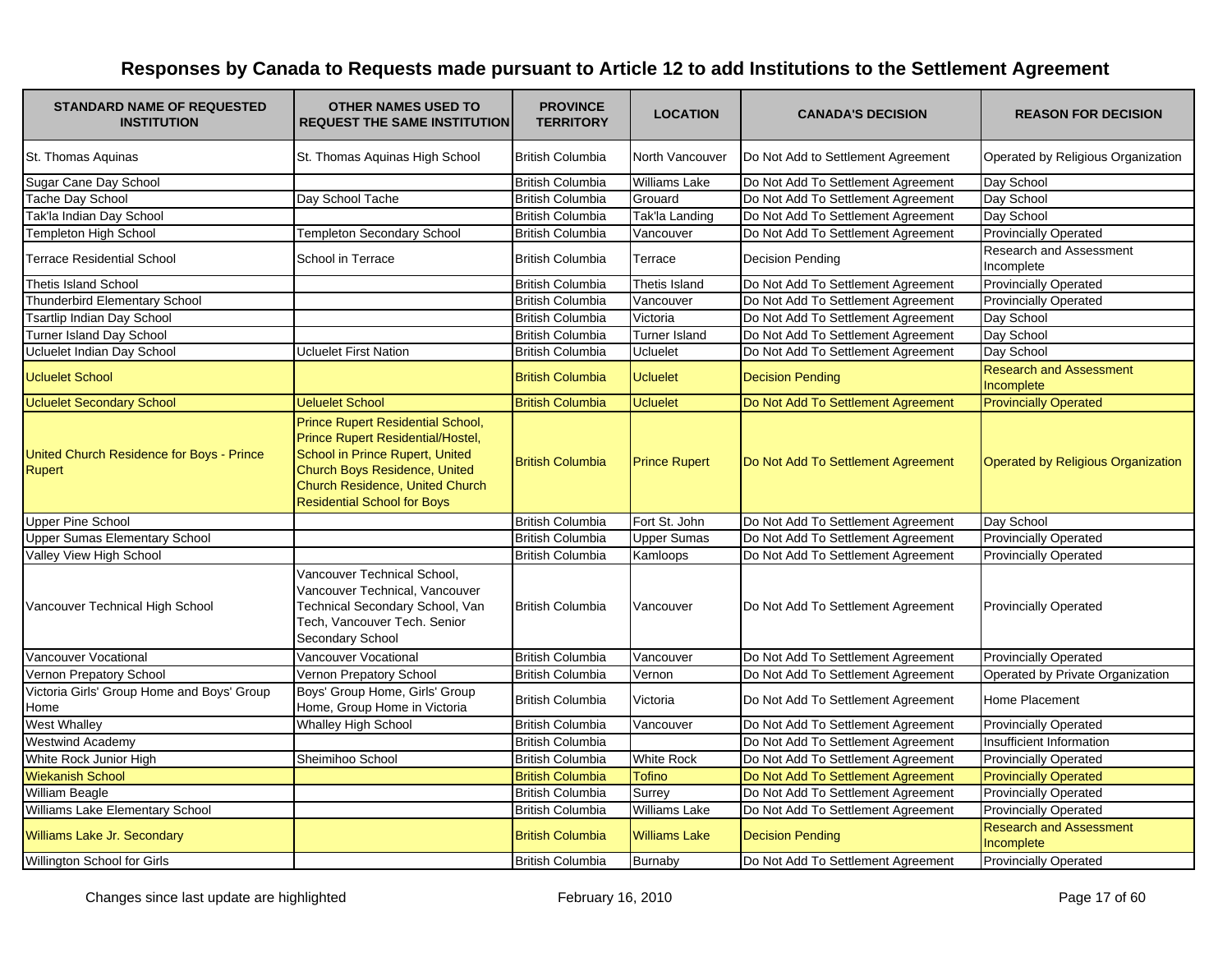| <b>STANDARD NAME OF REQUESTED</b><br><b>INSTITUTION</b>               | <b>OTHER NAMES USED TO</b><br><b>REQUEST THE SAME INSTITUTION</b>                                                                                                                                                                                                                                       | <b>PROVINCE</b><br><b>TERRITORY</b> | <b>LOCATION</b>        | <b>CANADA'S DECISION</b>                 | <b>REASON FOR DECISION</b>                                 |
|-----------------------------------------------------------------------|---------------------------------------------------------------------------------------------------------------------------------------------------------------------------------------------------------------------------------------------------------------------------------------------------------|-------------------------------------|------------------------|------------------------------------------|------------------------------------------------------------|
| <b>Woodlands Residential School</b>                                   |                                                                                                                                                                                                                                                                                                         | <b>British Columbia</b>             | <b>New Westminster</b> | Do Not Add To Settlement Agreement       | <b>Provincially Operated</b>                               |
| Coast Girls High School                                               |                                                                                                                                                                                                                                                                                                         | Kenya                               | Mombasa                | Do Not Add To Settlement Agreement       | Not In Canada                                              |
| <b>Alternate Class</b>                                                |                                                                                                                                                                                                                                                                                                         | Manitoba                            | Thompson               | Do Not Add To Settlement Agreement       | Insufficient Information                                   |
| Anglican Church School - Lake St. Martin                              |                                                                                                                                                                                                                                                                                                         | Manitoba                            | Lake St. Martin        | <b>Decision Pending</b>                  | <b>Research and Assessment</b><br>Incomplete               |
| Anglican School                                                       |                                                                                                                                                                                                                                                                                                         | Manitoba                            | The Pas                | Do Not Add To Settlement Agreement       | Insufficient Information                                   |
| Argyle High School                                                    | Argyle High, Argyle School                                                                                                                                                                                                                                                                              | Manitoba                            | Winnipeg               | Do Not Add To Settlement Agreement       | <b>Provincially Operated</b>                               |
| Assiniboia                                                            |                                                                                                                                                                                                                                                                                                         | Manitoba                            | <b>Brandon</b>         | Do Not Add To Settlement Agreement       | Insufficient Information                                   |
| Assiniboine Academy Residence                                         | Assiniboia Academy Residence,<br>Assiniboine Academy Residence                                                                                                                                                                                                                                          | Manitoba                            | Winnipeg               | <b>Decision Pending</b>                  | Research and Assessment<br>Incomplete                      |
| <b>Balmoral Hall School</b>                                           |                                                                                                                                                                                                                                                                                                         | Manitoba                            | Winnipeg               | Do Not Add To Settlement Agreement       | Operated by Religious<br>Organization/Private Organization |
| Berens River Roman Catholic Day School                                | Berens River, Berens River Day<br>School                                                                                                                                                                                                                                                                | Manitoba                            | <b>Berens River</b>    | Do Not Add To Settlement Agreement       | Day School                                                 |
| Berens River Roman Catholic Mission School<br>(Our Lady Of The Snows) | Berans School, Berens River, Berens<br>River Mission School, Berens River<br>Mission School Our Lady Of The<br>Snows, Berens River Public School,<br>Day School for Metis - Berens River,<br>Lady Of The Snow, Lady Of The<br>Snows Day School, Lady Of The<br>Snows Roman Catholic School<br>(MIssion) | Manitoba                            | <b>Berens River</b>    | Do Not Add To Settlement Agreement       | Operated by Religious Organization                         |
| <b>Bernier School</b>                                                 | Bernié School St. Ambroise, Bernier,<br>Bernier S.D., Bernier S.D. 718                                                                                                                                                                                                                                  | Manitoba                            | St. Ambroise           | Do Not Add To Settlement Agreement       | Insufficient Information                                   |
| <b>Big Eddy School</b>                                                | Bigedey School, Indian Day School on<br>Bigeddy Reserve, The Pas Indian Big<br>Eddie Day School                                                                                                                                                                                                         | Manitoba                            | The Pas                | Do Not Add To Settlement Agreement       | Day School                                                 |
| <b>Birch River Reserve</b>                                            |                                                                                                                                                                                                                                                                                                         | Manitoba                            | <b>Birch River</b>     | Do Not Add To Settlement Agreement       | <b>Provincially Operated</b>                               |
| <b>Birtle</b>                                                         | <b>Bintle</b>                                                                                                                                                                                                                                                                                           | Manitoba                            | <b>Birtle</b>          | Already Included in Settlement Agreement | Identified as IRS #90 on CEP and<br><b>IAP Forms</b>       |
| <b>Bloodvein River School</b>                                         |                                                                                                                                                                                                                                                                                                         | Manitoba                            | Bloodvein              | Do Not Add To Settlement Agreement       | Day School                                                 |
| <b>Brandon</b>                                                        | Brandon Indian Residential School                                                                                                                                                                                                                                                                       | Manitoba                            | <b>Brandon</b>         | Already Included in Settlement Agreement | Identified as IRS #91 on CEP and<br><b>IAP Forms</b>       |
| Brandon Assiniboine Hospital                                          |                                                                                                                                                                                                                                                                                                         | Manitoba                            | <b>Brandon</b>         | Do Not Add To Settlement Agreement       | Hospital                                                   |
| <b>Brandon Tuberculosis Sanatorium</b>                                |                                                                                                                                                                                                                                                                                                         | Manitoba                            | Brandon                | Do Not Add To Settlement Agreement       | Non-Educational Institution                                |
| Brochet (F.C.I)                                                       | Brochet (F.C.I)                                                                                                                                                                                                                                                                                         | Manitoba                            | <b>Brochet</b>         | Do Not Add To Settlement Agreement       | <b>Provincially Operated</b>                               |
| <b>Brookland Junior High</b>                                          |                                                                                                                                                                                                                                                                                                         | Manitoba                            | Winnipeg               | Do Not Add To Settlement Agreement       | <b>Provincially Operated</b>                               |
| <b>Burntwood Elementary School</b>                                    |                                                                                                                                                                                                                                                                                                         | Manitoba                            | Thompson               | Do Not Add To Settlement Agreement       | <b>Provincially Operated</b>                               |
| Camperville Day School                                                |                                                                                                                                                                                                                                                                                                         | Manitoba                            | Camperville            | Do Not Add To Settlement Agreement       | Day School                                                 |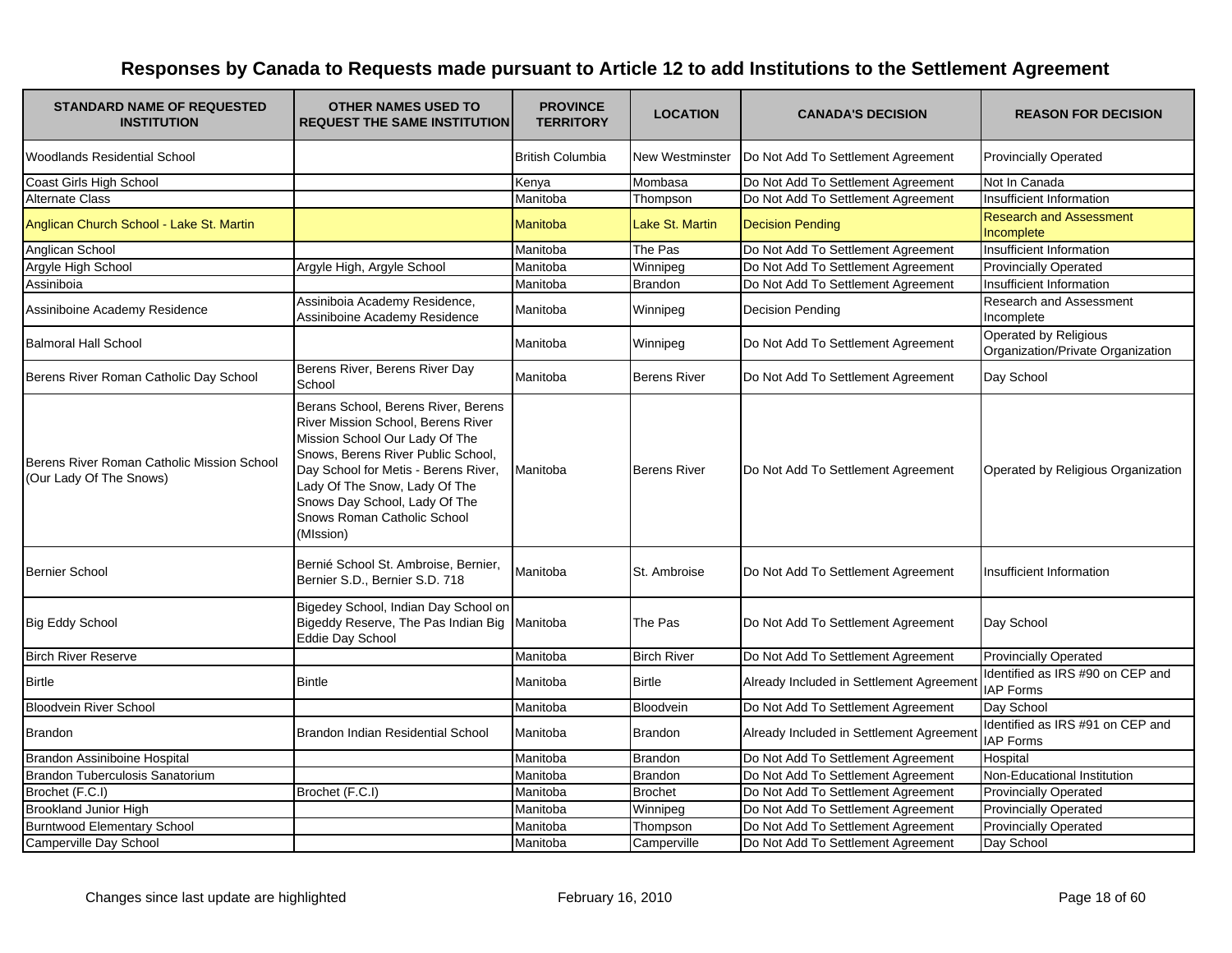| <b>STANDARD NAME OF REQUESTED</b><br><b>INSTITUTION</b>                          | <b>OTHER NAMES USED TO</b><br><b>REQUEST THE SAME INSTITUTION</b>                                                                                                                                                                                                                                   | <b>PROVINCE</b><br><b>TERRITORY</b> | <b>LOCATION</b>        | <b>CANADA'S DECISION</b>                               | <b>REASON FOR DECISION</b>                               |
|----------------------------------------------------------------------------------|-----------------------------------------------------------------------------------------------------------------------------------------------------------------------------------------------------------------------------------------------------------------------------------------------------|-------------------------------------|------------------------|--------------------------------------------------------|----------------------------------------------------------|
| <b>Cayer Convent School</b>                                                      | <b>Cayer Convent</b>                                                                                                                                                                                                                                                                                | <b>Manitoba</b>                     | Cayer                  | Do Not Add To Settlement Agreement                     | <b>Operated by Religious Organization</b>                |
| <b>Charlebois Catholic Residence</b>                                             | Charlebois, Charlebois Residence,<br><b>Charlebois Residential School</b>                                                                                                                                                                                                                           | Manitoba                            | The Pas                | Do Not Add To Settlement Agreement                     | Insufficient Information                                 |
| Charleswood Collegiate                                                           |                                                                                                                                                                                                                                                                                                     | Manitoba                            | Winnipeg               | Do Not Add To Settlement Agreement                     | <b>Provincially Operated</b>                             |
| Children of the Earth School                                                     |                                                                                                                                                                                                                                                                                                     | Manitoba                            | Winnipeg               | Do Not Add To Settlement Agreement                     | <b>Provincially Operated</b>                             |
| Christ The King School - Camperville                                             | (Christ the Lord) Camperville<br>Residential & Day School (Mission<br>School), Camperville School, Christ<br>the King Day School, Christ the King<br>Mission School, Christ of Kings Day<br>School, Christ The King School                                                                          | Manitoba                            | Camperville            | Do Not Add To Settlement Agreement                     | Day School                                               |
| <b>Churchill Vocational Centre</b>                                               |                                                                                                                                                                                                                                                                                                     | Manitoba                            | Churchill              | Already Included in Settlement Agreement               | Identified as IRS #92 on CEP and<br><b>IAP Forms</b>     |
| Clearwater Lake Sanatorium                                                       |                                                                                                                                                                                                                                                                                                     | Manitoba                            | <b>Clearwater Lake</b> | Do Not Add To Settlement Agreement                     | Sanatorium                                               |
| Comeau School                                                                    | Comeau Day School                                                                                                                                                                                                                                                                                   | Manitoba                            | Ebb and Flow           | Do Not Add To Settlement Agreement                     | Operated by Relgious Organization                        |
| Couvent St. François d'Assise                                                    | St. François Assisis Convent                                                                                                                                                                                                                                                                        | Manitoba                            |                        | Do Not Add To Settlement Agreement                     | Insufficient Information                                 |
| Cranberry Portage/Frontier College                                               | Cranberry Frontier Residential School,<br>Cranberry Portage, Residence for<br>Frontier Collegiate, Cranberry Portage<br>Frontier Collegiate Institute, Cranberry<br>Portage Residence, F.C.I. Cranberry<br>Portage, Cranberry Portage Frontier<br>Residential School, Cranberry Portage<br>Resiende | Manitoba                            |                        | Cranberry Portage   Do Not Add To Settlement Agreement | <b>Provincially Operated</b>                             |
| <b>Crane River School</b>                                                        | Crane River Métis School                                                                                                                                                                                                                                                                            | Manitoba                            | <b>Crane River</b>     | Do Not Add To Settlement Agreement                     | Day School                                               |
| Crocus Plain                                                                     | <b>Crocus Planes</b>                                                                                                                                                                                                                                                                                | Manitoba                            | <b>Brandon</b>         | Do Not Add To Settlement Agreement                     | <b>Provincially Operated/Insufficient</b><br>Information |
| <b>Cross Lake</b>                                                                | <b>Cross Lake United Church School</b>                                                                                                                                                                                                                                                              | <b>Manitoba</b>                     | <b>Cross Lake</b>      | Do Not Add To Settlement Agreement                     | <b>Insufficient Information</b>                          |
| Cross Lake (St. Joseph's, Jack River Annex-<br>predecessor to Notre Dame Hostel) |                                                                                                                                                                                                                                                                                                     | <b>Manitoba</b>                     | <b>Cross Lake</b>      | Already Included in Settlement Agreemen                | Identified as IRS #93 on CEP and<br><b>IAP Forms</b>     |
| Cross Lake Junior High School                                                    | Cross Lake Junior High School                                                                                                                                                                                                                                                                       | Manitoba                            | <b>Cross Lake</b>      | Do Not Add To Settlement Agreement                     | Insufficient Information                                 |
| Cross Lake United Church School                                                  | Cross Lake                                                                                                                                                                                                                                                                                          | Manitoba                            | <b>Cross Lake</b>      | Do Not Add To Settlement Agreement                     | Day School                                               |
| Daniel MacIntyre Public School                                                   |                                                                                                                                                                                                                                                                                                     | Manitoba                            | Winnipeg               | Do Not Add To Settlement Agreement                     | <b>Provincially Operated</b>                             |
| Dauphin (McKay)                                                                  | Dauphin High School, Dauphin McKay<br>Residence, McKay Residence, McKay Manitoba<br><b>Student Residence</b>                                                                                                                                                                                        |                                     | The Pas/Dauphin        | Already Included in Settlement Agreement               | Identified as IRS #94 on CEP and<br><b>IAP Forms</b>     |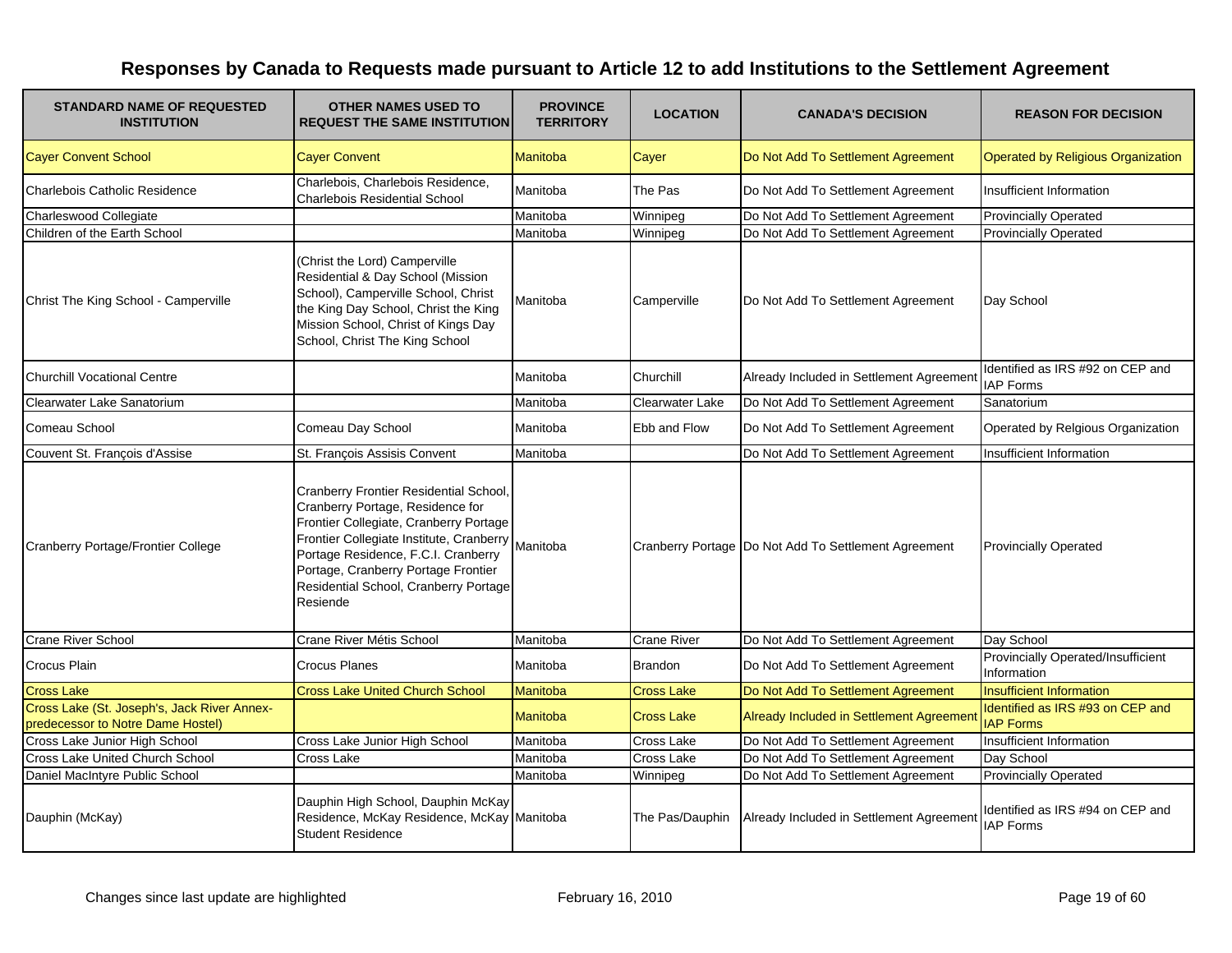| <b>STANDARD NAME OF REQUESTED</b><br><b>INSTITUTION</b>           | <b>OTHER NAMES USED TO</b><br><b>REQUEST THE SAME INSTITUTION</b>                                                                  | <b>PROVINCE</b><br><b>TERRITORY</b> | <b>LOCATION</b>       | <b>CANADA'S DECISION</b>                 | <b>REASON FOR DECISION</b>                           |
|-------------------------------------------------------------------|------------------------------------------------------------------------------------------------------------------------------------|-------------------------------------|-----------------------|------------------------------------------|------------------------------------------------------|
| Dauphin Regional Comprehensive Secondary<br>School (DRCSS)        | D.R.C.S.S., Dauphin High School,<br>Dawson Regional Comprehensive<br>Secondary School, Home Placement<br>for D.R.C.S.S. in Dauphin | Manitoba                            | Dauphin               | Do Not Add To Settlement Agreement       | Provincially Operated/Insufficient<br>Information    |
| Deerwood Elementary School                                        | Deerwood School                                                                                                                    | Manitoba                            | Thompson              | Do Not Add To Settlement Agreement       | <b>Provincially Operated</b>                         |
| Devon Mission Indian Day School                                   |                                                                                                                                    | Manitoba                            | The Pas               | Do Not Add To Settlement Agreement       | Day School                                           |
| Dog Creek Indian Day School                                       |                                                                                                                                    | Manitoba                            | Dog Creek<br>Reserve  | Do Not Add To Settlement Agreement       | Day School                                           |
| Duck Bay School                                                   | Duck Bay Missionary School, Duck<br>Bay Residential School, Pine Creek (<br>Duck Bay Mission School)                               | Manitoba                            | Duck Bay              | Do Not Add To Settlement Agreement       | Operated by Religious Organization                   |
| Duke of Edinburgh School                                          | Duke of Edinburgh High School,<br>Prince of Edinborough                                                                            | Manitoba                            | Churchill             | Do Not Add To Settlement Agreement       | Day School                                           |
| Duke of Marborough                                                | Other School in Churchill (not Duke of<br>Edinburg)                                                                                | Manitoba                            | Churchill             | Do Not Add To Settlement Agreement       | <b>Provincially Operated</b>                         |
| <b>Dynevor Tuberculosis Hospital</b>                              | Dynevor T.B. Hospital                                                                                                              | Manitoba                            | <b>Selkirk</b>        | Do Not Add To Settlement Agreement       | Hospital                                             |
| Ebb and Flow North                                                | Ebb and Flow                                                                                                                       | Manitoba                            | Dauphin               | Do Not Add To Settlement Agreement       | Day School                                           |
| Ebb and Flow South                                                | Ebb and Flow                                                                                                                       | Manitoba                            | Dauphin               | Do Not Add To Settlement Agreement       | Day School                                           |
| École Précieux Sang                                               |                                                                                                                                    | Manitoba                            | Winnipeg              | Do Not Add To Settlement Agreement       | <b>Provincially Operated</b>                         |
| École Sacré-Coeur School                                          | Sacred Heart School, École Sacré-<br>Coeur de Winnipeg                                                                             | <b>Manitoba</b>                     | Winnipeg              | <b>Decision Pending</b>                  | <b>Research and Assessment</b><br>Incomplete         |
| Elkhorn (Washakada)                                               | Elkhorn                                                                                                                            | Manitoba                            | <b>Elkhorn</b>        | Already Included in Settlement Agreement | Identified as IRS #95 on CEP and<br><b>IAP Forms</b> |
| <b>Fairford Band School</b>                                       | Stedman's School                                                                                                                   | Manitoba                            | Fairford              | Do Not Add To Settlement Agreement       | Operated by First Nations Band                       |
| Fisher Branch Collegiate                                          |                                                                                                                                    | Manitoba                            | <b>Fisher Branch</b>  | Do Not Add To Settlement Agreement       | <b>Provincially Operated</b>                         |
| Fort Alexander (Pine Falls)                                       | Fort Alexander Indian Residential<br>School                                                                                        | Manitoba                            | Fort Alexander        | Already Included in Settlement Agreemen  | Identified as IRS #96 on CEP and<br><b>IAP Forms</b> |
| Fort Alexander A.C. Day School                                    | Little Red School House Day School                                                                                                 | Manitoba                            | <b>Fort Alexander</b> | Do Not Add To Settlement Agreement       | Day School                                           |
| Fort Alexander Day School                                         | Fort Alexander Indain Day School                                                                                                   | Manitoba                            | Fort Alexander        | Do Not Add To Settlement Agreement       | Day School                                           |
| Frontier School (Berens River School)                             |                                                                                                                                    | Manitoba                            | <b>Berens River</b>   | Do Not Add To Settlement Agreement       | Day School                                           |
| <b>Frontier School Division</b>                                   | <b>Frontier School Division Daufin River</b>                                                                                       | Manitoba                            | Dauphin River         | Do Not Add To Settlement Agreement       | <b>Provincially Operated</b>                         |
| Glenlawn Collegiate                                               |                                                                                                                                    | Manitoba                            | Winnipeg              | Do Not Add To Settlement Agreement       | <b>Provincially Operated</b>                         |
| Gordon Bell High School                                           |                                                                                                                                    | Manitoba                            | Winnipeg              | Do Not Add To Settlement Agreement       | <b>Provincially Operated</b>                         |
| <b>Grand Rapids Indian Day School</b>                             | <b>Grand Rapids Indian Day School</b>                                                                                              | Manitoba                            | <b>Grand Rapids</b>   | Do Not Add to Settlement Agreement       | Day School                                           |
| <b>Grant Park High School</b>                                     | Grant Park High School                                                                                                             | Manitoba                            | Winnipeg              | Do Not Add to Settlement Agreement       | <b>Provincially Operated</b>                         |
| Group Home at Grand View                                          |                                                                                                                                    | Manitoba                            | <b>Grand View</b>     | Do Not Add To Settlement Agreement       | <b>Foster Care</b>                                   |
| Guy (Guy Hill, Clearwater, The Pas, formerly<br>Sturgeon Landing) | Guy Hill Indian Residential School                                                                                                 | Manitoba                            | The Pas               | Already Included in Settlement Agreemen  | Identified as IRS #98 on CEP and<br><b>IAP Forms</b> |
| <b>Hapnot Collegiate</b>                                          |                                                                                                                                    | Manitoba                            | Flin Flon             | Do Not Add To Settlement Agreement       | <b>Provincially Operated</b>                         |
| Hearne Hall                                                       |                                                                                                                                    | Manitoba                            | <b>Fort Churchill</b> | Do Not Add To Settlement Agreement       | Day School                                           |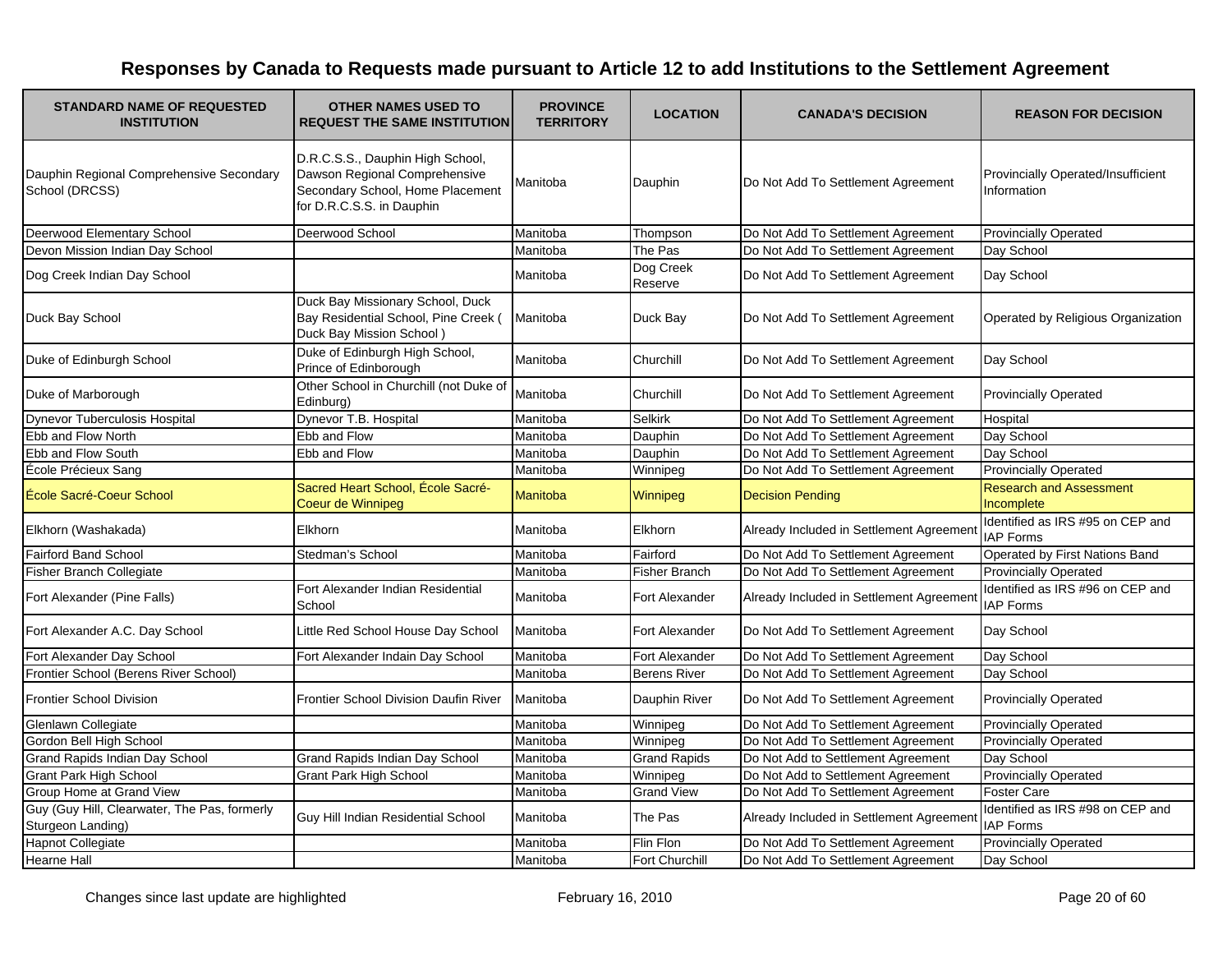| <b>STANDARD NAME OF REQUESTED</b><br><b>INSTITUTION</b> | <b>OTHER NAMES USED TO</b><br><b>REQUEST THE SAME INSTITUTION</b>                                                                                                                                                         | <b>PROVINCE</b><br><b>TERRITORY</b> | <b>LOCATION</b>                      | <b>CANADA'S DECISION</b>                               | <b>REASON FOR DECISION</b>         |
|---------------------------------------------------------|---------------------------------------------------------------------------------------------------------------------------------------------------------------------------------------------------------------------------|-------------------------------------|--------------------------------------|--------------------------------------------------------|------------------------------------|
| Home Placement - Cranberry Portage                      |                                                                                                                                                                                                                           | <b>Manitoba</b>                     |                                      | Cranberry Portage   Do Not Add To Settlement Agreement | <b>Home Placement</b>              |
| Home Placement - Dauphin (McKay)                        | Boarding Homes, Home Placement<br>for McKay, Home Placement from<br>Mckay Residence (Dauphin), Private<br>Home Placement for McKay                                                                                        | Manitoba                            | Dauphin                              | Do Not Add To Settlement Agreement                     | Home Placement                     |
| Home Placement - Portage La Prairie                     | <b>Private Home</b>                                                                                                                                                                                                       | <b>Manitoba</b>                     | Portage La Prairie                   | Do Not Add To Settlement Agreement                     | <b>Home Placement</b>              |
| Home Placement - Winnipeg                               | The Winnipeg Home Placement,<br>Home Placement in Winnipeg                                                                                                                                                                | Manitoba                            | Winnipeg                             | Do Not Add To Settlement Agreement                     | Home Placement                     |
| Indian & Metis Holiness School                          |                                                                                                                                                                                                                           | Manitoba                            | Winnipeg                             | Do Not Add To Settlement Agreement                     | Operated by Private Organization   |
| Indian Springs Day School                               |                                                                                                                                                                                                                           | Manitoba                            | Swan Lake                            | Do Not Add To Settlement Agreement                     | Day School                         |
| Jack River Day School                                   | Jack River Elementary School, Jack<br>River School, Jack River Roman<br><b>Catholic Residential School</b>                                                                                                                | Manitoba                            | Norway House                         | Do Not Add To Settlement Agreement                     | Day School                         |
| Jackhead School                                         |                                                                                                                                                                                                                           | Manitoba                            | Jackhead                             | Do Not Add To Settlement Agreement                     | Day School                         |
| John Pritchard                                          |                                                                                                                                                                                                                           | Manitoba                            | Winnipeg                             | Do Not Add To Settlement Agreement                     | <b>Provincially Operated</b>       |
| Juniorate Collegiate Boarding School                    |                                                                                                                                                                                                                           | Manitoba                            | Winnipeg                             | Do Not Add To Settlement Agreement                     | Operated by Religious Organization |
| Keewatin Community College                              |                                                                                                                                                                                                                           | Manitoba                            | The Pas                              | Do Not Add To Settlement Agreement                     | <b>Provincially Operated</b>       |
| Keewatin Tribal Council Residence                       | K.T.C. Residence, Thompson<br>Keewatin Tribal Council Residence,<br>Keewatin Tribal Council (K.T.C.)<br>Student Residence, K.T.C. Alternate<br>Class, K.T.C. School, Keewatin Tribal<br><b>Council Residential School</b> | Manitoba                            | Thompson                             | Do Not Add To Settlement Agreement                     | Operated by Private Organization   |
| Kildonan East School                                    |                                                                                                                                                                                                                           | Manitoba                            | Winnipeg                             | Do Not Add To Settlement Agreement                     | <b>Provincially Operated</b>       |
| Killarney Collegiate                                    |                                                                                                                                                                                                                           | Manitoba                            | Killarney                            | Do Not Add To Settlement Agreement                     | <b>Provincially Operated</b>       |
| Knowles School for Boys                                 |                                                                                                                                                                                                                           | Manitoba                            | Winnipeg                             | Do Not Add To Settlement Agreement                     | Operated by Private Organization   |
| Lake Manitoba Day School                                | Lake Manitoba No. 1 Day School                                                                                                                                                                                            | Manitoba                            | Vogar                                | Do Not Add To Settlement Agreement                     | Day School                         |
| Lake St. Martin School                                  |                                                                                                                                                                                                                           | Manitoba                            | Lake St. Martin                      | Do Not Add To Settlement Agreement                     | <b>Insufficient Information</b>    |
| Langevin Boys' School (Maison Chapellle)                | Langevin Boys School (Mason<br>Chapel)                                                                                                                                                                                    | Manitoba                            | Saint Boniface                       | Do Not Add To Settlement Agreement                     | Operated by Religious Organization |
| Leonard School                                          |                                                                                                                                                                                                                           | Manitoba                            | <b>Pine Falls</b>                    | Do Not Add To Settlement Agreement                     | Insufficient Information           |
| Letellier Manitoba School                               |                                                                                                                                                                                                                           | Manitoba                            | Winnipeg                             | Do Not Add To Settlement Agreement                     | Insufficient Information           |
| Little Saskatchewan School                              | Little Saskatchewan First Nations<br>School                                                                                                                                                                               | Manitoba                            | Gypsumville (Little<br>Saskatchewan) | Do Not Add To Settlement Agreement                     | Day School/Band Operated           |
| <b>Long Plains School</b>                               |                                                                                                                                                                                                                           | Manitoba                            | Edwin                                | Do Not Add To Settlement Agreement                     | Day School/Band Operated           |
| <b>Lord Robert School</b>                               |                                                                                                                                                                                                                           | Manitoba                            | Winnipeg                             | Do Not Add To Settlement Agreement                     | Insufficient Information           |
| Lorette Collegiate High School                          |                                                                                                                                                                                                                           | Manitoba                            | Lorette                              | Do Not Add To Settlement Agreement                     | <b>Provincially Operated</b>       |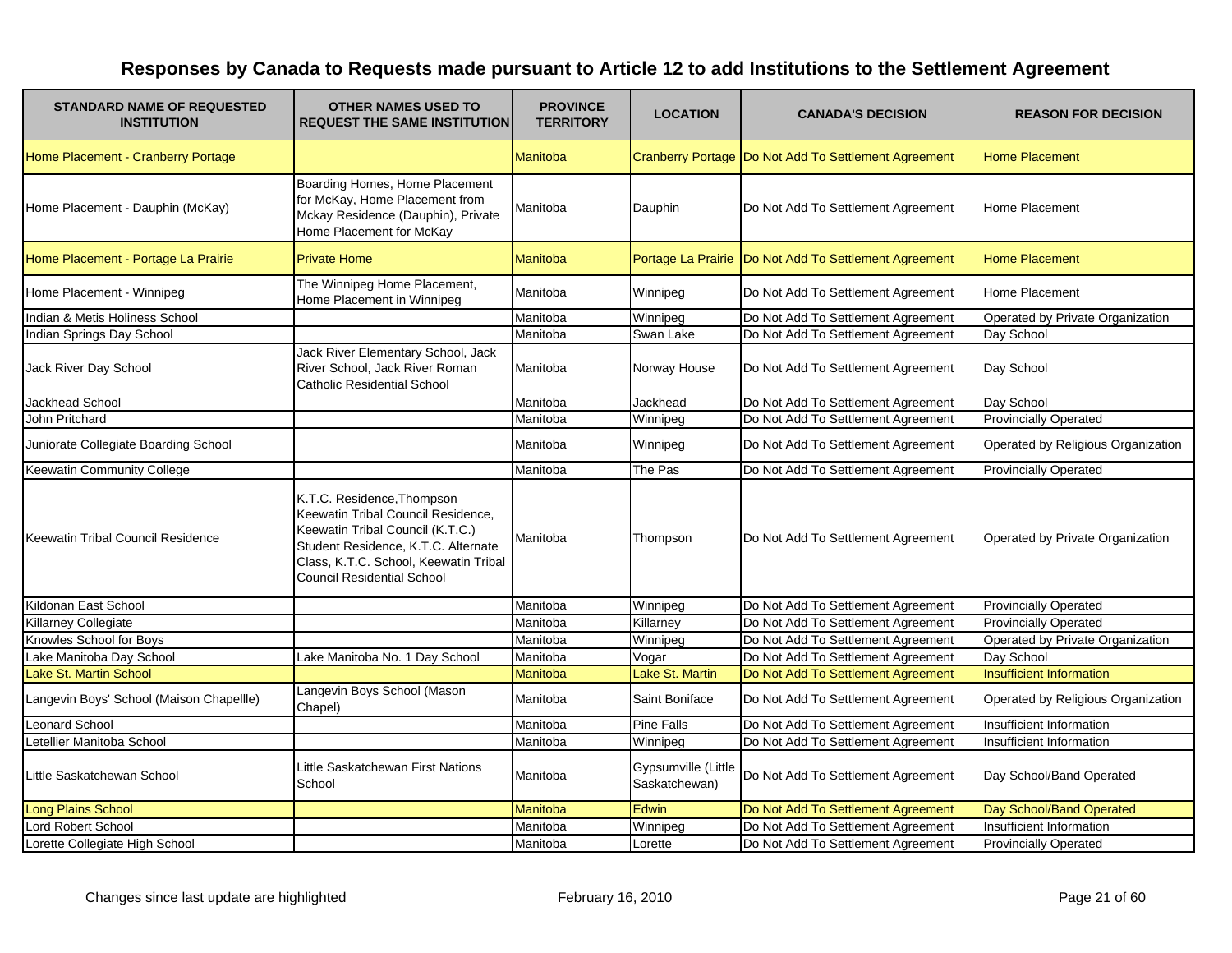| <b>STANDARD NAME OF REQUESTED</b><br><b>INSTITUTION</b>                                                                                            | <b>OTHER NAMES USED TO</b><br><b>REQUEST THE SAME INSTITUTION</b>                                                                                                                                               | <b>PROVINCE</b><br><b>TERRITORY</b> | <b>LOCATION</b>         | <b>CANADA'S DECISION</b>                                | <b>REASON FOR DECISION</b>                            |
|----------------------------------------------------------------------------------------------------------------------------------------------------|-----------------------------------------------------------------------------------------------------------------------------------------------------------------------------------------------------------------|-------------------------------------|-------------------------|---------------------------------------------------------|-------------------------------------------------------|
| <b>Crphelinat Saint Boniface</b>                                                                                                                   |                                                                                                                                                                                                                 | Manitoba                            | Winnipeg                | Do Not Add To Settlement Agreement                      | Operated by Religious Organization                    |
| Lynn Lake (West Lynne Heights)                                                                                                                     | Lynn Lake Elementary School, Lynn<br>Lake High School                                                                                                                                                           | Manitoba                            | Lynn Lake               | Do Not Add To Settlement Agreement                      | <b>Provincially Operated</b>                          |
| Manitoba Development Centre                                                                                                                        | Manitoba School                                                                                                                                                                                                 | Manitoba                            |                         | Portage La Prairie   Do Not Add To Settlement Agreement | <b>Provincially Operated</b>                          |
| Manitoba Home for Boys                                                                                                                             |                                                                                                                                                                                                                 | Manitoba                            |                         | Portage La Prairie   Do Not Add To Settlement Agreement | <b>Provincially Operated</b>                          |
| Manitoba Home for Girls (East St. Paul)                                                                                                            |                                                                                                                                                                                                                 | Manitoba                            | East St. Paul           | Do Not Add To Settlement Agreement                      | <b>Provincially Operated</b>                          |
| Manitoba School for the Deaf                                                                                                                       |                                                                                                                                                                                                                 | <b>Manitoba</b>                     | Winnipeg                | Do Not Add To Settlement Agreement                      | <b>Provincially Operated</b>                          |
| <b>Manitoba Youth Centre</b>                                                                                                                       |                                                                                                                                                                                                                 | Manitoba                            |                         | <b>Decision Pending</b>                                 | <b>Research and Assessment</b><br>Incomplete          |
| Margaret Barbour School                                                                                                                            | M.B.C.I., Margaret Barbara Collegiate Manitoba                                                                                                                                                                  |                                     | The Pas                 | Do Not Add To Settlement Agreement                      | <b>Provincially Operated</b>                          |
| Marion School                                                                                                                                      |                                                                                                                                                                                                                 | Manitoba                            | Winnipeg                | Do Not Add To Settlement Agreement                      | <b>Provincially Operated</b>                          |
| <b>Marius School</b>                                                                                                                               | Marius Hall                                                                                                                                                                                                     | Manitoba                            | Sandy Bay               | Do Not Add To Settlement Agreement                      | Insufficient Information                              |
| Mary Duncan School                                                                                                                                 |                                                                                                                                                                                                                 | Manitoba                            | The Pas                 | Do Not Add To Settlement Agreement                      | Provincially Operated                                 |
| Mary Mount Girl School                                                                                                                             | Good Shepard School, Mary Mount<br>Residential School, Marymount Girls<br>School                                                                                                                                | Manitoba                            | Winnipeg                | Do Not Add To Settlement Agreement                      | Operated by Religious Organization                    |
| McKenzie Junior High                                                                                                                               | Dauphin McKenzie Junior High                                                                                                                                                                                    | Manitoba                            | Dauphin                 | Do Not Add To Settlement Agreement                      | <b>Provincially Operated</b>                          |
| Mennonite Collegiate                                                                                                                               | Mennonite Collegiate                                                                                                                                                                                            | Manitoba                            | Gretna                  | Do Not Add to Settlement Agreement                      | Operated by Private Organization                      |
| Miles MacDonnell Collegiate                                                                                                                        |                                                                                                                                                                                                                 | Manitoba                            | Winnipeg                | Do Not Add To Settlement Agreement                      | <b>Provincially Operated</b>                          |
| Natimik School                                                                                                                                     | <b>Cross Lake Natimeek School</b>                                                                                                                                                                               | Manitoba                            | Cross Lake<br>(Natimik) | Do Not Add To Settlement Agreement                      | Day School                                            |
| Nickaway Indian Day School                                                                                                                         | Nickaway School                                                                                                                                                                                                 | Manitoba                            | Rossville               | Do Not Add To Settlement Agreement                      | Day School                                            |
| Ninette Residential School (Pembina House)                                                                                                         | Ninette Pembina House, Ninette IRS,<br>Ninette, Pembina House Vocational,<br>Ninette, St. Joseph Residential<br>School, Pambina Hall, Pembina<br>House Training Centre, Pembina<br><b>House Training Centre</b> | Manitoba                            | Ninette                 | Decision Pending                                        | <b>Research and Assessment</b><br>Incomplete          |
| Ninette Sanatorium                                                                                                                                 |                                                                                                                                                                                                                 | Manitoba                            | <b>Ninette</b>          | Do Not Add To Settlement Agreement                      | Sanatorium                                            |
| Norway House ACC Day School                                                                                                                        | Norway House                                                                                                                                                                                                    | Manitoba                            | Norway House            | Do Not Add To Settlement Agreement                      | Day School                                            |
| Norway House United Church                                                                                                                         |                                                                                                                                                                                                                 | Manitoba                            | Norway House            | Already Included in Settlement Agreement                | Identified as IRS #99 on CEP and<br><b>IAP Forms</b>  |
| Notre Dame Hostel (Norway House Roman<br>Catholic, Jack River Hostel, replaced Jack River Notre Dame Hostel - Norway House<br>Annex at Cross Lake) |                                                                                                                                                                                                                 | Manitoba                            | Norway House            | Already Included in Settlement Agreement                | Identified as IRS #129 on CEP and<br><b>IAP Forms</b> |
| Peguis Central School                                                                                                                              |                                                                                                                                                                                                                 | Manitoba                            | Peguis                  | Do Not Add To Settlement Agreement                      | Day School                                            |
| Peguis Roman Catholic School                                                                                                                       | Roman Catholic School on Peguis                                                                                                                                                                                 | Manitoba                            | Peguis                  | Do Not Add To Settlement Agreement                      | Day School                                            |
| <b>Pelican Lake Training Centre</b>                                                                                                                |                                                                                                                                                                                                                 | <b>Manitoba</b>                     | <b>Ninette</b>          | Do Not Add to Settlement Agreement                      | <b>Provincially Operated</b>                          |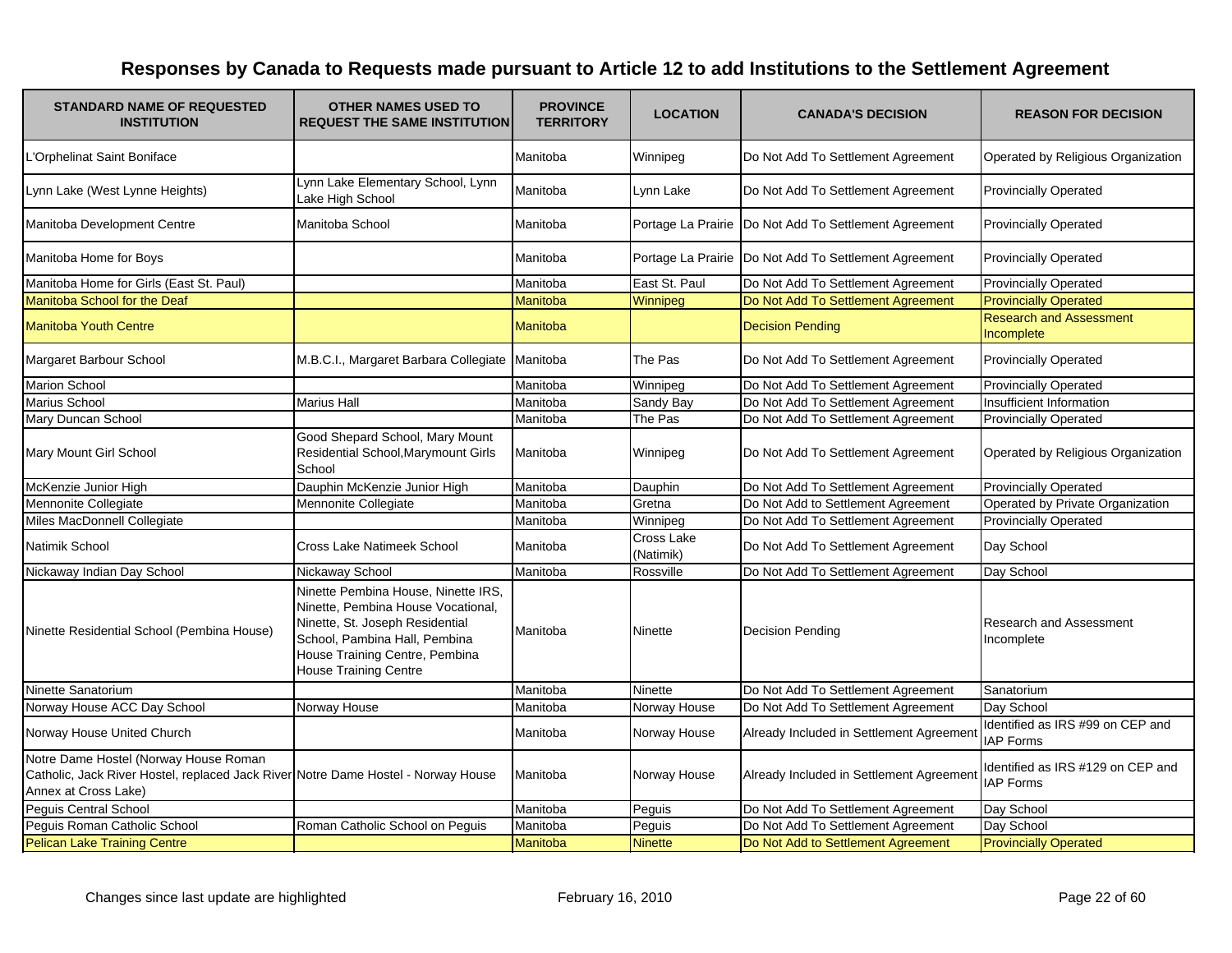| <b>STANDARD NAME OF REQUESTED</b><br><b>INSTITUTION</b>          | <b>OTHER NAMES USED TO</b><br><b>REQUEST THE SAME INSTITUTION</b>                                                                                                                                                                                                       | <b>PROVINCE</b><br><b>TERRITORY</b> | <b>LOCATION</b>       | <b>CANADA'S DECISION</b>                                | <b>REASON FOR DECISION</b>                            |
|------------------------------------------------------------------|-------------------------------------------------------------------------------------------------------------------------------------------------------------------------------------------------------------------------------------------------------------------------|-------------------------------------|-----------------------|---------------------------------------------------------|-------------------------------------------------------|
| Pelican Rapids School                                            | Pelican Rapids, Pelican Rapids (Shoal<br>River), Pelican Rapids Day School<br>(Niel Ketmatch School), Pelican<br>Rapids Community School, Pelican<br>Rapids District School, Pelican Rapids<br>Frontier School, Pelican Rapids Public<br>School, Pelican Rapids Reserve | Manitoba                            | <b>Pelican Rapids</b> | Do Not Add To Settlement Agreement                      | Day School                                            |
| Philomene Chartrand School                                       | Philomene (Dauphine)                                                                                                                                                                                                                                                    | Manitoba                            | Camperville           | Do Not Add To Settlement Agreement                      | <b>Provincially Operated</b>                          |
| Pine Creek (Camperville)                                         | Camperville School                                                                                                                                                                                                                                                      | Manitoba                            | Camperville           | Already Included in Settlement Agreement                | Identified as IRS #100 on CEP And<br><b>IAP Forms</b> |
| Pine Creek Reserve School                                        |                                                                                                                                                                                                                                                                         | Manitoba                            | Camperville           | Do Not Add To Settlement Agreement                      | Day School                                            |
| Pine Falls                                                       |                                                                                                                                                                                                                                                                         | Manitoba                            | <b>Pine Falls</b>     | Do Not Add To Settlement Agreement                      | Insufficient Information                              |
| Portage La Prairie School                                        | Portage la Prairie Residential School<br><b>Private Home Placements</b>                                                                                                                                                                                                 | Manitoba                            |                       | Portage La Prairie   Do Not Add To Settlement Agreement | Home Placement                                        |
| Powerview Collegiate                                             |                                                                                                                                                                                                                                                                         | Manitoba                            | Fort Alexander        | Do Not Add To Settlement Agreement                      | <b>Provincially Operated</b>                          |
| Pukatawagan Elementary School                                    |                                                                                                                                                                                                                                                                         | Manitoba                            | The Pas               | Decision Pending                                        | Research and Assessment<br>Incomplete                 |
| Pukatawagan Sacred Heart Day School                              | Sacred Heart in Pukatawagan                                                                                                                                                                                                                                             | Manitoba                            | The Pas               | Do Not Add To Settlement Agreement                      | Day School                                            |
| R. B. Russell Vocational School                                  | R.B. Russell Vocational School (Elgin<br>House)                                                                                                                                                                                                                         | Manitoba                            | Winnipeg              | Do Not Add To Settlement Agreement                      | <b>Provincially Operated</b>                          |
| R.D. Parker Collegiate (Thompson High School)                    | Ardy Parker Collegiate, R.D. Parker<br>High School, R.R.P.C.                                                                                                                                                                                                            | Manitoba                            | Thompson              | Do Not Add To Settlement Agreement                      | <b>Provincially Operated</b>                          |
| <b>Red Brick School</b>                                          |                                                                                                                                                                                                                                                                         | Manitoba                            | The Pas               | Do Not Add To Settlement Agreement                      | Insufficient Information                              |
| Riverton Collegiate Institute                                    | Riverton Collegiate Institute                                                                                                                                                                                                                                           | Manitoba                            | Riverton              | Do Not Add To Settlement Agreement                      | <b>Provincially Operated</b>                          |
| Roland Lauze Roman Catholic School (Nelson<br>House R.C. School) | Nelson House, Nelson House R.C.<br>School, R.C. Point (Roman Catholic<br>Church), Roman Catholic School<br>Nelson House                                                                                                                                                 | Manitoba                            | Nelson House          | Do Not Add To Settlement Agreement                      | Day School                                            |
| Rolling River Day School                                         |                                                                                                                                                                                                                                                                         | Manitoba                            |                       | Do Not Add To Settlement Agreement                      | Day School                                            |
| Rossville United Church Indian Residential<br>School             | Rossville Day School, Rossville<br>School, Rossville Indian Residential<br>School                                                                                                                                                                                       | Manitoba                            | Norway House          | <b>Decision Pending</b>                                 | Research and Assessment<br>Incomplete                 |
| Sacred Heart Day School - The Pas                                | Sacred Heart High School, Sacred<br>Heart IRS, Sacred Heart School                                                                                                                                                                                                      | Manitoba                            | The Pas               | Do Not Add To Settlement Agreement                      | Insufficient Information                              |
| Sacred Heart High School                                         |                                                                                                                                                                                                                                                                         | Manitoba                            | The Pas               | Do Not Add To Settlement Agreement                      | Operated by Private Organization                      |
| Sacred Heart Residential School                                  |                                                                                                                                                                                                                                                                         | Manitoba                            | The Pas               | <b>Decision Pending</b>                                 | Research and Assessment<br>Incomplete                 |
| Saggitawak Day School                                            |                                                                                                                                                                                                                                                                         | Manitoba                            | Saggitawak            | Do Not Add To Settlement Agreement                      | Day School                                            |
| Saggitawak United Church School                                  | United Church Saggitawack, United<br>Church Sakittawak Day School                                                                                                                                                                                                       | Manitoba                            | Saggitawak            | Do Not Add To Settlement Agreement                      | Day School                                            |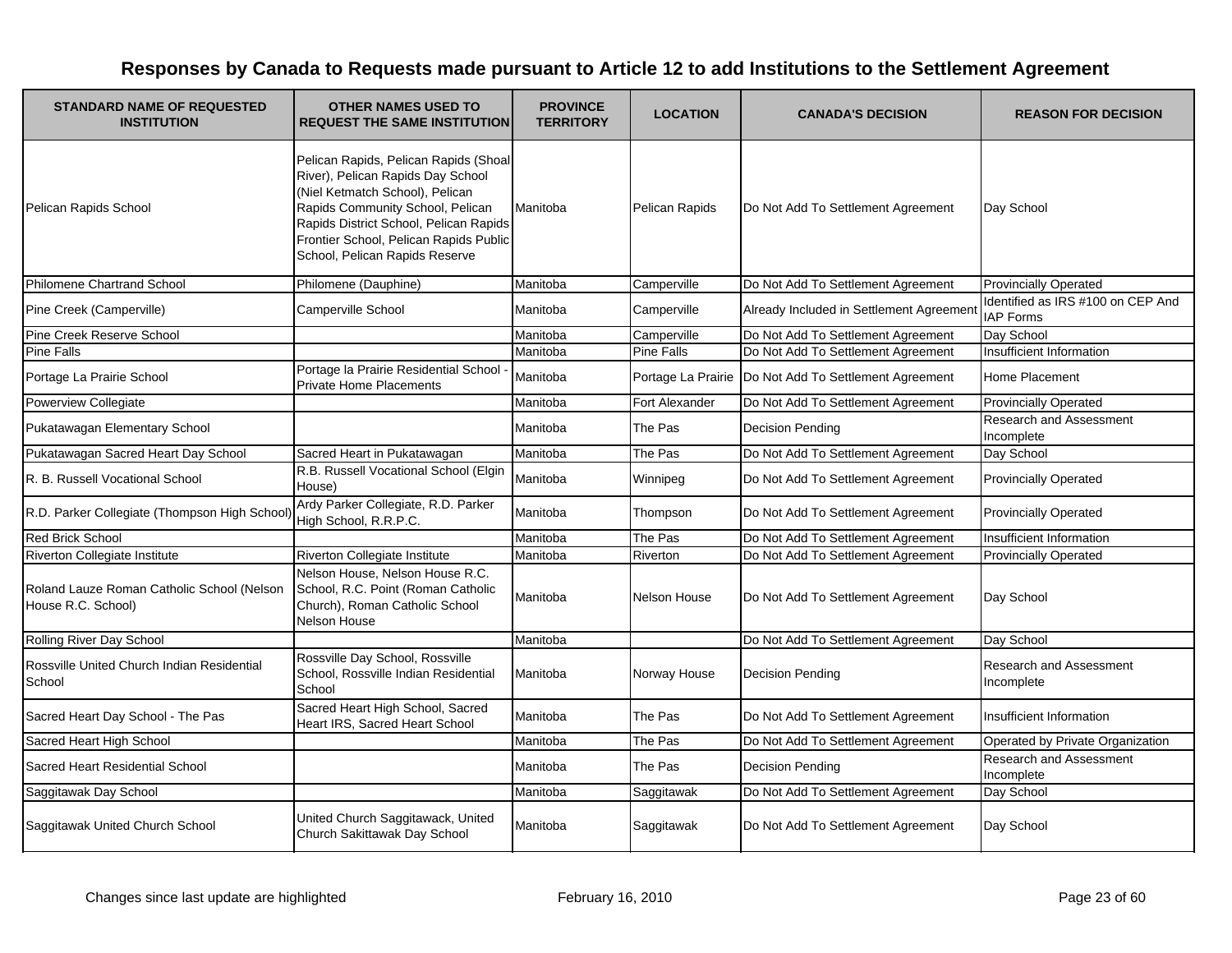| <b>STANDARD NAME OF REQUESTED</b><br><b>INSTITUTION</b> | <b>OTHER NAMES USED TO</b><br><b>REQUEST THE SAME INSTITUTION</b>                                                                      | <b>PROVINCE</b><br><b>TERRITORY</b> | <b>LOCATION</b>   | <b>CANADA'S DECISION</b>                               | <b>REASON FOR DECISION</b>                                          |
|---------------------------------------------------------|----------------------------------------------------------------------------------------------------------------------------------------|-------------------------------------|-------------------|--------------------------------------------------------|---------------------------------------------------------------------|
| Saint Francis Xavier (Grey Nuns Convent)                | Couvent de Saint François Xavier                                                                                                       | Manitoba                            |                   | St. Francois Xavier Do Not Add To Settlement Agreement | Operated by Religious Organization                                  |
| Salt Point Day School                                   |                                                                                                                                        | Manitoba                            | <b>Salt Point</b> | Do Not Add To Settlement Agreement                     | Day School                                                          |
| Sandy Bay                                               | Sandy Bay Residential School                                                                                                           | Manitoba                            | Marius            | Already Included in Settlement Agreemen                | Identified as IRS #101on CEP and<br><b>IAP Forms</b>                |
| Sandy Bay Group Home                                    |                                                                                                                                        | Manitoba                            | Sandy Bay         | Do Not Add To Settlement Agreement                     | Operated by Private Organization                                    |
| <b>Sanford Collegiate</b>                               |                                                                                                                                        | Manitoba                            | Sanford           | <b>Decision Pending</b>                                | <b>Research and Assessment</b><br>Incomplete                        |
| Sapotaweyak First Nations                               | Sakitowak First Nations School,<br>Sapotaweyak School                                                                                  | Manitoba                            | Pelican Rapids    | Do Not Add To Settlement Agreement                     | Day School                                                          |
| Sargent Park                                            |                                                                                                                                        | Manitoba                            | Winnipeg          | Do Not Add To Settlement Agreement                     | <b>Provincially Operated</b>                                        |
| <b>Selkirk Healing Centre</b>                           |                                                                                                                                        | Manitoba                            | <b>Selkirk</b>    | Do Not Add To Settlement Agreement                     | <b>Operated by Private/Non-</b><br><b>Governmental Organization</b> |
| <b>Seven Oaks Youth Centre</b>                          |                                                                                                                                        | Manitoba                            | Winnipeg          | Do Not Add To Settlement Agreement                     | <b>Provincially Operated</b>                                        |
| Sheppard's School                                       |                                                                                                                                        | Manitoba                            | Unknown           | Do Not Add To Settlement Agreement                     | Insufficient Information                                            |
| Simonet                                                 | École Simonet, Summernet                                                                                                               | Manitoba                            | St. Laurent       | Do Not Add To Settlement Agreement                     | <b>Provincially Operated</b>                                        |
| Sisters of the Good Shepherd School                     | Good Shepard                                                                                                                           | Manitoba                            | Winnipeg          | Do Not Add To Settlement Agreement                     | Operated by Religious Organization                                  |
| Skownan Indian Day School                               | Skownan School                                                                                                                         | Manitoba                            | Skownan           | Do Not Add To Settlement Agreement                     | Day School                                                          |
| South Indian Lake School                                |                                                                                                                                        | Manitoba                            | Thompson          | Do Not Add To Settlement Agreement                     | <b>Provincially Operated</b>                                        |
| Southeast College                                       |                                                                                                                                        | Manitoba                            | Onion Lake        | Do Not Add To Settlement Agreement                     | Operated by Private/Non-<br>Governmental Organization               |
| St. Adolphe Catholic School                             | St. Adolph Convent, St. Adolphe<br>Roman Catholic School                                                                               | Manitoba                            | St. Adolphe       | Do Not Add To Settlement Agreement                     | Operated by Religious Organization                                  |
| St. Agnes School for Girls                              | Saint Agnes                                                                                                                            | Manitoba                            | Winnipeg          | Do Not Add to Settlement Agreement                     | Operated by Religious Organization                                  |
| St. Ambroise School                                     | St. Ambroise Bernier                                                                                                                   | Manitoba                            | St. Ambroise      | Do Not Add To Settlement Agreement                     | Insufficient Information                                            |
| St. Anges Primary School                                |                                                                                                                                        | Manitoba                            |                   | <b>Decision Pending</b>                                | <b>Research and Assessment</b><br>Incomplete                        |
| St. Anne's - Winnipeg                                   |                                                                                                                                        | Manitoba                            | Winnipeg          | Do Not Add To Settlement Agreement                     | <b>Insufficient Information</b>                                     |
| St. Anthony's College                                   |                                                                                                                                        | Manitoba                            |                   | Do Not Add To Settlement Agreement                     | Insufficient Information                                            |
| St. Benedict's Catholic Girl's School                   | St. Benedict's, St. Benedict's School<br>for Girls                                                                                     | Manitoba                            | Winnipeg          | Do Not Add To Settlement Agreement                     | Operated by Religious Organization                                  |
| <b>St. Benedict's Convent</b>                           | St. Benedict's Convent for Girls                                                                                                       | <b>Manitoba</b>                     | Arborg            | Do Not Add To Settlement Agreement                     | <b>Operated by Religious Organization</b>                           |
| St. Boniface College                                    | St. Boniface College                                                                                                                   | Manitoba                            | Winnipeg          | Do Not Add To Settlement Agreement                     | Insufficient Information                                            |
| St. Boniface Sanatorium                                 | Sanitorium St. Boniface, St. Anet                                                                                                      | Manitoba                            | Winnipeg          | Do Not Add To Settlement Agreement                     | Sanatorium                                                          |
| St. Charles Catholic School/Convent                     | Saint Charles Catholic School, St.<br>Charles, St. Charles Convent, St.<br>Charles (Academy or Convent), St.<br><b>Charles Academy</b> | Manitoba                            | Winnipeg          | Do Not Add To Settlement Agreement                     | Operated by Religious Organization                                  |
| St. Eustache School                                     | École St. Eustache, St. Eustache IRS                                                                                                   | Manitoba                            | St. Eustache      | Do Not Add To Settlement Agreement                     | <b>Provincially Operated</b>                                        |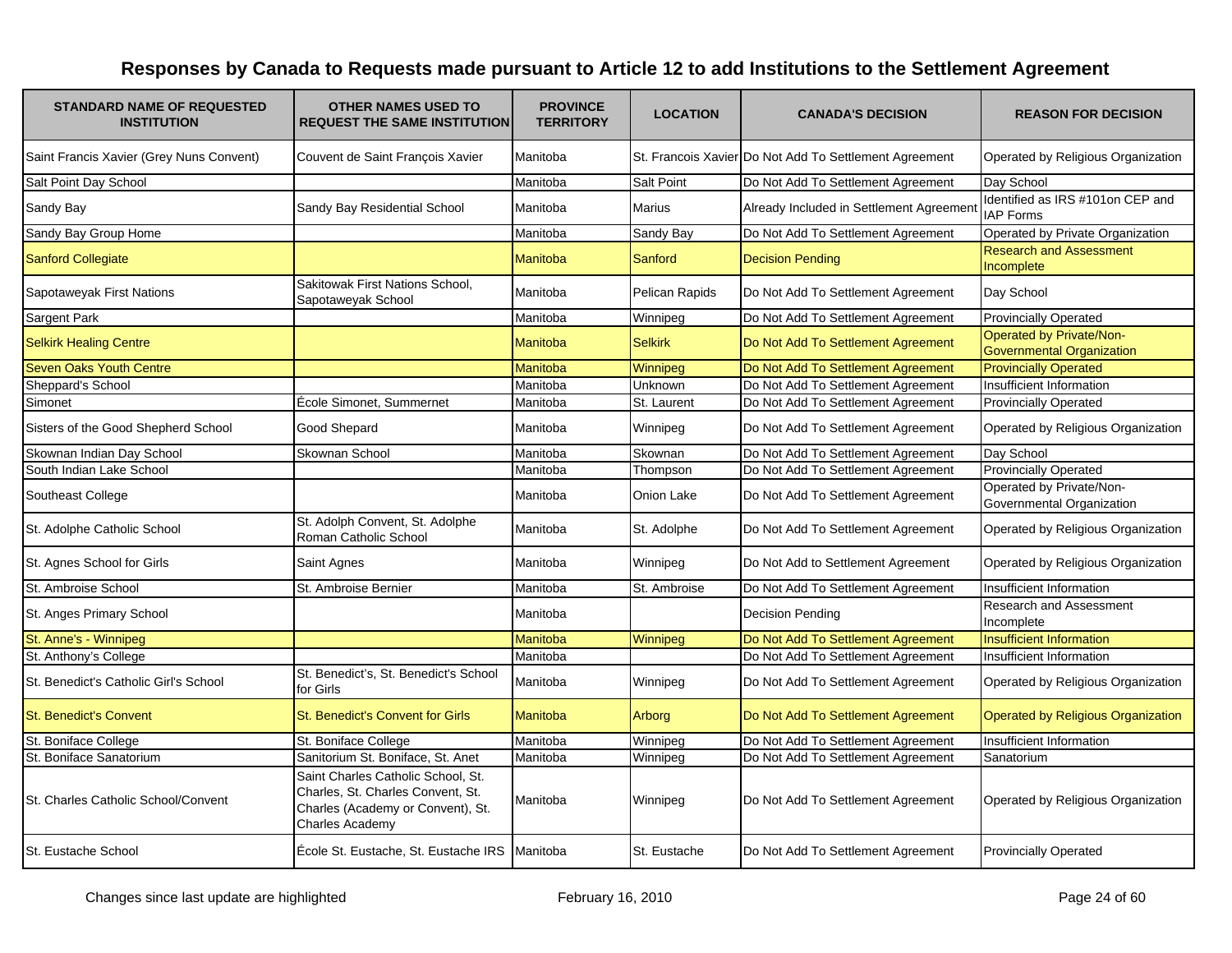| <b>STANDARD NAME OF REQUESTED</b><br><b>INSTITUTION</b> | <b>OTHER NAMES USED TO</b><br><b>REQUEST THE SAME INSTITUTION</b>                                                                                                                                                                   | <b>PROVINCE</b><br><b>TERRITORY</b> | <b>LOCATION</b>          | <b>CANADA'S DECISION</b>           | <b>REASON FOR DECISION</b>                |
|---------------------------------------------------------|-------------------------------------------------------------------------------------------------------------------------------------------------------------------------------------------------------------------------------------|-------------------------------------|--------------------------|------------------------------------|-------------------------------------------|
| St. Heberts Convent                                     |                                                                                                                                                                                                                                     | Manitoba                            |                          | Do Not Add To Settlement Agreement | Insufficient Information                  |
| St. John's High School - Winnipeg                       |                                                                                                                                                                                                                                     | Manitoba                            | Winnipeg                 | Do Not Add To Settlement Agreement | <b>Provincially Operated</b>              |
| St. John's - Otterburne                                 |                                                                                                                                                                                                                                     | Manitoba                            | Otterburne               | Do Not Add To Settlement Agreement | Insufficient Information                  |
| St. John's Cathedral Boys School - Selkirk              | St. John's                                                                                                                                                                                                                          | Manitoba                            | <b>Selkirk</b>           | Do Not Add To Settlement Agreement | Operated by Private Organization          |
| St. John's Minor Seminary - Fort Alexander              | St. John's Seminary                                                                                                                                                                                                                 | Manitoba                            | Fort Alexander           | Do Not Add To Settlement Agreement | Operated by Religious Organization        |
| St. Joseph                                              | St. Joseph                                                                                                                                                                                                                          | Manitoba                            | Unknown                  | Do Not Add to Settlement Agreement | Insufficient Information                  |
| St. Joseph College - Otterburne (Maison St.<br>Joseph)  | Saint-Joseph College                                                                                                                                                                                                                | Manitoba                            | Otterburne               | Do Not Add To Settlement Agreement | Operated by Religious Organization        |
| St. Joseph R.C. Day School - Cross Lake                 | St. Josephs School, St. Joseph, St.<br><b>Joseph Day School</b>                                                                                                                                                                     | Manitoba                            | <b>Cross Lake</b>        | Do Not Add To Settlement Agreement | Day School                                |
| St. Joseph's Academy - St. Boniface/Wiinipeg            | St. Joseph's Collegiate                                                                                                                                                                                                             | Manitoba                            | St.<br>Boniface/Winnipeg | Do Not Add To Settlement Agreement | Operated by Religious Organization        |
| St. Joseph's Convent                                    |                                                                                                                                                                                                                                     | Manitoba                            | Lorette                  | Do Not Add To Settlement Agreement | <b>Operated by Religious Organization</b> |
| St. Joseph's Vocational School - Winnipeg               |                                                                                                                                                                                                                                     | Manitoba                            | Winnipeg                 | Do Not Add To Settlement Agreement | Operated by Religious Organization        |
| St. Laurent                                             | St. Laurent Ronman Catholic School,<br>St. Laurent Collegiate Institute, St.<br>Laurent Elementary School, St.<br>Laurent Convent, St. Laurent<br>Residential School, St.Laurent<br>Manitoba Elementary, St. Laurent<br>High School | Manitoba                            | St. Laurent              | Do Not Add To Settlement Agreement | Operated by Religious Organization        |
| St. Lazare Elementary                                   |                                                                                                                                                                                                                                     | Manitoba                            | St. Lazare               | Do Not Add To Settlement Agreement | <b>Provincially Operated</b>              |
| St. Mary's Convent - Winnipeg                           |                                                                                                                                                                                                                                     | Manitoba                            | Winnipeg                 | Do Not Add To Settlement Agreement | Operated by Religious Organization        |
| St. Mary's Convent - Sifton                             |                                                                                                                                                                                                                                     | Manitoba                            | Sifton                   | Do Not Add to Settlement Agreement | Operated by Religious Organization        |
| St. Mary's School - Winnipeg                            | St. Mary's School for Boys, École St.<br>Marie (St. Mary's School)                                                                                                                                                                  | Manitoba                            | Winnipeg                 | Do Not Add To Settlement Agreement | Operated by Religious Organization        |
| St. Michael                                             | St. Michael                                                                                                                                                                                                                         | Manitoba                            | Unknown                  | Do Not Add To Settlement Agreement | Insufficient Information                  |
| St. Norbert Girls' Convent                              | <b>St. Norbert Convent</b>                                                                                                                                                                                                          | Manitoba                            | St. Norbert              | Do Not Add to Settlement Agreement | Operated by Religious Organization        |
| St. Rose Collegiate                                     | St. Rose du Lac Collegiate                                                                                                                                                                                                          | Manitoba                            | Ste. Rose du Lac         | Do Not Add to Settlement Agreement | <b>Provincially Operated</b>              |
| St. Rose Convent                                        | St. Rose du Lac Convent                                                                                                                                                                                                             | Manitoba                            | Ste. Rose du Lac         | Do Not Add to Settlement Agreement | Operated by Religious Organization        |
| St. Theresa Point Mission School                        |                                                                                                                                                                                                                                     | Manitoba                            | St. Theresa Point        | Do Not Add To Settlement Agreement | Insufficient Information                  |
| St. Thomas Aquinas (St. Thomas Elementary)              | St. Thomas Aquinas Church, St.<br><b>Thomas Aquinas Mission School,</b><br><b>Saint Thomas Aquinas Elementary</b>                                                                                                                   | <b>Manitoba</b>                     | <b>Unknown</b>           | Do Not Add To Settlement Agreement | <b>Insufficient Information</b>           |
| St. Vincent de Paul                                     | Vincent de Paul                                                                                                                                                                                                                     | Manitoba                            | St. Amélie               | Do Not Add to Settlement Agreement | Insufficient Information                  |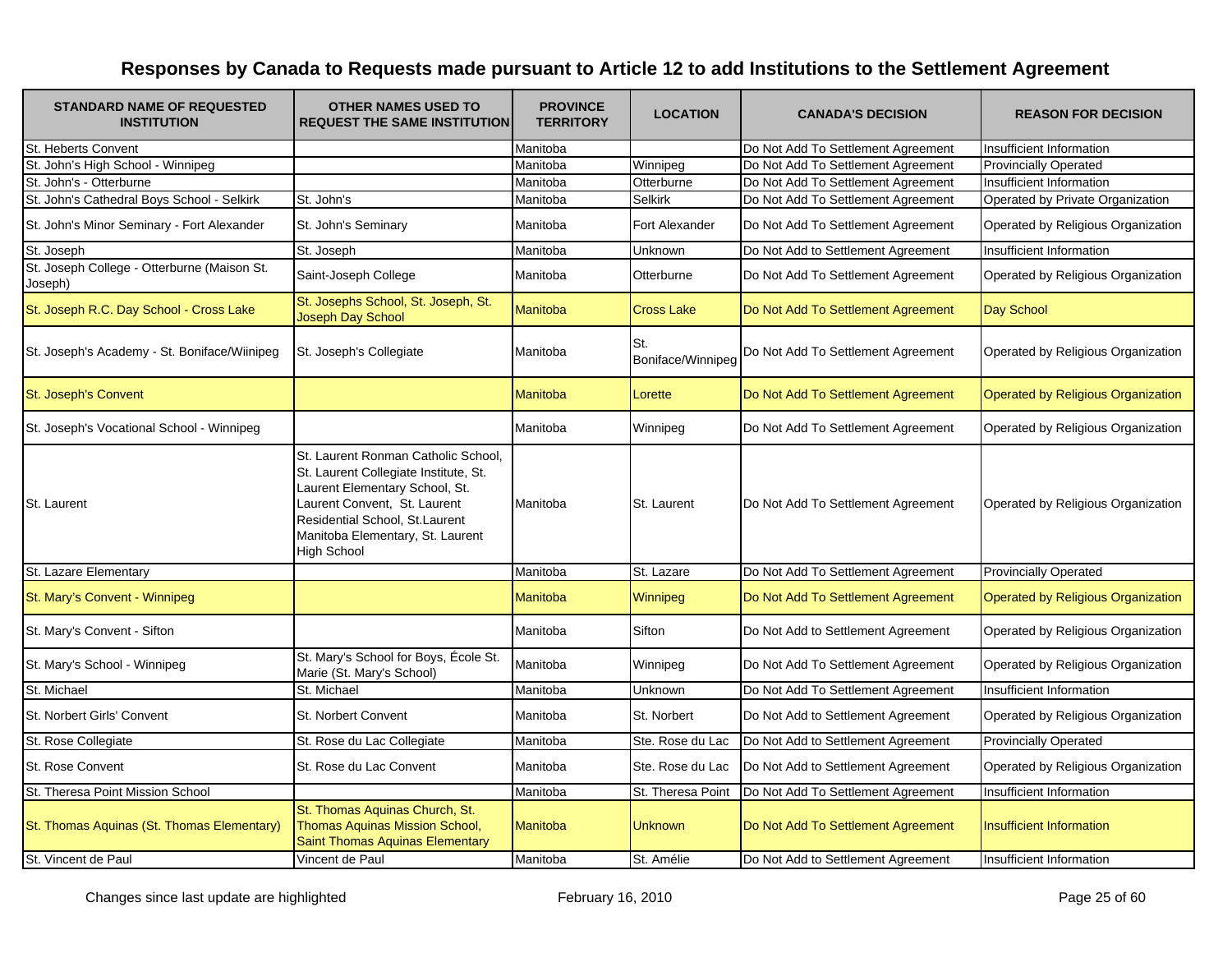| <b>STANDARD NAME OF REQUESTED</b><br><b>INSTITUTION</b> | <b>OTHER NAMES USED TO</b><br><b>REQUEST THE SAME INSTITUTION</b>                                                                                                                                                                                                                                    | <b>PROVINCE</b><br><b>TERRITORY</b> | <b>LOCATION</b>       | <b>CANADA'S DECISION</b>                                | <b>REASON FOR DECISION</b>                           |
|---------------------------------------------------------|------------------------------------------------------------------------------------------------------------------------------------------------------------------------------------------------------------------------------------------------------------------------------------------------------|-------------------------------------|-----------------------|---------------------------------------------------------|------------------------------------------------------|
| <b>Ste. Rose Elementary School</b>                      | <b>Ste. Rose School</b>                                                                                                                                                                                                                                                                              | <b>Manitoba</b>                     | Ste. Rose du Lac      | Do Not Add To Settlement Agreement                      | <b>Provincially Operated</b>                         |
| <b>Ste. Rose School</b>                                 |                                                                                                                                                                                                                                                                                                      | Manitoba                            | Ste. Rose du Lac      | Do Not Add to Settlement Agreement                      | <b>Insufficient Information</b>                      |
| <b>Stedman's School</b>                                 |                                                                                                                                                                                                                                                                                                      | <b>Manitoba</b>                     | Fairford              | Do Not Add To Settlement Agreement                      | Day School                                           |
| Steinbach Bible Institute                               |                                                                                                                                                                                                                                                                                                      | Manitoba                            | Steinbach             | Do Not Add To Settlement Agreement                      | Operated by Private Organization                     |
| <b>Stonewall Collegiate</b>                             |                                                                                                                                                                                                                                                                                                      | Manitoba                            | Stonewall             | Do Not Add to Settlement Agreement                      | Provincially Operated/Insufficient<br>Information    |
| Sturgeon Landing (Predecessor to Guy Hill,<br>MB)       | <b>Sturgeon Landing School</b>                                                                                                                                                                                                                                                                       | <b>Manitoba</b>                     | <b>The Pas</b>        | Already Included in Settlement Agreemen                 | Identified as IRS #87 on CEP and<br><b>IAP Forms</b> |
| <b>Technical Vocational High School</b>                 |                                                                                                                                                                                                                                                                                                      | Manitoba                            | Winnipeg              | Do Not Add To Settlement Agreement                      | <b>Provincially Operated</b>                         |
| <b>Tempina Residential School</b>                       |                                                                                                                                                                                                                                                                                                      | Manitoba                            | Brandon               | Do Not Add To Settlement Agreement                      | Insufficient Information                             |
| Teulon                                                  | Teulon Residence, Teulon Boarding<br>Home, Teulon Boys' and Girls'<br>Residences, Teulon Collegiate,<br>Teulon Collegiate Institute, Teulon<br>Girls' Residential School, Teulon High<br>School, Teulon Hostel Home, Teulon<br>Indian Residences, Teulon IRS,<br>Teulon Residential School for Girls | Manitoba                            | Teulon                | Do Not Add To Settlement Agreement                      | Operated by Religious Organization                   |
| The Manitoba School for the Deaf                        | Manitoba School for the deaf                                                                                                                                                                                                                                                                         | Manitoba                            | Winnipeg              | Do Not Add to Settlement Agreement                      | <b>Provincially Operated</b>                         |
| The Pas Collegiate                                      |                                                                                                                                                                                                                                                                                                      | Manitoba                            | The Pas               | Do Not Add To Settlement Agreement                      | Day School                                           |
| The Pas Indian Day School                               | Indian Day School, The Pas Indian Big<br>Eddie Day School                                                                                                                                                                                                                                            | Manitoba                            | The Pas               | Do Not Add To Settlement Agreement                      | Day School                                           |
| <b>Thibert School</b>                                   | Cayer Residential School, Thibert<br><b>Residential School</b>                                                                                                                                                                                                                                       | Manitoba                            | Cayer                 | Do Not Add To Settlement Agreement                      | Insufficient Information                             |
| <b>Thompson District</b>                                |                                                                                                                                                                                                                                                                                                      | Manitoba                            |                       | Do Not Add To Settlement Agreement                      | <b>Provincially Operated</b>                         |
| United Church Day School - Wapak                        | United Church School, United Church<br>Day School                                                                                                                                                                                                                                                    | Manitoba                            | Cross Lake<br>(Wapak) | Do Not Add To Settlement Agreement                      | Day School                                           |
| United Church School - Lake St. Martin                  |                                                                                                                                                                                                                                                                                                      | Manitoba                            | Lake St. Martin       | Do Not Add To Settlement Agreement                      | <b>Insufficient Information</b>                      |
| United Church School - Nelson House                     | <b>United Church</b>                                                                                                                                                                                                                                                                                 | Manitoba                            | <b>Nelson House</b>   | Do Not Add To Settlement Agreement                      | Day School/Band Operated                             |
| Unknown (Ste. Rose)                                     |                                                                                                                                                                                                                                                                                                      | <b>Manitoba</b>                     | Ste. Rose du Lac      | Do Not Add To Settlement Agreement                      | <b>No Institution Provided</b>                       |
| Vincent Massey Collegiate                               | Vincent Massey Collegiate                                                                                                                                                                                                                                                                            | Manitoba                            | <b>Brandon</b>        | Do Not Add To Settlement Agreement                      | <b>Provincially Operated</b>                         |
| Waterhand Indian Day School                             | Waterhen Indian Residential school                                                                                                                                                                                                                                                                   | Manitoba                            | Waterhen              | Do Not Add To Settlement Agreement                      | Day School                                           |
| <b>Westview School</b>                                  |                                                                                                                                                                                                                                                                                                      | Manitoba                            | Sandy Bay             | Do Not Add To Settlement Agreement                      | Day School                                           |
| Westwood School                                         |                                                                                                                                                                                                                                                                                                      | Manitoba                            | Thompson              | Do Not Add To Settlement Agreement                      | <b>Provincially Operated</b>                         |
| <b>Yellowquill Residential School</b>                   |                                                                                                                                                                                                                                                                                                      | Manitoba                            |                       | Portage La Prairie   Do Not Add To Settlement Agreement | Insufficient Information                             |
| Young Women's Christian Association                     |                                                                                                                                                                                                                                                                                                      | Manitoba                            | <b>Brandon</b>        | Do Not Add To Settlement Agreement                      | Operated by Private Organization                     |
| Collège Notre Dame d'Acadie - Moncton                   | Académie Notre Dame                                                                                                                                                                                                                                                                                  | New Brunswick                       | Moncton               | Do Not Add To Settlement Agreement                      | Operated by Religious Organization                   |
| Couvent de la Congrégation de Notre Dame                |                                                                                                                                                                                                                                                                                                      | <b>New Brunswick</b>                | St. Louis de Kent     | Do Not Add To Settlement Agreement                      | Operated by Religious Organization                   |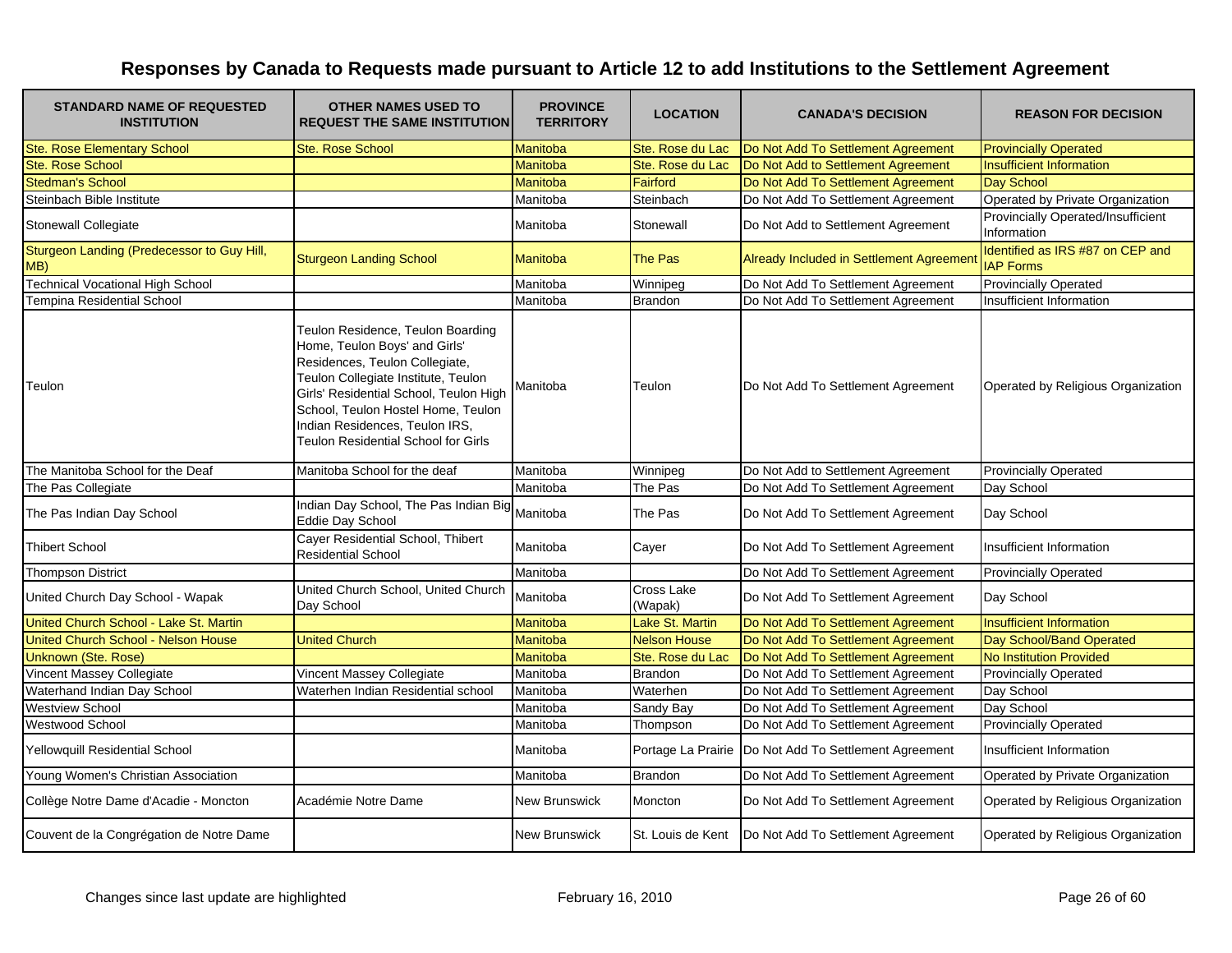| <b>STANDARD NAME OF REQUESTED</b><br><b>INSTITUTION</b> | <b>OTHER NAMES USED TO</b><br><b>REQUEST THE SAME INSTITUTION</b> | <b>PROVINCE</b><br><b>TERRITORY</b> | <b>LOCATION</b>     | <b>CANADA'S DECISION</b>           | <b>REASON FOR DECISION</b>                                  |
|---------------------------------------------------------|-------------------------------------------------------------------|-------------------------------------|---------------------|------------------------------------|-------------------------------------------------------------|
| Mont St. Marie Catholic Orphanage                       | Mont Saint Marie Orphanage                                        | <b>New Brunswick</b>                | Edmunston           | Do Not Add To Settlement Agreement | Operated by Religious Organization                          |
| Notre Dame Academy - Dalhousie                          | Académie Notre Dame                                               | <b>New Brunswick</b>                | Dalhousie           | <b>Decision Pending</b>            | Research and Assessment<br>Incomplete                       |
| Reformatory of the Good Shepherd                        |                                                                   | <b>New Brunswick</b>                | St. John            | Do Not Add To Settlement Agreement | <b>Provincially Operated</b>                                |
| St. Mary's Academy - Newcastle                          | St. Mary's Convent, St. Mary's<br><b>Commercial Academy</b>       | <b>New Brunswick</b>                | Newcastle           | Do Not Add To Settlement Agreement | Operated by Religious Organization                          |
| St. Mary's First Nation Day School - Fredericton        | St. Mary's Day School, Federal Day<br>School                      | <b>New Brunswick</b>                | Fredericton         | Do Not Add to Settlement Agreement | Day School                                                  |
| Woodstock Indian Day School                             |                                                                   | <b>New Brunswick</b>                | Woodstock           | Do Not Add To Settlement Agreement | Day School                                                  |
| Anglican Parish Hall School                             |                                                                   | Newfoundland and<br>Labrador        | <b>Unknown</b>      | Do Not Add To Settlement Agreement | <b>Insufficient Information</b>                             |
| Harriot Curtis Collegiate (Curtis Memorial)             | <b>Curtis Memorial High School</b>                                | Newfoundland and<br>Labrador        | St. Anthony         | Do Not Add To Settlement Agreement | <b>Provincially Operated</b>                                |
| Holy Heart of Mary                                      |                                                                   | Newfoundland and<br>Labrador        | St. John's          | Do Not Add To Settlement Agreement | <b>Provincially Operated</b>                                |
| Labrador Public School                                  |                                                                   | Newfoundland and<br>Labrador        | <b>Muddy Bay</b>    | Do Not Add To Settlement Agreement | Operated by Religious Organization                          |
| Lake Melville High School                               |                                                                   | Newfoundland and<br>Labrador        | North West River    | Do Not Add To Settlement Agreement | <b>Provincially Operated</b>                                |
| Lockwood Boarding School                                |                                                                   | Newfoundland and<br>Labrador        | Cartwright          | Do Not Add To Settlement Agreement | Operated by Religious Organization                          |
| MacMillan Moravian Mission School - Nain                | Nain School, MacMillan Mission<br>School                          | Newfoundland and<br>Labrador        | Nain                | Do Not Add To Settlement Agreement | Operated by Religious<br>Organization/Provincially Operated |
| Moravian Church                                         |                                                                   | Newfoundland and<br>_abrador        |                     | Do Not Add To Settlement Agreement | Insufficient Information                                    |
| Moravian Mission School - Hopedale                      |                                                                   | Newfoundland and<br>Labrador        | Hopedale            | Do Not Add To Settlement Agreement | Operated by Religious<br>Organization/Provincially Operated |
| Moravian Mission School - Makkovic                      |                                                                   | Newfoundland and<br>Labrador        | Makkovic            | Do Not Add To Settlement Agreement | Operated by Religious<br>Organization/Provincially Operated |
| Moravian Mission School - St. Mary's River              |                                                                   | Newfoundland and<br>Labrador        | St. Mary's River    | Do Not Add To Settlement Agreement | <b>Operated by Religious Organization</b>                   |
| <b>Mount Cashell</b>                                    |                                                                   | Newfoundland and<br>Labrador        | St. John's          | Do Not Add To Settlement Agreement | Operated by Religious Organization                          |
| <b>Muddy Bay</b>                                        | <b>Mudy Bay</b>                                                   | Newfoundland and<br>Labrador        | <b>Muddy Bay</b>    | Do Not Add To Settlement Agreement | <b>Operated by Religious Organization</b>                   |
| North Star School                                       |                                                                   | Newfoundland and<br>Labrador        | <b>Happy Valley</b> | Do Not Add To Settlement Agreement | <b>Provincially Operated</b>                                |
| Northwest Labrador School                               | School in North West Labrador                                     | Newfoundland and<br>Labrador        |                     | Do Not Add To Settlement Agreement | <b>Provincially Operated</b>                                |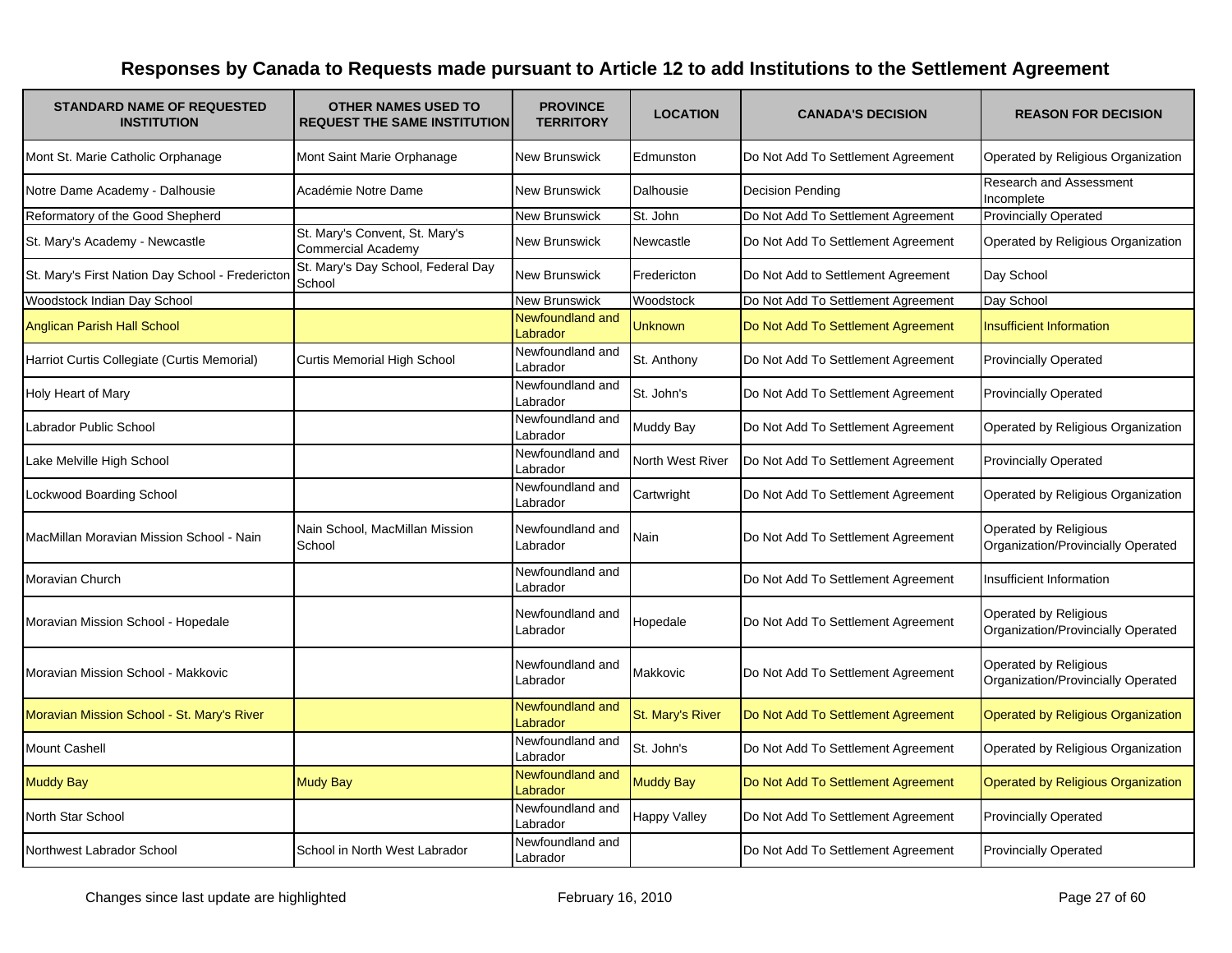| <b>STANDARD NAME OF REQUESTED</b><br><b>INSTITUTION</b> | <b>OTHER NAMES USED TO</b><br><b>REQUEST THE SAME INSTITUTION</b>                                                                                                                                                                                                                                                  | <b>PROVINCE</b><br><b>TERRITORY</b>    | <b>LOCATION</b>         | <b>CANADA'S DECISION</b>                 | <b>REASON FOR DECISION</b>                                  |
|---------------------------------------------------------|--------------------------------------------------------------------------------------------------------------------------------------------------------------------------------------------------------------------------------------------------------------------------------------------------------------------|----------------------------------------|-------------------------|------------------------------------------|-------------------------------------------------------------|
| Northwest River School (Yale School)                    | Northwest River Residential School,<br>Grenfell Mission in North West River,<br>Yale Elementary, International<br>Grenfell Association, Yale<br>Amalgamated High School, Grenfell<br>Elementary School, Northwest River<br>Dormitory, Grenfell Missions,<br>International Grenfell Association<br>Junior Dormitory | Newfoundland and<br>Labrador           | North West River        | Do Not Add To Settlement Agreement       | Operated by Religious Organization                          |
| <b>Sir Wilfred Laurier School</b>                       | <b>Sir Wilfred School</b>                                                                                                                                                                                                                                                                                          | Newfoundland and<br>Labrador           | St. Anthony             | Do Not Add To Settlement Agreement       | Insufficient Information                                    |
| St. Anthony School (Grenfell Mission)                   | Grenfell School, International Grenfell<br>Association Junior Dormitory, Wilfred<br>T. Grenfell School                                                                                                                                                                                                             | Newfoundland and<br>Labrador           | St. Anthony's           | Do Not Add To Settlement Agreement       | Operated by Religious Organization                          |
| <b>Tizzard's Habour Residential School</b>              | <b>Tizzard's Harbour United Church</b><br>School                                                                                                                                                                                                                                                                   | Newfoundland and<br>Labrador           | <b>Tizzard's Habour</b> | Do Not Add To Settlement Agreement       | Insufficient Information                                    |
| United Church School - Tizzard's Harbour                | <b>United All Grades School</b>                                                                                                                                                                                                                                                                                    | Newfoundland and<br>Labrador           | Tizzard's Harbour       | Do Not Add To Settlement Agreement       | Day School                                                  |
| White Elephant - Makkovic                               |                                                                                                                                                                                                                                                                                                                    | Newfoundland and<br>Labrador           | Makkovic                | Do Not Add To Settlement Agreement       | Operated by Religious<br>Organization/Provincially Operated |
| Acho/Echo Dene School                                   | Echo Dene Koe Residential School                                                                                                                                                                                                                                                                                   | Northwest<br><b>Territories</b>        | Fort Liard              | Do Not Add To Settlement Agreement       | <b>Territorially Operated</b>                               |
| <b>Adult Vocational Training Center</b>                 | Fort Smith Vocational Center                                                                                                                                                                                                                                                                                       | <b>Northwest</b><br>Territories        | Fort Smith              | Do Not Add To Settlement Agreement       | <b>Territorially Operated</b>                               |
| Akaitcho Hall (Yellowknife)                             | Akatcho Hall, Akaitcho Hall                                                                                                                                                                                                                                                                                        | Northwest<br>Territories               | Yellowknife             | Already Included in Settlement Agreement | Identified as IRS #18 on CEP and<br><b>IAP Forms</b>        |
| <b>Aklavik Convent</b>                                  |                                                                                                                                                                                                                                                                                                                    | <b>Northwest</b><br><b>Territories</b> | <b>Aklavic</b>          | Do Not Add to Settlement Agreement       | <b>Operated by Religious Organization</b>                   |
| <b>Arctic College</b>                                   |                                                                                                                                                                                                                                                                                                                    | Northwest<br>Territories               | <b>Inuvik</b>           | <b>Decision Pending</b>                  | Research and Assessment<br>Incomplete                       |
| Arctic Red River Day School                             |                                                                                                                                                                                                                                                                                                                    | Northwest<br><b>Territories</b>        | <b>Arctic Red River</b> | Do Not Add To Settlement Agreement       | Day School                                                  |
| Aurora College                                          | Aurora College (Thebacha Campus),<br>Thabacha College, Thebacha College<br>(Aurora, Northern Lights)                                                                                                                                                                                                               | Northwest<br>Territories               | Fort Smith              | Do Not Add To Settlement Agreement       | Operated by Private Organization                            |
| <b>Boarding Home - Fort Resolution</b>                  |                                                                                                                                                                                                                                                                                                                    | <b>Northwest</b><br><b>Territories</b> | <b>Fort Resolution</b>  | <b>Decision Pending</b>                  | <b>Research and Assessment</b><br>Incomplete                |
| <b>Boarding Homes</b>                                   |                                                                                                                                                                                                                                                                                                                    | <b>Northwest</b><br><b>Territories</b> | <b>Fort McPherson</b>   | Do Not Add To Settlement Agreement       | <b>Home Placement</b>                                       |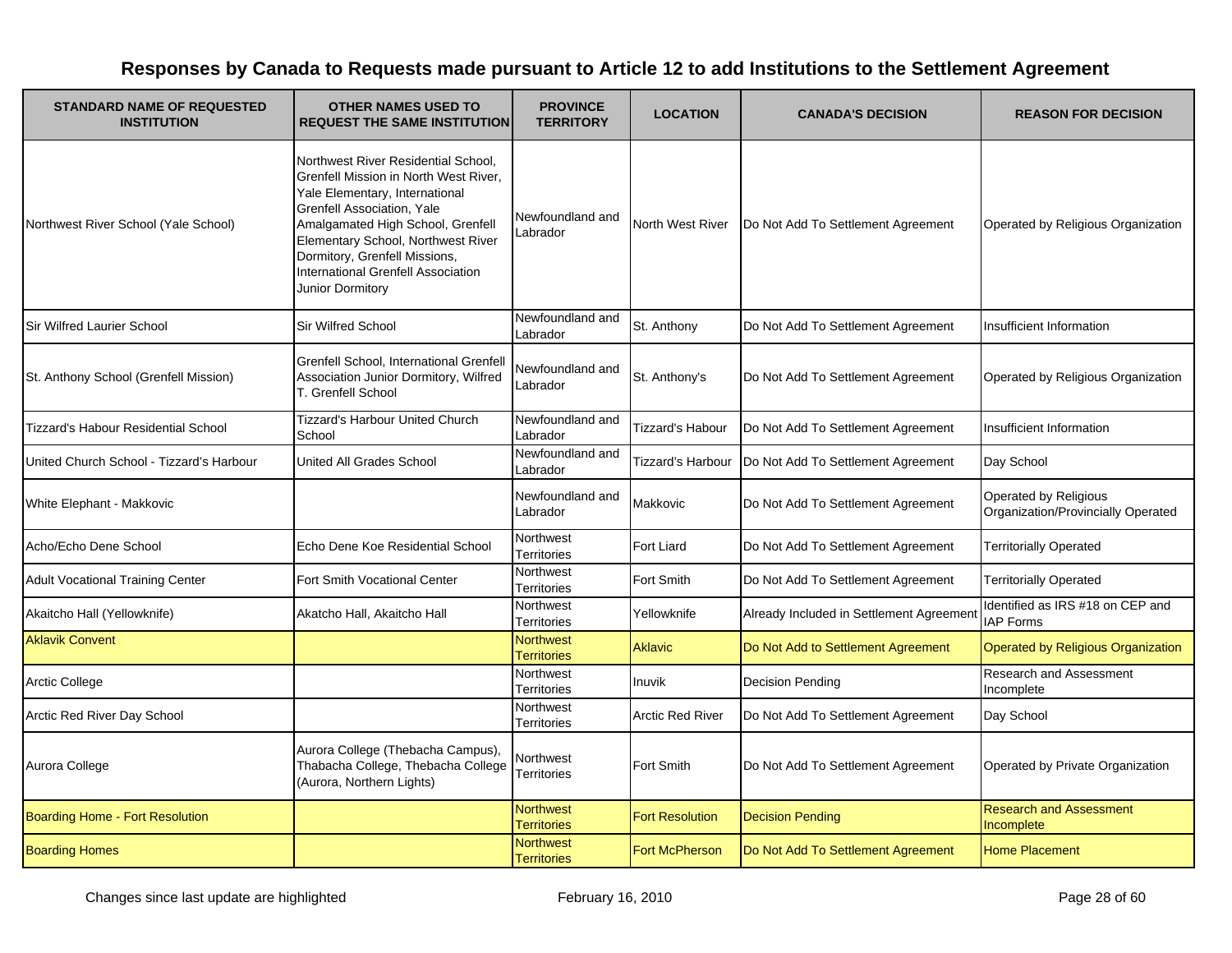| <b>STANDARD NAME OF REQUESTED</b><br><b>INSTITUTION</b> | <b>OTHER NAMES USED TO</b><br><b>REQUEST THE SAME INSTITUTION</b>                                                                                                                                                                                                                                                            | <b>PROVINCE</b><br><b>TERRITORY</b>    | <b>LOCATION</b>  | <b>CANADA'S DECISION</b>                 | <b>REASON FOR DECISION</b>                            |
|---------------------------------------------------------|------------------------------------------------------------------------------------------------------------------------------------------------------------------------------------------------------------------------------------------------------------------------------------------------------------------------------|----------------------------------------|------------------|------------------------------------------|-------------------------------------------------------|
| Breynat Hall (Fort Smith)                               | Fort Smith, Fort Smith Breynat Hall,<br><b>Breynat Hall</b>                                                                                                                                                                                                                                                                  | Northwest<br><b>Territories</b>        | Fort Smith       | Already Included in Settlement Agreement | Identified as IRS #13 on CEP and<br><b>IAP Forms</b>  |
| Chief Jimmy Bruneau School                              | C.J.B.S., Chief Jimmy Bruneau<br>Regional High School, Chief Bruneau<br>Regional High School, Chief Jimmy<br>Bruneau High School, Chief Jimmy<br>Bruneau School (C.J.B.S.H.S.), Chief<br>Jimmy Bruneau at Rae Edzo, Chief<br>Jimmy Bruneau High School<br>Residential Program, Chief Jimmy<br><b>Bruneau Regional School</b> | Northwest<br><b>Territories</b>        | Rae Edzo         | <b>Decision Pending</b>                  | Research and Assessment<br>Incomplete                 |
| Chief T'seliye School                                   | Chief T. Selehye School, Rea-Edzo-<br>J.B.S., Chief T' Selehye Elementary<br>School, T'selihye School                                                                                                                                                                                                                        | Northwest<br><b>Territories</b>        | Fort Good Hope   | Do Not Add To Settlement Agreement       | <b>Provincially Operated</b>                          |
| Colin Campbell School                                   |                                                                                                                                                                                                                                                                                                                              | Northwest<br><b>Territories</b>        | Fort Norman      | Do Not Add To Settlement Agreement       | Day School                                            |
| Colville Lake School                                    | Coville Lake (Colville Lake)                                                                                                                                                                                                                                                                                                 | Northwest<br><b>Territories</b>        | Colville Lake    | Do Not Add To Settlement Agreement       | <b>Territorially Operated</b>                         |
| Desnoy Foster Home                                      |                                                                                                                                                                                                                                                                                                                              | Northwest<br><b>Territories</b>        | <b>Hay River</b> | Do Not Add To Settlement Agreement       | <b>Foster Care</b>                                    |
| <b>Diamond Jenness School</b>                           | Diamond Jeness Residence, Diamond<br>Jenness (Jeunesse) Secondary<br>School, Diamond Jenness Secondary<br><b>High School</b>                                                                                                                                                                                                 | <b>Northwest</b><br><b>Territories</b> | <b>Hay River</b> | Do Not Add To Settlement Agreement       | <b>Territorially Operated</b>                         |
| Federal Day School at Fort McPherson                    |                                                                                                                                                                                                                                                                                                                              | Northwest<br>Territories               | Fort McPherson   | Do Not Add To Settlement Agreement       | Day School                                            |
| Federal Day School at Hay River                         | Federal Day School, Hay River<br>Federal Day School                                                                                                                                                                                                                                                                          | Northwest<br><b>Territories</b>        | <b>Hay River</b> | Do Not Add To Settlement Agreement       | Day School                                            |
| Federal Hostel at Fort Franklin                         | <b>Federal Hostel</b>                                                                                                                                                                                                                                                                                                        | Northwest<br><b>Territories</b>        | Déline           | Already Included in Settlement Agreement | Identified as IRS #130 on CEP and<br><b>IAP Forms</b> |
| Fleming Hall (Fort McPherson)                           | Anglican Hostel - Fort McPherson,<br>Fort McPherson Anglican Hostel<br>School, Federal Day School, Fort<br>MacPherson Federal Day School, Fort Territories<br>McPherson (Flemming Hall), Girls and<br><b>Boys Hostel</b>                                                                                                     | <b>Northwest</b>                       | Fort McPherson   | Already Included in Settlement Agreement | Identified as IRS # 08 on CEP and<br><b>IAP Forms</b> |
| Fort Good Hope Federal Day School                       |                                                                                                                                                                                                                                                                                                                              | Northwest<br>Territories               | Fort Good Hope   | Do Not Add To Settlement Agreement       | Day School                                            |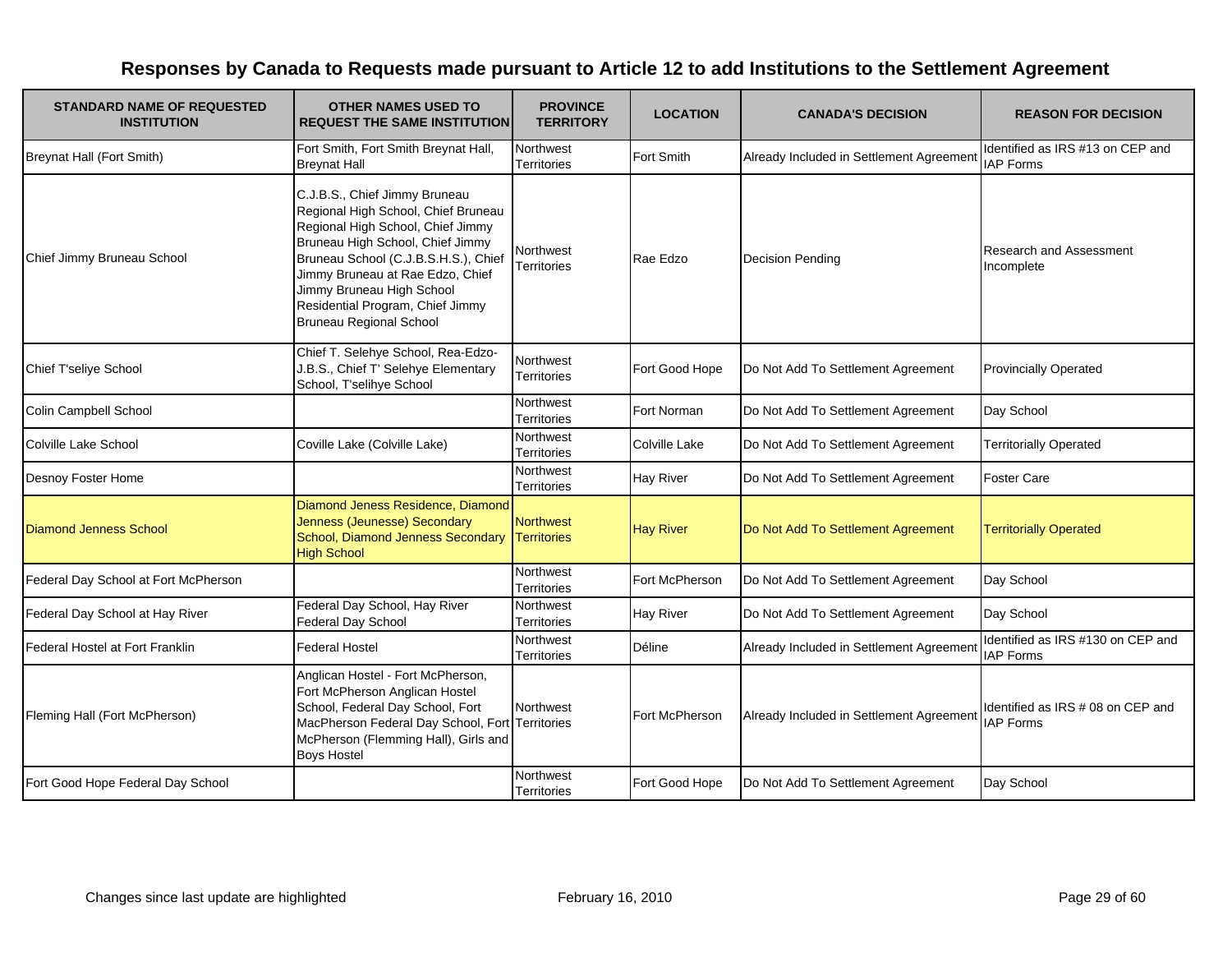| <b>STANDARD NAME OF REQUESTED</b><br><b>INSTITUTION</b>        | <b>OTHER NAMES USED TO</b><br><b>REQUEST THE SAME INSTITUTION</b>                                                                                                                                                                         | <b>PROVINCE</b><br><b>TERRITORY</b>    | <b>LOCATION</b>   | <b>CANADA'S DECISION</b>                 | <b>REASON FOR DECISION</b>                           |
|----------------------------------------------------------------|-------------------------------------------------------------------------------------------------------------------------------------------------------------------------------------------------------------------------------------------|----------------------------------------|-------------------|------------------------------------------|------------------------------------------------------|
| Fort Good Hope Hostel                                          | Federal Hostel, Federal School, Fort<br>Good Hope Federal Hostel, Fort Good<br>Hope Federal School, Fort Good Hope Northwest<br>Hostels, Fort Good Hope Residential<br>Hostel, Hostel in Fort Hope, Hostel<br>Residence in Fort Good Hope | <b>Territories</b>                     | Fort Good Hope    | <b>Decision Pending</b>                  | <b>Research and Assessment</b><br>Incomplete         |
| Fort Liard Federal Day School                                  | Fort Liard, Fort Liard Day School, Ft.<br>Liard School                                                                                                                                                                                    | <b>Northwest</b><br><b>Territories</b> | Fort Liard        | Do Not Add To Settlement Agreement       | Day School                                           |
| <b>Fort Liard Hostel</b>                                       | Ford Liard Hostel (Echo Dene<br>School), Fort Liard Federal Hostel,<br><b>Fort Liard Residential School</b>                                                                                                                               | <b>Northwest</b><br><b>Territories</b> | <b>Fort Liard</b> | Do Not Add to Settlement Agreement       | <b>Territorially Operated</b>                        |
| Fort McPherson Indian Day School                               | Federal Day School, Fort MacPherson Northwest<br>Federal Day School                                                                                                                                                                       | Territories                            | Fort McPherson    | Do Not Add To Settlement Agreement       | Day School                                           |
| Fort Norman Hostel                                             |                                                                                                                                                                                                                                           | Northwest<br><b>Territories</b>        | Fort Norman       | Decision Pending                         | Research and Assessment<br>Incomplete                |
| Fort Providence Boarding Home                                  |                                                                                                                                                                                                                                           | Northwest<br>Territories               | Fort Providence   | Do Not Add To Settlement Agreement       | Home Placement                                       |
| <b>Fort Resolution Residence</b>                               | Fort Resolution, Fort Resolution<br>Residence, Fort Res. Residence, Fort<br><b>Resolution Student Residence</b>                                                                                                                           | <b>Northwest</b><br><b>Territories</b> | <b>Hay River</b>  | Do Not Add To Settlement Agreement       | <b>Territorially Operated</b>                        |
| Fort Simpson (Bompas Hall)                                     | B-Hall, Bompas Residential School,<br>Bompas Simpson School, Fort<br>Simpson, Fort Simpson Hostel                                                                                                                                         | Northwest<br><b>Territories</b>        | Fort Simpson      | Already Included in Settlement Agreement | Identified as IRS #11 on CEP and<br><b>IAP Forms</b> |
| Fort Smith Receiving Home - Group Home at<br><b>Fort Smith</b> | Receiving Home, Group Home, Girls<br>and Boys Hostel                                                                                                                                                                                      | <b>Northwest</b><br><b>Territories</b> | <b>Fort Smith</b> | Do Not Add To Settlement Agreement       | <b>Non-Educational Institution</b>                   |
| Foster Home in Hay River                                       | Foster Home                                                                                                                                                                                                                               | Northwest<br><b>Territories</b>        | Hay River         | Do Not Add To Settlement Agreement       | <b>Foster Care</b>                                   |
| <b>Grandin College</b>                                         | Grandin Hall, Grandin Home                                                                                                                                                                                                                | Northwest<br>Territories               | Fort Smith        | Already Included in Settlement Agreement | Identified as IRS #14 on CEP and<br><b>IAP Forms</b> |
| <b>Grey Nuns Residence</b>                                     |                                                                                                                                                                                                                                           | <b>Northwest</b><br><b>Territories</b> | Fort Simpson      | Do Not Add to Settlement Agreement       | <b>Insufficient Information</b>                      |
| Grollier Hall (Inuvik Roman Catholic)                          |                                                                                                                                                                                                                                           | Northwest<br><b>Territories</b>        | Inuvik            | Already Included in Settlement Agreement | Identified as IRS #16 on CEP and<br><b>IAP Forms</b> |
| <b>Group Home - Fort Smith</b>                                 |                                                                                                                                                                                                                                           | <b>Northwest</b><br><b>Territories</b> | <b>Fort Smith</b> | Do Not Add To Settlement Agreement       | <b>Insufficient Information</b>                      |
| <b>Hay River Receiving Home</b>                                |                                                                                                                                                                                                                                           | <b>Northwest</b><br><b>Territories</b> | <b>Hay River</b>  | Do Not Add To Settlement Agreement       | <b>Non-Educational Institution</b>                   |
| Home Placement - Fort Simpson                                  | Boarding Homes, Homeboarding,<br>Boardin Homes, Home Placement                                                                                                                                                                            | Northwest<br>Territories               | Fort Simpson      | Do Not Add To Settlement Agreement       | Home Placement                                       |
| Ilinniarvik School                                             | Cairns School                                                                                                                                                                                                                             | Northwest<br><b>Territories</b>        | <b>Baker Lake</b> | Do Not Add To Settlement Agreement       | <b>Insufficient Information</b>                      |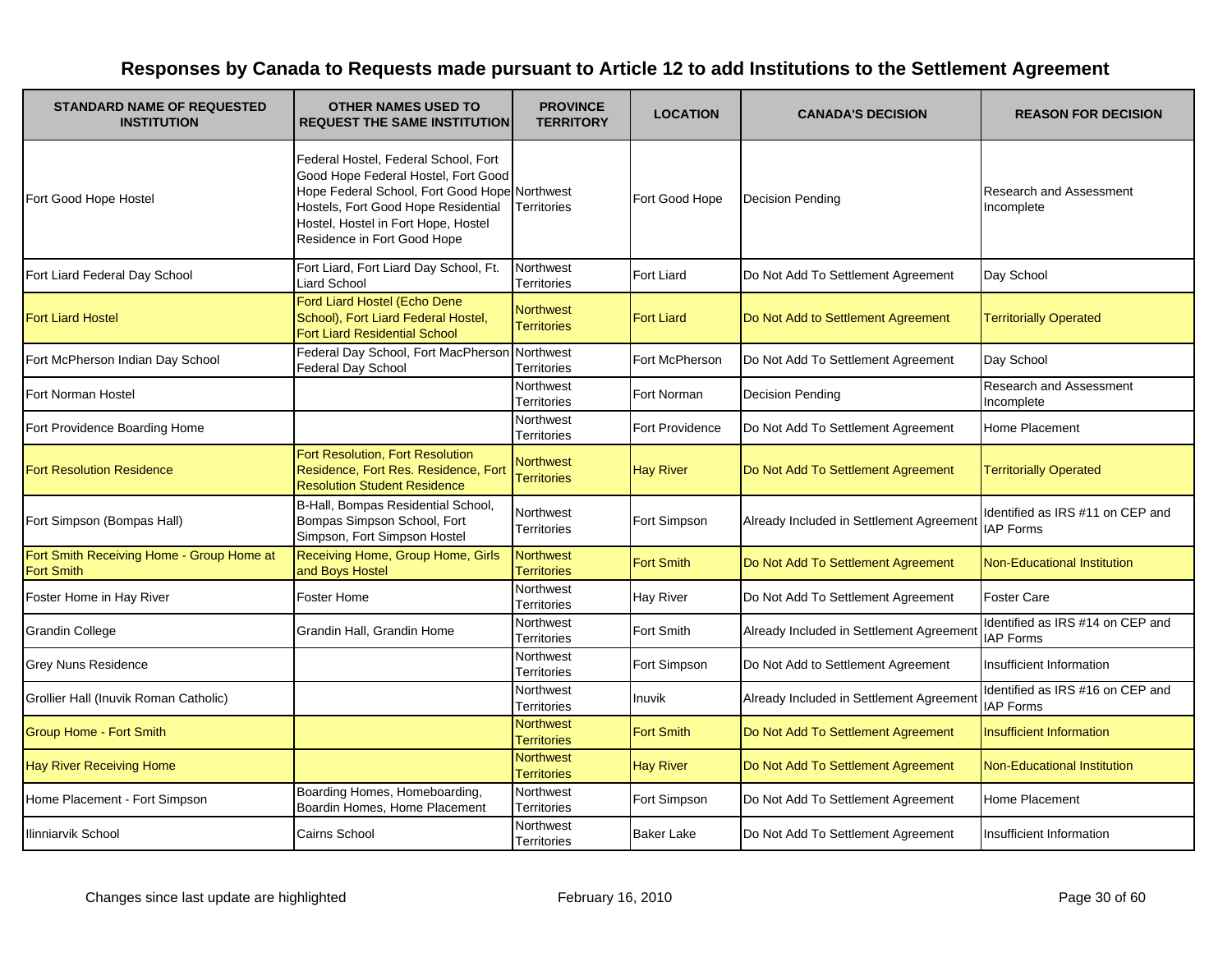| <b>STANDARD NAME OF REQUESTED</b><br><b>INSTITUTION</b> | <b>OTHER NAMES USED TO</b><br><b>REQUEST THE SAME INSTITUTION</b>                                                                                                              | <b>PROVINCE</b><br><b>TERRITORY</b>    | <b>LOCATION</b>        | <b>CANADA'S DECISION</b>                 | <b>REASON FOR DECISION</b>                           |
|---------------------------------------------------------|--------------------------------------------------------------------------------------------------------------------------------------------------------------------------------|----------------------------------------|------------------------|------------------------------------------|------------------------------------------------------|
| Jean Wetrade Gameti School                              |                                                                                                                                                                                | Northwest<br><b>Territories</b>        | Gameti                 | Do Not Add To Settlement Agreement       | <b>Territorially Operated</b>                        |
| Joseph Burrell (Burr) Tyrrel School                     | Joseph Bert Tyrell, Joseph Vurrtyrell<br>School                                                                                                                                | <b>Northwest</b><br><b>Territories</b> | <b>Fort Smith</b>      | Do Not Add To Settlement Agreement       | Day School                                           |
| <b>Kaw Tay Whee School</b>                              |                                                                                                                                                                                | <b>Northwest</b><br><b>Territories</b> | <b>Dettah</b>          | Do Not Add To Settlement Agreement       | <b>Territorially Operated</b>                        |
| Lapointe Hall (Fort Simpson Roman Catholic)             | Dehcho Hall, Deh Cho Hall, Deh Cho<br>Hall, Lapoint Hall, La Pointe Hall, La<br>Point Hall, Lapointe Hall, Fort<br>Simpson Hostel, Deh Cho Hall<br>(Lapointe Hall)             | Northwest<br>Territories               | Fort Simpson           | Already Included in Settlement Agreement | Identified as IRS #12 on CEP and<br><b>IAP Forms</b> |
| Lutsel K'e Dene School (Snowdrift)                      | Lutselk'e Federal Day School,<br>Snowdrift Federal Day School,<br>Snowdrift (Lutselk'e) Federal Day<br>School, Lutsel K'e Student Residence,<br>Lutselke South Slave Residents | Northwest<br>Territories               | Fort Smith             | Do Not Add To Settlement Agreement       | <b>Territorially Operated</b>                        |
| Lutselkte Residence                                     |                                                                                                                                                                                | Northwest<br>Territories               | Fort Smith             | Do Not Add To Settlement Agreement       | <b>Territorially Operated</b>                        |
| MacKenzie Mountain School                               |                                                                                                                                                                                | Northwest<br>Territories               | Norman Wells           | Do Not Add To Settlement Agreement       | <b>Provincially Operated</b>                         |
| Northwest Territories Catholic Mission                  |                                                                                                                                                                                | <b>Northwest</b><br><b>Territories</b> | <b>Holman Island</b>   | Do Not Add To Settlement Agreement       | Day School                                           |
| <b>Nunavut Arctic College</b>                           |                                                                                                                                                                                | Northwest<br><b>Territories</b>        | Igaluit                | Do Not Add to Settlement Agreement       | <b>Territorially Operated</b>                        |
| Paul William Kaeser School                              | P.W. Kaeser School, Paul William<br>Kaser High School                                                                                                                          | Northwest<br>Territories               | Fort Smith             | Do Not Add To Settlement Agreement       | <b>Territorially Operated</b>                        |
| Peter Pond School (St. Joseph School)                   | Peter Pond                                                                                                                                                                     | Northwest<br><b>Territories</b>        | <b>Fort Resolution</b> | Do Not Add To Settlement Agreement       | <b>Territorially Operated</b>                        |
| Rocher River Federal Day School                         | Federal Day School at Roche River                                                                                                                                              | Northwest<br><b>Territories</b>        | <b>Rocher River</b>    | Do Not Add To Settlement Agreement       | Day School                                           |
| Sir Alexander Mackenzie                                 |                                                                                                                                                                                | Northwest<br><b>Territories</b>        | Inuvik                 | Do Not Add To Settlement Agreement       | Day School                                           |
| Sir John Franklin High School                           |                                                                                                                                                                                | Northwest<br><b>Territories</b>        | Yellowknife            | Do Not Add To Settlement Agreement       | <b>Provincially Operated</b>                         |
| Sir Martin Frobisher School                             | Federal Day School, Martin Frobisher<br>School                                                                                                                                 | Northwest<br><b>Territories</b>        | <b>Frobisher Bay</b>   | Do Not Add To Settlement Agreement       | Day School                                           |
| St. Anne's - Fort Smith                                 | St. Anne's Indian Residential School,<br>St. Anne's Hospital School (Mother<br>d'Youville Orientation School)                                                                  | Northwest<br>Territories               | Fort Smith             | Do Not Add To Settlement Agreement       | Hospital                                             |
| St. David's Anglican Rectory                            |                                                                                                                                                                                | Northwest<br>Territories               |                        | <b>Decision Pending</b>                  | Research and Assessment<br>Incomplete                |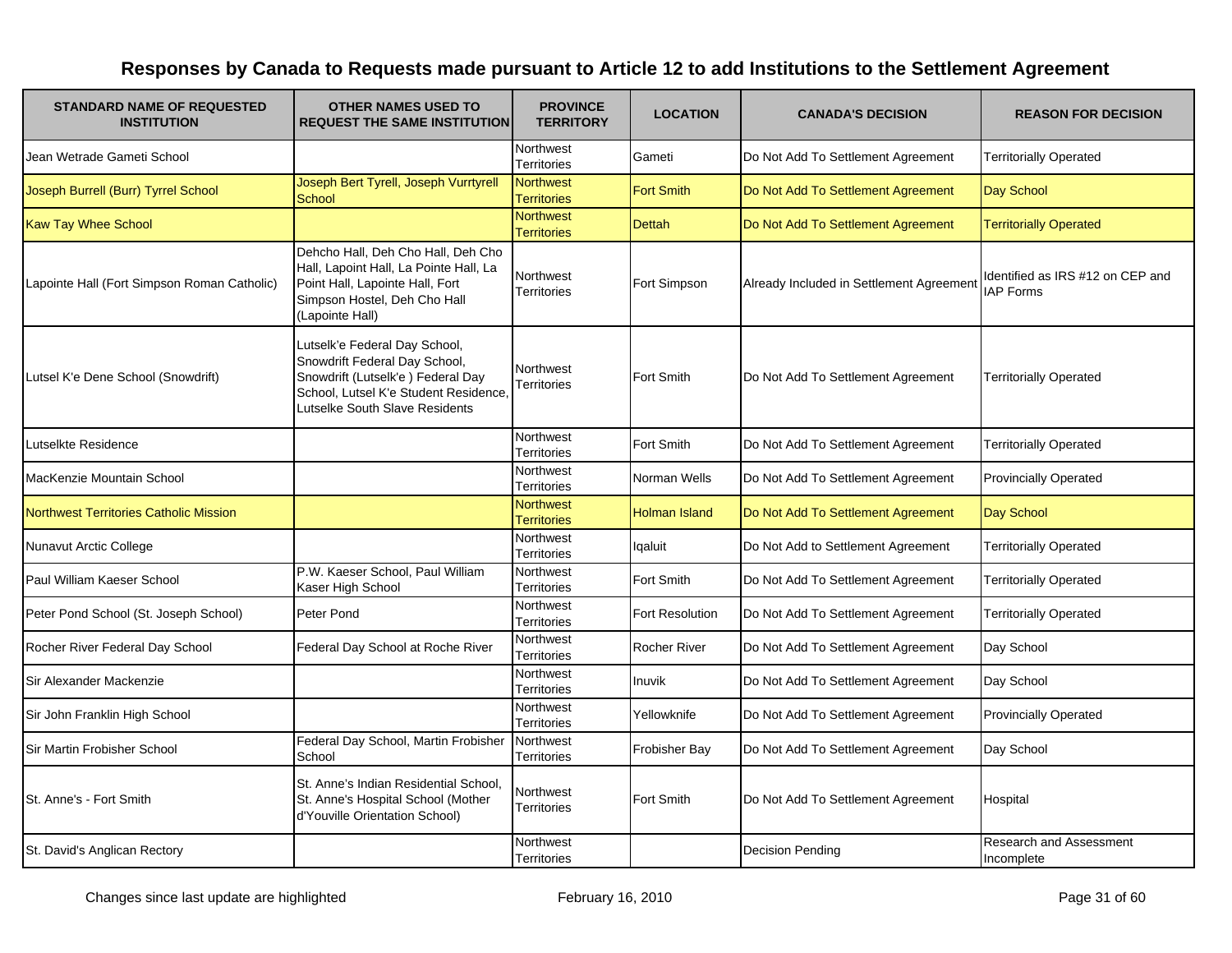| <b>STANDARD NAME OF REQUESTED</b><br><b>INSTITUTION</b> | <b>OTHER NAMES USED TO</b><br><b>REQUEST THE SAME INSTITUTION</b> | <b>PROVINCE</b><br><b>TERRITORY</b>    | <b>LOCATION</b>                          | <b>CANADA'S DECISION</b>                 | <b>REASON FOR DECISION</b>                            |
|---------------------------------------------------------|-------------------------------------------------------------------|----------------------------------------|------------------------------------------|------------------------------------------|-------------------------------------------------------|
| St. Joseph's Convent - Fort Resolution                  | St. Joseph's Convent                                              | Northwest<br>Territories               | Fort Resolution                          | <b>Decision Pending</b>                  | Research and Assessment<br>Incomplete                 |
| St. Joseph's (Fort Resolution)                          |                                                                   | <b>Northwest</b><br><b>Territories</b> | <b>Fort Resolution</b>                   | Already Included in Settlement Agreemen  | Identified as IRS #10 on CEP and<br><b>IAP Forms</b>  |
| St. Margaret's Hall Indian Residential School           | St. Margaret's Hall                                               | <b>Northwest</b><br><b>Territories</b> | <b>Fort Simpson</b>                      | Do Not Add To Settlement Agreement       | <b>Operated by Religious</b><br>Organization/Hospital |
| St. Mary's - Yellowknife                                |                                                                   | Northwest<br><b>Territories</b>        | Yellowknife                              | Do Not Add to Settlement Agreement       | Insufficient Information                              |
| St. Mathew's Mission                                    |                                                                   | Northwest<br>Territories               | Fort McPherson                           | Do Not Add To Settlement Agreement       | Day School                                            |
| St. Mathews Anglican Hostel                             |                                                                   | Northwest<br><b>Territories</b>        | Fort McMurray                            | Decision Pending                         | <b>Research and Assessment</b><br>Incomplete          |
| St. Patrick High School                                 |                                                                   | Northwest<br><b>Territories</b>        | Yellowknife                              | Do Not Add to Settlement Agreement       | <b>Territorially Operated</b>                         |
| St. Paul Separate School                                | St. Paul's Catholic School                                        | Northwest<br>Territories               | <b>Hay River</b>                         | Do Not Add to Settlement Agreement       | Insufficient Information                              |
| St. Theresa School - Fort Smith                         | St. Theresa's, St. Theresa Catholic<br>School                     | Northwest<br><b>Territories</b>        | <b>Fort Smith</b>                        | Do Not Add To Settlement Agreement       | Day School                                            |
| Stringer Hall (Inuvik Anglican Hostel)                  |                                                                   | Northwest<br><b>Territories</b>        | Inuvik                                   | Already Included in Settlement Agreement | Identified as IRS # 17 on CEP and<br><b>IAP Forms</b> |
| <b>Taco School</b>                                      |                                                                   | Northwest<br>Territories               |                                          | Do Not Add To Settlement Agreement       | Insufficient Information                              |
| Takijualuk Residential School                           |                                                                   | Northwest<br><b>Territories</b>        |                                          | Decision Pending                         | Research and Assessment<br>Incomplete                 |
| Thomas Simpson School                                   | Thomas Simpson High School                                        | Northwest<br>Territories               | Fort Simpson                             | Do Not Add To Settlement Agreement       | Day School                                            |
| <b>Trail Cross</b>                                      | <b>Trail Cross</b>                                                | Northwest<br>Territories               | Fort Smith                               | Do Not Add To Settlement Agreement       | Operated by Private Organization                      |
| Western Arctic Leadership                               | Western Arctic Leadership Program                                 | Northwest<br>Territories               | Fort Smith                               | Do Not Add To Settlement Agreement       | Operated by Private Organization                      |
| Church Point                                            |                                                                   | Nova Scotia                            |                                          | Do Not Add To Settlement Agreement       | Insufficient Information                              |
| Eskasoni                                                |                                                                   | Nova Scotia                            | Eskasoni                                 | Do Not Add To Settlement Agreement       | Provincially Operated                                 |
| Halifax School for the Blind                            |                                                                   | Nova Scotia                            | Halifax                                  | Do Not Add To Settlement Agreement       | <b>Provincially Operated</b>                          |
| Home of the Good Shepherd                               |                                                                   | Nova Scotia                            | <b>Halifax</b>                           | Do Not Add to Settlement Agreement       | Insufficient Information                              |
| <b>Immaculate Conception Convent</b>                    | <b>Immaculate Conception Convent in</b><br>Arichat                | <b>Nova Scotia</b>                     | <b>Havre Boucher</b><br>(Harbor Boucher) | Do Not Add To Settlement Agreement       | <b>Operated by Religious Organization</b>             |
| Indian Brook Day School                                 | Indian Day School, Indian Brook<br>School, Indian Brook First     | Nova Scotia                            | <b>Indian Brook</b>                      | Do Not Add To Settlement Agreement       | Day School                                            |
| Indian Day School - Shubenacadie                        | Shubenacadie Indian Day School,<br>Shubenacadie Day School        | <b>Nova Scotia</b>                     | Shubenacadie                             | Do Not Add To Settlement Agreement       | Day School                                            |
| Micmac Indian Day School                                | Indian Day School on the Mic Mac<br>Reserve, Indian Day School    | Nova Scotia                            | Micmac                                   | Do Not Add To Settlement Agreement       | Insufficient Information                              |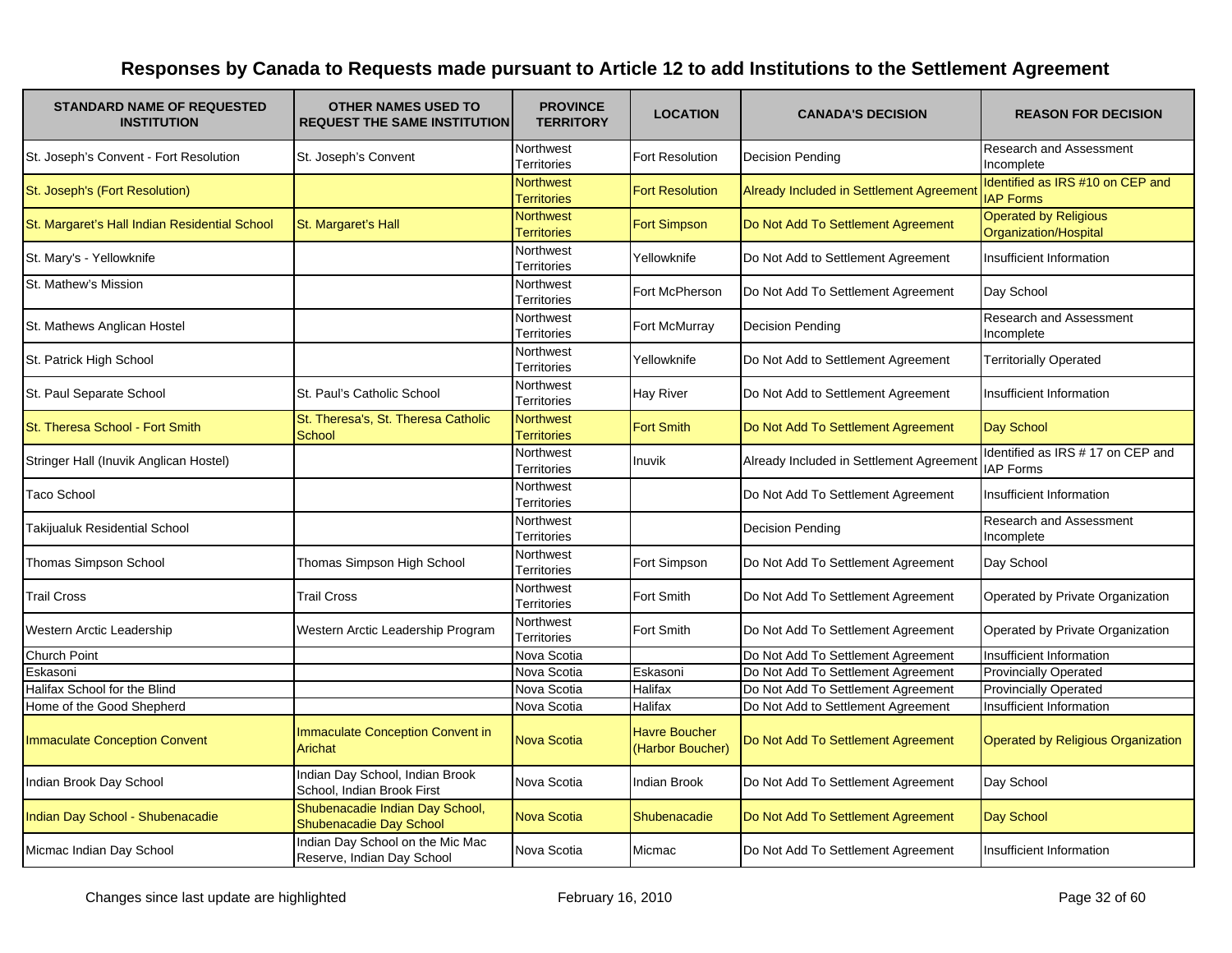| <b>STANDARD NAME OF REQUESTED</b><br><b>INSTITUTION</b>                                    | <b>OTHER NAMES USED TO</b><br><b>REQUEST THE SAME INSTITUTION</b> | <b>PROVINCE</b><br><b>TERRITORY</b> | <b>LOCATION</b>                      | <b>CANADA'S DECISION</b>                 | <b>REASON FOR DECISION</b>                                  |
|--------------------------------------------------------------------------------------------|-------------------------------------------------------------------|-------------------------------------|--------------------------------------|------------------------------------------|-------------------------------------------------------------|
| Nova Scotia Home for Coloured Children                                                     | Nova Scotia Home for Colored<br>Children                          | Nova Scotia                         | Dartmouth<br>(formerly Preston)      | Do Not Add To Settlement Agreement       | <b>Provincially Operated</b>                                |
| Nova Scotia School for Girls (Northern Home<br>for Girls)                                  |                                                                   | Nova Scotia                         | Truro                                | Do Not Add To Settlement Agreement       | Operated by Religious<br>Organization/Provincially Operated |
| Our Lady of Assumption Convent                                                             | O.L.A. Convern                                                    | Nova Scotia                         | Arichat                              | Do Not Add To Settlement Agreement       | Operated by Religious Organization                          |
| Shelburne School For Boys                                                                  |                                                                   | Nova Scotia                         | Shelburne                            | Do Not Add To Settlement Agreement       | <b>Provincially Operated</b>                                |
| Shubenacadie                                                                               | Shubenacadie Residental School,<br>Shubenacadie School            | Nova Scotia                         | Shubenacadie                         | Already Included in Settlement Agreement | Identified as IRS #128 on CEP and<br><b>IAP Forms</b>       |
| St. Joseph's Convent - Mabou                                                               | Mabou Convent                                                     | Nova Scotia                         | Mabou                                | Do Not Add To Settlement Agreement       | Operated by Religious Organization                          |
| Apex Hill Federal Day School                                                               |                                                                   | Nunavut                             | Frobisher Bay                        | Do Not Add To Settlement Agreement       | Day School                                                  |
| Aqqiggiq School                                                                            |                                                                   | Nunavut                             | Kimmirut                             | <b>Decision Pending</b>                  | Research and Assessment<br>Incomplete                       |
| Belcher Islands Federal Day School                                                         |                                                                   | Nunavut                             | Flahery Island,<br>(Belcher Islands) | Do Not Add To Settlement Agreement       | Day School                                                  |
| Chesterfield Inlet (Turquetil Hall)                                                        | Turquetil Hall                                                    | Nunavut                             | Chesterfield Inlet                   | Already Included in Settlement Agreement | Identified as IRS #19 on CEP and<br><b>IAP Forms</b>        |
| Clyde River School                                                                         |                                                                   | Nunavut                             | <b>Clyde River</b>                   | Do Not Add To Settlement Agreement       | <b>Territorially Operated</b>                               |
| Coral Harbour Federal Day School                                                           | Federal Day School, Coral Harbour                                 | Nunavut                             | Coral Harbour                        | Do Not Add To Settlement Agreement       | Day School                                                  |
| Eskimo Point Day School                                                                    | Eskimo Point Federal Day School                                   | Nunavut                             | Eskimo Point                         | Do Not Add To Settlement Agreement       | Day School                                                  |
| <b>Eskimo Point Elementary School</b>                                                      | Eskimo Point Kindergarden School                                  | Nunavut                             | <b>Eskimo Point</b>                  | Do Not Add To Settlement Agreement       | Day School                                                  |
| <b>Eskimo Point Hostel</b>                                                                 |                                                                   | Nunavut                             | <b>Eskimo Point</b>                  | Already Included in Settlement Agreemen  | Identified as IRS #26 on CEP and<br><b>IAP Forms</b>        |
| Eskimo Point Kindergarden School                                                           |                                                                   | Nunavut                             | <b>Eskimo Point</b>                  | <b>Decision Pending</b>                  | Research and Assessment<br>Incomplete                       |
| <b>Federal Day School</b>                                                                  | Rankin Inlet                                                      | Nunavut                             | Rankin Inlet                         | Do Not Add To Settlement Agreement       | Day School                                                  |
| <b>Federal Hostel at Baker Lake</b>                                                        |                                                                   | <b>Nunavut</b>                      | Qamani'tuaq                          | <b>Decision Pending</b>                  | <b>Research and Assessment</b><br>Incomplete                |
| Federal Hostel at Frobisher Bay (Ukkivik)                                                  | Ukkivik Residence (Federal Hostel at<br>Frobisher Bay)            | Nunavut                             | lqaluit                              | Already Included in Settlement Agreement | Identified as IRS #27 on CEP and<br><b>IAP Forms</b>        |
| <b>Federal Tent Hostel at Coppermine</b>                                                   | Coppermine (Tent Hostel)                                          | Nunavut                             | Coppermine                           | Already Included in Settlement Agreemen  | Identified as IRS #20 on CEP and<br><b>IAP Forms</b>        |
| Gioa Haven School                                                                          | Gioa Haven School                                                 | Nunavut                             | Gioa Haven                           | Do Not Add to Settlement Agreement       | Day School                                                  |
| Gordon Robertson Education Centre (Grec High Gordon Robertson Education School,<br>School) | Grec High School(Nakashuk)                                        | Nunavut                             | Iqualuit                             | <b>Decision Pending</b>                  | <b>Research and Assessment</b><br>Incomplete                |
| Keewatin Regional Education Centre                                                         | Keewatin Regional Education Center                                | Nunavut                             | Rankin Inlet                         | Do Not Add to Settlement Agreement       | <b>Territorially Operated</b>                               |
| Killinik High School (Cambridge Bay School,<br>Cambridge Bay Junior High)                  | Cambridge Bay High Schools                                        | Nunavut                             | <b>Cambridge Bay</b>                 | Do Not Add To Settlement Agreement       | <b>Territorially Operated</b>                               |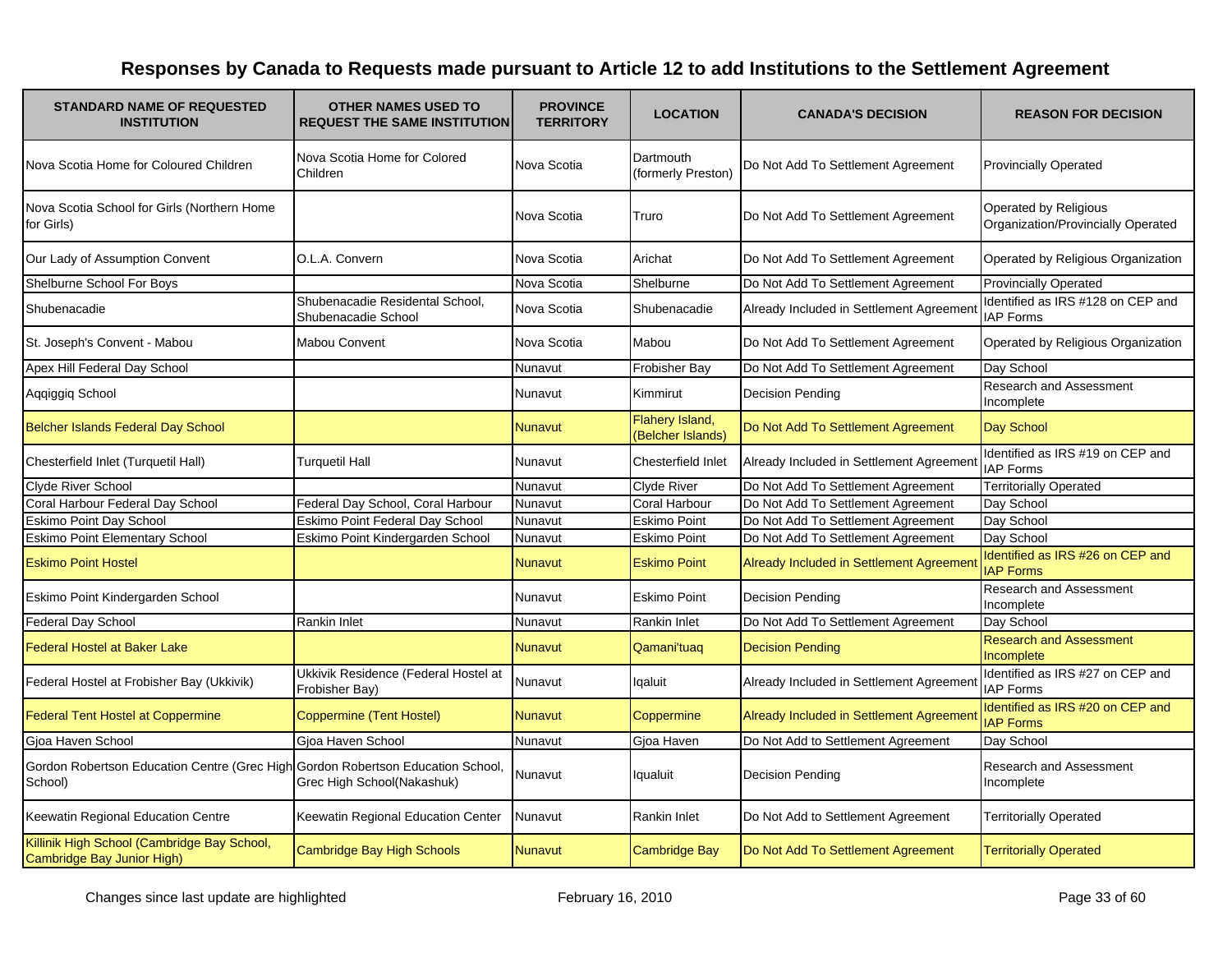| <b>STANDARD NAME OF REQUESTED</b><br><b>INSTITUTION</b> | <b>OTHER NAMES USED TO</b><br><b>REQUEST THE SAME INSTITUTION</b>                                | <b>PROVINCE</b><br><b>TERRITORY</b> | <b>LOCATION</b>                             | <b>CANADA'S DECISION</b>                 | <b>REASON FOR DECISION</b>                            |
|---------------------------------------------------------|--------------------------------------------------------------------------------------------------|-------------------------------------|---------------------------------------------|------------------------------------------|-------------------------------------------------------|
| <b>Kivalliq Hall</b>                                    | Kivalliq Hall Residence                                                                          | Nunavut                             | <b>Rankin Inlet</b>                         | <b>Decision Pending</b>                  | Research and Assessment<br>Incomplete                 |
| Kugluktuk High School                                   | Coppermine High School, Tugluktuk<br>School, Coppermine                                          | Nunavut                             | Kugluktuk                                   | <b>Decision Pending</b>                  | <b>Research and Assessment</b><br>Incomplete          |
| <b>Kugluktuk High School Hostel</b>                     | Coppermine High School, Kugluktuk<br>High School Hostel, Tugluktuk School, Nunavut<br>Coppermine |                                     | Kugluktuk                                   | <b>Decision Pending</b>                  | <b>Research and Assessment</b><br>Incomplete          |
| Leo Ossak High School                                   |                                                                                                  | <b>Nunavut</b>                      |                                             | Do Not Add To Settlement Agreement       | <b>Territorially Operated</b>                         |
| Maani Ulujuk Ilinniarvik School                         | Maaniulujuk School                                                                               | Nunavut                             | <b>Rankin Inlet</b>                         | Do Not Add To Settlement Agreement       | <b>Territorially Operated</b>                         |
| Nanook School                                           |                                                                                                  | Nunavut                             | <b>Frobisher Bay</b>                        | Do Not Add To Settlement Agreement       | <b>Territorially Operated</b>                         |
| North Camp Federal Day School                           |                                                                                                  | Nunavut                             | North Camp,<br><b>Belcher Islands</b>       | <b>Decision Pending</b>                  | <b>Research and Assessment</b><br>Incomplete          |
| Nuiyak School                                           |                                                                                                  | Nunavut                             | Apex                                        | Do Not Add to Settlement Agreement       | <b>Territorially Operated</b>                         |
| Peter Pitseolak School                                  | Peter Pitseolak                                                                                  | Nunavut                             | Cape Dorset                                 | Do Not Add To Settlement Agreement       | <b>Territorially Operated</b>                         |
| Qaqqalik School                                         |                                                                                                  | Nunavut                             | Kimmirut                                    | Do Not Add To Settlement Agreement       | <b>Territorially Operated</b>                         |
| Qualaq School                                           |                                                                                                  | Nunavut                             |                                             | <b>Decision Pending</b>                  | Research and Assessment<br>Incomplete                 |
| Quluaq School                                           |                                                                                                  | Nunavut                             | Clyde River                                 | Do Not Add To Settlement Agreement       | <b>Territorially Operated</b>                         |
| Quqshuun / Qiqirtaq High School                         |                                                                                                  | Nunavut                             | Gjoa Haven                                  | <b>Decision Pending</b>                  | <b>Research and Assessment</b><br>Incomplete          |
| Rankin Inlet High School                                |                                                                                                  | Nunavut                             | <b>Rankin Inlet</b>                         | Do Not Add To Settlement Agreement       | Insufficient Information                              |
| Resolute Bay Day School                                 | Resolute Bay Federal Day School,<br><b>Resolute Federal School</b>                               | Nunavut                             | Resolute Bay                                | Do Not Add To Settlement Agreement       | Day School                                            |
| South Camp Federal Day School                           |                                                                                                  | Nunavut                             | <b>Flaherty Island</b><br>(Belcher Islands) | Do Not Add To Settlement Agreement       | Day School                                            |
| St. Joseph Bernier School                               |                                                                                                  | Nunavut                             |                                             | <b>Decision Pending</b>                  | Research and Assessment<br>Incomplete                 |
| <b>Akwesasne Mohawk School</b>                          | <b>Akwesasne Mohawk School</b>                                                                   | Ontario                             | <b>Cornwall Island</b>                      | <b>Decision Pending</b>                  | <b>Research and Assessment</b><br>Incomplete          |
| Algoma Sanatorium                                       |                                                                                                  | Ontario                             | Sudbury                                     | Do Not Add To Settlement Agreement       | Sanatorium                                            |
| Algonguin College                                       |                                                                                                  | Ontario                             | Ottawa                                      | Do Not Add To Settlement Agreement       | <b>Provincially Operated</b>                          |
| Algonquin Composite School                              |                                                                                                  | Ontario                             | North Bay                                   | Do Not Add To Settlement Agreement       | <b>Provincially Operated</b>                          |
| Aroland Indian Day School                               | Aeroland Indian Day School, Aroland<br>Indian Days School                                        | Ontario                             | <b>Thunder Bay</b>                          | Do Not Add To Settlement Agreement       | Day School                                            |
| Beaver Valley Elementary School                         |                                                                                                  | Ontario                             | Thornbury                                   | Do Not Add To Settlement Agreement       | <b>Provincially Operated</b>                          |
| <b>Big Beaver House</b>                                 | Indain Day School Big Beaver House                                                               | Ontario                             | Sioux Lookout                               | Do Not Add To Settlement Agreement       | Day School                                            |
| Big Trout Lake Indian Day School                        |                                                                                                  | Ontario                             | <b>Big Trout Lake</b>                       | Do Not Add To Settlement Agreement       | Day School                                            |
| Bishop Horden Hall (Moose Fort, Moose<br>Factory)       | Bishop Horden Hall Residential<br>School, Moose Fort                                             | Ontario                             | Moose Island                                | Already Included in Settlement Agreement | Identified as IRS #103 on CEP and<br><b>IAP Forms</b> |
| Boarding Homes - Sault Ste. Marie                       |                                                                                                  | Ontario                             | <b>Sault Ste. Marie</b>                     | <b>Decision Pending</b>                  | <b>Research and Assessment</b><br>Incomplete          |
| <b>Brookside Training School</b>                        |                                                                                                  | Ontario                             | Coburg                                      | Do Not Add To Settlement Agreement       | <b>Provincially Operated</b>                          |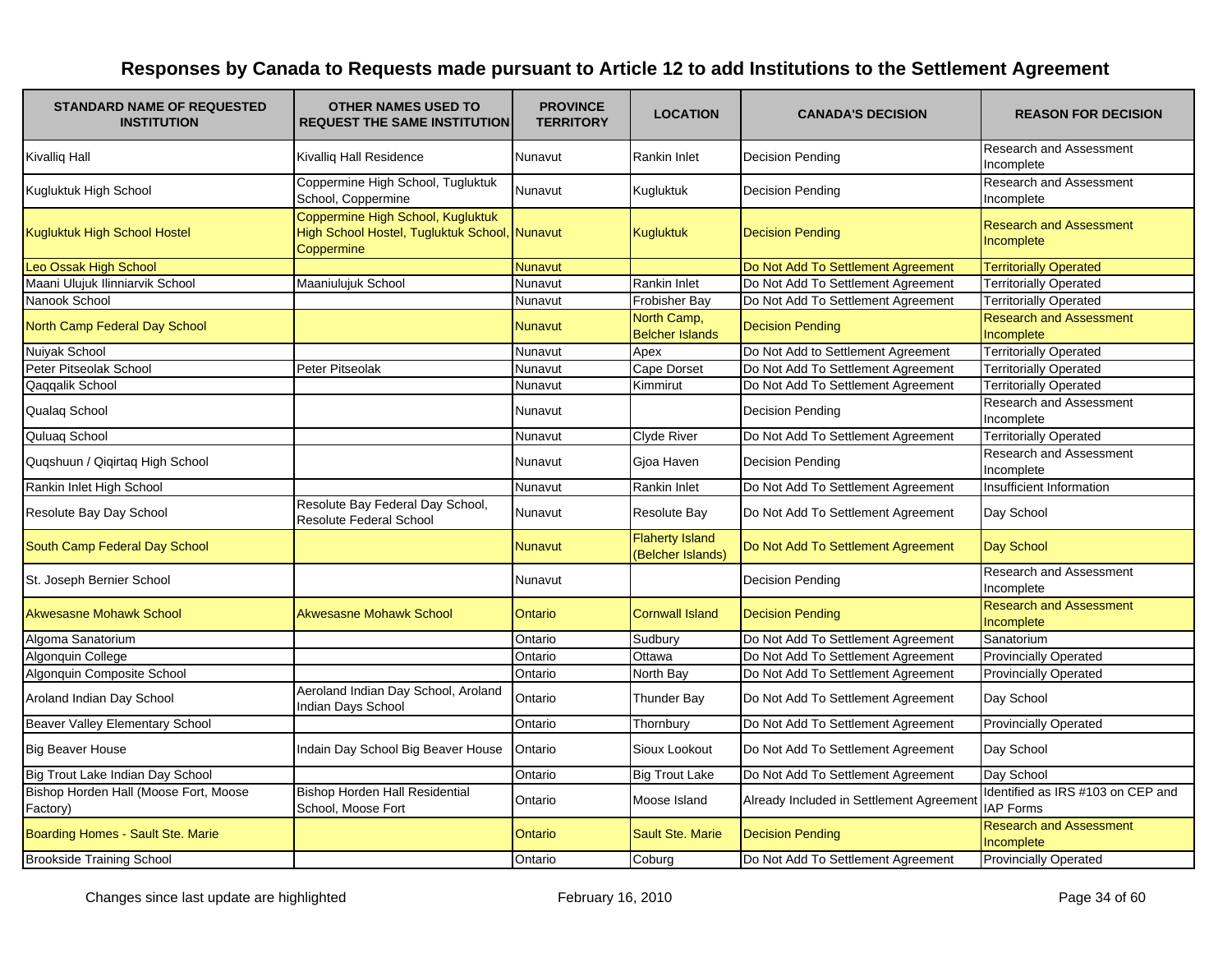| <b>STANDARD NAME OF REQUESTED</b><br><b>INSTITUTION</b>           | <b>OTHER NAMES USED TO</b><br><b>REQUEST THE SAME INSTITUTION</b>                                                         | <b>PROVINCE</b><br><b>TERRITORY</b> | <b>LOCATION</b>         | <b>CANADA'S DECISION</b>                 | <b>REASON FOR DECISION</b>                                  |
|-------------------------------------------------------------------|---------------------------------------------------------------------------------------------------------------------------|-------------------------------------|-------------------------|------------------------------------------|-------------------------------------------------------------|
| <b>Burleigh Falls</b>                                             |                                                                                                                           | Ontario                             | <b>Burleigh Falls</b>   | Do Not Add To Settlement Agreement       | Insufficient Information                                    |
| C.P.R.I. Institute                                                |                                                                                                                           | Ontario                             | London                  | Do Not Add To Settlement Agreement       | <b>Provincially Operated</b>                                |
| <b>Carmelite Convent</b>                                          |                                                                                                                           | Ontario                             | <b>Toronto</b>          | Do Not Add To Settlement Agreement       | <b>Operated by Relgious Organization</b>                    |
| Cathedral School                                                  |                                                                                                                           | Ontario                             | Kingston                | Do Not Add To Settlement Agreement       | Insufficient Information                                    |
| Cecil Frazer Training School                                      | Cecil Frazer Reform School                                                                                                | Ontario                             | Sudbury                 | Do Not Add To Settlement Agreement       | <b>Provincially Operated</b>                                |
| Cecilia Jeffrey (Kenora, Shoal Lake)                              | Cecilia Jeffery School, Cecilia Jeffrey<br>Indian Residential School, Kenora                                              | Ontario                             | Kenora                  | Already Included in Settlement Agreement | Identified as IRS #104 on CEP and<br><b>IAP Forms</b>       |
| Chapleau (St. John's)                                             | St. John's Anglican Residential School Ontario                                                                            |                                     | Chapleau                | Already Included in Settlement Agreement | Identified as IRS #105 on CEP and<br><b>IAP Forms</b>       |
| Charlestown Residential School                                    | Charlestown Residential School for<br><b>Boys</b>                                                                         | Ontario                             | <b>Brampton</b>         | Do Not Add To Settlement Agreement       | <b>Provincially Operated</b>                                |
| Christ The King Day School - Moosenee                             | Christ the King Day School                                                                                                | Ontario                             | Moosenee                | Do Not Add To Settlement Agreement       | Day School                                                  |
| <b>Colvert Training School</b>                                    |                                                                                                                           | Ontario                             | Toronto                 | Do Not Add To Settlement Agreement       | Insufficient Information                                    |
| Convent of Mary Immaculate/Bishop Smith<br>(Catholic High School) | Convent of Mary Immaculate, The<br>Convent of Immaculate Conception                                                       | Ontario                             | Pembroke                | Do Not Add To Settlement Agreement       | Operated by Religious Organization                          |
| <b>Cristal Lake</b>                                               | Coastal Lake, Cristal Lake High<br>School, Cristal Lake Residential<br>School, Cristal Lake Menonite All Girls<br>Schools | Ontario                             | <b>Stirland Lake</b>    | Do Not Add To Settlement Agreement       | Operated by Religious Organization                          |
| <b>Deslaurier Group Home</b>                                      |                                                                                                                           | Ontario                             | Saulte Ste. Marie       | Do Not Add To Settlement Agreement       | Insufficient Information                                    |
| <b>Ethel Gould Business College</b>                               | <b>Ethel Gould Business College</b>                                                                                       | Ontario                             | Ottawa                  | Do Not Add to Settlement Agreement       | Insufficient Information                                    |
| <b>Father Moss School</b>                                         | <b>Father Moss</b>                                                                                                        | Ontario                             | <b>Sioux Narrows</b>    | Do Not Add To Settlement Agreement       | Operated by Religious<br>Organization/Provincially Operated |
| Fisher Park High School                                           |                                                                                                                           | Ontario                             | Ottawa                  | Do Not Add To Settlement Agreement       | <b>Provincially Operated</b>                                |
| Fort Frances (St. Margaret's)                                     | St. Margaret's                                                                                                            | Ontario                             | Fort Frances            | Already Included in Settlement Agreement | Identified as IRS #106 on CEP and<br><b>IAP Forms</b>       |
| Fort Severn Day School                                            |                                                                                                                           | Ontario                             | Fort Severn             | Do Not Add To Settlement Agreement       | Day School                                                  |
| Fort William (St. Joseph's)                                       | St. Joseph Boarding School, St.<br>Joseph's Boarding School                                                               | Ontario                             | Fort William            | Already Included in Settlement Agreement | Identified as IRS #107 on CEP and<br><b>IAP Forms</b>       |
| Foyer d'Youville                                                  |                                                                                                                           | Ontario                             | Sudbury                 | Do Not Add To Settlement Agreement       | Operated by Religious Organization                          |
| General Vanier High School                                        |                                                                                                                           | Ontario                             | Ottawa                  | Do Not Add To Settlement Agreement       | <b>Provincially Operated</b>                                |
| Georgian Bay Secondary School                                     |                                                                                                                           | Ontario                             | Meaford                 | Do Not Add To Settlement Agreement       | <b>Provincially Operated</b>                                |
| Gloucester High School                                            | <b>Glouster High</b>                                                                                                      | Ontario                             | Ottawa                  | Do Not Add To Settlement Agreement       | <b>Provincially Operated</b>                                |
| <b>Good Shepherd Convent</b>                                      |                                                                                                                           | Ontario                             | Ramsy Lake              | Do Not Add To Settlement Agreement       | Insufficient Information                                    |
| Good Shepherd Residential School                                  |                                                                                                                           | Ontario                             | Ottawa                  | Do Not Add to Settlement Agreement       | Insufficient Information                                    |
| <b>Grandview Training School for Girls</b>                        | <b>Grandview Residential School for Girls Ontario</b>                                                                     |                                     | Galt                    | Do Not Add To Settlement Agreement       | <b>Provincially Operated</b>                                |
| <b>Hillcrest High School</b>                                      |                                                                                                                           | Ontario                             | Ottawa                  | Do Not Add To Settlement Agreement       | <b>Provincially Operated</b>                                |
| Home Placements - Sault Ste. Marie                                | <b>Boarding Homes</b>                                                                                                     | Ontario                             | <b>Sault Ste. Marie</b> | Do Not Add To Settlement Agreement       | <b>Home Placement</b>                                       |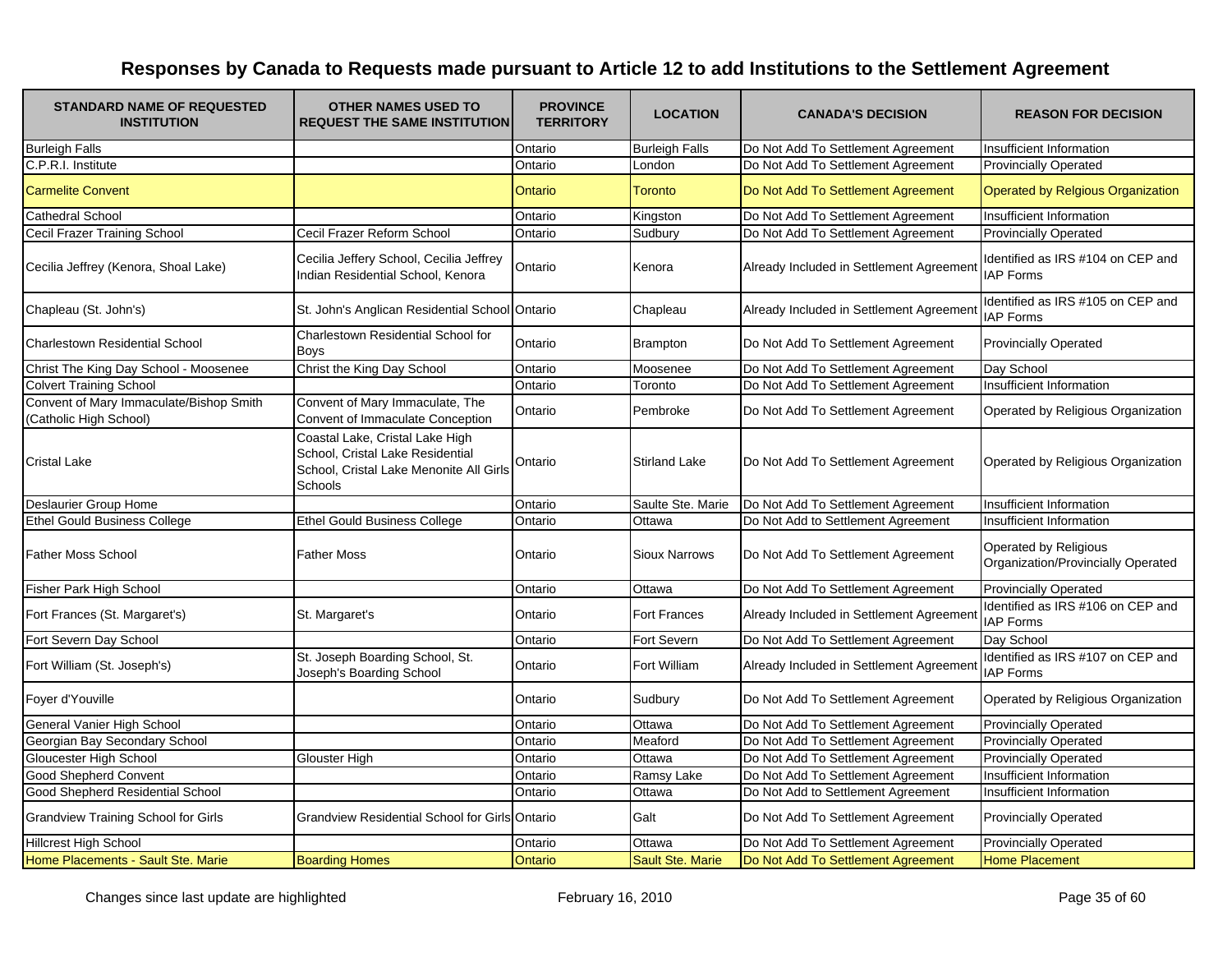| <b>STANDARD NAME OF REQUESTED</b><br><b>INSTITUTION</b> | <b>OTHER NAMES USED TO</b><br><b>REQUEST THE SAME INSTITUTION</b>                     | <b>PROVINCE</b><br><b>TERRITORY</b> | <b>LOCATION</b>       | <b>CANADA'S DECISION</b>                 | <b>REASON FOR DECISION</b>                                  |
|---------------------------------------------------------|---------------------------------------------------------------------------------------|-------------------------------------|-----------------------|------------------------------------------|-------------------------------------------------------------|
| Hornepayne Public School                                |                                                                                       | Ontario                             | Hornepayne            | Do Not Add To Settlement Agreement       | <b>Provincially Operated</b>                                |
| Immaculate Heart of Mary                                |                                                                                       | Ontario                             | Garden River          | Do Not Add To Settlement Agreement       | Insufficient Information                                    |
| <b>Iroquois Falls</b>                                   |                                                                                       | Ontario                             | <b>Iroquois Falls</b> | Do Not Add To Settlement Agreement       | Insufficient Information                                    |
| Kawartha Lakes Reform School                            |                                                                                       | Ontario                             | Lindsay               | Do Not Add To Settlement Agreement       | <b>Provincially Operated</b>                                |
| Kilkenny Public School                                  | Kilkenny Public School, MacDiarmid<br>Ontario                                         | Ontario                             | MacDiarmid            | Do Not Add To Settlement Agreement       | Insufficient Information                                    |
| Lac Seul Day School                                     |                                                                                       | Ontario                             | Lac Seul              | Do Not Add To Settlement Agreement       | Day School                                                  |
| Lakeview High School                                    |                                                                                       | Ontario                             | <b>Thunder Bay</b>    | Do Not Add To Settlement Agreement       | <b>Provincially Operated</b>                                |
| <b>Lakeview School</b>                                  |                                                                                       | Ontario                             | <b>Bayfield</b>       | <b>Decision Pending</b>                  | <b>Research and Assessment</b><br>Incomplete                |
| Long Lac Indian Day School                              | Indian Day School, Long Lake Indian<br>Day School, Indian Day School<br>Reserve #58   | Ontario                             | Longlac               | Do Not Add To Settlement Agreement       | Day School                                                  |
| MacDiarmid Indian Day School                            | MacDiarmid Indian Day School                                                          | Ontario                             | MacDiarmid            | Do Not Add To Settlement Agreement       | Day School                                                  |
| Madonna St. Mary's (St. Mary's Convent)                 | St. Mary's Residential School                                                         | Ontario                             | Barry's Bay           | Do Not Add To Settlement Agreement       | Operated by Religious<br>Organization/Provincially Operated |
| Maryvale Vocational                                     |                                                                                       | Ontario                             | Windsor               | Do Not Add To Settlement Agreement       | <b>Provincially Operated</b>                                |
| McArthur High School                                    |                                                                                       | Ontario                             | Ottawa                | Do Not Add To Settlement Agreement       | <b>Provincially Operated</b>                                |
| McIntosh                                                | McIntosh Boarding School                                                              | Ontario                             | McIntosh              | Already Included in Settlement Agreement | Identified as IRS #108 on CEP and<br><b>IAP Forms</b>       |
| Misericorde Hospital                                    | Ste. Famille                                                                          | Ontario                             | Hailebury             | Do Not Add To Settlement Agreement       | Hospital                                                    |
| Mohawk Institute                                        |                                                                                       | Ontario                             | <b>Brantford</b>      | Already Included in Settlement Agreement | Identified as IRS #109 on CEP and<br><b>IAP Forms</b>       |
| Moose Factory Group Homes                               | Moose Factory Island Group<br>Homes, Group Homes 1, 2, 3, Group<br>Home Moose Factory | Ontario                             | Moose Factory         | Do Not Add To Settlement Agreement       | <b>Band Operated</b>                                        |
| Mount St. Joseph's College                              |                                                                                       | Ontario                             | Sault Ste. Marie      | Do Not Add To Settlement Agreement       | Home Placement                                              |
| Nazareth Orphanage                                      |                                                                                       | Ontario                             | Cornwall              | Do Not Add To Settlement Agreement       | Operated by Private Organization                            |
| Niagara Christian College                               |                                                                                       | Ontario                             | Fort Erie             | Do Not Add To Settlement Agreement       | Operated by Private Organization                            |
| Northern Lights Gospel Mission School                   |                                                                                       | Ontario                             | <b>Red Lake</b>       | Do Not Add To Settlement Agreement       | Operated by Private Organization                            |
| Northern Lights Secondary High School                   |                                                                                       | Ontario                             | Moosonee              | <b>Decision Pending</b>                  | <b>Research and Assessment</b><br>Incomplete                |
| Northern Missionary Fellowship                          |                                                                                       | Ontario                             | <b>Moose River</b>    | Do Not Add To Settlement Agreement       | Insufficient Information                                    |
| Northwest Bay Day School                                |                                                                                       | Ontario                             | Fort Francis          | Do Not Add To Settlement Agreement       | Day School                                                  |
| <b>Notre Dame Convent</b>                               | <b>Campanel High School</b>                                                           | Ontario                             | <b>Ottawa</b>         | Do Not Add To Settlement Agreement       | Operated by Religious Organization                          |
| Notre Dame de Lourdes                                   |                                                                                       | Ontario                             | <b>Sturgeon Falls</b> | Do Not Add To Settlement Agreement       | Operated by Religious Organization                          |
| Ontario School for the Blind                            |                                                                                       | Ontario                             | <b>Brantford</b>      | Do Not Add To Settlement Agreement       | <b>Provincially Operated</b>                                |
| <b>Ontario School for the Deaf - Belleville</b>         |                                                                                       | Ontario                             | <b>Belleville</b>     | <b>Decision Pending</b>                  | <b>Research and Assessment</b><br>Incomplete                |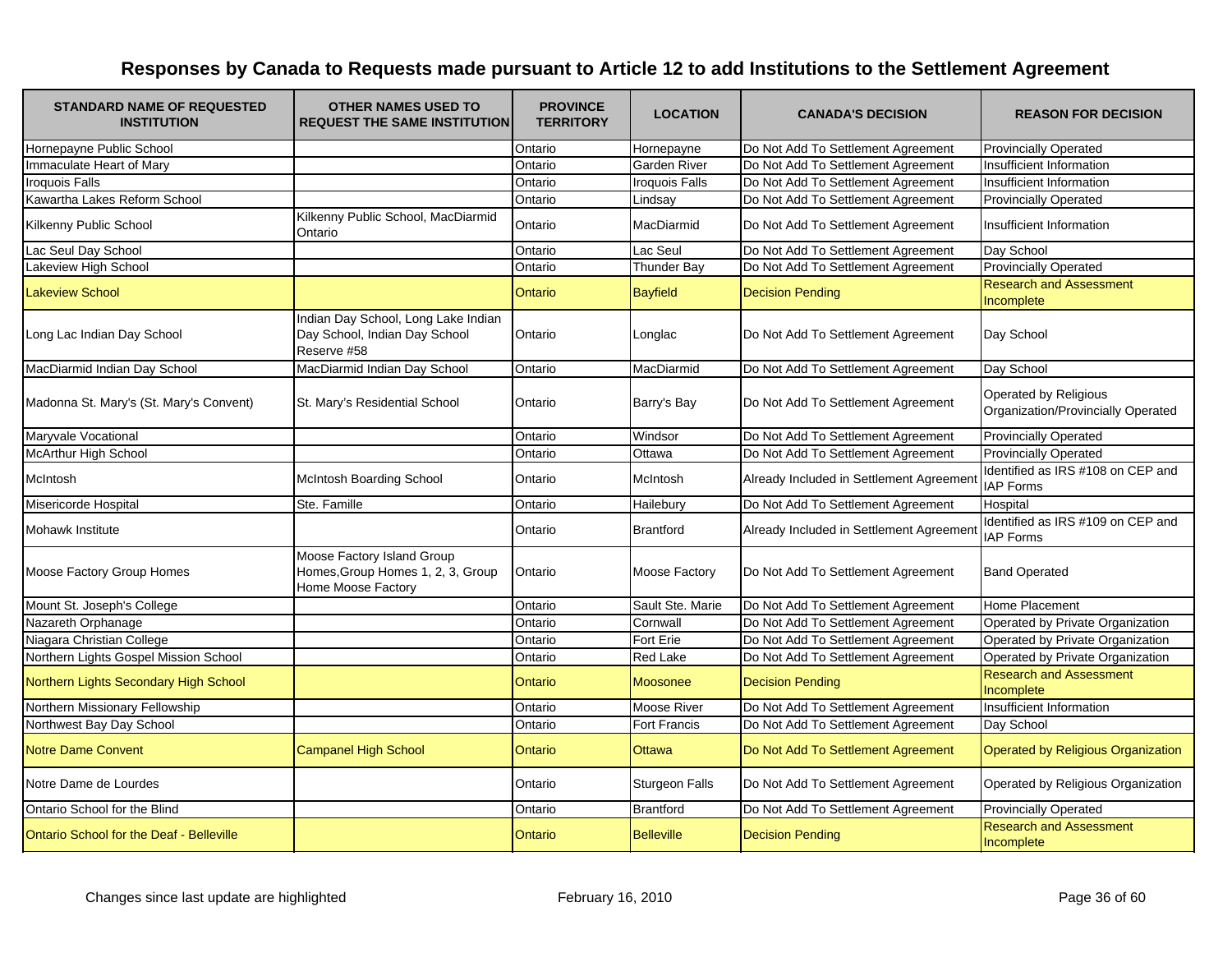| <b>STANDARD NAME OF REQUESTED</b><br><b>INSTITUTION</b>                                 | <b>OTHER NAMES USED TO</b><br><b>REQUEST THE SAME INSTITUTION</b>            | <b>PROVINCE</b><br><b>TERRITORY</b> | <b>LOCATION</b>        | <b>CANADA'S DECISION</b>                 | <b>REASON FOR DECISION</b>                                  |
|-----------------------------------------------------------------------------------------|------------------------------------------------------------------------------|-------------------------------------|------------------------|------------------------------------------|-------------------------------------------------------------|
| Ontario School for the Deaf - London                                                    |                                                                              | Ontario                             | London                 | <b>Decision Pending</b>                  | <b>Research and Assessment</b><br>Incomplete                |
| Ontario School for the Deaf - Milton                                                    |                                                                              | Ontario                             | Milton                 | Do Not Add To Settlement Agreement       | <b>Provincially Operated</b>                                |
| Ontario Training School for Girls                                                       |                                                                              | Ontario                             | Toronto                | Do Not Add To Settlement Agreement       | <b>Provincially Operated</b>                                |
| Ottawa Civic Hospital                                                                   |                                                                              | Ontario                             | Ottawa                 | Do Not Add To Settlement Agreement       | Hospital                                                    |
| Pelican Falls Residential School                                                        | Pelican Falls IRS, Pelican Falls<br>School                                   | Ontario                             | Pelican Falls          | Do Not Add To Settlement Agreement       | <b>Band Operated</b>                                        |
| Pelican Lake (Pelican Falls)                                                            | Pelican Falls IRS, Pelican Lake Indian<br>Residential School (Pelican Falls) | Ontario                             | Sioux Lookout          | Already Included in Settlement Agreement | Identified as IRS #111 on CEP and<br><b>IAP Forms</b>       |
| Pine Ridge School (Ontario Training School for<br>Boys) - Bowmanville                   | Bowmanville Training School                                                  | Ontario                             | Bowmanville            | Do Not Add To Settlement Agreement       | <b>Provincially Operated</b>                                |
| Pine Ridge School (Ontario Training School for<br>Boys) - Hagersville                   |                                                                              | Ontario                             | Hagersville            | Do Not Add To Settlement Agreement       | <b>Provincially Operated</b>                                |
| Poplar Hill                                                                             | Poplar Hill Development School                                               | Ontario                             | Poplar Hill            | Already Included in Settlement Agreement | Identified as IRS #112 on CEP and<br><b>IAP Forms</b>       |
| <b>Project Dare</b>                                                                     |                                                                              | Ontario                             | <b>Britt</b>           | Do Not Add To Settlement Agreement       | <b>Provincially Operated</b>                                |
| Queen Elizabeth District High School                                                    |                                                                              | Ontario                             | Sioux Lookout          | Do Not Add To Settlement Agreement       | <b>Provincially Operated</b>                                |
| Queen Mary's Sanatorium                                                                 |                                                                              | Ontario                             | Toronto                | Do Not Add To Settlement Agreement       | Sanatorium                                                  |
| Regina Mundi College                                                                    |                                                                              | Ontario                             | London                 | Do Not Add To Settlement Agreement       | Operated by Religious<br>Organization/Provincially Operated |
| S.S. Killkenny Indian Day School                                                        | SS Killkenny Indian Day School                                               | Ontario                             | Macdermid              | Do Not Add To Settlement Agreement       | Insufficient Information                                    |
| Sabasbong Indian Day School                                                             |                                                                              | Ontario                             | <b>Nestor Falls</b>    | Do Not Add To Settlement Agreement       | Day School                                                  |
| Sacred Heart - Peterborough                                                             |                                                                              | Ontario                             | Peterborough           | Do Not Add To Settlement Agreement       | Insufficient Information                                    |
| <b>Sacred Heart - Toronto</b>                                                           | <b>Sacred Heart</b>                                                          | Ontario                             | <b>Toronto</b>         | Do Not Add To Settlement Agreement       | <b>Provincially Operated</b>                                |
| Savant Lake Public School                                                               |                                                                              | Ontario                             | Savant Lake            | Do Not Add To Settlement Agreement       | <b>Provincially Operated</b>                                |
| Scollard Hall/North Bay College                                                         | Scholar Hall                                                                 | Ontario                             | North Bay              | Do Not Add To Settlement Agreement       | <b>Provincially Operated</b>                                |
| Seine River Indian Day School                                                           |                                                                              | Ontario                             |                        | Do Not Add To Settlement Agreement       | Day School                                                  |
| Seine River Public School                                                               |                                                                              | Ontario                             | Seine River            | Do Not Add To Settlement Agreement       | <b>Provincially Operated</b>                                |
| Seine River School                                                                      |                                                                              | Ontario                             | Fort Frances           | Do Not Add To Settlement Agreement       | Day School                                                  |
| Shingwauk                                                                               | Shingwauk School                                                             | Ontario                             | Sault Ste. Marie       | Already Included in Settlement Agreement | Identified as IRS #115 on CEP and<br><b>IAP Forms</b>       |
| Sioux Narrows Public School                                                             |                                                                              | Ontario                             | <b>Sioux Narrows</b>   | Do Not Add To Settlement Agreement       | <b>Provincially Operated</b>                                |
| South Porcupine Mental Health Hospital.                                                 |                                                                              | <b>Ontario</b>                      | <b>South Porcupine</b> | Do Not Add To Settlement Agreement       | <b>Hospital</b>                                             |
| Spanish Boys School (Charles Garnier, St.<br>Joseph's, formerly Wikwemikong Industrial) | Garnier (Spanish Boys School)                                                | Ontario                             | Spanish                | Already Included in Settlement Agreemen  | Identified as IRS #116 on CEP and<br><b>IAP Forms</b>       |
| Spanish Girls School (St. Joseph's, St. Peter's,<br>St. Anne's Wikwemikong Industrial)  | St. Joseph's All Girls School                                                | Ontario                             | Spanish                | Already Included in Settlement Agreemen  | Identified as IRS #117 on CEP and<br><b>IAP Forms</b>       |
| Sprucedale                                                                              | School in Hagersville                                                        | Ontario                             | Hagersville            | Do Not Add To Settlement Agreement       | <b>Provincially Operated</b>                                |
| St. Andrew's School                                                                     | St. Andrew's Indian Day School                                               | Ontario                             | Kashechewan            | Do Not Add to Settlement Agreement       | <b>Band Operated</b>                                        |
| St. Anne's Orphanage                                                                    |                                                                              | Ontario                             | Fort Albany            | <b>Decision Pending</b>                  | Research and Assessment<br>Incomplete                       |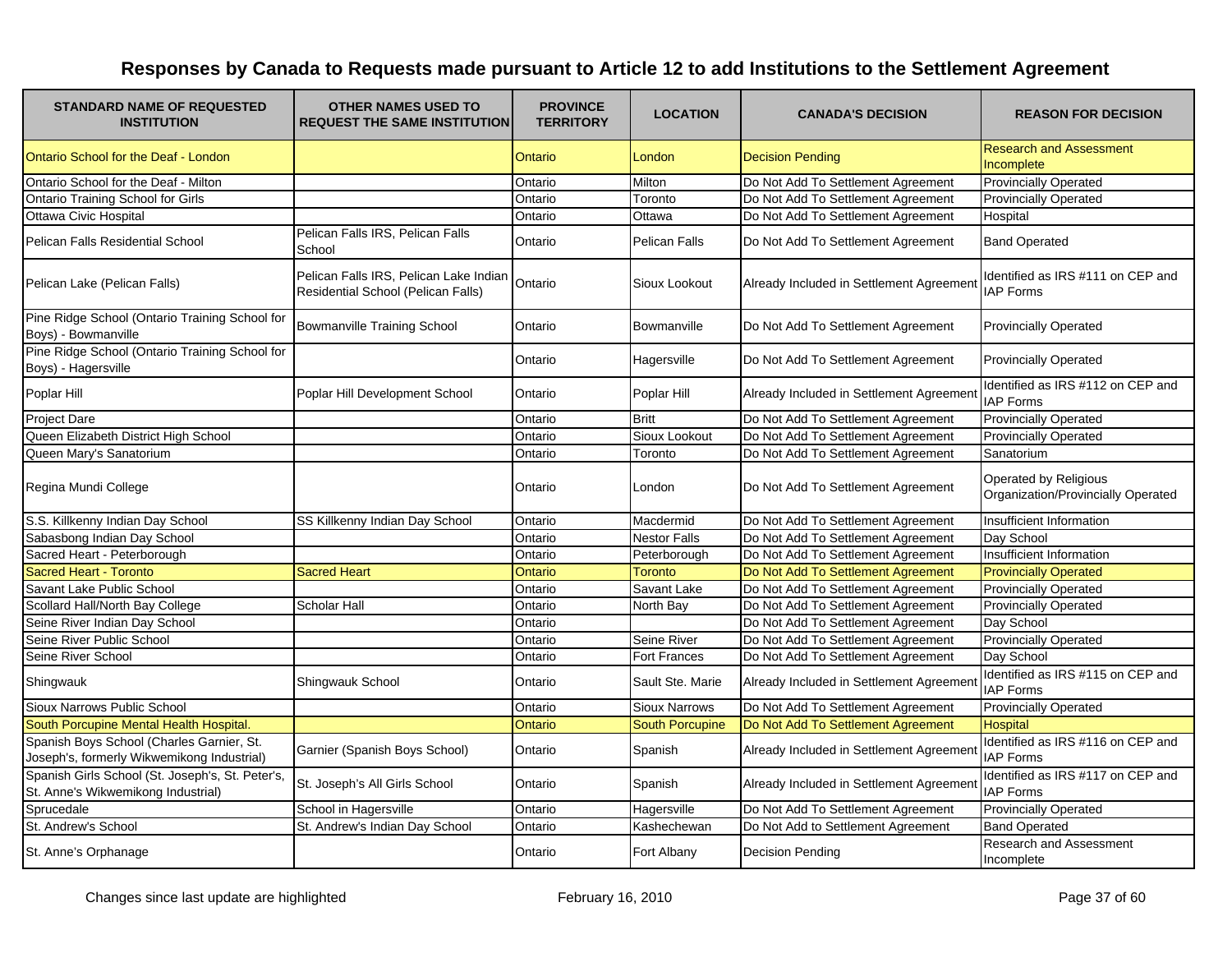| <b>STANDARD NAME OF REQUESTED</b><br><b>INSTITUTION</b> | <b>OTHER NAMES USED TO</b><br><b>REQUEST THE SAME INSTITUTION</b>                                                                                                                               | <b>PROVINCE</b><br><b>TERRITORY</b> | <b>LOCATION</b>        | <b>CANADA'S DECISION</b>                 | <b>REASON FOR DECISION</b>                                  |
|---------------------------------------------------------|-------------------------------------------------------------------------------------------------------------------------------------------------------------------------------------------------|-------------------------------------|------------------------|------------------------------------------|-------------------------------------------------------------|
| St. Anne's (Fort Albany)                                | Fort Albany, Fort Albany School, St.<br>Anne's Residential School                                                                                                                               | Ontario                             | Fort Albany            | Already Included in Settlement Agreement | Identified as IRS # 113 on CEP and<br><b>IAP Forms</b>      |
| St. Catherine's Residential School                      |                                                                                                                                                                                                 | Ontario                             | <b>St. Catherine's</b> | Do Not Add To Settlement Agreement       | <b>Insufficient Information</b>                             |
| St. David                                               |                                                                                                                                                                                                 | Ontario                             | Toronto                | Do Not Add To Settlement Agreement       | Insufficient Information                                    |
| St. Edwards                                             | St. Edwards                                                                                                                                                                                     | Ontario                             | Nipigon                | Do Not Add To Settlement Agreement       | <b>Provincially Operated</b>                                |
| <b>St. Ephrads</b>                                      |                                                                                                                                                                                                 | Ontario                             | <b>Toronto</b>         | <b>Decision Pending</b>                  | <b>Research and Assessment</b><br>Incomplete                |
| St. John's Training School - Toronto/Uxbridge           | St. John's Reform School, St. John's<br>Residential (Training) School, St.<br>John's Training School for Boys, St.<br>John's, St. Johns Training Center, St.<br>John's Training School for Boys | Ontario                             | Toronto/Uxbridge       | Do Not Add To Settlement Agreement       | Operated by Religious<br>Organization/Provincially Operated |
| St. Joseph Reform School (Elmcrest)                     |                                                                                                                                                                                                 | Ontario                             | <b>Toronto</b>         | <b>Decision Pending</b>                  | <b>Research and Assessment</b><br>Incomplete                |
| St. Joseph School - Penetangishene                      |                                                                                                                                                                                                 | Ontario                             | Penetangishene         | Do Not Add To Settlement Agreement       | <b>Provincially Operated</b>                                |
| St. Joseph's Girls College - North Bay                  | St. Joseph High School Catholic Girls'<br>School, St. Joseph's College Girls<br>School                                                                                                          | Ontario                             | North Bay              | Do Not Add To Settlement Agreement       | Operated by Religious<br>Organization/Provincially Operated |
| St. Joseph's Orphanage                                  | St. Joseph's Orphanage                                                                                                                                                                          | Ontario                             | Ottawa                 | Do Not Add to Settlement Agreement       | No Federal Involvement                                      |
| St. Joseph's Residential School - Cochrane              |                                                                                                                                                                                                 | Ontario                             | Cochrane               | Do Not Add To Settlement Agreement       | Insufficient Information                                    |
| St. Joseph's Training School - Alfred                   | Alfred Reform School, St. Joseph's,<br>St. Joseph's School, Champlain<br>School, Alfred Reform School, Alfred<br>Training School, St. Joseph's Reform<br>School, Alfred School                  | Ontario                             | Alfred                 | Do Not Add To Settlement Agreement       | Operated by Religious<br>Organization/Provincially Operated |
| St. Luke Anglican Church School                         | Saint Luke Anglican Church                                                                                                                                                                      | Ontario                             | Hornepayne             | Do Not Add To Settlement Agreement       | Insufficient Information                                    |
| St. Mary's Grade School - Cornwall                      |                                                                                                                                                                                                 | Ontario                             | Cornwall               | Do Not Add to Settlement Agreement       | Insufficient Information                                    |
| St. Mary's Training School/Academy - Toronto            | St. Euphraisias, St. Mary's School                                                                                                                                                              | Ontario                             | Toronto                | Do Not Add To Settlement Agreement       | <b>Provincially Operated</b>                                |
| St. Mary's (Kenora, St. Anthony's)                      | St. Mary's (formerly St. Anthony's),<br>Kenora, St. Mary's Indian Residential<br>School - Kenora                                                                                                | Ontario                             | Kenora                 | Already Included in Settlement Agreement | Identified as IRS #114 on CEP and<br><b>IAP Forms</b>       |
| St. Mary's Academy - North Bay                          |                                                                                                                                                                                                 | Ontario                             | North Bay              | Do Not Add To Settlement Agreement       | Insufficient Information                                    |
| St. Mary's Convent - Combermere                         | St. Mary's Residential School<br>(Convent)                                                                                                                                                      | Ontario                             | Combermere             | Do Not Add to Settlement Agreement       | Operated by Religious Organization                          |
| St. Mary's Hospital (St. Mary's Residential<br>School)  | St. Mary's Hospital, St. Mary's<br><b>Residential School</b>                                                                                                                                    | Ontario                             | <b>Fort Albany</b>     | Do Not Add To Settlement Agreement       | Insufficient Information                                    |
| St. Matthew's Secondary School                          |                                                                                                                                                                                                 | Ontario                             | Madawasca              | Do Not Add to Settlement Agreement       | <b>Provincially Operated</b>                                |
| St. Matthew's Separate School                           |                                                                                                                                                                                                 | Ontario                             | Nippissing             | Do Not Add to Settlement Agreement       | <b>Provincially Operated</b>                                |
| St. Patrick's High School/College                       |                                                                                                                                                                                                 | Ontario                             | Ottawa                 | Decision Pending                         | Research and Assessment<br>Incomplete                       |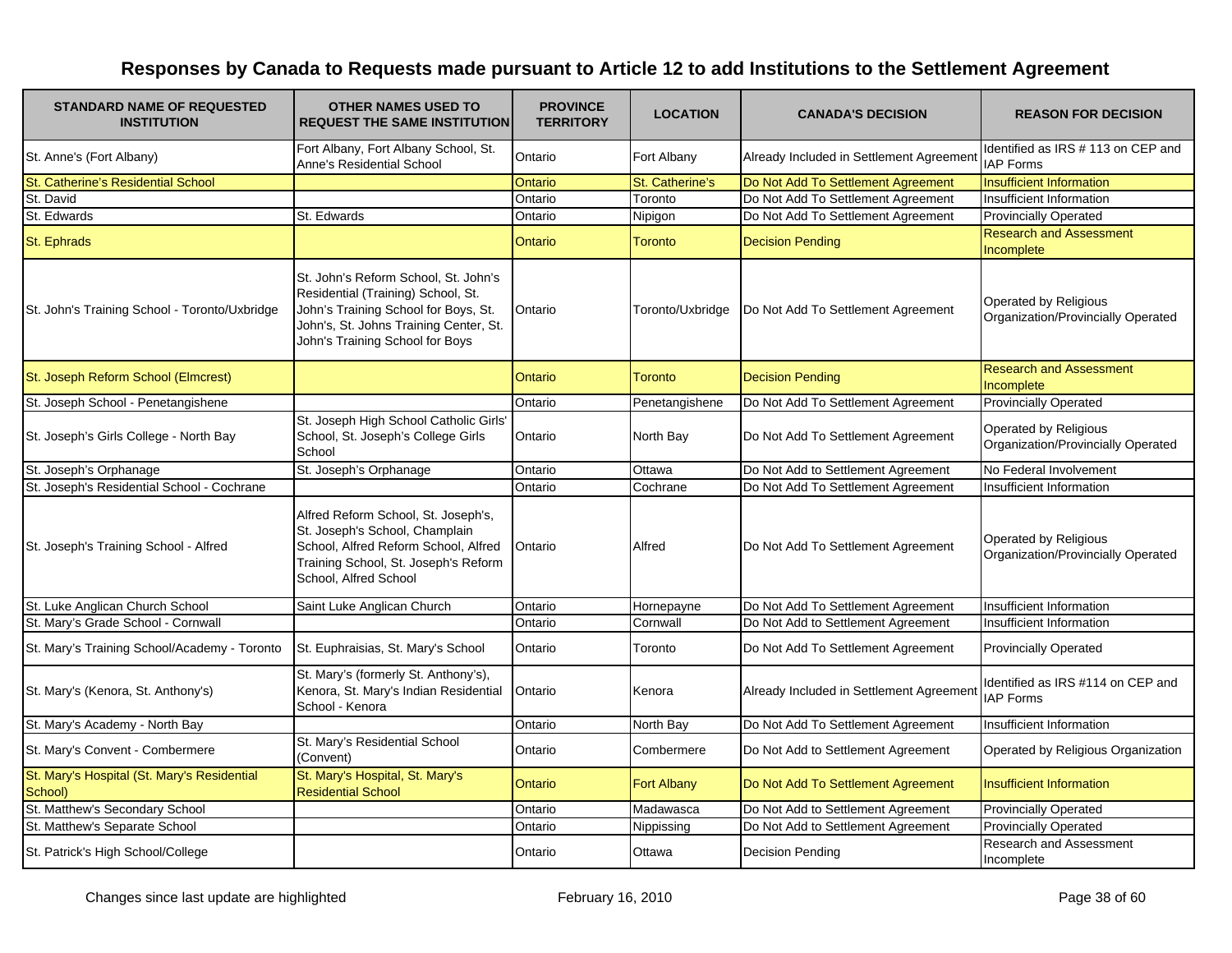| <b>STANDARD NAME OF REQUESTED</b><br><b>INSTITUTION</b> | <b>OTHER NAMES USED TO</b><br><b>REQUEST THE SAME INSTITUTION</b>                                                                                                                                                  | <b>PROVINCE</b><br><b>TERRITORY</b>   | <b>LOCATION</b>                    | <b>CANADA'S DECISION</b>           | <b>REASON FOR DECISION</b>                                   |
|---------------------------------------------------------|--------------------------------------------------------------------------------------------------------------------------------------------------------------------------------------------------------------------|---------------------------------------|------------------------------------|------------------------------------|--------------------------------------------------------------|
| St. Patrick's Lucern Orphanage                          |                                                                                                                                                                                                                    | Ontario                               | Ottawa                             | Do Not Add to Settlement Agreement | Operated by Religious Organization                           |
| Stirland Lake (Wahbon Bay Academy)                      | Stirland Lake High School, Stirland<br>Lake Residential School, Stirland Lake<br>Residential High School, Sterling Lake<br>High School, Stirland Lake Boys<br>School, Stirland Lake Academy, Stern<br>Lake Academy | Ontario                               | <b>Stirland Lake</b>               | Do Not Add To Settlement Agreement | Operated by Religious Organization                           |
| <b>Sucker Creek Day School</b>                          |                                                                                                                                                                                                                    | Ontario                               | <b>Sucker Creek</b>                | Do Not Add To Settlement Agreement | Day School                                                   |
| Sunny Brook Residential School                          |                                                                                                                                                                                                                    | Ontario                               | Toronto                            | Do Not Add to Settlement Agreement | Operated by Private Organization                             |
| <b>Trilony House</b>                                    | <b>Trilony House</b>                                                                                                                                                                                               | Ontario                               | Port Bolster (near<br>Lake Simcoe) | Do Not Add to Settlement Agreement | Insufficient Information                                     |
| Victoria Public School                                  |                                                                                                                                                                                                                    | Ontario                               | Renfrew                            | Do Not Add To Settlement Agreement | <b>Provincially Operated</b>                                 |
| Villa St. Joseph                                        |                                                                                                                                                                                                                    | Ontario                               | Cobourg                            | Do Not Add To Settlement Agreement | Operated by Religious Organization                           |
| Wawanosh Home                                           | Wawanosh Home                                                                                                                                                                                                      | Ontario                               | Sault Ste. Marie                   | <b>Decision Pending</b>            | Research and Assessment<br>Incomplete                        |
| Weeneesk                                                | Weeneesk                                                                                                                                                                                                           | Ontario                               | James Bay Coast                    | Decision Pending                   | Research and Assessment<br>Incomplete                        |
| Whitefish Bay Day School                                |                                                                                                                                                                                                                    | Ontario                               | <b>Whitefish Bay</b>               | Do Not Add To Settlement Agreement | Day School                                                   |
| Wikwemikong Indian Day School                           |                                                                                                                                                                                                                    | Ontario                               | Wikwemikong                        | Do Not Add To Settlement Agreement | Day School                                                   |
| Woodroffe High School                                   |                                                                                                                                                                                                                    | Ontario                               | Ottawa                             | Do Not Add To Settlement Agreement | <b>Provincially Operated</b>                                 |
| <b>York Street School</b>                               | <b>York Street School</b>                                                                                                                                                                                          | Ontario                               | Ottawa                             | Do Not Add to Settlement Agreement | <b>Provincially Operated</b>                                 |
| Mount Herbert Orphanage                                 |                                                                                                                                                                                                                    | <b>Prince Edward</b><br><b>Island</b> | <b>Mount Herbert</b>               | Do Not Add To Settlement Agreement | Operated by Private/Non-<br><b>Governmental Organization</b> |
| Souris (St. Mary's Convent)                             | Souris School (St. Marys Convent),<br>Souris Convent School, Souris                                                                                                                                                | <b>Prince Edward</b><br>Island        | Souris                             | Do Not Add To Settlement Agreement | Operated by Religious<br>Organization/Provincially Operated  |
| South Rustico Convent                                   | South Rustico, South Rustico<br><b>Residential School</b>                                                                                                                                                          | <b>Prince Edward</b><br>Island        | Rustico                            | Do Not Add To Settlement Agreement | Operated by Religious Organization                           |
| St. Teresa Convent - Mount Stewart                      |                                                                                                                                                                                                                    | <b>Prince Edward</b><br>Island        | <b>Mount Stewart</b>               | Do Not Add to Settlement Agreement | Operated by Religious Organization                           |
| Académie Bon Desir                                      | Académie Bon-Désir                                                                                                                                                                                                 | Québec                                | Bergeronnes                        | Do Not Add To Settlement Agreement | Operated by Religious Organization                           |
| Académie Bon Pasteur                                    | <b>Bon Pasteur</b>                                                                                                                                                                                                 | Québec                                | Chicoutimi                         | Do Not Add To Settlement Agreement | Operated by Religious Organization                           |
| Académie de la Salle                                    |                                                                                                                                                                                                                    | Québec                                | Trois Rivières                     | Do Not Add To Settlement Agreement | Operated by Religious Organization                           |
| Aikum School                                            | Acheman School, Aikman, Aikman<br>IRS, Aikman Public School                                                                                                                                                        | Québec                                | Senneterre                         | Do Not Add To Settlement Agreement | <b>Provincially Operated</b>                                 |
| Alexander Galt Regional High School                     |                                                                                                                                                                                                                    | Québec                                | Lennoxville                        | Do Not Add To Settlement Agreement | <b>Provincially Operated</b>                                 |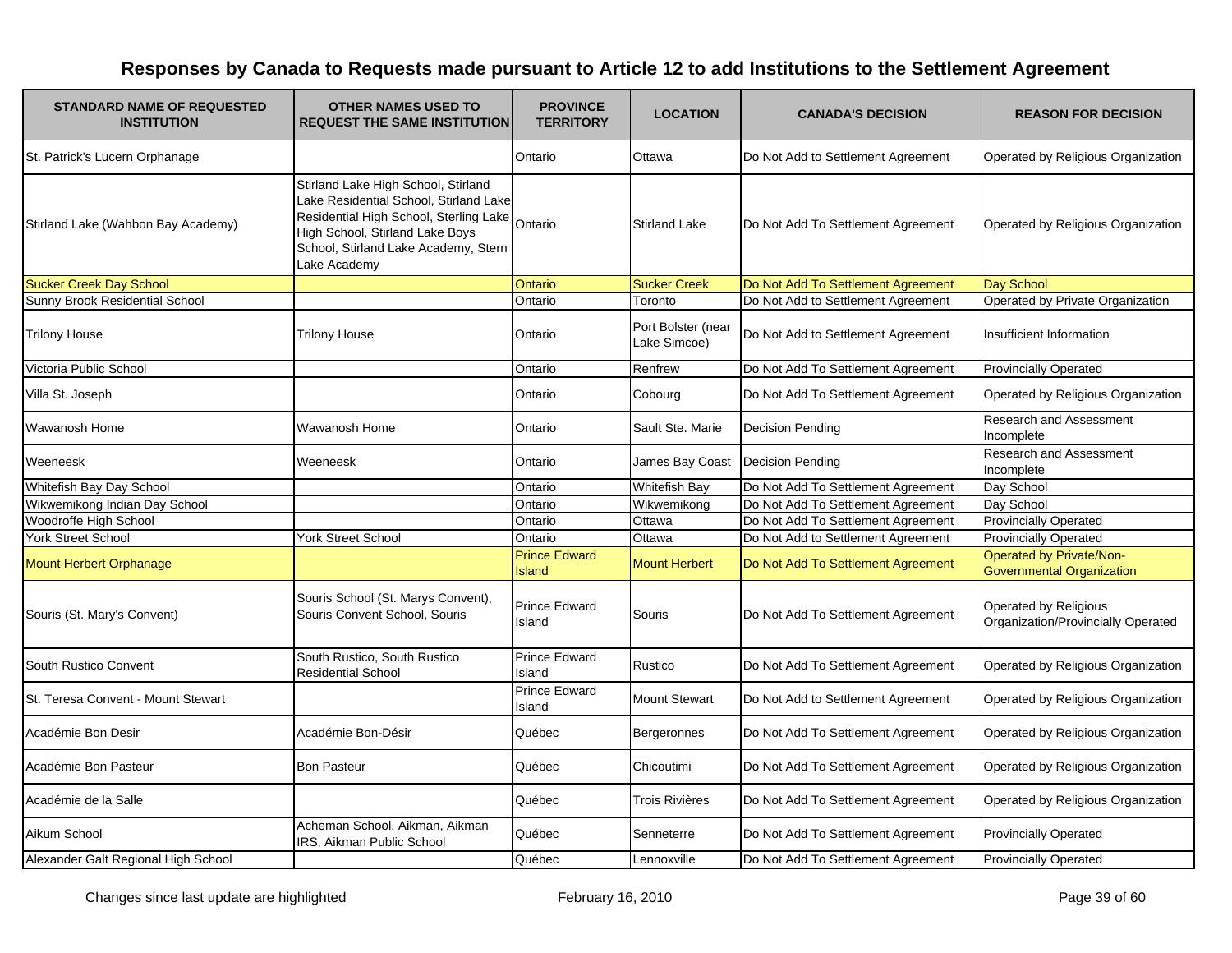| <b>STANDARD NAME OF REQUESTED</b><br><b>INSTITUTION</b> | <b>OTHER NAMES USED TO</b><br><b>REQUEST THE SAME INSTITUTION</b>                                                                                                                                                                                                                          | <b>PROVINCE</b><br><b>TERRITORY</b> | <b>LOCATION</b>                              | <b>CANADA'S DECISION</b>                               | <b>REASON FOR DECISION</b>                            |
|---------------------------------------------------------|--------------------------------------------------------------------------------------------------------------------------------------------------------------------------------------------------------------------------------------------------------------------------------------------|-------------------------------------|----------------------------------------------|--------------------------------------------------------|-------------------------------------------------------|
| Amos (Saint-Marc-de-Figuery)                            | St. Marc de Figuery                                                                                                                                                                                                                                                                        | Québec                              | Amos                                         | Already Included in Settlement Agreement               | Identified as IRS #118 on CEP and<br><b>IAP Forms</b> |
| Apostles of Infinite Love                               | Apax Hill                                                                                                                                                                                                                                                                                  | Québec                              | St. Joviete                                  | Do Not Add To Settlement Agreement                     | Operated by Private Organization                      |
| <b>Baconsfield School</b>                               | Bacon Field                                                                                                                                                                                                                                                                                | Québec                              | Baie D'Urfé                                  | Do Not Add To Settlement Agreement                     | <b>Provincially Operated</b>                          |
| <b>Badshaw Focus School</b>                             |                                                                                                                                                                                                                                                                                            | Québec                              | Montreal                                     | Do Not Add To Settlement Agreement                     | Insufficient Information                              |
| Boys Farm and Training School                           |                                                                                                                                                                                                                                                                                            | Québec                              | Prevost (formerly<br>known as<br>Shawbridge) | Do Not Add To Settlement Agreement                     | Operated by Private Organization                      |
| Calixa Lavallée                                         |                                                                                                                                                                                                                                                                                            | Québec                              | Joliette                                     | Do Not Add To Settlement Agreement                     | <b>Provincially Operated</b>                          |
| Cégep de Joliette                                       | Cégep Régional de Lanaudière                                                                                                                                                                                                                                                               | Québec                              | Joliette                                     | Do Not Add To Settlement Agreement                     | <b>Provincially Operated</b>                          |
| Centre Hospitalier Universitaire de Québec              |                                                                                                                                                                                                                                                                                            | Québec                              | Quebec City                                  | Do Not Add To Settlement Agreement                     | Hospital                                              |
| Centre L'Etape de Val D'Or                              |                                                                                                                                                                                                                                                                                            | Québec                              | Val D'Or                                     | Do Not Add To Settlement Agreement                     | <b>Provincially Operated</b>                          |
| Chanoine-Delisle                                        | Chanoine-Délisse, École Chanoine de<br>l'Île                                                                                                                                                                                                                                               | Québec                              | Senneterre                                   | Do Not Add To Settlement Agreement                     | <b>Provincially Operated</b>                          |
| Chicoutimi Orphanage                                    | Orphelinat de Chicoutimi                                                                                                                                                                                                                                                                   | Québec                              | Chicoutimi                                   | Do Not Add To Settlement Agreement                     | Operated by Religious Organization                    |
| Cité Étudiante de Roberval                              | Cité Étudiante, École à Roberval Cité<br>Étudiantes Polyvalante, École<br>Polyvalente Cite Étudiante de<br>Robervale, Polyvalente Cité Étudiante<br>de Roberval, Villa des Étudiants<br>Aujourd'hui Cité des Étudiants, Villa<br>Étudiant, Ecole Polyvalente Cite<br>Etudiants de Roberval | Québec                              | Roberval                                     | Do Not Add To Settlement Agreement                     | <b>Provincially Operated</b>                          |
| Collège de St. Croix de Lot Benière                     | Collège de Saint Croix de Lot<br>Bernière, Collège Ste. Croix De<br>L'Obinière, École de Saint Croix de<br>Lot Benière                                                                                                                                                                     | Québec                              |                                              | Sainte Croix de Lot Do Not Add To Settlement Agreement | Operated by Private Organization                      |
| Collège de Ste. Grégoire de Nicolet                     |                                                                                                                                                                                                                                                                                            | Québec                              | Nicolet                                      | Do Not Add To Settlement Agreement                     | Insufficient Information                              |
| Collège Dominique Savio                                 | St. Dominic Savio                                                                                                                                                                                                                                                                          | Québec                              | Grandes<br>Bergeronnes                       | Do Not Add To Settlement Agreement                     | <b>Provincially Operated</b>                          |
| Collège Marie de L'Incarnation                          | Collège Marie de l'Incarnation de Trois-<br><b>Rivieres</b>                                                                                                                                                                                                                                | Québec                              | Trois Rivières                               | Do Not Add To Settlement Agreement                     | Operated by Religious Organization                    |
| Collège Notre Dame - Roberval                           | École Notre Dame, École Secondaire<br>(Collège Notre-Dame)                                                                                                                                                                                                                                 | Québec                              | Roberval                                     | Do Not Add To Settlement Agreement                     | Operated by Religious Organization                    |
| Collège Sacré-Coeur                                     |                                                                                                                                                                                                                                                                                            | Québec                              |                                              | Do Not Add To Settlement Agreement                     | Insufficient Information                              |
| Collège St. Georges                                     |                                                                                                                                                                                                                                                                                            | Québec                              | Roberval                                     | Do Not Add To Settlement Agreement                     | Insufficient Information                              |
| Collège Sully                                           | Sully, Sully College                                                                                                                                                                                                                                                                       | Québec                              | Rivière du Loup                              | Do Not Add to Settlement Agreement                     | Operated by Religious Organization                    |
| Cote Belle School                                       | Cote Belle                                                                                                                                                                                                                                                                                 | Québec                              | <b>Avress Set Pierre</b>                     | Do Not Add To Settlement Agreement                     | Insufficient Information                              |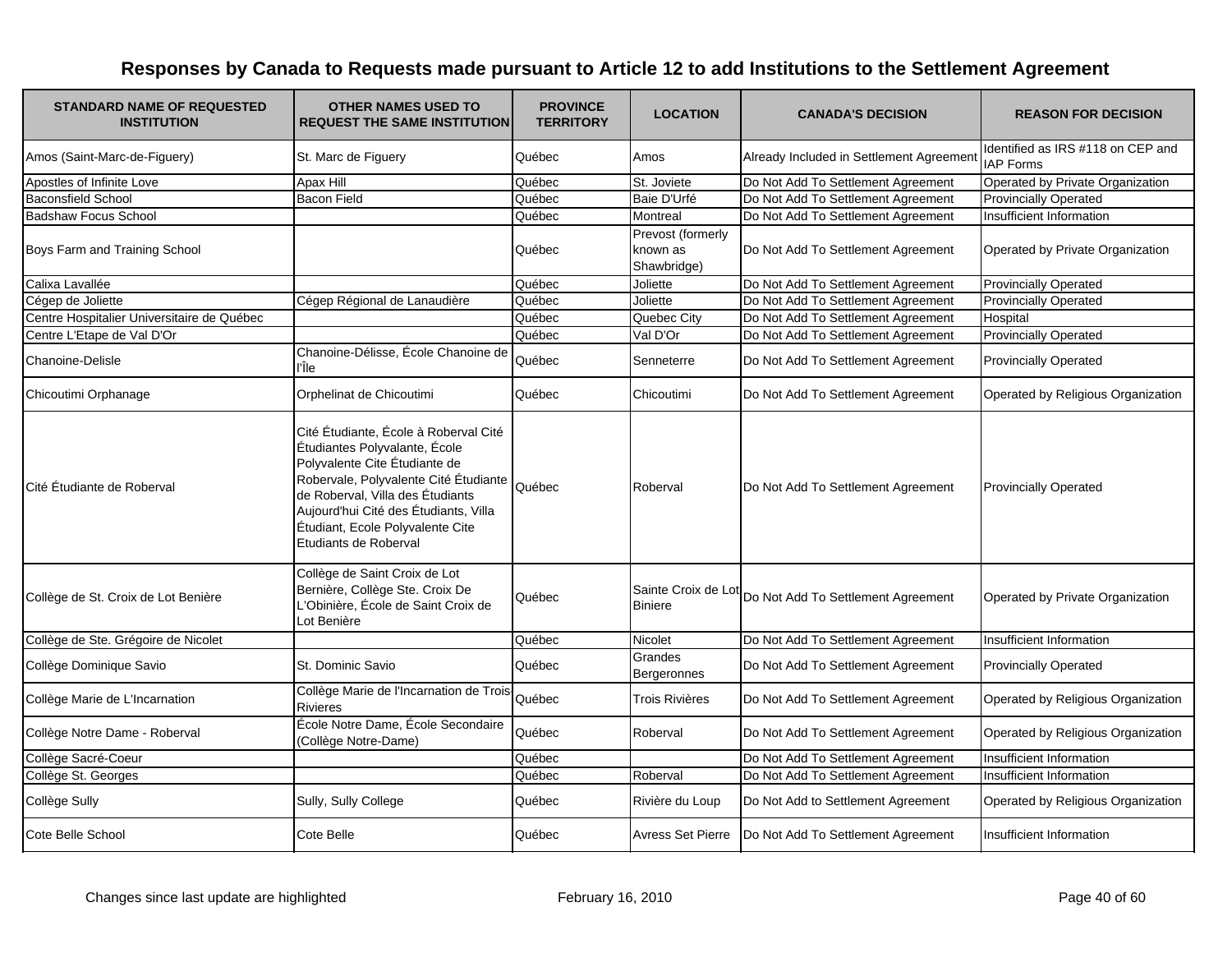| <b>STANDARD NAME OF REQUESTED</b><br><b>INSTITUTION</b>            | <b>OTHER NAMES USED TO</b><br><b>REQUEST THE SAME INSTITUTION</b>                                                                                                                                                             | <b>PROVINCE</b><br><b>TERRITORY</b> | <b>LOCATION</b>                                | <b>CANADA'S DECISION</b>           | <b>REASON FOR DECISION</b>            |
|--------------------------------------------------------------------|-------------------------------------------------------------------------------------------------------------------------------------------------------------------------------------------------------------------------------|-------------------------------------|------------------------------------------------|------------------------------------|---------------------------------------|
| Couvent de Bécancour                                               | Pensionnat des Soeurs de Bécancour<br>Pensionnat des Soeurs de<br>L'Assomption                                                                                                                                                | Québec                              | Bécancour                                      | Do Not Add To Settlement Agreement | Insufficient Information              |
| Couvent de la Présentation de Marie                                | Présentation de Marie                                                                                                                                                                                                         | Québec                              | Granby                                         | Do Not Add To Settlement Agreement | Operated by Religious Organization    |
| Couvent de Rivière du Loup (Orphelinat de<br>Sacré Coeur de Jesus) | Couvent de Rivière Du Loup,<br>Orphelinat de Sacré-Coeur                                                                                                                                                                      | Québec                              | Rivière du Loup                                | Do Not Add To Settlement Agreement | Operated by Religious Organization    |
| <b>Couvent Estcour</b>                                             |                                                                                                                                                                                                                               | Québec                              | Estcourt                                       | Do Not Add To Settlement Agreement | Operated by Religious Organization    |
| <b>Couvent Françoise Simard</b>                                    |                                                                                                                                                                                                                               | Québec                              | Grandes<br>Bergeronnes                         | Do Not Add To Settlement Agreement | Operated by Religious Organization    |
| Couvent Rivière-à-Pierre                                           | Centre d'Accueil Mont d'Youville,<br>Couvent De Rivière a Pierre, Rivière à Québec<br><b>Pierre Residential School</b>                                                                                                        |                                     | Rivière-à-Pierre                               | Do Not Add To Settlement Agreement | Operated by Religious Organization    |
| Couvent Saint-Coeur-de-Marie                                       |                                                                                                                                                                                                                               | Québec                              | Beauport                                       | Do Not Add To Settlement Agreement | Operated by Religious Organization    |
| Couvent Saint-Joseph                                               |                                                                                                                                                                                                                               | Québec                              | Maskinonque                                    | Decision Pending                   | Research and Assessment<br>Incomplete |
| Don Bosco Home - Laval                                             | Don Bosco Home                                                                                                                                                                                                                | Québec                              | Laval                                          | Do Not Add to Settlement Agreement | Insufficient Information              |
| <b>Dorset Elementary School</b>                                    |                                                                                                                                                                                                                               | Québec                              | Baie D'Urfé                                    | Do Not Add To Settlement Agreement | <b>Provincially Operated</b>          |
| École Amikwishe                                                    |                                                                                                                                                                                                                               | Québec                              | Lake Simon                                     | Do Not Add To Settlement Agreement | <b>Band Operated</b>                  |
| École Barthélémy Joliette                                          | Barthélémie de Joliette, École<br>Barthélémy, École Barthelemy<br>Polyvalente, École Polyvalente<br>Barthelémy - Joliette, École<br>Sécondaire Barthélémy, Polyvalente<br>Barthélémy - Joliette, Saint<br>Barthélémy Joliette | Québec                              | Joliette                                       | Do Not Add To Settlement Agreement | <b>Provincially Operated</b>          |
| École Bons Désirs de Grandes Bergeronnes                           | Grande Bergeronnes, Pavillon Bon-<br>Désir Grande-Bergeronne, Pensionnat Québec<br>Des Bergeronnes                                                                                                                            |                                     | Grandes<br>Bergeronnes                         | Do Not Add To Settlement Agreement | Insufficient Information              |
| École Boreal Quevillion                                            |                                                                                                                                                                                                                               | Québec                              | Lebel sur<br>Quevillon                         | Do Not Add To Settlement Agreement | <b>Provincially Operated</b>          |
| École C.I.C. Shawinigan                                            | École C.I.C.<br>Collège Immaculée-Conception<br>(C.I.C.)                                                                                                                                                                      | Québec                              | Shawinigan                                     | Do Not Add To Settlement Agreement | Operated by Religious Organization    |
| École des Métiers                                                  |                                                                                                                                                                                                                               | Québec                              | Poste de la<br><b>Balaine</b>                  | Do Not Add To Settlement Agreement | <b>Provincially Operated</b>          |
| École Dubois                                                       | <b>Dubois</b>                                                                                                                                                                                                                 | Québec                              | St. Jerome                                     | Do Not Add To Settlement Agreement | <b>Provincially Operated</b>          |
| École Forestière Duchesnay                                         |                                                                                                                                                                                                                               | Québec                              | Sainte-Catherine-<br>de-la-Jacques-<br>Cartier | Do Not Add To Settlement Agreement | <b>Provincially Operated</b>          |
| École Jean Dequin                                                  | École Jean Dequin (Roberval)                                                                                                                                                                                                  | Québec                              | Roberval                                       | Do Not Add To Settlement Agreement | Insufficient Information              |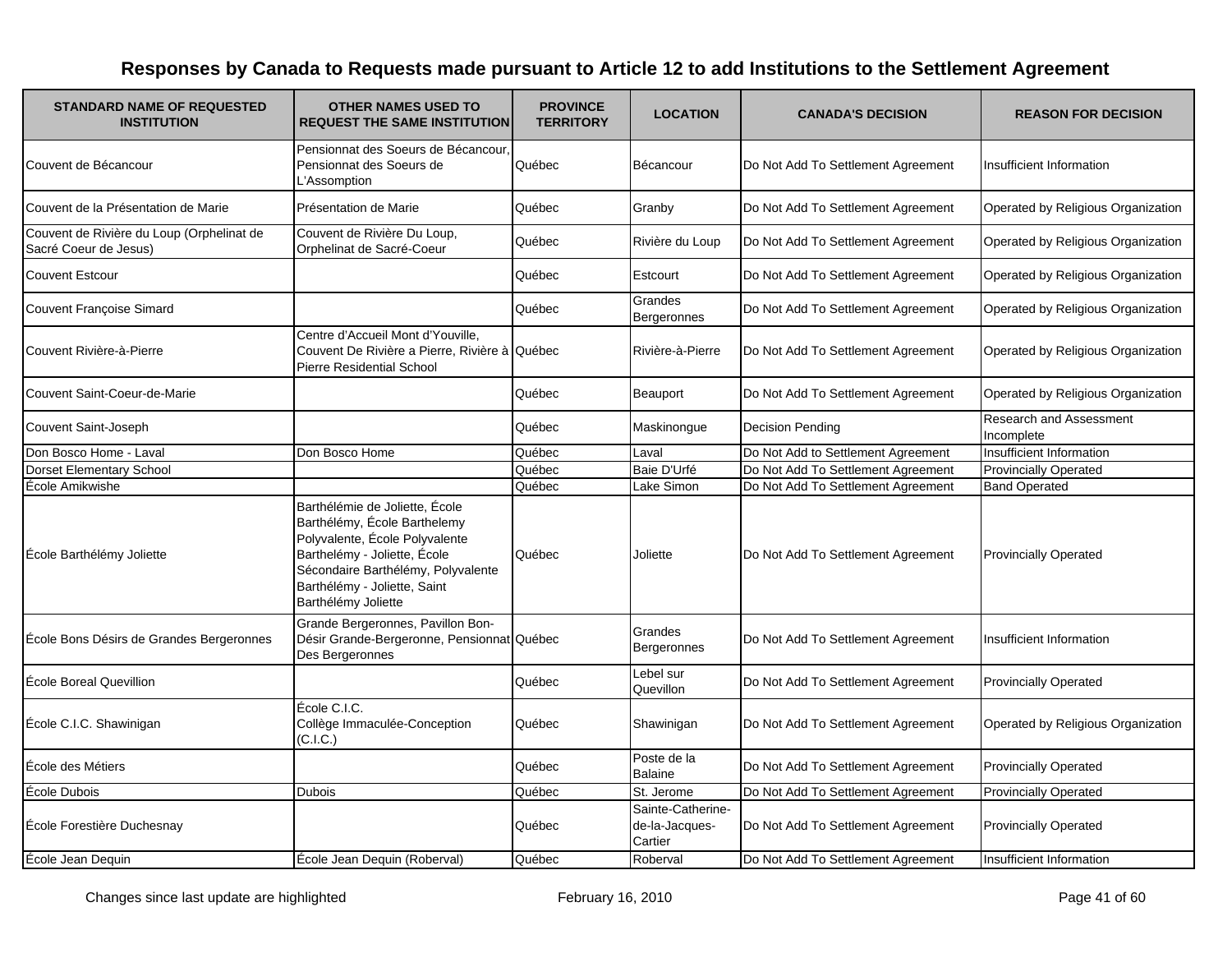| <b>STANDARD NAME OF REQUESTED</b><br><b>INSTITUTION</b> | <b>OTHER NAMES USED TO</b><br><b>REQUEST THE SAME INSTITUTION</b>                                                                                                                                       | <b>PROVINCE</b><br><b>TERRITORY</b> | <b>LOCATION</b>                                               | <b>CANADA'S DECISION</b>           | <b>REASON FOR DECISION</b>                                          |
|---------------------------------------------------------|---------------------------------------------------------------------------------------------------------------------------------------------------------------------------------------------------------|-------------------------------------|---------------------------------------------------------------|------------------------------------|---------------------------------------------------------------------|
| École Marie-Clarac                                      | Marie-Clarac                                                                                                                                                                                            | Québec                              | Montréal and St.<br>Donat                                     | Do Not Add To Settlement Agreement | Operated by Private Organization                                    |
| École Ménagère Pratique M.G.R. Desmarais                |                                                                                                                                                                                                         | Québec                              | Bagotville                                                    | Do Not Add To Settlement Agreement | Day School                                                          |
| École Monseigneur Labbrie                               | École Normal M.G.R. Labrie<br>Hauterive, Pensionnat des<br>Bergeronnes, Monseigeur Labrie<br>Havre-St.-Bierre, Monseigneur Labrie                                                                       | Québec                              | St. Pierre                                                    | Do Not Add To Settlement Agreement | <b>Provincially Operated</b>                                        |
| École Mont St. Antoine                                  |                                                                                                                                                                                                         | Québec                              | Montréal                                                      | Do Not Add To Settlement Agreement | Operated by Religious Organization                                  |
| École Normal de Bon Conseil                             | École Normal Notre Dame du Bon<br>Conseil                                                                                                                                                               | Québec                              | Chicoutimi                                                    | Do Not Add To Settlement Agreement | Operated by Religious Organization                                  |
| École Notre Dame de Fort-Rupert                         | École Notre Dame, Father<br>Provencher's School, Rupert's House<br>Catholic School, École de la Mission<br>Catholique, Mission Day School                                                               | Québec                              | <b>Waskaganish (Fort</b><br><b>Rupert, Rupert's</b><br>House) | Do Not Add To Settlement Agreement | <b>Operated by Private/Non-</b><br><b>Governmental Organization</b> |
| <b>École Primaire Ste. Marie</b>                        | École Primaire Sainte-Marie de<br>Senneterre, École Privée Sacrée-<br>Coeur de St.-Boniface, École<br>Secondaire Sacré-Coeur de Saint<br>Boniface, École Secondaire Sacrée<br>Coeur, École St.-Boniface | Québec                              | Senneterre                                                    | Do Not Add To Settlement Agreement | Insufficient Information                                            |
| École Sacrée Coeur de St. Boniface                      | École Privée Sacrée-Coeur de St-<br>Boniface, École Sacrécoeur de Saint-<br>Boniface, École Secondaire Sacre-<br>Coeur de Saint Boniface, École<br>Secondaire Sacrée Coeur, École St-<br>Boniface       | Québec                              | Shawinigan                                                    | Do Not Add To Settlement Agreement | Operated by Private Organization                                    |
| École Secondaire Champagnat LaTuque                     |                                                                                                                                                                                                         | Québec                              | Saint-Michel-des-<br><b>Saints</b>                            | Do Not Add To Settlement Agreement | <b>Provincially Operated</b>                                        |
| École Secondaire des Montagnes                          | École Secondaire des Montagnes                                                                                                                                                                          | Québec                              | Saint-Michel-des-<br><b>Saints</b>                            | Do Not Add To Settlement Agreement | <b>Provincially Operated</b>                                        |
| <b>Ecole Secondaire Fayard</b>                          | École Fayard de Joliette, École<br>Secondaire Fayard à Joliette                                                                                                                                         | Québec                              | Joliette                                                      | Do Not Add To Settlement Agreement | <b>Operated by Private/Non-</b><br><b>Governmental Organization</b> |
| École Secondaire St. Viateur                            | Academy St. Viateur in Joliette, École<br>Saint-Viateur de Joliette, École<br>Secondaire Académique St.-Viateur<br>de Joliette, École Secondaire St.-<br>Viateur Joliette, École St.-Viateur            | Québec                              | Joliette                                                      | Do Not Add To Settlement Agreement | Insufficient Information                                            |
| École St. Croix                                         |                                                                                                                                                                                                         | Québec                              | Shawinigan                                                    | Do Not Add To Settlement Agreement | Insufficient Information                                            |
| École St. Georges                                       |                                                                                                                                                                                                         | Québec                              | Shawinigan                                                    | Do Not Add To Settlement Agreement | <b>Provincially Operated</b>                                        |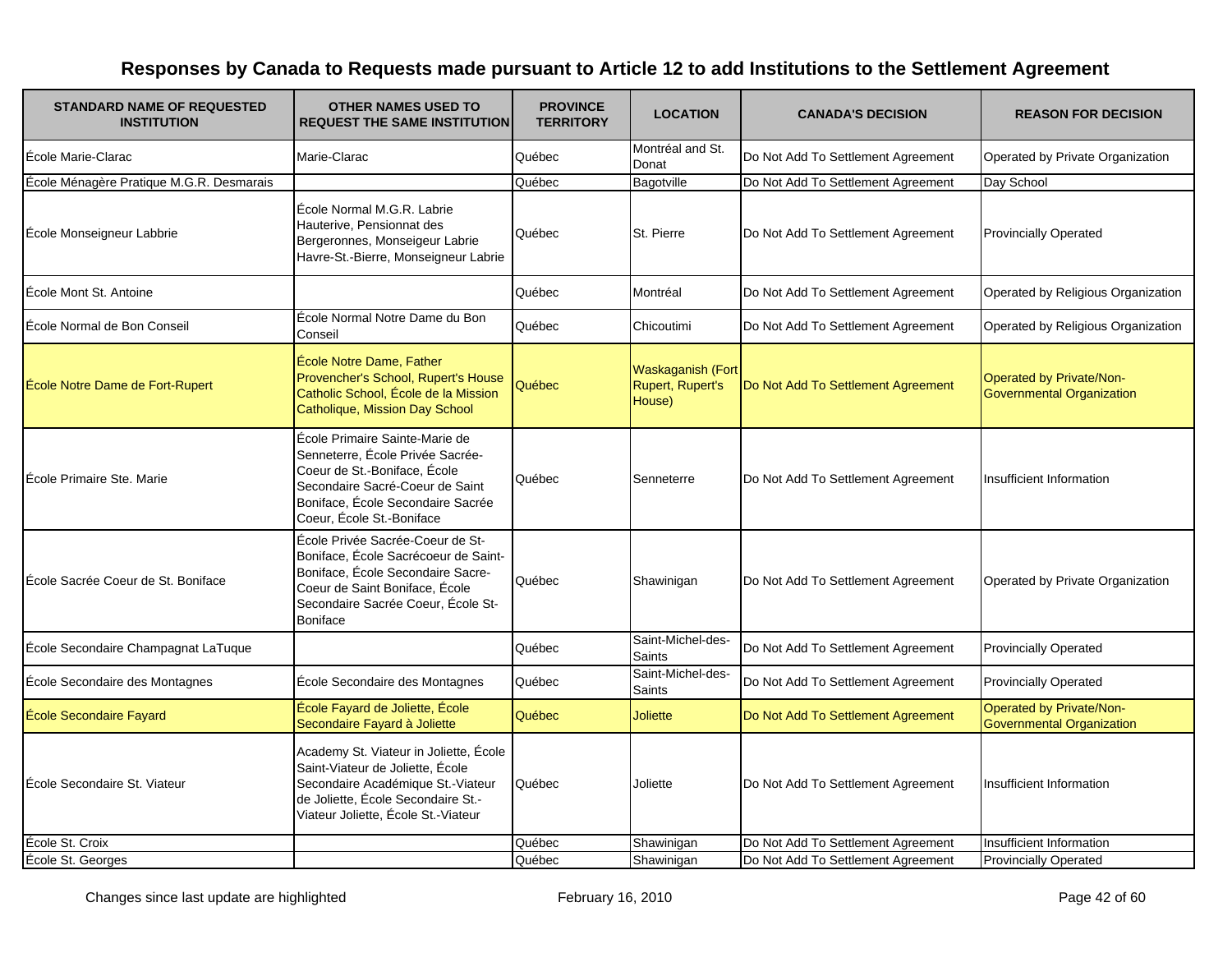| <b>STANDARD NAME OF REQUESTED</b><br><b>INSTITUTION</b>                                    | <b>OTHER NAMES USED TO</b><br><b>REQUEST THE SAME INSTITUTION</b>                                                                                                                   | <b>PROVINCE</b><br><b>TERRITORY</b> | <b>LOCATION</b>                | <b>CANADA'S DECISION</b>                 | <b>REASON FOR DECISION</b>                                  |
|--------------------------------------------------------------------------------------------|-------------------------------------------------------------------------------------------------------------------------------------------------------------------------------------|-------------------------------------|--------------------------------|------------------------------------------|-------------------------------------------------------------|
| École St. Jeanne d'Arc                                                                     | École Saint-Jeanne d'Arc, École<br>Secondaire a St.-Jeanne d'Arc, École<br>St.-Jeanne d' Arc de Shawinigan,<br>Sainte-Jeanne D'arc Shawinigan-Sud                                   | Québec                              | Shawinigan                     | Do Not Add To Settlement Agreement       | Insufficient Information                                    |
| École St. Sacrement Primaire                                                               | École St.-Sacrement de Shawinigan                                                                                                                                                   | Québec                              | Shawinigan                     | Do Not Add To Settlement Agreement       | Insufficient Information                                    |
| École Ste. Amélie de Baie Comeau                                                           |                                                                                                                                                                                     | Québec                              | Baie Comeau                    | Do Not Add To Settlement Agreement       | Operated by Religious Organization                          |
| École Supérieure Immaculée Conception de<br>Shawinigan                                     | E.S.I.C.                                                                                                                                                                            | Québec                              | Shawinigan                     | Do Not Add To Settlement Agreement       | <b>Provincially Operated</b>                                |
| Famille Nourricière                                                                        | En Famille Nourricier                                                                                                                                                               | Québec                              | Mashteuiatsh                   | Do Not Add To Settlement Agreement       | <b>Foster Care</b>                                          |
| Fort George                                                                                |                                                                                                                                                                                     | Québec                              | Fort George                    | Do Not Add To Settlement Agreement       | Insufficient Information                                    |
| Fort George (St. Joseph's Mission, Résidence<br>Couture, Sainte-Thérèse-de-l'Énfant-Jésus) | Fort George IRS, Fort George Roman<br>Catholic Indian Residential School                                                                                                            | Québec                              | Fort George                    | Already Included in Settlement Agreement | Identified as IRS #122 on CEP and<br><b>IAP Forms</b>       |
| Fort George (St. Philip's)                                                                 | Fort George IRS, Fort George<br>Anglican Indian Residential School                                                                                                                  | Québec                              | Fort George                    | Already Included in Settlement Agreement | Identified as IRS #121 on CEP and<br><b>IAP Forms</b>       |
| Fort George Hostels                                                                        | 6 Group Homes in Fort George, Fort<br>George Hostel - Fort George, Hostels<br>(8) Fort George                                                                                       | Québec                              | Fort George                    | <b>Decision Pending</b>                  | <b>Research and Assessment</b><br>Incomplete                |
| Fort George Public School                                                                  |                                                                                                                                                                                     | Québec                              | Fort George                    | Do Not Add To Settlement Agreement       | Insufficient Information                                    |
| Foyer d'accueil à Joliette                                                                 |                                                                                                                                                                                     | Québec                              | Joliette                       | Do Not Add To Settlement Agreement       | Home Placement                                              |
| Foyer Notre Dame St. Damien de Bellechasse<br>(Pavillon du Sacré-Coeur)                    | Foyer de la Colline à Saint-Damien de<br>Bellchasse, Pavillon du Sacré-Coeur,<br>Saint-Damien de Bellechasse, Foyer<br>de la Colline à Saint-Damien de<br><b>Bellchasse Couvent</b> | Québec                              | Saint-Damien de<br>Bellechasse | Do Not Add To Settlement Agreement       | Insufficient Information                                    |
| Foyer St. Anne                                                                             |                                                                                                                                                                                     | Québec                              | <b>Mont Laurier</b>            | Do Not Add To Settlement Agreement       | Operated by Religious<br>Organization/Provincially Operated |
| Frères de les Écoles Chrétiènnes                                                           |                                                                                                                                                                                     | Québec                              | <b>Unknown</b>                 | Do Not Add To Settlement Agreement       | <b>Insufficient Information</b>                             |
| Gesgapegiag                                                                                |                                                                                                                                                                                     | Québec                              | Gesgapegiag                    | <b>Decision Pending</b>                  | Research and Assessment<br>Incomplete                       |
| Great Whale River Federal Day School (Federal<br>Day School at Kuujjuaraapik)              | Federal Day School at Great Whale<br>River, Federal Day School,<br>Kuujjuaraapik                                                                                                    | Québec                              | Kuujjuaraapik                  | Do Not Add to Settlement Agreement       | Day School                                                  |
| Home Placement - Obedjiwan                                                                 |                                                                                                                                                                                     | Québec                              | Obedjiwan                      | Do Not Add to Settlement Agreement       | <b>Home Placement</b>                                       |
| Home Placement - Senneterre                                                                | Boarding Homes, Foster Home in<br>Senneterre, Maison d'Hébergement                                                                                                                  | Québec                              | Senneterre                     | Do Not Add to Settlement Agreement       | <b>Home Placement</b>                                       |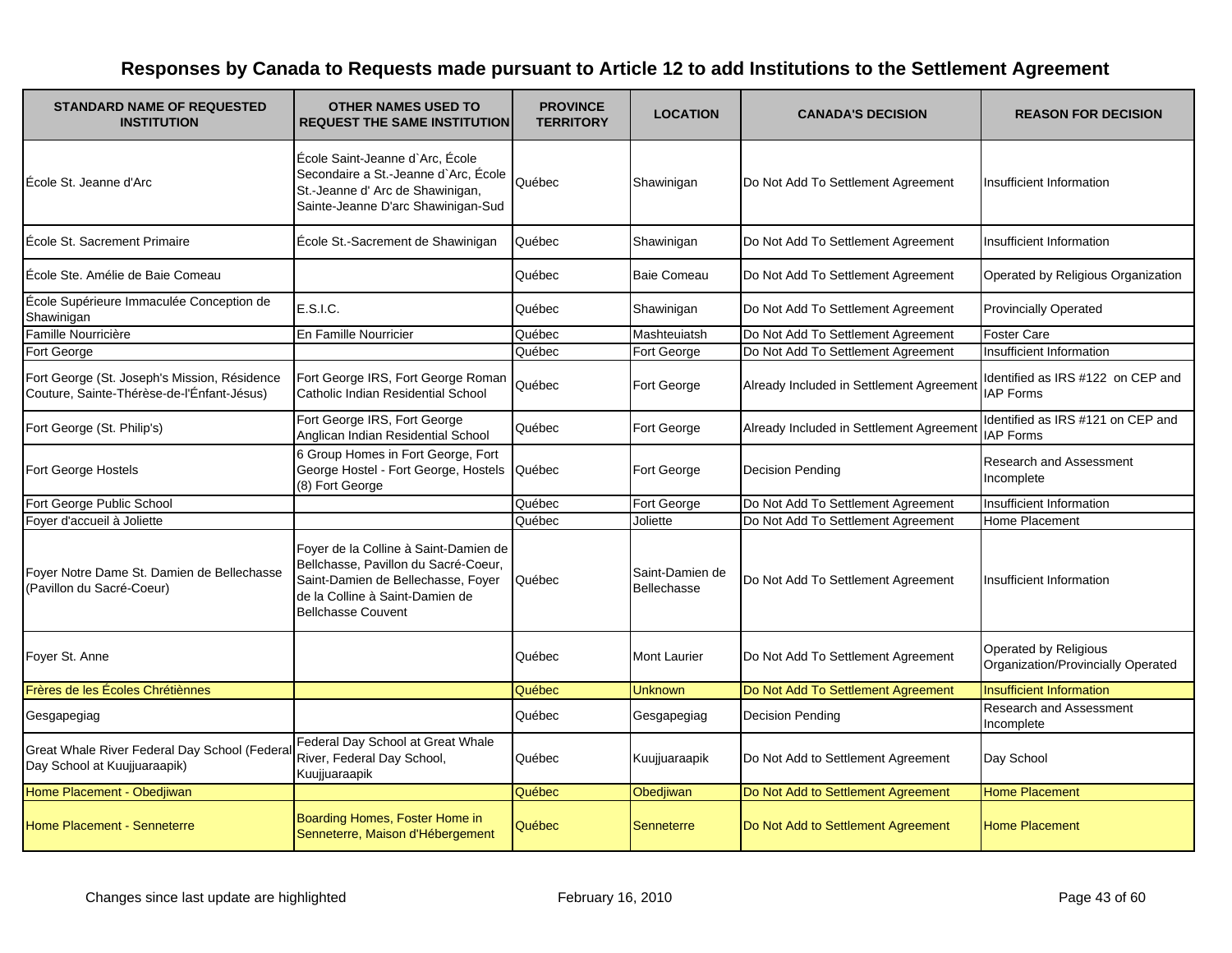| <b>STANDARD NAME OF REQUESTED</b><br><b>INSTITUTION</b>                     | <b>OTHER NAMES USED TO</b><br><b>REQUEST THE SAME INSTITUTION</b>         | <b>PROVINCE</b><br><b>TERRITORY</b> | <b>LOCATION</b>                  | <b>CANADA'S DECISION</b>                             | <b>REASON FOR DECISION</b>                                          |
|-----------------------------------------------------------------------------|---------------------------------------------------------------------------|-------------------------------------|----------------------------------|------------------------------------------------------|---------------------------------------------------------------------|
| Hospice du Sacré-Coeur                                                      |                                                                           | Québec                              | Sherbrooke                       | Do Not Add To Settlement Agreement                   | <b>Operated by Relgious Organization</b>                            |
| <b>Hostel in Mistassini</b>                                                 | Hostel in Mistassini, Student Hostels<br>in Mistassini, Mistassini Hostel | Québec                              | <b>Mistassini</b>                | Do Not Add To Settlement Agreement                   | <b>Band Operated</b>                                                |
| Institut de Lachet                                                          |                                                                           | Québec                              | Roberval                         | Do Not Add To Settlement Agreement                   | <b>Insufficient Information</b>                                     |
| Institut Esther Blondin                                                     |                                                                           | Québec                              | Saint Jacques de<br>Montcalm     | Do Not Add To Settlement Agreement                   | Operated by Private Organization                                    |
| Institut Familial Couvent des Ursulines (École<br>Normal Ursuline Roberval) | Couvent des Ursulines (Roberval)                                          | Québec                              | Roberval                         | Do Not Add To Settlement Agreement                   | No Federal Involvement Identified                                   |
| Institut Familial St. George de Beauce                                      | St. George de Beauce                                                      | Québec                              | St. Georges de<br>Beauce         | Do Not Add To Settlement Agreement                   | Operated by Religious Organization                                  |
| Institut Français Évangélique                                               | Institute Français Évangeleque                                            | Québec                              | Point au Tremble                 | Do Not Add To Settlement Agreement                   | <b>Operated by Private/Non-</b><br><b>Governmental Organization</b> |
| Institut Monseigneur Courchenes                                             | Institut Monseigneur Courchènes de<br>Rimouski                            | Québec                              | Rimouski                         | Do Not Add To Settlement Agreement                   | Operated by Religious Organization                                  |
| Institut Secondaire Keranna                                                 |                                                                           | Québec                              | Trois Rivières                   | Do Not Add To Settlement Agreement                   | Operated by Religious Organization                                  |
| Institut St. Jean Bosco                                                     | St. Joan (Bosco)                                                          | Québec                              | Sainte-Foy (now<br>Québec City)  | Do Not Add To Settlement Agreement                   | Operated by Religious Organization                                  |
| James Bay Eeyou School                                                      |                                                                           | Québec                              | Chisasibi                        | Do Not Add To Settlement Agreement                   | <b>Band Operated</b>                                                |
| Jardin de l'Enfance (Providence St. Joseph)                                 |                                                                           | Québec                              | Joliette                         | <b>Decision Pending</b>                              | Research and Assessment<br>Incomplete                               |
| Jean du Nord                                                                |                                                                           | Québec                              | Sept lles                        | Do Not Add To Settlement Agreement                   | <b>Provincially Operated</b>                                        |
| Kateri Tekakawitha School                                                   |                                                                           | Québec                              | Kenawake                         | Do Not Add To Settlement Agreement                   | Day School                                                          |
| Knob Lake School                                                            | Knob Lake School                                                          | Québec                              | Schefferville                    | Do Not Add To Settlement Agreement                   | Day School                                                          |
| Kuujuarapik                                                                 |                                                                           | Québec                              | Poste de la<br><b>Balaine</b>    | Do Not Add To Settlement Agreement                   | Insufficient Information                                            |
| La Calèche                                                                  |                                                                           | Québec                              | Sainte-Agathe-De<br><b>Monts</b> | <b>Decision Pending</b>                              | Research and Assessment<br>Incomplete                               |
| La Maison Loretteville                                                      |                                                                           | Québec                              | Laval/Laval-des-<br>Rapides      | Do Not Add To Settlement Agreement                   | <b>Operated by Religious Organization</b>                           |
| La Mariouche                                                                | La Mariouche at Sept- Îles, Résidence<br>Mariouche                        | Québec                              | Sept Îles                        | Do Not Add To Settlement Agreement                   | <b>Provincially Operated</b>                                        |
| Lanaudière Foster Families                                                  |                                                                           | Québec                              | Pointe Bleue                     | Do Not Add To Settlement Agreement                   | <b>Foster Care</b>                                                  |
| Les Foyers Scolaires                                                        |                                                                           | Québec                              | Louvicourt                       | <b>Decision Pending</b>                              | <b>Research and Assessment</b><br>Incomplete                        |
| Louis Hemon                                                                 |                                                                           | Québec                              | Roberval                         | Do Not Add To Settlement Agreement                   | Insufficient Information                                            |
| MacLaren School                                                             | Institute Francise Angélique                                              | Québec                              | Montréal                         | Do Not Add To Settlement Agreement                   | Insufficient Information                                            |
| <b>Maclean Memorial School</b>                                              | <b>Maclean Memorial School</b>                                            | Québec                              | Chibougamau                      | <b>Decision Pending</b>                              | Research and Assessment<br>Incomplete                               |
| Maison St. Domitille                                                        |                                                                           | Québec                              |                                  | Laval-des-Rapides Do Not Add To Settlement Agreement | Insufficient Information                                            |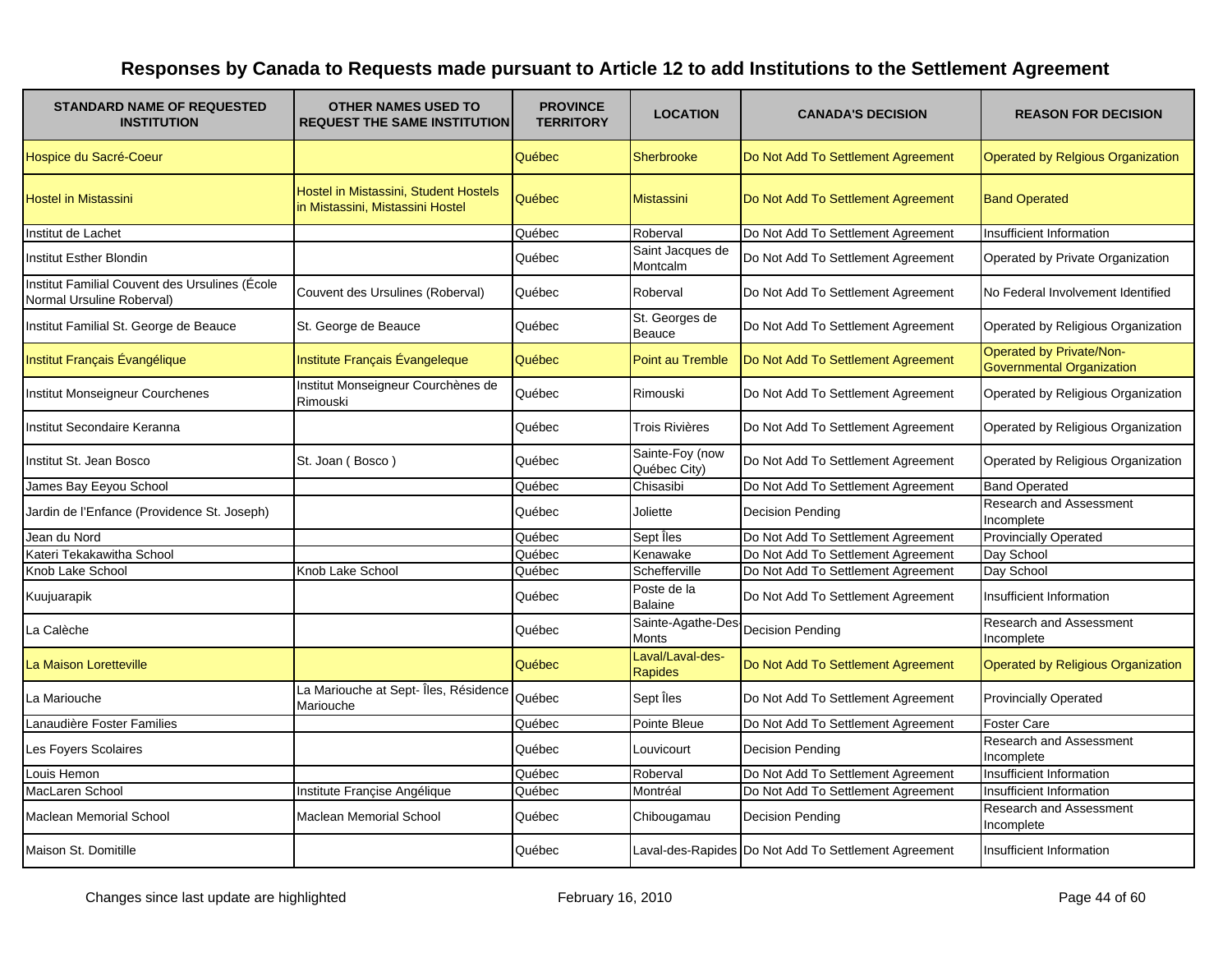| <b>STANDARD NAME OF REQUESTED</b><br><b>INSTITUTION</b> | <b>OTHER NAMES USED TO</b><br><b>REQUEST THE SAME INSTITUTION</b>                                                                                                              | <b>PROVINCE</b><br><b>TERRITORY</b> | <b>LOCATION</b>       | <b>CANADA'S DECISION</b>           | <b>REASON FOR DECISION</b>                   |
|---------------------------------------------------------|--------------------------------------------------------------------------------------------------------------------------------------------------------------------------------|-------------------------------------|-----------------------|------------------------------------|----------------------------------------------|
| Manicoutai                                              |                                                                                                                                                                                | Québec                              | Sept lles             | Do Not Add To Settlement Agreement | Day School                                   |
| Manitou Community College                               |                                                                                                                                                                                | Québec                              | La Macaza             | Do Not Add To Settlement Agreement | Post-Secondary Institution                   |
| McKay Centre for The Deaf                               | School for the Deaf                                                                                                                                                            | Québec                              | Montréal              | Do Not Add To Settlement Agreement | Operated by Private Organization             |
| <b>McLearon Elementary School</b>                       |                                                                                                                                                                                | Québec                              | Montréal              | Do Not Add To Settlement Agreement | <b>Provincially Operated</b>                 |
| Mistassini Indian Day School                            | Indian Day School                                                                                                                                                              | Québec                              | Mistassini            | Do Not Add To Settlement Agreement | Day School                                   |
| Mont Joe Ville                                          |                                                                                                                                                                                | Québec                              |                       | Do Not Add To Settlement Agreement | Insufficient Information                     |
| Montreal Children's Hospital                            |                                                                                                                                                                                | Québec                              | Montréal              | Do Not Add To Settlement Agreement | Hospital                                     |
| Notre Dame des Anges                                    |                                                                                                                                                                                | Québec                              |                       | Do Not Add To Settlement Agreement | Operated by Religious Organization           |
| Notre Dame des Anges                                    |                                                                                                                                                                                | Québec                              | Natashquan            | <b>Decision Pending</b>            | Research and Assessment<br>Incomplete        |
| Obedjiwan School                                        | Conseil de Band Obedjiwan School,<br>Externat d'Obedjiwan (Obedjiwan<br>Indian Day School), Opitciwan Federal Québec<br>School, École primaire Niska (Niska<br>Primary School) |                                     | Obedjiwan             | Do Not Add To Settlement Agreement | Day School/Band Operated                     |
| <b>Odonal Catholic School</b>                           |                                                                                                                                                                                | Québec                              | Odabak                | Do Not Add To Settlement Agreement | Insufficient Information                     |
| Orphelinat Collège Huberdheau                           |                                                                                                                                                                                | Québec                              | Huberdheau            | Do Not Add To Settlement Agreement | Operated by Religious Organization           |
| Orphelinat de Nicolet                                   | Orphelinat de Nicolette                                                                                                                                                        | Québec                              | <b>Nicolet</b>        | Do Not Add To Settlement Agreement | Operated by Religious Organization           |
| Orphelinat de Sacré Coeur                               |                                                                                                                                                                                | Québec                              | La Tuque              | <b>Decision Pending</b>            | <b>Research and Assessment</b><br>Incomplete |
| Orphelinat Mont d'Youville                              | Centre d'Acceuil Mont D'Youville,<br>D'Youville, Orphelinat d'Youville                                                                                                         | Québec                              | Beauport              | Do Not Add To Settlement Agreement | Operated by Religious Organization           |
| <b>Orphelinat Saint-George</b>                          | Orphelinat St. George                                                                                                                                                          | Québec                              | Joliette              | Do Not Add To Settlement Agreement | Insufficient Information                     |
| Orphelinat-Hôpital du Christ-Roi                        |                                                                                                                                                                                | Québec                              | <b>Nicolet</b>        | Do Not Add To Settlement Agreement | Operated by Religious Organization           |
| Papinachois Boarding Home                               | Papinachois                                                                                                                                                                    | Québec                              | Sept lles             | Do Not Add To Settlement Agreement | <b>Provincially Operated</b>                 |
| Patro Jean Le Prévost                                   |                                                                                                                                                                                | Québec                              | Montréal              | Do Not Add To Settlement Agreement | Operated by Religious Organization           |
| <b>Patronage St-Charles</b>                             |                                                                                                                                                                                | Québec                              | <b>Trois-Rivières</b> | <b>Decision Pending</b>            | <b>Research and Assessment</b><br>Incomplete |
| Pavillon Félix Gadoury de Joliette                      | Ecole Félix Gadoury Joliette, École<br>Felix-Gadoury, Pavillon Félix-Gadoury                                                                                                   | Québec                              | Joliette              | Do Not Add To Settlement Agreement | <b>Provincially Operated</b>                 |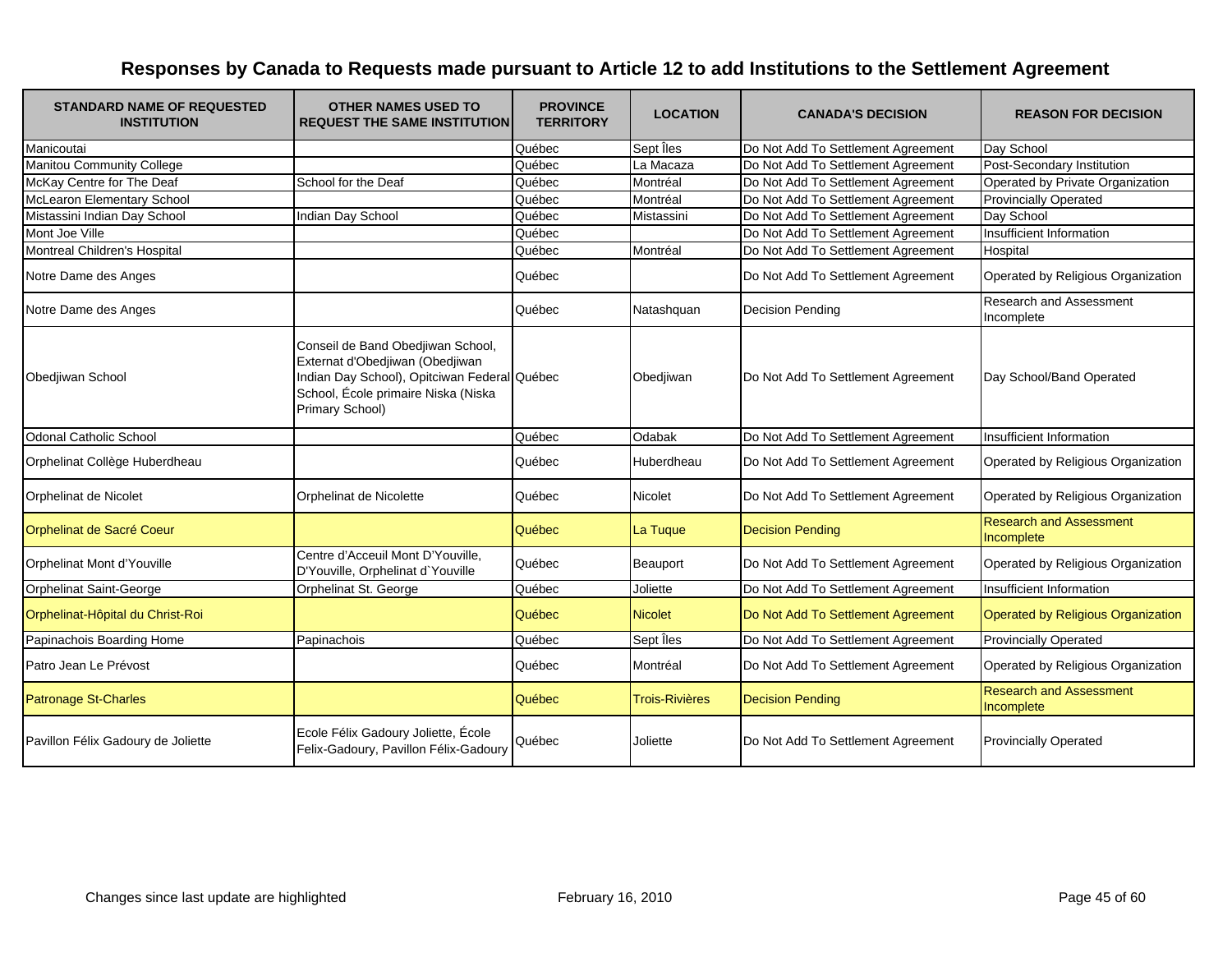| <b>STANDARD NAME OF REQUESTED</b><br><b>INSTITUTION</b> | <b>OTHER NAMES USED TO</b><br><b>REQUEST THE SAME INSTITUTION</b>                                                                                                                                                                                                                    | <b>PROVINCE</b><br><b>TERRITORY</b> | <b>LOCATION</b>        | <b>CANADA'S DECISION</b>                 | <b>REASON FOR DECISION</b>                            |
|---------------------------------------------------------|--------------------------------------------------------------------------------------------------------------------------------------------------------------------------------------------------------------------------------------------------------------------------------------|-------------------------------------|------------------------|------------------------------------------|-------------------------------------------------------|
| Pavillon Notre Dame de la Route                         | Louvicourt, Notre Dame de la Route,<br>Notre Dame de la Route à Louvicourt.<br>Pavillion Notre Dame à Louvicourt,<br>Pavillon Notre Dame, Pavillon Notre<br>Dame de la Porte de Louvicourt,<br>Pavillon Notre Dame de la Route à<br>Louvicourt, Résidence Notre Dame de<br>Louvicour | Québec                              | Louvicourt             | Do Not Add To Settlement Agreement       | Operated by Private Organization                      |
| Payne Bay Federal School                                |                                                                                                                                                                                                                                                                                      | Québec                              | Payne Bay              | Do Not Add To Settlement Agreement       | Day School                                            |
| Pensionnat des Ursulines de Roberval                    | École Couvent des Urselines,<br>Ursulines de Roberval, Pensionnats<br>Indien de Malioténan, Pensionnat<br>Indien Saint Ferdinand, Saint<br>Ferdinand d'Halifax                                                                                                                       | Québec                              | Roberval               | <b>Decision Pending</b>                  | <b>Research and Assessment</b><br>Incomplete          |
| Pensionnat Indien St. Ferdinand d'Halifax               | Saint Ferdinand d'Halifax, St-<br>Ferdinand d'Halifax                                                                                                                                                                                                                                | Québec                              | Saint Ferdinand        | Do Not Add To Settlement Agreement       | Operated by Religious Organization                    |
| Pensionnat Indien St. Francois du Lac                   | Pensionnat Indien St. François du<br>Lac, Pensionnat Saint François du Lac                                                                                                                                                                                                           | Québec                              | St. François du<br>Lac | Do Not Add To Settlement Agreement       | Operated by Religious Organization                    |
| Pensionnat Mont La Mennais Kanehsatake                  |                                                                                                                                                                                                                                                                                      | Québec                              | Kanesatake             | <b>Decision Pending</b>                  | <b>Research and Assessment</b><br>Incomplete          |
| Pensionnat Notre Dame de la Merci                       |                                                                                                                                                                                                                                                                                      | Québec                              | Aylmer                 | <b>Decision Pending</b>                  | <b>Research and Assessment</b><br>Incomplete          |
| Philomeon Wright School - Fort George                   |                                                                                                                                                                                                                                                                                      | Québec                              | Fort George            | Do Not Add To Settlement Agreement       | Insufficient Information                              |
| Philomeon Wright School - Hull                          |                                                                                                                                                                                                                                                                                      | Québec                              | Hull (Gatineau)        | Do Not Add To Settlement Agreement       | <b>Provincially Operated</b>                          |
| <b>Pointe Bleue</b>                                     | Pensionnat de Mashtewatsh,<br>Pensionnat de Pointe Bleue,<br>Pensionnat Indien Point Bleue, Point<br>Blue, Masteuiash School                                                                                                                                                         | Québec                              | Pointe Bleue           | Already Included in Settlement Agreement | ldentified as IRS #119 on CEP and<br><b>IAP Forms</b> |
| Polyvalente de la Forêt                                 |                                                                                                                                                                                                                                                                                      | Québec                              | Amos                   | Do Not Add To Settlement Agreement       | <b>Provincially Operated</b>                          |
| Polyvalente des Chutes                                  | École Secondaire Polyvalente des<br>Chutes de Shawinigan, Polyvalente<br>Des Chutes de Shawinigan                                                                                                                                                                                    | Québec                              | Shawinigan             | Do Not Add To Settlement Agreement       | <b>Provincially Operated</b>                          |
| Polyvalente du Rocher à Grandmère                       | Polyvalente du Rocher à Grandmère                                                                                                                                                                                                                                                    | Québec                              | Grandmère              | Do Not Add To Settlement Agreement       | <b>Provincially Operated</b>                          |
| Polyvalente La Concorde de Senneterre                   | Polyvalente La Concorde                                                                                                                                                                                                                                                              | Québec                              | Senneterre             | Do Not Add To Settlement Agreement       | <b>Provincially Operated</b>                          |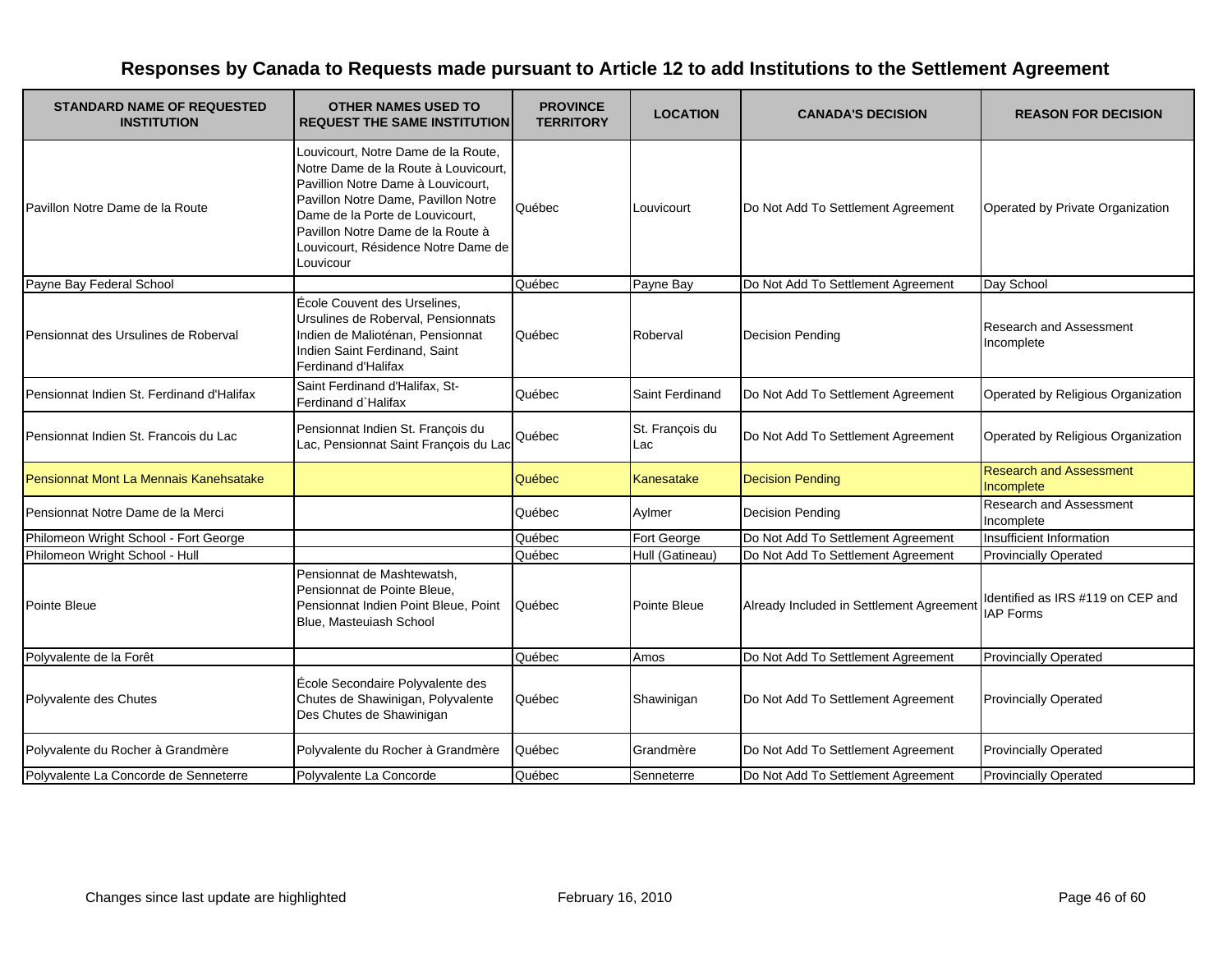| <b>STANDARD NAME OF REQUESTED</b><br><b>INSTITUTION</b> | <b>OTHER NAMES USED TO</b><br><b>REQUEST THE SAME INSTITUTION</b>                                                                                                                                                                                                      | <b>PROVINCE</b><br><b>TERRITORY</b> | <b>LOCATION</b>                | <b>CANADA'S DECISION</b>                 | <b>REASON FOR DECISION</b>                            |
|---------------------------------------------------------|------------------------------------------------------------------------------------------------------------------------------------------------------------------------------------------------------------------------------------------------------------------------|-------------------------------------|--------------------------------|------------------------------------------|-------------------------------------------------------|
| Polyvalente Thérèse Martin                              | Ecole Polyvalente de Thérese Martin<br>de Joliette, École Secondaire Thérèse<br>Martin, École Thérèse Martin, École<br>Secondaire Thérèse Martin à Joliette,<br>École Thérèse Martin Joliette,<br>Polyvalente Thérèse Martin,<br>Polyvalente Thérèse Martin à Joliette | Québec                              | Joliette                       | Do Not Add To Settlement Agreement       | <b>Provincially Operated</b>                          |
| Polyvalente Val Maurice                                 | École Polyvalente Val-Maurice, École<br>Secondaire Polyvalente Val-Mauricie,<br>École Secondaire Val-Mauricie de<br>Shawinigan-Sud, École Val-Maurice,<br>Polyvalente Val-Maurice de<br>Shawinigan-Sud, Val-Maurice<br>Secondary School                                | Québec                              | Shawinigan                     | Do Not Add To Settlement Agreement       | <b>Provincially Operated</b>                          |
| Résidence Coste Belle                                   |                                                                                                                                                                                                                                                                        | Québec                              | <b>Saint Pierre</b>            | Do Not Add To Settlement Agreement       | Insufficient Information                              |
| Résidence Niapiska/Kaniapiscau                          | Havre St. Pierre, Pensionnat<br>Kaniapiskau de Havre St.-Pierre                                                                                                                                                                                                        | Québec                              | Havre St. Pierre               | Do Not Add To Settlement Agreement       | <b>Provincially Operated</b>                          |
| Residential School Listuguj                             |                                                                                                                                                                                                                                                                        | Québec                              | Listuguj                       | Do Not Add To Settlement Agreement       | Operated by Religious Organization                    |
| Saint-Thérèse                                           |                                                                                                                                                                                                                                                                        | Québec                              | Amos                           | <b>Decision Pending</b>                  | Research and Assessment<br>Incomplete                 |
| Sanatorium St-Michel                                    | C.S.S.S. Domaine-du-Roy,<br>Sanatorium de Roberval                                                                                                                                                                                                                     | Québec                              | Roberval                       | <b>Decision Pending</b>                  | Research and Assessment<br>Incomplete                 |
| Sand Park                                               |                                                                                                                                                                                                                                                                        | Québec                              | Fort George                    | Do Not Add To Settlement Agreement       | Day School                                            |
| Séminaire des Oblats                                    | Séminaire Oblat De Chambly                                                                                                                                                                                                                                             | Québec                              | Chambly                        | <b>Decision Pending</b>                  | <b>Research and Assessment</b><br>Incomplete          |
| Séminaire des Père Maristes                             |                                                                                                                                                                                                                                                                        | Québec                              | Sillery                        | Do Not Add To Settlement Agreement       | Operated by Religious Organization                    |
| Séminaire St. Alphonse                                  |                                                                                                                                                                                                                                                                        | Québec                              | St. Pipe des Caps              | Decision Pending                         | <b>Research and Assessment</b><br>Incomplete          |
| Séminaire St. François                                  |                                                                                                                                                                                                                                                                        | Québec                              | Saint-Augustin-de<br>Desmaures | Do Not Add To Settlement Agreement       | Operated by Religious Organization                    |
| Séminaire St. Pie X de Hauterive                        |                                                                                                                                                                                                                                                                        | Québec                              | <b>Haute Rive</b>              | Do Not Add To Settlement Agreement       | Operated by Religious Organization                    |
| Sept-Îles (Notre Dame, Malioténam)                      | Pensionnats Indien de Malioténan                                                                                                                                                                                                                                       | Québec                              | Sept-Îles                      | Already Included in Settlement Agreement | Identified as IRS #123 on CEP and<br><b>IAP Forms</b> |
| Soeurs du bon Pasteur De Charlesbourg                   |                                                                                                                                                                                                                                                                        | Québec                              | Charlesbourg                   | <b>Decision Pending</b>                  | <b>Research and Assessment</b><br>Incomplete          |
| St. Agathe des Monts Academy                            | St.-Agate School                                                                                                                                                                                                                                                       | Québec                              | Ste-Agathe-des-<br>Monts       | Do Not Add To Settlement Agreement       | <b>Provincially Operated</b>                          |
| St. Agnes                                               |                                                                                                                                                                                                                                                                        | Québec                              | Senneterre                     | Do Not Add To Settlement Agreement       | <b>Foster Care</b>                                    |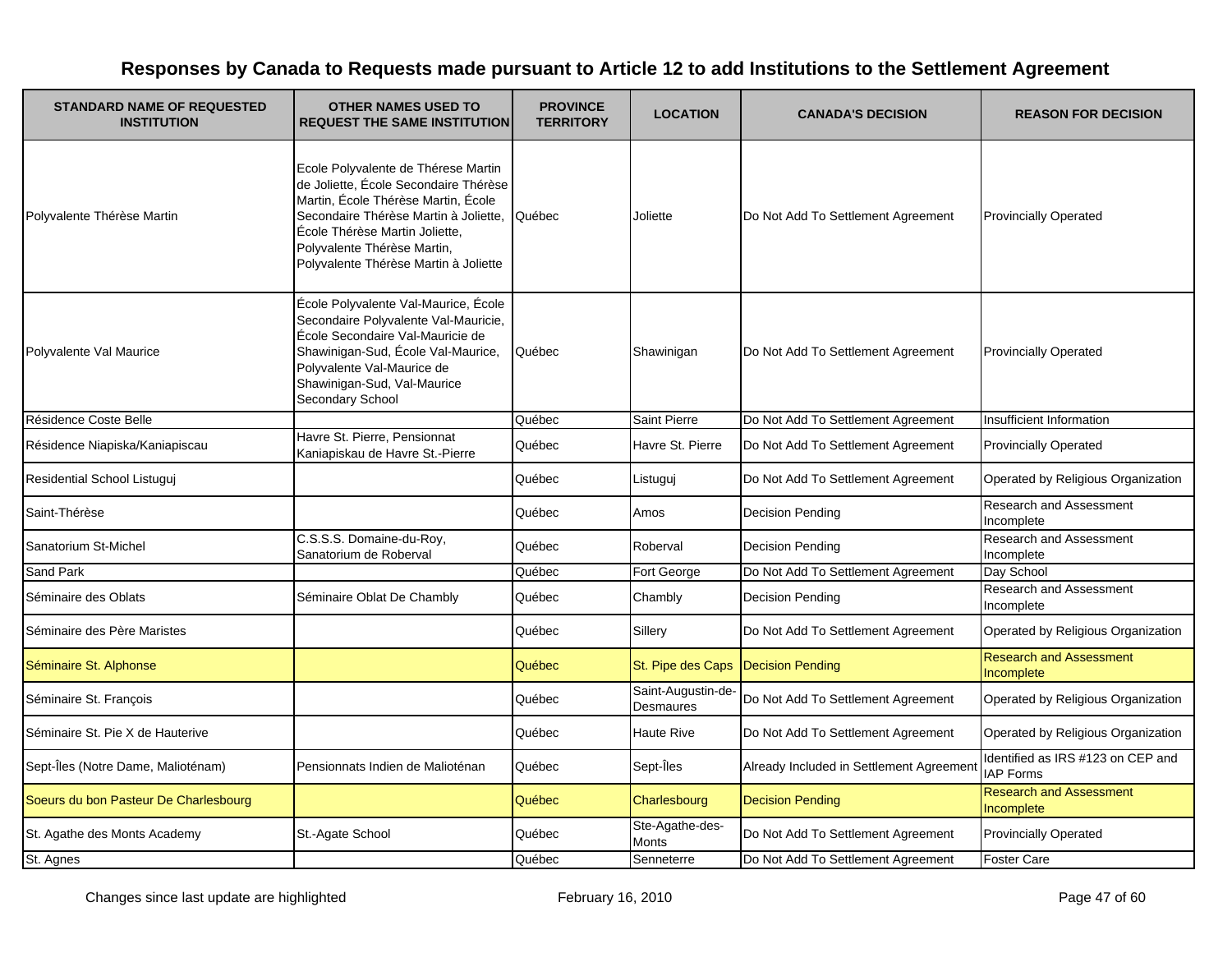| <b>STANDARD NAME OF REQUESTED</b><br><b>INSTITUTION</b>           | <b>OTHER NAMES USED TO</b><br><b>REQUEST THE SAME INSTITUTION</b>                                                                             | <b>PROVINCE</b><br><b>TERRITORY</b> | <b>LOCATION</b>      | <b>CANADA'S DECISION</b>           | <b>REASON FOR DECISION</b>                   |
|-------------------------------------------------------------------|-----------------------------------------------------------------------------------------------------------------------------------------------|-------------------------------------|----------------------|------------------------------------|----------------------------------------------|
| St. Anne de la Pocatière                                          | Couvent de St. Anne de la Pacatière,<br>Couvent des Soeurs de la Charité de<br>Ste-Anne-de-la-Pocatière, Couvent<br>Ste. Anne de la Pocatière | Québec                              | Kamouraska           | Do Not Add To Settlement Agreement | Operated by Private Organization             |
| St. Ann's Academy (College Sainte Anne de<br>Lachine)             | St. Ann's Boarding School                                                                                                                     | Québec                              | Lachine              | Do Not Add To Settlement Agreement | Operated by Religious Organization           |
| St. Féliciens Soeurs Notre Dame du Bon<br>Conseil                 |                                                                                                                                               | Québec                              | St. Felicien         | Do Not Add To Settlement Agreement | Operated by Religious Organization           |
| St. Gervais de Bellechasse                                        |                                                                                                                                               | Québec                              |                      | <b>Decision Pending</b>            | Research and Assessment<br>Incomplete        |
| St. Jean Baptiste du Lac Sergent                                  | Lac Sergeant, Lac Sergent Pont Neuf,<br>St. Jean Baptiste in Lac Sergent                                                                      | Québec                              | Lac Sergent          | Do Not Add To Settlement Agreement | Operated by Religious Organization           |
| St. John's Anglican Church - Lake John                            |                                                                                                                                               | Québec                              | Schefferville        | Do Not Add To Settlement Agreement | Day School                                   |
| St. Joseph's Convent - Chapeau                                    |                                                                                                                                               | Québec                              | Chapeau              | Do Not Add To Settlement Agreement | Operated by Religious Organization           |
| St. Louis - Abitibi                                               |                                                                                                                                               | Québec                              | Abitibi              | Do Not Add To Settlement Agreement | Insufficient Information                     |
| St. Louis - Sennetere                                             | Saint-Louis                                                                                                                                   | Québec                              | Senneterre           | Do Not Add To Settlement Agreement | Insufficient Information                     |
| St. Michel Archange - Rouyn-Noranda<br>(Séminaire St. Michel)     | St. Michael's Orphanage                                                                                                                       | Québec                              | Rouyn-Noranda        | Do Not Add to Settlement Agreement | Operated by Religious Organization           |
| St. Paul                                                          |                                                                                                                                               | Québec                              | Senneterre           | Do Not Add To Settlement Agreement | <b>Provincially Operated</b>                 |
| St. Phillip's                                                     | St. Phillip's                                                                                                                                 | Québec                              | Fort George          | <b>Decision Pending</b>            | <b>Research and Assessment</b><br>Incomplete |
| The Friendly Home                                                 |                                                                                                                                               | Québec                              | Montréal             | <b>Decision Pending</b>            | Research and Assessment<br>Incomplete        |
| Villa Étudiante                                                   |                                                                                                                                               | Québec                              | Roberval             | Do Not Add To Settlement Agreement | <b>Provincially Operated</b>                 |
| Waldale House                                                     |                                                                                                                                               | Québec                              | Montréal             | Do Not Add To Settlement Agreement | Insufficient Information                     |
| <b>Westburry College</b>                                          |                                                                                                                                               | Québec                              | Montréal             | Do Not Add To Settlement Agreement | <b>Provincially Operated</b>                 |
| Loon Lake Day School                                              |                                                                                                                                               | Saskatchewan                        | Loon Lake            | Do Not Add To Settlement Agreement | Day School                                   |
| A.C.C. Onion Lake Day School                                      | Anglican Christian Church School,<br>Onion Lake Anglican Day School,<br>Onion Lake School                                                     | Saskatchewan                        | Onion Lake           | Do Not Add To Settlement Agreement | Day School                                   |
| Academy of Sion (Convent of Sion)                                 |                                                                                                                                               | Saskatchewan                        | Moose Jaw            | Do Not Add To Settlement Agreement | <b>Operated by Religious Organization</b>    |
| Academy Presentation of Mary (Rivier<br>Academy, Sion Convent)    | Convint of Sion, Rivier Academy,<br>Rivière Academy                                                                                           | Saskatchewan                        | <b>Prince Albert</b> | Do Not Add To Settlement Agreement | Operated by Religious Organization           |
| Alex Wright School                                                |                                                                                                                                               | Saskatchewan                        | Nipawin              | Do Not Add To Settlement Agreement | <b>Provincially Operated</b>                 |
| Alta Vista Private High School (Bosco Homes)                      | Alta Vista Private High, Bosco<br>(Homes) Inc., Bosco School                                                                                  | Saskatchewan                        | Regina               | Do Not Add To Settlement Agreement | Operated by Private Organization             |
| Anglican Church of Canada School -<br><b>Thunderchild Reserve</b> |                                                                                                                                               | Saskatchewan                        | <b>Thunderchild</b>  | <b>Decision Pending</b>            | <b>Research and Assessment</b><br>Incomplete |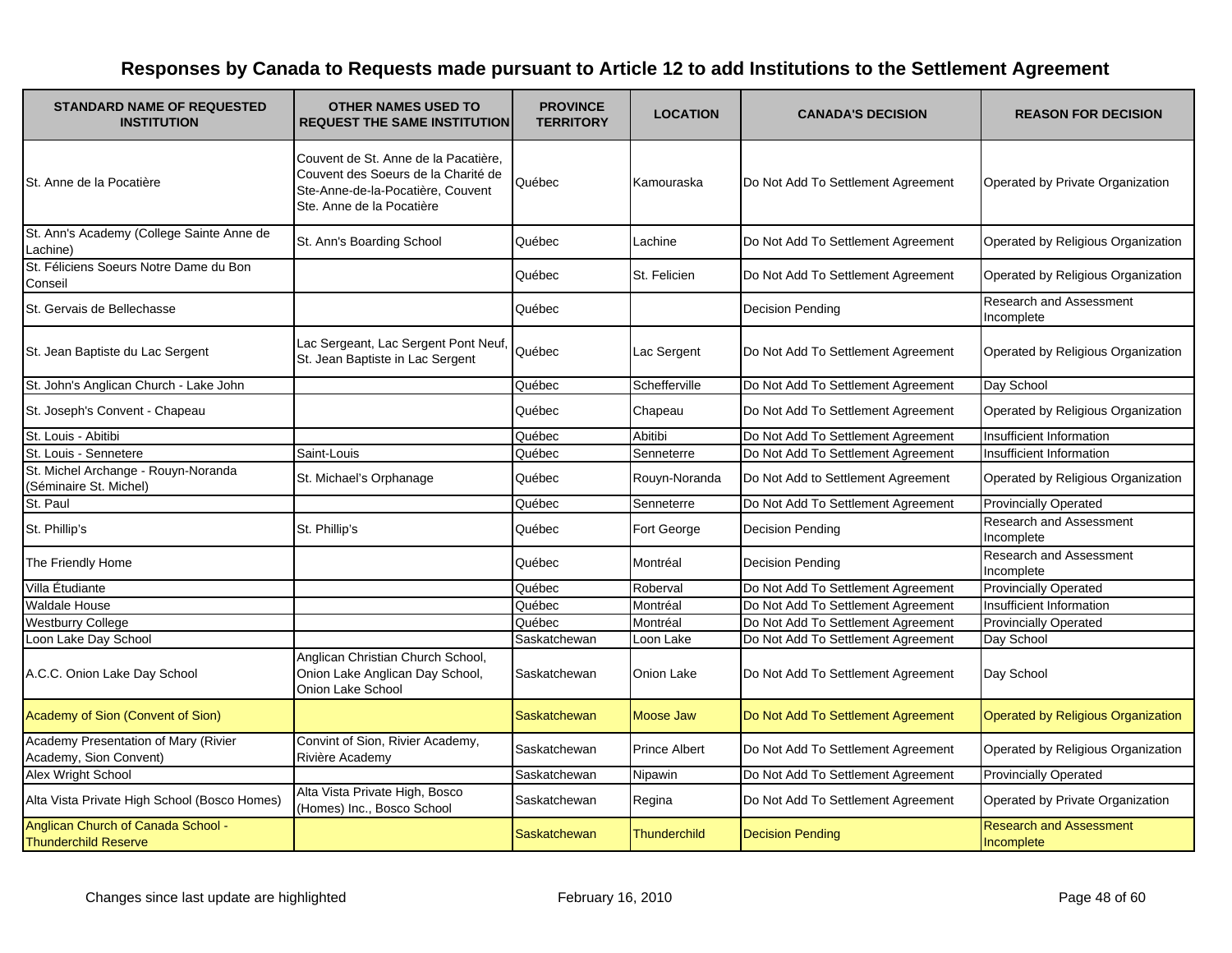| <b>STANDARD NAME OF REQUESTED</b><br><b>INSTITUTION</b> | <b>OTHER NAMES USED TO</b><br><b>REQUEST THE SAME INSTITUTION</b>                                                                                                                                              | <b>PROVINCE</b><br><b>TERRITORY</b> | <b>LOCATION</b>      | <b>CANADA'S DECISION</b>                                                                                             | <b>REASON FOR DECISION</b>                                                                                              |
|---------------------------------------------------------|----------------------------------------------------------------------------------------------------------------------------------------------------------------------------------------------------------------|-------------------------------------|----------------------|----------------------------------------------------------------------------------------------------------------------|-------------------------------------------------------------------------------------------------------------------------|
| Anglican Church of Canada School - Turtleford           |                                                                                                                                                                                                                | <b>Saskatchewan</b>                 | <b>Turtleford</b>    | <b>Decision Pending</b>                                                                                              | <b>Research and Assessment</b><br>Incomplete                                                                            |
| Angus Merasty (Queen Elizabeth)                         | Angus Marasi, Angus Merasty School,<br>Angus Mirasty, Queen Elizabeth,<br>Queen Elizabeth High School, Queen<br>Elizabeth School                                                                               | Saskatchewan                        | <b>Prince Albert</b> | <b>Decision Pending</b>                                                                                              | Research and Assessment<br>Incomplete                                                                                   |
| <b>Arthur Peachy School</b>                             |                                                                                                                                                                                                                | Saskatchewan                        | <b>Prince Albert</b> | Do Not Add To Settlement Agreement                                                                                   | Insufficient Information                                                                                                |
| Assiniboia Girls Residence                              | Assiniboine Girls Residential School,<br>United Church Residential School in<br>Assiniboia                                                                                                                     | Saskatchewan                        | Assiniboia           | Do Not Add To Settlement Agreement                                                                                   | Operated by Religious Organization                                                                                      |
| Assumpta Academy                                        | Assumpta, Assumpta Academy of<br><b>Battleford</b>                                                                                                                                                             | Saskatchewan                        | <b>Battleford</b>    | Do Not Add To Settlement Agreement                                                                                   | Operated by Religious Organization                                                                                      |
| Athol Murray College of Notre Dame                      | Atho Murray College of Notre Dame,<br>Athol Muray College, Notre Dame,<br>Notre Dame (Boarding School), Notre<br>Dame College, Notre Dame Hounds of<br>Wilcox, Notre Dame School, Wilcox<br><b>High School</b> | Saskatchewan                        | Wilcox               | Do Not Add To Settlement Agreement                                                                                   | Operated by Religious Organization                                                                                      |
| <b>Balcarres High School</b>                            |                                                                                                                                                                                                                | Saskatchewan                        | <b>Balcarres</b>     | Do Not Add To Settlement Agreement                                                                                   | <b>Provincially Operated</b>                                                                                            |
| Battleford Baptist Boarding School (Bert<br>Johnston)   | <b>Baptist Residential School, Baptist</b><br>School, Battleford Assumption<br>Academy, Battleford Boarding School<br>Battleford Central School, Bert<br>Johnston Baptist Boarding School                      | Saskatchewan                        | <b>Battleford</b>    | Do Not Add To Settlement Agreement                                                                                   | Operated by Religious Organization                                                                                      |
| <b>Battleford Industrial School</b>                     | <b>Battleford Industrial School</b>                                                                                                                                                                            | <b>Saskatchewan</b>                 | <b>Battleford</b>    | Add to the Settlement Agreement for the<br>time period commencing in September of<br>1883 and ending in June of 1914 | Add to the Settlement Agreement for<br>the time period commencing in<br>September of 1883 and ending in<br>June of 1914 |
| Beardys Day School                                      | Beardy's, Beardy's Okemasis Day<br>School, Beardy's School, Beardy"s<br>Opemasis Day School, Beardy's &<br>Okemasis First Nation, Beardys and<br>Okeamasis Day School                                          | Saskatchewan                        | Beardy's             | Do Not Add To Settlement Agreement                                                                                   | Day School                                                                                                              |
| Beauval (Lac la Plonge)                                 | Beauval, Beauval School, Beauval<br><b>Indian Residential School</b>                                                                                                                                           | Saskatchewan                        | Beauval              | Already Included in Settlement Agreement                                                                             | Identified as IRS #74 on CEP and<br><b>IAP Forms</b>                                                                    |
| Beauval Valley View School                              |                                                                                                                                                                                                                | Saskatchewan                        | Beauval              | Do Not Add To Settlement Agreement                                                                                   | <b>Provincially Operated</b>                                                                                            |
| <b>Bethany Homes</b>                                    | <b>Bethany Homes</b>                                                                                                                                                                                           | Saskatchewan                        | Gwen                 | Do Not Add To Settlement Agreement                                                                                   | Operated by Private Organization                                                                                        |
| Big Island Lake Day School                              |                                                                                                                                                                                                                | Saskatchewan                        | Near Pierceland      | Do Not Add To Settlement Agreement                                                                                   | Day School                                                                                                              |
| <b>Big River High School</b>                            | <b>Big River RC School</b>                                                                                                                                                                                     | Saskatchewan                        | <b>Big River</b>     | Do Not Add To Settlement Agreement                                                                                   | <b>Provincially Operated</b>                                                                                            |
| <b>Big River Indian Day School</b>                      | <b>Big River Day School</b>                                                                                                                                                                                    | Saskatchewan                        | <b>Big River</b>     | Do Not Add To Settlement Agreement                                                                                   | Day School                                                                                                              |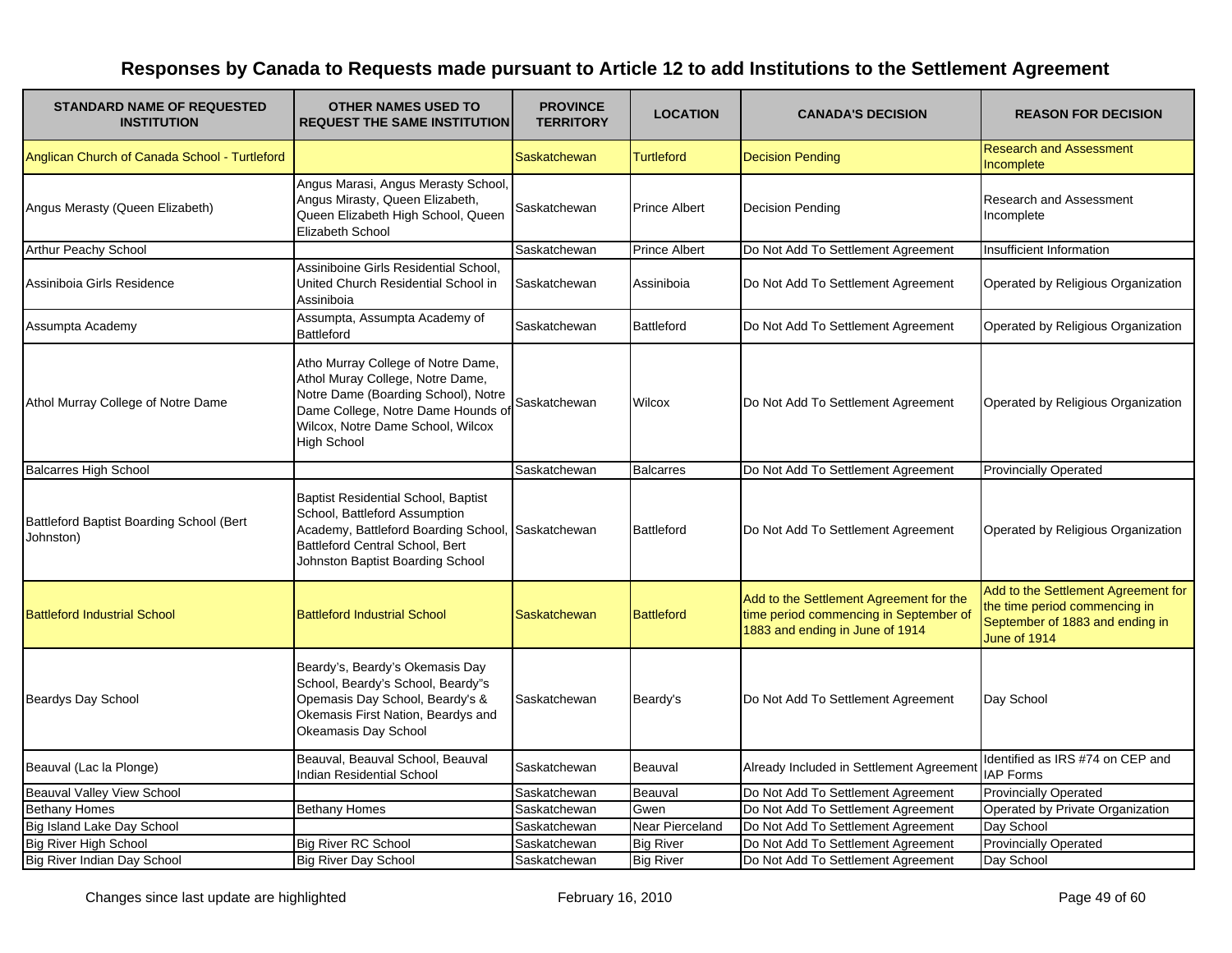| <b>STANDARD NAME OF REQUESTED</b><br><b>INSTITUTION</b>             | <b>OTHER NAMES USED TO</b><br><b>REQUEST THE SAME INSTITUTION</b>                                                                                                                                          | <b>PROVINCE</b><br><b>TERRITORY</b> | <b>LOCATION</b>          | <b>CANADA'S DECISION</b>                                                                                             | <b>REASON FOR DECISION</b>                                  |
|---------------------------------------------------------------------|------------------------------------------------------------------------------------------------------------------------------------------------------------------------------------------------------------|-------------------------------------|--------------------------|----------------------------------------------------------------------------------------------------------------------|-------------------------------------------------------------|
| Boarding School at La Ronge                                         |                                                                                                                                                                                                            | Saskatchewan                        | La Ronge                 | Do Not Add To Settlement Agreement                                                                                   | Home Placement                                              |
| Boucher (Notre Dame de la Providence)                               | Institute of Notre Dame de la<br>Providence, Notre Dame de la<br>Providence                                                                                                                                | Saskatchewan                        | <b>Prince Albert</b>     | Do Not Add To Settlement Agreement                                                                                   | Operated by Religious<br>Organization/Provincially Operated |
| <b>Briercrest College</b>                                           | <b>Briercrest</b>                                                                                                                                                                                          | Saskatchewan                        | Caronport                | Do Not Add To Settlement Agreement                                                                                   | Operated by Private Organization                            |
| <b>Cando Residential School</b>                                     |                                                                                                                                                                                                            | Saskatchewan                        | Cando                    | Do Not Add To Settlement Agreement                                                                                   | Insufficient Information                                    |
| Canoe Lake Indian Day School                                        |                                                                                                                                                                                                            | Saskatchewan                        | Canoe Lake               | Do Not Add To Settlement Agreement                                                                                   | Day School                                                  |
| Canoe Lake Residence                                                |                                                                                                                                                                                                            | Saskatchewan                        | <b>Canoe Narrows</b>     | Do Not Add To Settlement Agreement                                                                                   | Insufficient Information                                    |
| Carlton High School                                                 | Boarding School affiliated with Carlton<br>High School, Carlton Comprehensive<br>High School, Technical Institute                                                                                          | Saskatchewan                        | <b>Prince Albert</b>     | Do Not Add To Settlement Agreement                                                                                   | <b>Provincially Operated</b>                                |
| <b>Caronport High School</b>                                        |                                                                                                                                                                                                            | Saskatchewan                        | Caronport                | Do Not Add To Settlement Agreement                                                                                   | Operated by Private Organization                            |
| Carpenter High School                                               |                                                                                                                                                                                                            | Saskatchewan                        | <b>Meadow Lake</b>       | Do Not Add To Settlement Agreement                                                                                   | <b>Provincially Operated</b>                                |
| <b>Celbrine Hall</b>                                                |                                                                                                                                                                                                            | Saskatchewan                        | Saskatoon                | Do Not Add To Settlement Agreement                                                                                   | Insufficient Information                                    |
| Center School                                                       |                                                                                                                                                                                                            | Saskatchewan                        | <b>Prince Albert</b>     | Do Not Add To Settlement Agreement                                                                                   | Day School                                                  |
| <b>Chakoo Roman Catholic School</b>                                 | Roman Catholic School,<br>Opawikoscikan School, Ochapowace<br>Day School                                                                                                                                   | Saskatchewan                        | <b>Pelican Narrows</b>   | Do Not Add To Settlement Agreement                                                                                   | Day School                                                  |
| Charlebois Catholic Day School                                      | Charlebois Day School, Charlebois<br>School, Charlesbois Catholic School,<br>Charlebois School Cumberland<br>House, Cumberland House Charlebois<br>School, St.Joseph's Mission<br><b>Charlebois School</b> | Saskatchewan                        | Cumberland<br>House      | Do Not Add To Settlement Agreement                                                                                   | <b>Provincially Operated</b>                                |
| Charlebois Catholic Residence                                       | Charlebois, Charlebois Residence,<br>Charlebois Residential School,                                                                                                                                        | Saskatchewan                        | Cumberland<br>House      | <b>Decision Pending</b>                                                                                              | Research and Assessment<br>Incomplete                       |
| Charlebois Catholic Residential School -<br><b>Cumberland House</b> | Charlebois Residence Indian<br><b>Residential School</b>                                                                                                                                                   | Saskatchewan                        | Cumberland<br>House      | <b>Decision Pending</b>                                                                                              | Research and Assessment<br>Incomplete                       |
| Churchill High School                                               |                                                                                                                                                                                                            | Saskatchewan                        | La Ronge                 | Do Not Add To Settlement Agreement                                                                                   | <b>Provincially Operated</b>                                |
| <b>City Park Collegiate</b>                                         | City Park Collegiate                                                                                                                                                                                       | Saskatchewan                        | Saskatoon                | Do Not Add To Settlement Agreement                                                                                   | <b>Provincially Operated</b>                                |
| Convent of Jesus and Mary                                           |                                                                                                                                                                                                            | Saskatchewan                        | Gravelburg               | Do Not Add To Settlement Agreement                                                                                   | Operated by Religious Organization                          |
| Convent of the Child Jesus                                          | Convent of Child Jesus, Convent of<br>the Sisters Child Jesus, St. Joseph,<br>The Convent Located in North<br><b>Battleford</b>                                                                            | Saskatchewan                        | North Battleford         | Do Not Add To Settlement Agreement                                                                                   | Operated by Religious Organization                          |
| Cote Day School                                                     | Cote School                                                                                                                                                                                                | Saskatchewan                        | <b>Cote First Nation</b> | Do Not Add To Settlement Agreement                                                                                   | Day School                                                  |
| Cote Improved Federal Day School                                    |                                                                                                                                                                                                            | Saskatchewan                        | <b>Cote First Nation</b> | Add to the Settlement Agreement for the<br>time period commencing in September of<br>1928 and ending in June of 1940 | dentified as IRS #133 on CEP and<br><b>IAP Forms</b>        |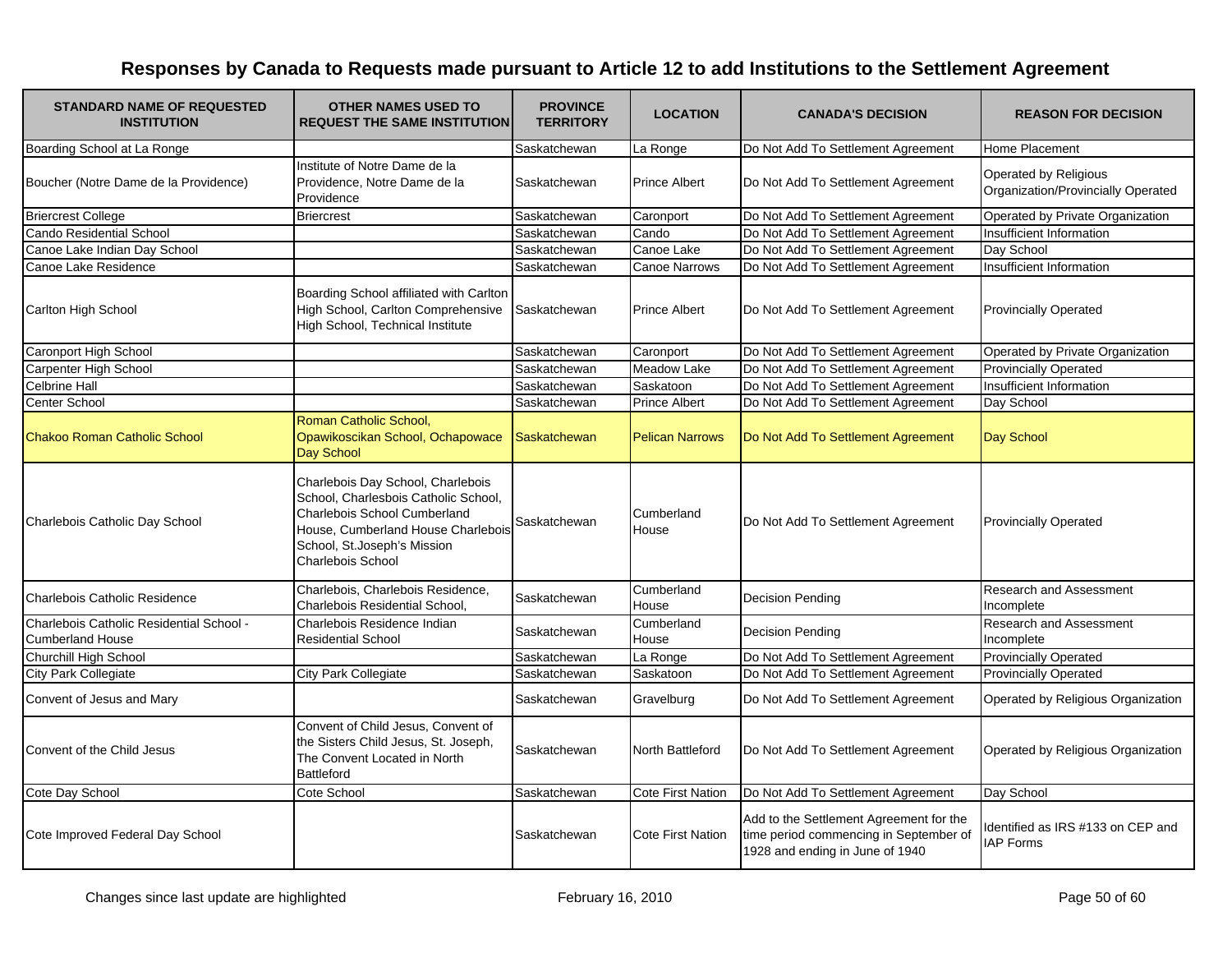| <b>STANDARD NAME OF REQUESTED</b><br><b>INSTITUTION</b> | <b>OTHER NAMES USED TO</b><br><b>REQUEST THE SAME INSTITUTION</b>                                                                                                       | <b>PROVINCE</b><br><b>TERRITORY</b> | <b>LOCATION</b>     | <b>CANADA'S DECISION</b>                 | <b>REASON FOR DECISION</b>                           |
|---------------------------------------------------------|-------------------------------------------------------------------------------------------------------------------------------------------------------------------------|-------------------------------------|---------------------|------------------------------------------|------------------------------------------------------|
| <b>Creighton Community School</b>                       | Creighton School                                                                                                                                                        | Saskatchewan                        | Creighton           | Do Not Add To Settlement Agreement       | <b>Provincially Operated</b>                         |
| <b>Crescent Lake</b>                                    |                                                                                                                                                                         | Saskatchewan                        | Yorkton             | Do Not Add To Settlement Agreement       | <b>Provincially Operated</b>                         |
| <b>Cumberland House School</b>                          |                                                                                                                                                                         | Saskatchewan                        | Cumberland<br>House | <b>Decision Pending</b>                  | <b>Research and Assessment</b><br>Incomplete         |
| Dale's House                                            |                                                                                                                                                                         | Saskatchewan                        | Regina              | Do Not Add To Settlement Agreement       | <b>Provincially Operated</b>                         |
| Debden High School                                      | Debdin School                                                                                                                                                           | Saskatchewan                        | Debden              | Do Not Add To Settlement Agreement       | <b>Provincially Operated</b>                         |
| Ducharme (La Loche) School                              | La Loche Old School, Old School                                                                                                                                         | Saskatchewan                        | La Loche            | Do Not Add To Settlement Agreement       | <b>Provincially Operated</b>                         |
| Duck Lake Convent                                       | Duck Lake St. Mary's Convent                                                                                                                                            | Saskatchewan                        | Duck Lake           | Do Not Add To Settlement Agreement       | Operated by Religious Organization                   |
| Duquette School                                         | Duquette School                                                                                                                                                         | Saskatchewan                        | Saskatoon           | Do Not Add To Settlement Agreement       | <b>Provincially Operated</b>                         |
| E. D. Feehan High School                                |                                                                                                                                                                         | Saskatchewan                        | Saskatoon           | Do Not Add To Settlement Agreement       | <b>Home Placement</b>                                |
| Edenwold School                                         | <b>Edenwald School</b>                                                                                                                                                  | Saskatchewan                        | Edenwold            | Do Not Add To Settlement Agreement       | <b>Provincially Operated</b>                         |
| <b>Emery House</b>                                      |                                                                                                                                                                         | Saskatchewan                        | Regina              | Do Not Add To Settlement Agreement       | Insufficient Information                             |
| Evan Hardy Collegiate                                   |                                                                                                                                                                         | Saskatchewan                        | Saskatoon           | Do Not Add To Settlement Agreement       | <b>Provincially Operated</b>                         |
| File Hills Colony Day School                            | File Hills Colony Day School                                                                                                                                            | Saskatchewan                        | <b>Belcarres</b>    | Do Not Add to Settlement Agreement       | Day School                                           |
| File Hills Indian Day School                            |                                                                                                                                                                         | Saskatchewan                        | Okanese Reserve     | Do Not Add To Settlement Agreement       | Day School                                           |
| Fond du Lac Day School                                  | Denie Day School, Fond du Lac Indian<br>Day School, Fond du Lac School,<br><b>Father Charles Gamache</b>                                                                | Saskatchewan                        | Fond du Lac         | Do Not Add To Settlement Agreement       | Day School                                           |
| <b>Forget IRS - Redville</b>                            |                                                                                                                                                                         | Saskatchewan                        | <b>Redville</b>     | <b>Decision Pending</b>                  | <b>Research and Assessment</b><br>Incomplete         |
| Forget IRS - Verwood                                    |                                                                                                                                                                         | <b>Saskatchewan</b>                 | Verwood             | <b>Decision Pending</b>                  | <b>Research and Assessment</b><br>Incomplete         |
| Forget IRS - Willowbunch                                |                                                                                                                                                                         | <b>Saskatchewan</b>                 | <b>Willowbunch</b>  | <b>Decision Pending</b>                  | <b>Research and Assessment</b><br>Incomplete         |
| Fort Qu'Appelle                                         |                                                                                                                                                                         | Saskatchewan                        | Fort Qu'Appelle     | Do Not Add To Settlement Agreement       | Insufficient Information                             |
| Fort Qu'appelle Sanatorium                              | Fort Sand TB Clinic                                                                                                                                                     | Saskatchewan                        | Fort Qu'Appelle     | Do Not Add To Settlement Agreement       | Sanatorium                                           |
| Foster Home - North Battleford                          |                                                                                                                                                                         | Saskatchewan                        | North Battleford    | Do Not Add To Settlement Agreement       | <b>Foster Care</b>                                   |
| Four Points Road Muscowequan                            | Four Points Road                                                                                                                                                        | Saskatchewan                        |                     | Do Not Add To Settlement Agreement       | <b>Insufficient Information</b>                      |
| <b>Free Methodist Hostel</b>                            | Free Methodist Indian Missions, Free<br>Methodist Youth Hostel, Moose Jaw<br>Free Methodist School, Moose Jaw<br>Youth Hostel, Moosejaw Free<br><b>Methodist Hostel</b> | Saskatchewan                        | Moose Jaw           | Do Not Add To Settlement Agreement       | Operated by Religious Organization                   |
| Gordon's                                                | Gordon Residential, Gordon<br><b>Residential School</b>                                                                                                                 | Saskatchewan                        | Punnichy            | Already Included in Settlement Agreement | Identified as IRS #77 on CEP and<br><b>IAP Forms</b> |
| Gordon's Day School - Anglican                          | <b>Gordon Day School</b>                                                                                                                                                | Saskatchewan                        | <b>Punnichy</b>     | <b>Decision Pending</b>                  | <b>Research and Assessment</b><br>Incomplete         |
| Gordon's Day School - Roman Catholic                    | Gordon's Roman Catholic Day School Saskatchewan                                                                                                                         |                                     | <b>Punnichy</b>     | <b>Decision Pending</b>                  | <b>Research and Assessment</b><br>Incomplete         |
| Green Lake School                                       | Green Lake                                                                                                                                                              | Saskatchewan                        | Green Lake          | Do Not Add to Settlement Agreement       | <b>Provincially Operated</b>                         |
| <b>Grenfell Farms</b>                                   |                                                                                                                                                                         | Saskatchewan                        | Grenfell            | Do Not Add to Settlement Agreement       | Insufficient Information                             |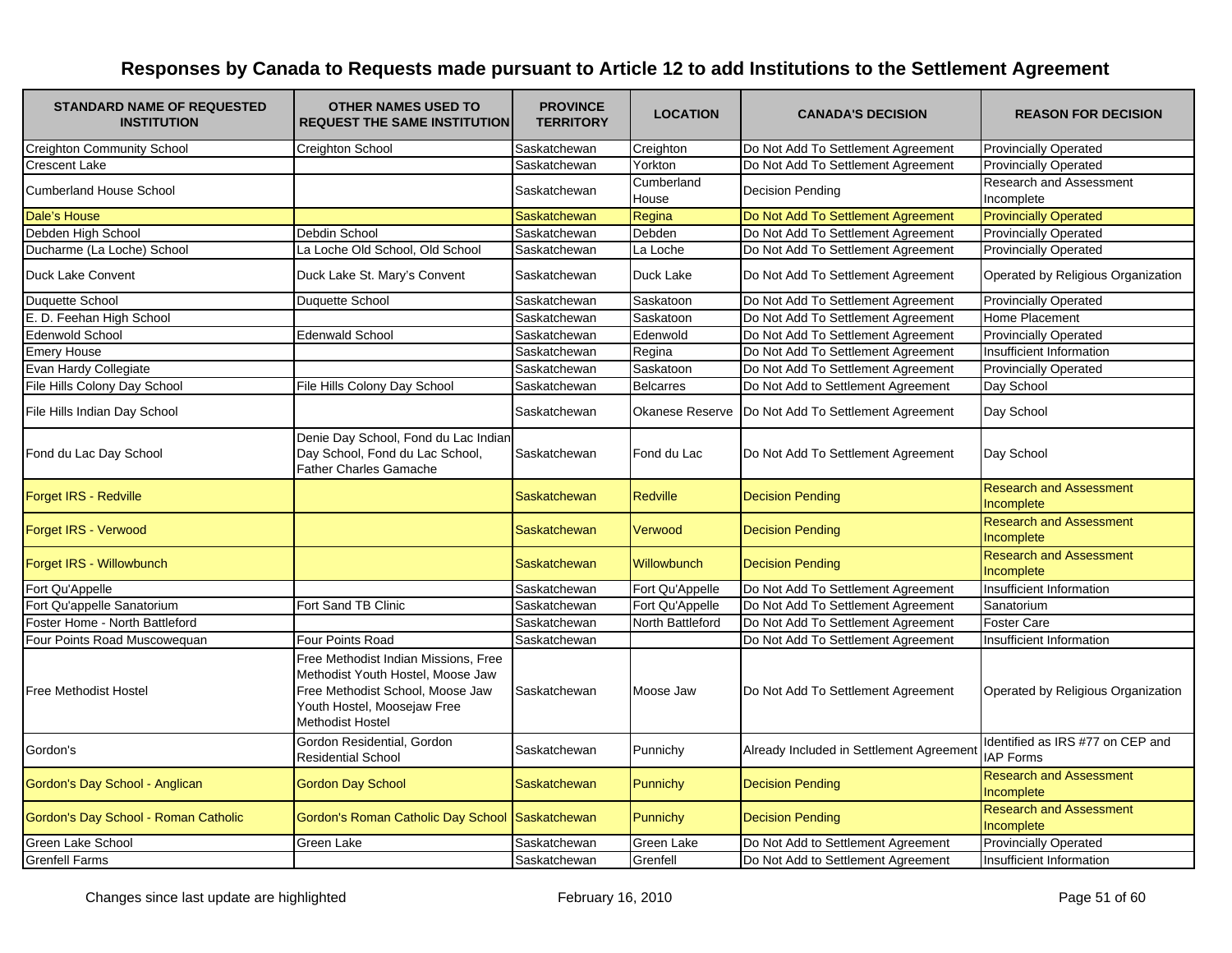| <b>STANDARD NAME OF REQUESTED</b><br><b>INSTITUTION</b>                                       | <b>OTHER NAMES USED TO</b><br><b>REQUEST THE SAME INSTITUTION</b>                                                                                                                                                                                                                           | <b>PROVINCE</b><br><b>TERRITORY</b> | <b>LOCATION</b>                  | <b>CANADA'S DECISION</b>                               | <b>REASON FOR DECISION</b>                                   |
|-----------------------------------------------------------------------------------------------|---------------------------------------------------------------------------------------------------------------------------------------------------------------------------------------------------------------------------------------------------------------------------------------------|-------------------------------------|----------------------------------|--------------------------------------------------------|--------------------------------------------------------------|
| Greystone School                                                                              |                                                                                                                                                                                                                                                                                             | Saskatchewan                        | Saskatoon                        | Do Not Add to Settlement Agreement                     | <b>Provincially Operated</b>                                 |
| <b>Healing Hospital/Indian Hospital</b>                                                       |                                                                                                                                                                                                                                                                                             | Saskatchewan                        | Fort Qu'Appelle                  | Do Not Add To Settlement Agreement                     | Hospital                                                     |
| <b>Hector Thiboutot School</b>                                                                |                                                                                                                                                                                                                                                                                             | Saskatchewan                        | Sandy Bay                        | Do Not Add To Settlement Agreement                     | <b>Provincially Operated</b>                                 |
| Hillside School                                                                               |                                                                                                                                                                                                                                                                                             | Saskatchewan                        |                                  | Do Not Add To Settlement Agreement                     | Day School                                                   |
| Home Placement - Good Soil                                                                    |                                                                                                                                                                                                                                                                                             | Saskatchewan                        | Good Soil                        | Do Not Add To Settlement Agreement                     | Home Placement                                               |
| Home Placement - Humboldt                                                                     |                                                                                                                                                                                                                                                                                             | Saskatchewan                        | <b>Humboldt</b>                  | <b>Decision Pending</b>                                | <b>Research and Assessment</b><br>Incomplete                 |
| Home Placement - North Batteford                                                              | Home Placement in North Battleford                                                                                                                                                                                                                                                          | Saskatchewan                        | North Battleford                 | <b>Decision Pending</b>                                | <b>Research and Assessment</b><br>Incomplete                 |
| Home Placement - Prince Albert                                                                | <b>Boarding Home, Home Placements</b>                                                                                                                                                                                                                                                       | Saskatchewan                        | <b>Prince Albert</b>             | Do Not Add To Settlement Agreement                     | <b>Home Placement</b>                                        |
| Home Placement - St. Gregor                                                                   |                                                                                                                                                                                                                                                                                             | Saskatchewan                        | St. Gregor                       | <b>Decision Pending</b>                                | <b>Research and Assessment</b><br>Incomplete                 |
| <b>House of Concord</b>                                                                       |                                                                                                                                                                                                                                                                                             | Saskatchewan                        | Regina                           | Do Not Add To Settlement Agreement                     | Operated by Private/Non-<br><b>Governmental Organization</b> |
| Hugh Cairns V.C. School                                                                       | Cairns School                                                                                                                                                                                                                                                                               | Saskatchewan                        | Saskatoon                        | Do Not Add to Settlement Agreement                     | <b>Provincially Operated</b>                                 |
| Ile a la Crosse Mission Boarding School (Holy<br>Family, St. Joseph, St. John Baptist Parish) | Ile a la Crosse, St. Joseph's Boys<br>Boarding School, St. Joseph's<br>Residential School, Ile a la Crosse<br>Boarding School, St. John the Baptist,<br>Ile a la Crosse Catholic Residential<br>School, Holy Family Complex, St.<br>Josephs Ilse-La-Cross School,<br><b>Boarding School</b> | Saskatchewan                        | Ile a la Crosse                  | Do Not Add To Settlement Agreement                     | Operated by Religious Organization                           |
| International Bible College                                                                   |                                                                                                                                                                                                                                                                                             | Saskatchewan                        | Moose Jaw                        | Do Not Add To Settlement Agreement                     | Operated by Private Organization                             |
| Ituna Orphanage (St. Ann's Orphanage)                                                         | St. Annes Children Home                                                                                                                                                                                                                                                                     | Saskatchewan                        | Ituna                            | Do Not Add To Settlement Agreement                     | Operated by Religious Organization                           |
| Johnson Frost Home                                                                            | Home Placement in Good Soil                                                                                                                                                                                                                                                                 | Saskatchewan                        | <b>Biggar</b>                    | Do Not Add To Settlement Agreement                     | Insufficient Information                                     |
| Joseph Bighead School                                                                         |                                                                                                                                                                                                                                                                                             | Saskatchewan                        | Pierceland                       | Do Not Add To Settlement Agreement                     | Day School                                                   |
| Kaniswapit Central School                                                                     |                                                                                                                                                                                                                                                                                             | Saskatchewan                        | Fort Qu'Appelle                  | Do Not Add To Settlement Agreement                     | <b>Band Operated</b>                                         |
| <b>Kenosee Youth Center</b>                                                                   |                                                                                                                                                                                                                                                                                             | Saskatchewan                        | <b>Carlyle (Kenosee</b><br>Park) | Do Not Add To Settlement Agreement                     | <b>Provincially Operated</b>                                 |
| Kilburn Hall                                                                                  | Kilbin Hall Residential School                                                                                                                                                                                                                                                              | Saskatchewan                        | Saskatoon                        | Do Not Add To Settlement Agreement                     | <b>Provincially Operated</b>                                 |
| King Edward School                                                                            |                                                                                                                                                                                                                                                                                             | Saskatchewan                        | Moose Jaw                        | Do Not Add To Settlement Agreement                     | <b>Provincially Operated</b>                                 |
| <b>Kinsmen School</b>                                                                         |                                                                                                                                                                                                                                                                                             | <b>Saskatchewan</b>                 | <b>Prince Albert</b>             | <b>Decision Pending</b>                                | <b>Research and Assessment</b><br>Incomplete                 |
| <b>Kitsaki School</b>                                                                         |                                                                                                                                                                                                                                                                                             | Saskatchewan                        | La Ronge                         | <b>Decision Pending</b>                                | <b>Research and Assessment</b><br>Incomplete                 |
| P. Miller High School                                                                         |                                                                                                                                                                                                                                                                                             | Saskatchewan                        | Nipawin                          | Do Not Add To Settlement Agreement                     | <b>Provincially Operated</b>                                 |
| Lebret (Qu'Appelle, Whitecalf, St. Paul's High<br>School)                                     | Labrette Catholic School, Lebret<br>Residential School (Qu'Appelle,<br>Whitecalf, St. Paul's High School)                                                                                                                                                                                   | Saskatchewan                        | Lebret                           | Already Included in Settlement Agreement               | Identified as IRS #78 on CEP and<br><b>IAP Forms</b>         |
| <b>Little Pine School</b>                                                                     |                                                                                                                                                                                                                                                                                             | Saskatchewan                        |                                  | Little Pine Reserve Do Not Add To Settlement Agreement | Day School                                                   |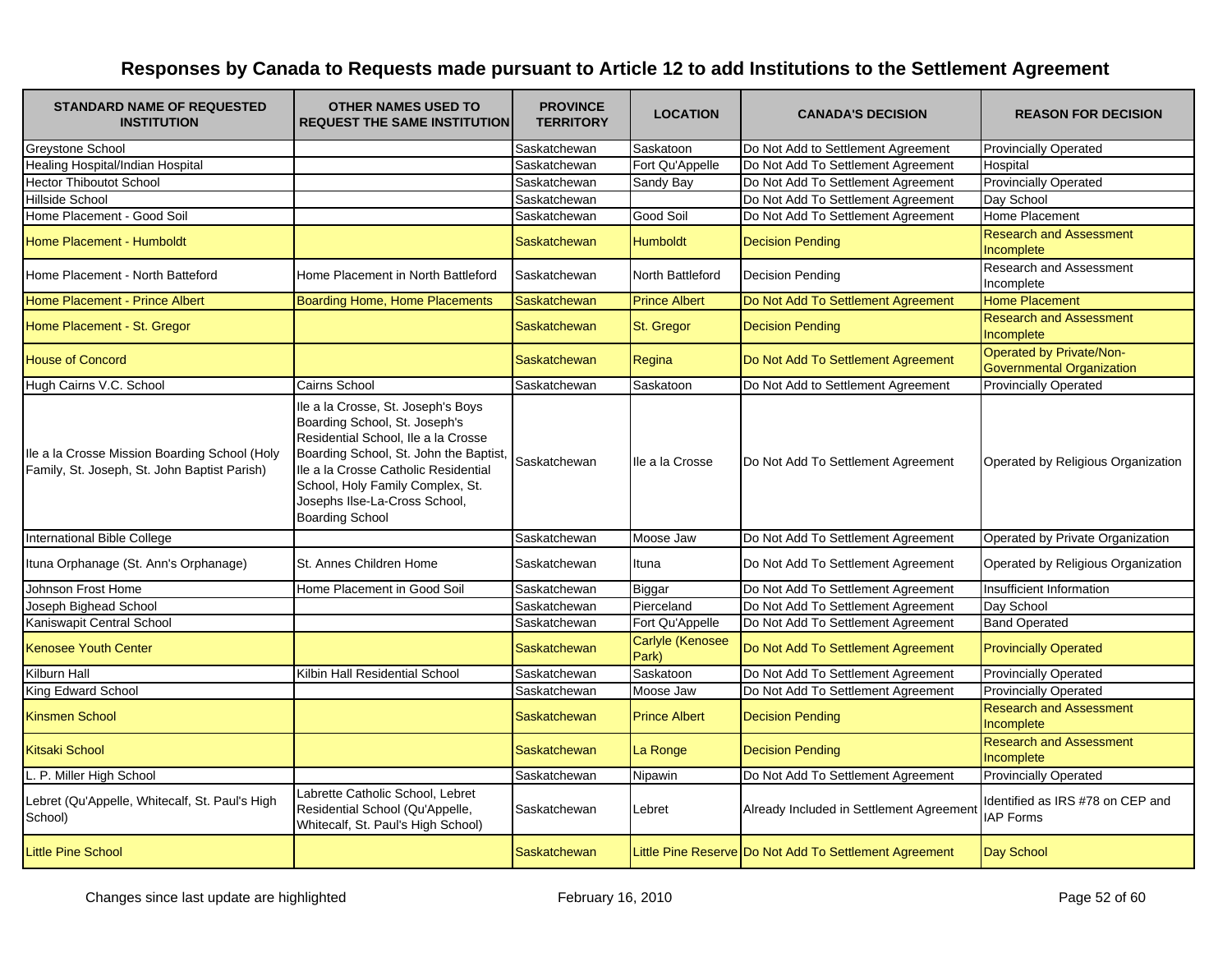| <b>STANDARD NAME OF REQUESTED</b><br><b>INSTITUTION</b> | <b>OTHER NAMES USED TO</b><br><b>REQUEST THE SAME INSTITUTION</b>                                                                                                | <b>PROVINCE</b><br><b>TERRITORY</b> | <b>LOCATION</b>      | <b>CANADA'S DECISION</b>                 | <b>REASON FOR DECISION</b>                            |
|---------------------------------------------------------|------------------------------------------------------------------------------------------------------------------------------------------------------------------|-------------------------------------|----------------------|------------------------------------------|-------------------------------------------------------|
| Loon Lake Day School                                    |                                                                                                                                                                  | Saskatchewan                        | <b>Loon Lake</b>     | Do Not Add To Settlement Agreement       | Day School                                            |
| Luther High School                                      |                                                                                                                                                                  | Saskatchewan                        | Regina               | Do Not Add To Settlement Agreement       | Operated by Private Organization                      |
| Lutheran Collegiate Bible Institute                     | L.C.B.I., Lutheran Collegiate Bible<br><b>Institute Outlook</b>                                                                                                  | Saskatchewan                        | <b>Outlook</b>       | Do Not Add To Settlement Agreement       | Operated by Private Organization                      |
| <b>Marcelin Convent</b>                                 |                                                                                                                                                                  | Saskatchewan                        | Marcelin             | Do Not Add To Settlement Agreement       | Operated by Religious Organization                    |
| Marieval (Cowesess, Crooked Lake)                       | <b>Cowessess Residential</b>                                                                                                                                     | Saskatchewan                        | Grayson              | Already Included in Settlement Agreement | Identified as IRS #79 on CEP and<br><b>IAP Forms</b>  |
| Mathieu College                                         | Collège Matthieu Du Gravelburg                                                                                                                                   | Saskatchewan                        | Gravelbourg          | Do Not Add To Settlement Agreement       | Operated by Private Organization                      |
| <b>Meadow Lake School</b>                               | <b>Meadow Lake School</b>                                                                                                                                        | Saskatchewan                        | <b>Meadow Lake</b>   | Do Not Add to Settlement Agreement       | Day School                                            |
| Ministikwan Day school                                  |                                                                                                                                                                  | Saskatchewan                        | Loon Lake            | Do Not Add To Settlement Agreement       | Day School                                            |
| Mistamim High School                                    |                                                                                                                                                                  | Saskatchewan                        | Mistamin             | Do Not Add To Settlement Agreement       | <b>Provincially Operated</b>                          |
| Molaosa School                                          |                                                                                                                                                                  | Saskatchewan                        |                      | Do Not Add To Settlement Agreement       | Insufficient Information                              |
| Montmartre Convent School                               | Montmarte Saskatchewan Catholic<br>Convent, Montmarte Saskatchewan<br>Convent, Sacred Heart Convent,<br>Montmarte Convent Public School,<br>Sacred Heart Parrish | Saskatchewan                        | Montmartre           | Do Not Add To Settlement Agreement       | Operated by Religious Organization                    |
| <b>Mooreville School</b>                                |                                                                                                                                                                  | Saskatchewan                        | <b>Unknown</b>       | <b>Decision Pending</b>                  | <b>Research and Assessment</b><br>Incomplete          |
| Moosejaw Residential Training School                    | Moosejaw Residential Training School<br>& Dorm                                                                                                                   | Saskatchewan                        | Moose Jaw            | Do Not Add To Settlement Agreement       | <b>Provincially Operated</b>                          |
| Moosomin Day School                                     | Moosomin Indian Day<br>School, Moosomin Band School                                                                                                              | Saskatchewan                        | Moosomin             | Do Not Add To Settlement Agreement       | Day School                                            |
| Mosquito Day School                                     |                                                                                                                                                                  | Saskatchewan                        | Mosquito             | Do Not Add To Settlement Agreement       | Day School                                            |
| Mukonman Bear Lodge                                     |                                                                                                                                                                  | Saskatchewan                        | Sandy Bay            | Do Not Add To Settlement Agreement       | Insufficient Information                              |
| Mulangar School                                         |                                                                                                                                                                  | Saskatchewan                        | Mullingar            | Do Not Add To Settlement Agreement       | Insufficient Information                              |
| Muscowequan (Lestock, Touchwood)                        | Muscowequan School, Muscowequan<br><b>Residential School</b>                                                                                                     | Saskatchewan                        | Lestock              | Already Included in Settlement Agreement | Identified as IRS #80 on CEP and<br><b>IAP Forms</b>  |
| Muscowpetung Day School                                 |                                                                                                                                                                  | Saskatchewan                        | Muscowpetung         | Do Not Add To Settlement Agreement       | Day School                                            |
| Nipawin Junior High School                              |                                                                                                                                                                  | Saskatchewan                        | Nipawin              | Do Not Add To Settlement Agreement       | Operated by Private Organization                      |
| North Battleford Indian Hospital                        |                                                                                                                                                                  | Saskatchewan                        | North Battleford     | Do Not Add To Settlement Agreement       | Hospital                                              |
| Notre Dame - Victoire                                   |                                                                                                                                                                  | Saskatchewan                        | Victoire             | Do Not Add To Settlement Agreement       | Insufficient Information                              |
| Notre Dame College - Prince Albert                      | Notre Dame                                                                                                                                                       | Saskatchewan                        | <b>Prince Albert</b> | Do Not Add To Settlement Agreement       | Insufficient Information                              |
| Notre Dame School - North Battleford                    |                                                                                                                                                                  | Saskatchewan                        | North Battleford     | Do Not Add To Settlement Agreement       | Operated by Private/Non-<br>Governmental Organization |
| Nut Lake North School                                   |                                                                                                                                                                  | Saskatchewan                        | Yellowquill          | Do Not Add To Settlement Agreement       | Day School                                            |
| Oasis School                                            |                                                                                                                                                                  | Saskatchewan                        | <b>Prince Albert</b> | Do Not Add To Settlement Agreement       | Insufficient Information                              |
| Ochapowace Day School                                   |                                                                                                                                                                  | Saskatchewan                        |                      | Do Not Add To Settlement Agreement       | Day School                                            |
| Old Gateway                                             |                                                                                                                                                                  | Saskatchewan                        | La Ronge             | Do Not Add To Settlement Agreement       | Insufficient Information                              |
| Onion Lake Roman Catholic School                        | Onion Lake School                                                                                                                                                | Saskatchewan                        | Onion Lake           | Do Not Add To Settlement Agreement       | Day School                                            |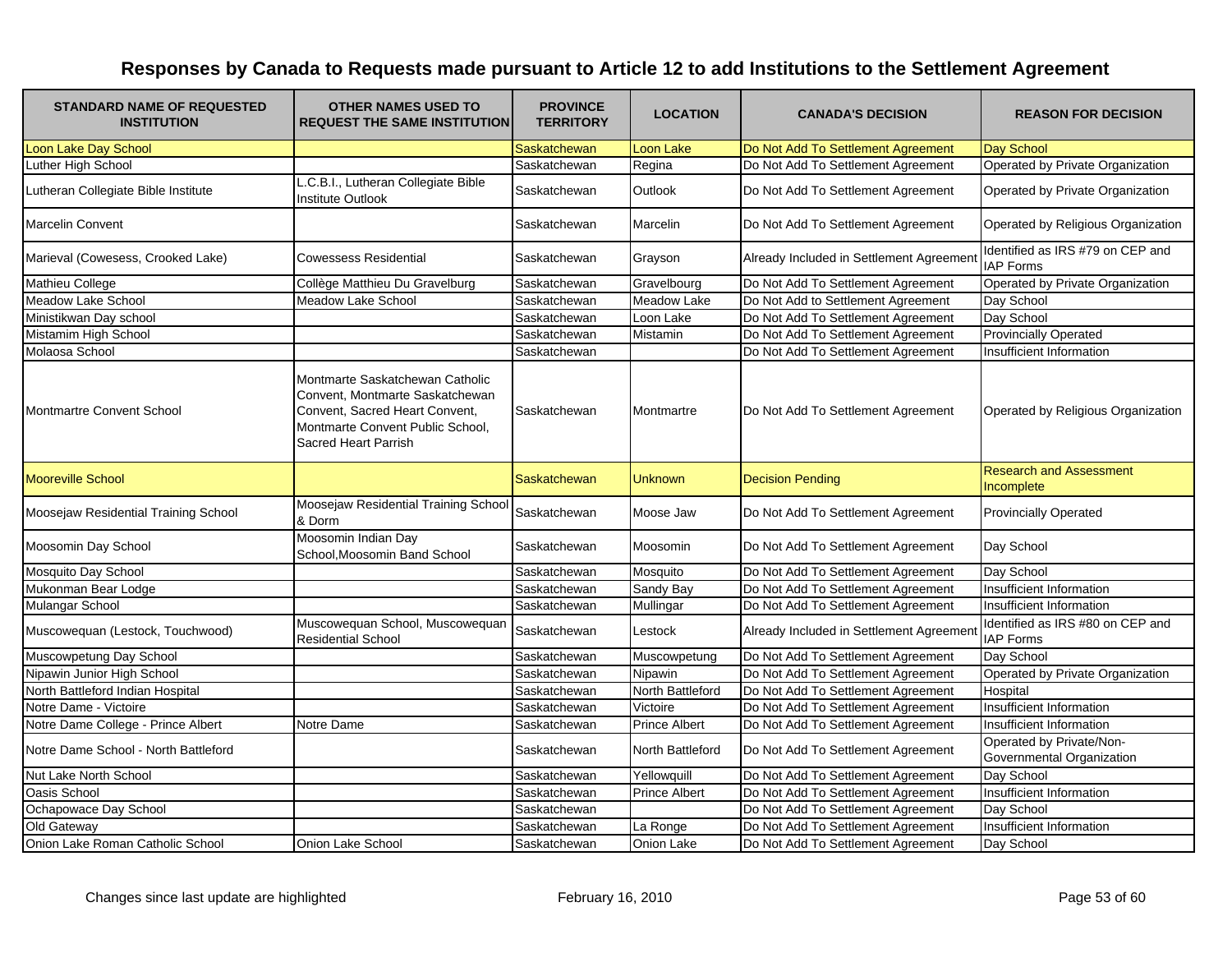| <b>STANDARD NAME OF REQUESTED</b><br><b>INSTITUTION</b>                                                 | <b>OTHER NAMES USED TO</b><br><b>REQUEST THE SAME INSTITUTION</b>                                                                                                                                                                                                                                                                                             | <b>PROVINCE</b><br><b>TERRITORY</b> | <b>LOCATION</b>                                     | <b>CANADA'S DECISION</b>                 | <b>REASON FOR DECISION</b>                                       |
|---------------------------------------------------------------------------------------------------------|---------------------------------------------------------------------------------------------------------------------------------------------------------------------------------------------------------------------------------------------------------------------------------------------------------------------------------------------------------------|-------------------------------------|-----------------------------------------------------|------------------------------------------|------------------------------------------------------------------|
| Orange Home                                                                                             | Orange Home Benevolent Society,<br>Orange Home Society, The Orange<br><b>Benevolent Home School</b>                                                                                                                                                                                                                                                           | Saskatchewan                        | Indian Head                                         | Do Not Add To Settlement Agreement       | Operated by Private/Non-<br>Governmental Organization            |
| Osborne School                                                                                          |                                                                                                                                                                                                                                                                                                                                                               | Saskatchewan                        | <b>Prince Albert</b>                                | Do Not Add To Settlement Agreement       | <b>Provincially Operated</b>                                     |
| Pasqua                                                                                                  |                                                                                                                                                                                                                                                                                                                                                               | Saskatchewan                        | Fort Lapel                                          | Do Not Add To Settlement Agreement       | <b>Band Operated</b>                                             |
| Pemmican Portage                                                                                        | Cumberland House, Pemmican<br>Portage, Cumberland Pemmican<br>Portage School, Pemmican Portage<br>School                                                                                                                                                                                                                                                      | Saskatchewan                        | Pemmican                                            | Do Not Add To Settlement Agreement       | <b>Provincially Operated</b>                                     |
| Piapot Indian Day School                                                                                |                                                                                                                                                                                                                                                                                                                                                               | Saskatchewan                        | Piapot Reserve                                      | Do Not Add To Settlement Agreement       | Day School                                                       |
| Pine Bluff Day School                                                                                   |                                                                                                                                                                                                                                                                                                                                                               | Saskatchewan                        | Cumberland<br>House                                 | <b>Decision Pending</b>                  | Research and Assessment<br>Incomplete                            |
| Presbyterian Fellowhip House                                                                            |                                                                                                                                                                                                                                                                                                                                                               | Saskatchewan                        | <b>Prince Albert</b>                                | Do Not Add To Settlement Agreement       | Operated by Religious Organization                               |
| Prince Albert (Onion Lake Church of England,<br>St. Alban's, All Saints, St. Barnabas, Lac La<br>Ronge) | Prince Albert Indian Education Center<br>Prince Albert Indian Residential<br>School, Prince Albert Indian Student<br>Education Center (P.A.I.S.E.C.),<br>Prince Albert Residence, Prince Albert Saskatchewan<br>Residential School, Prince Albert<br>Student Residence, Prince Albert<br>(Onion Lake, St. Alban's, All Saints,<br>St. Barnabas, Lac La Ronge) |                                     | <b>Prince Albert</b>                                | Already Included in Settlement Agreement | Identified as IRS #81 on CEP and<br><b>IAP Forms</b>             |
| <b>Prince Albert Business College</b>                                                                   |                                                                                                                                                                                                                                                                                                                                                               | Saskatchewan                        | <b>Prince Albert</b>                                | Do Not Add To Settlement Agreement       | <b>Band Operated</b>                                             |
| Prince Albert Collegiate Institute                                                                      |                                                                                                                                                                                                                                                                                                                                                               | Saskatchewan                        | <b>Prince Albert</b>                                | Do Not Add To Settlement Agreement       | <b>Provincially Operated</b>                                     |
| Prince Albert Natonum College                                                                           |                                                                                                                                                                                                                                                                                                                                                               | Saskatchewan                        | <b>Prince Albert</b>                                | Do Not Add To Settlement Agreement       | <b>Provincially Operated</b>                                     |
| <b>Prince Albert Sanatorium</b>                                                                         | <b>Prince Albert Sanitorium</b>                                                                                                                                                                                                                                                                                                                               | Saskatchewan                        | <b>Prince Albert</b>                                | Do Not Add To Settlement Agreement       | Sanatorium/Operated by Private/Non-<br>Governmental Organization |
| Prud'homme Residential School (Prud'homme<br>Convent)                                                   | Prud'homme Residential School, Les<br>Filles de la Providence à Prud'homme,<br>Couvent de Howell, Filles de la<br>Providence convent in Prud'homme,<br><b>Prudhomme Convent</b>                                                                                                                                                                               | Saskatchewan                        | Prud'homme<br>(formerly Lally<br>Siding and Howell) | Do Not Add To Settlement Agreement       | Operated by Religious Organization                               |
| Public School in Prince Albert                                                                          |                                                                                                                                                                                                                                                                                                                                                               | Saskatchewan                        | <b>Prince Albert</b>                                | Do Not Add To Settlement Agreement       | Insufficient Information                                         |
| Queen Mary School                                                                                       | Queen Mary                                                                                                                                                                                                                                                                                                                                                    | Saskatchewan                        | <b>Prince Albert</b>                                | Do Not Add To Settlement Agreement       | <b>Provincially Operated</b>                                     |
| Quinton Day School (Poormans)                                                                           | Quinton, Quinton Catholic School,<br>Quinton Roman Catholic School                                                                                                                                                                                                                                                                                            | Saskatchewan                        | Quinton                                             | Do Not Add To Settlement Agreement       | Day School                                                       |
| Ranch Ehrlo                                                                                             | Ranch Erhlo Society (Boys Home),<br>Ranch Errow                                                                                                                                                                                                                                                                                                               | Saskatchewan                        | Regina                                              | Do Not Add To Settlement Agreement       | Operated by Private Organization                                 |
| <b>Red Field Boy's Home</b>                                                                             |                                                                                                                                                                                                                                                                                                                                                               | Saskatchewan                        | <b>Mayfair</b>                                      | Do Not Add To Settlement Agreement       | Insufficient Information                                         |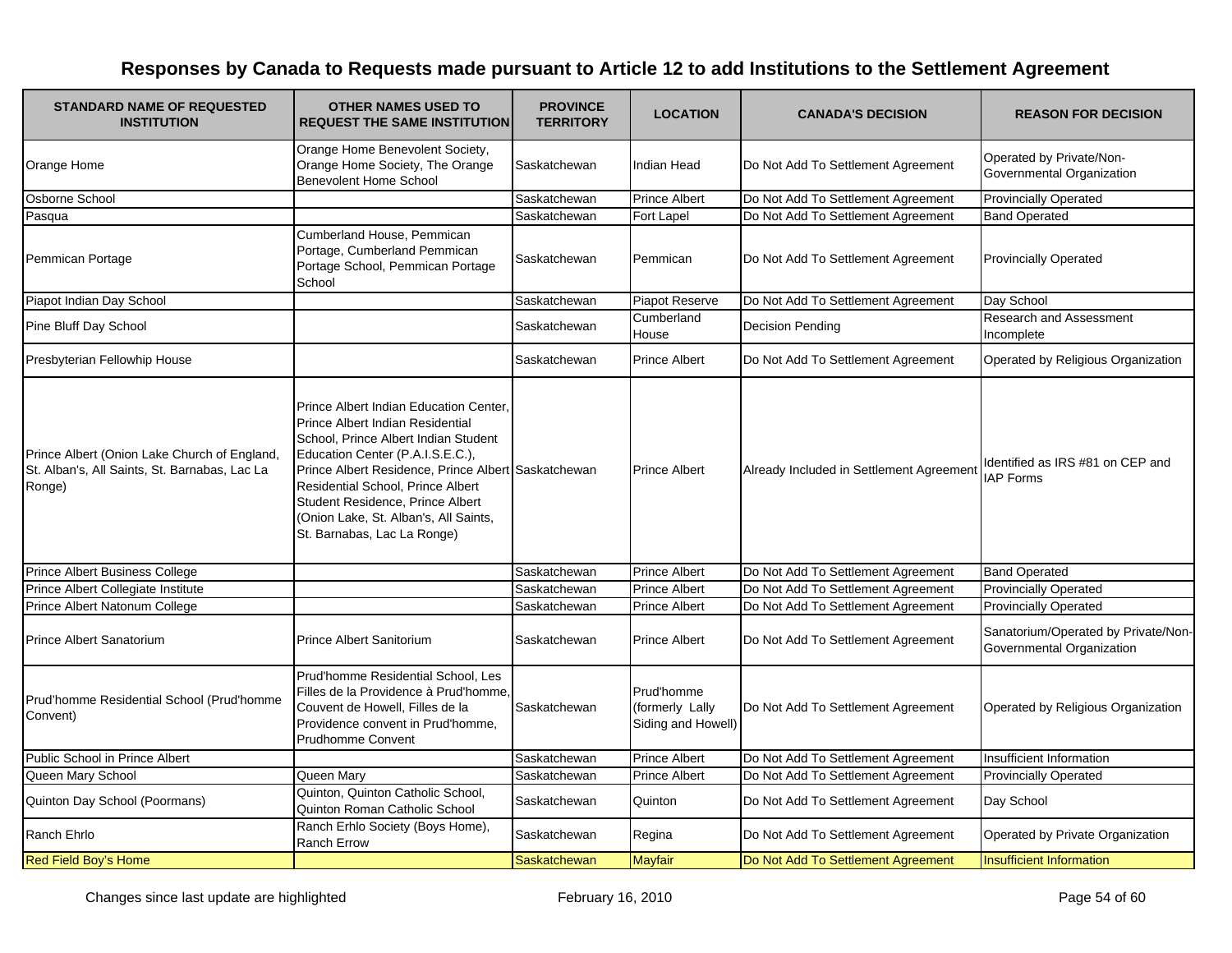| <b>STANDARD NAME OF REQUESTED</b><br><b>INSTITUTION</b> | <b>OTHER NAMES USED TO</b><br><b>REQUEST THE SAME INSTITUTION</b>                                                                                                                                                      | <b>PROVINCE</b><br><b>TERRITORY</b> | <b>LOCATION</b>       | <b>CANADA'S DECISION</b>                 | <b>REASON FOR DECISION</b>                           |
|---------------------------------------------------------|------------------------------------------------------------------------------------------------------------------------------------------------------------------------------------------------------------------------|-------------------------------------|-----------------------|------------------------------------------|------------------------------------------------------|
| Red Pheasant Day School                                 |                                                                                                                                                                                                                        | Saskatchewan                        | <b>Red Pheasant</b>   | Do Not Add To Settlement Agreement       | Day School                                           |
| Regina Collegiate                                       |                                                                                                                                                                                                                        | Saskatchewan                        | Regina                | Do Not Add To Settlement Agreement       | <b>Provincially Operated</b>                         |
| <b>Regina Correctional Center</b>                       |                                                                                                                                                                                                                        | Saskatchewan                        | Carlyle               | <b>Decision Pending</b>                  | <b>Research and Assessment</b><br>Incomplete         |
| Reserve Elementary School                               | <b>Reserve Elementary School</b>                                                                                                                                                                                       | Saskatchewan                        | Reserve               | Do Not Add To Settlement Agreement       | Insufficient Information                             |
| Riverside Collegiate                                    |                                                                                                                                                                                                                        | Saskatchewan                        | <b>Prince Albert</b>  | Do Not Add To Settlement Agreement       | <b>Provincially Operated</b>                         |
| Roman Catholic Indian Day School - Whitefish<br>Lake    | White Fish Lake Roman Catholic Day<br>School                                                                                                                                                                           | Saskatchewan                        | Whitefish Lake        | Do Not Add To Settlement Agreement       | Day School                                           |
| Rossignol School (Holy Family)                          | Father Rossignol, Grey Nuns,<br>Rossignol, Rossignol Catholic<br>Boarding School, Rossignol<br>Residential School, St. Jean Baptist,<br>Rossville Day School, Rossville Indian<br>Residential School, Rossville School | Saskatchewan                        | lle a la Crosse       | <b>Decision Pending</b>                  | <b>Research and Assessment</b><br>Incomplete         |
| Round Lake                                              |                                                                                                                                                                                                                        | Saskatchewan                        | Stockholm             | Already Included in Settlement Agreement | Identified as IRS #83 on CEP and<br><b>IAP Forms</b> |
| Roy Wilson Center                                       |                                                                                                                                                                                                                        | Saskatchewan                        | Sedley                | Do Not Add To Settlement Agreement       | <b>Provincially Operated</b>                         |
| Sacred Heart Academy - Regina                           | <b>Sacred Heart Academy</b>                                                                                                                                                                                            | Saskatchewan                        | Regina                | Do Not Add To Settlement Agreement       | <b>Operated by Religious Organization</b>            |
| Sacred Heart Academy - Yorkton                          | Sacred Heart High School                                                                                                                                                                                               | Saskatchewan                        | Yorkton               | Do Not Add To Settlement Agreement       | Operated by Religious Organization                   |
| Sacred Heart School - Whitefish Lake                    |                                                                                                                                                                                                                        | Saskatchewan                        | <b>Whitefish Lake</b> | Do Not Add To Settlement Agreement       | Insufficient Information                             |
| Sandy Lake Day School                                   |                                                                                                                                                                                                                        | Saskatchewan                        | Sandy Lake<br>Reserve | Do Not Add To Settlement Agreement       | Day School                                           |
| Saskatchewan House                                      |                                                                                                                                                                                                                        | Saskatchewan                        | Regina                | Do Not Add To Settlement Agreement       | Insufficient Information                             |
| Saskatchewan Penitentiary                               |                                                                                                                                                                                                                        | Saskatchewan                        | <b>Prince Albert</b>  | Do Not Add To Settlement Agreement       | Penitentiary                                         |
| Saskatchewan Residential Centre for Boys                | Saskatchewan Residential Centre for<br>Boys, Paul Do/Jack Youth Centre,<br>Paul Dojack Youth Centre                                                                                                                    | Saskatchewan                        | Regina                | Do Not Add To Settlement Agreement       | <b>Provincially Operated</b>                         |
| Saskatchewan Training School - Moose Jaw                | Valley View Training School (Valley<br>Center School)                                                                                                                                                                  | Saskatchewan                        | Moose Jaw             | Do Not Add To Settlement Agreement       | Provincially Operated                                |
| Saskatchewan Training School - Regina                   | Valley View Training School (Valley<br>Center School)                                                                                                                                                                  | Saskatchewan                        | Regina                | Do Not Add To Settlement Agreement       | Insufficient Information                             |
| Saskatoon Sanatorium                                    |                                                                                                                                                                                                                        | Saskatchewan                        | Saskatoon             | Do Not Add To Settlement Agreement       | Sanatorium                                           |
| Saskatoon School for the Deaf                           | S.S.D. R.J.D. School for the Deaf,<br>Saskatoon Hearing Impaired School,<br>School for the Deaf, The School for<br>the Deaf in Saskatoon                                                                               | Saskatchewan                        | Saskatoon             | Do Not Add To Settlement Agreement       | <b>Provincially Operated</b>                         |
| Saskatoon Technical Collegette                          |                                                                                                                                                                                                                        | Saskatchewan                        | Saskatoon             | Do Not Add To Settlement Agreement       | <b>Provincially Operated</b>                         |
| Sedley School                                           |                                                                                                                                                                                                                        | Saskatchewan                        | Sedley                | Do Not Add To Settlement Agreement       | Operated by Religious Organization                   |
| Sesewahum High School                                   |                                                                                                                                                                                                                        | Saskatchewan                        | <b>Big River</b>      | Do Not Add To Settlement Agreement       | <b>Band Operated</b>                                 |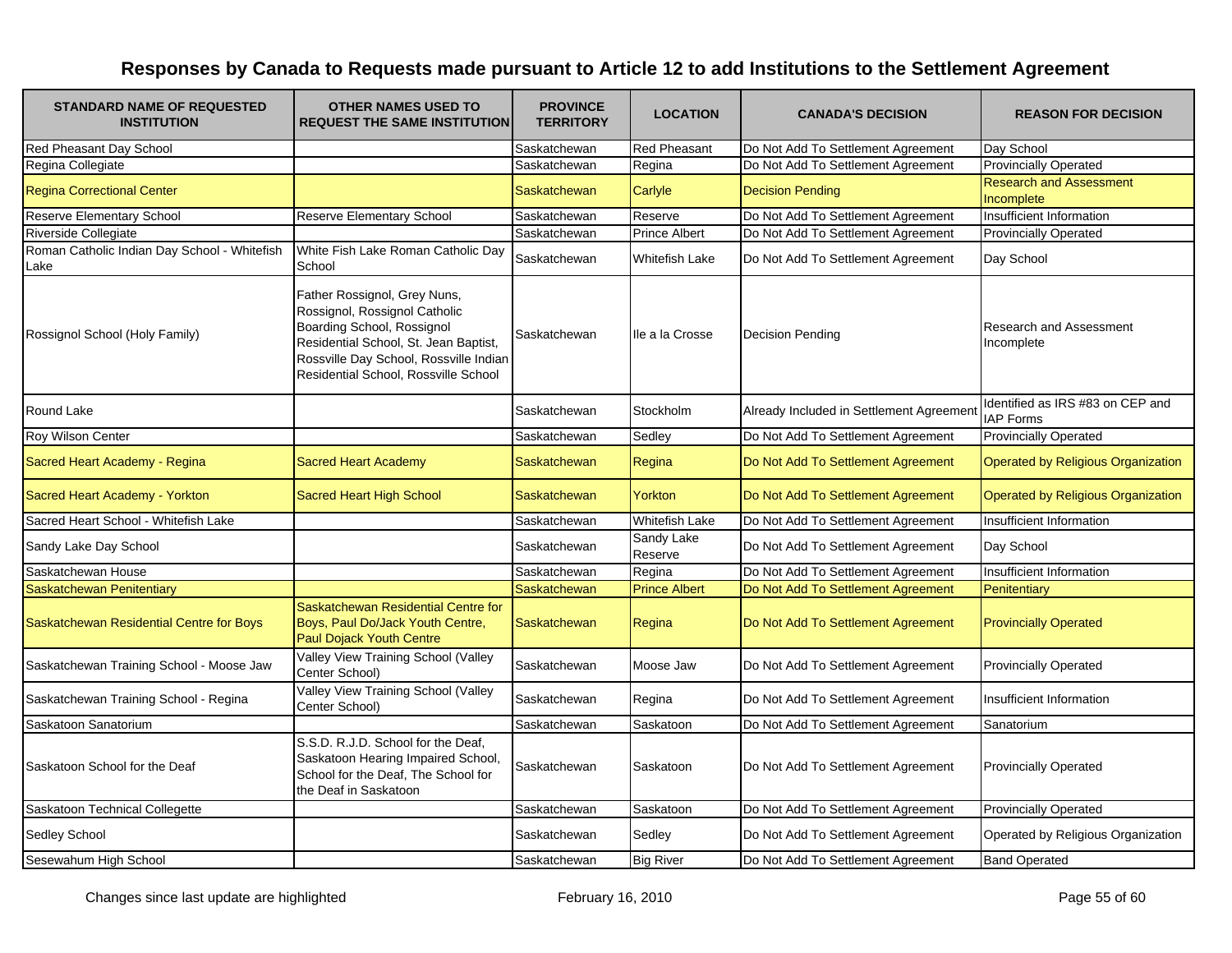| <b>STANDARD NAME OF REQUESTED</b><br><b>INSTITUTION</b>  | <b>OTHER NAMES USED TO</b><br><b>REQUEST THE SAME INSTITUTION</b>                                                         | <b>PROVINCE</b><br><b>TERRITORY</b> | <b>LOCATION</b>      | <b>CANADA'S DECISION</b>                 | <b>REASON FOR DECISION</b>                           |
|----------------------------------------------------------|---------------------------------------------------------------------------------------------------------------------------|-------------------------------------|----------------------|------------------------------------------|------------------------------------------------------|
| Sion Academy                                             | Sion Academy Girls School                                                                                                 | Saskatchewan                        | Saskatoon            | Do Not Add To Settlement Agreement       | Operated by Religious Organization                   |
| Spalding High School                                     |                                                                                                                           | Saskatchewan                        | Spalding             | Do Not Add To Settlement Agreement       | Home Placement                                       |
| St. Andrew's Convent                                     |                                                                                                                           | Saskatchewan                        | Wapella              | Decision Pending                         | Research and Assessment<br>Incomplete                |
| St. Angela's Academy - Prelate                           | Saint Angela's Academy, St. Angela's<br>Convent, St. Angela's School                                                      | Saskatchewan                        | Prelate              | Do Not Add To Settlement Agreement       | Operated by Religious Organization                   |
| St. Ann's - Prince Albert                                |                                                                                                                           | Saskatchewan                        | <b>Prince Albert</b> | Do Not Add To Settlement Agreement       | <b>Provincially Operated</b>                         |
| St. Anthony's (Onion Lake Roman Catholic)                | St. Anthony's - Onion Lake, St.<br>Anthony's, R.C. School Onion Lake                                                      | Saskatchewan                        | Onion Lake           | Already Included in Settlement Agreement | Identified as IRS #84 on CEP and<br><b>IAP Forms</b> |
| St. Bital Elementary                                     | St. Bital Catholic School                                                                                                 | Saskatchewan                        | Battleford           | Do Not Add To Settlement Agreement       | <b>Provincially Operated</b>                         |
| St. Chad's Girls School (Qu'Appelle Diocesan<br>School)  |                                                                                                                           | Saskatchewan                        | Regina               | Do Not Add To Settlement Agreement       | Operated by Religious Organization                   |
| St. Chad's Anglican Residential School                   |                                                                                                                           | Saskatchewan                        | Regina               | Do Not Add To Settlement Agreement       | Operated by Religious Organization                   |
| St. Don Bosco                                            |                                                                                                                           | Saskatchewan                        | <b>Meadow Lake</b>   | Do Not Add To Settlement Agreement       | Insufficient Information                             |
| St. Gabriel's High School/Convent                        | Biggar Convent, St. Gabrial Student<br>Residental School, St. Gabriel, St.<br>Gabriels                                    | Saskatchewan                        | Biggar               | Do Not Add To Settlement Agreement       | Operated by Religious Organization                   |
| St. George School                                        |                                                                                                                           | Saskatchewan                        | <b>Prince Albert</b> | <b>Decision Pending</b>                  | Research and Assessment<br>Incomplete                |
| <b>St. Hubert Mission Convent</b>                        |                                                                                                                           | Saskatchewan                        | St. Hubert           | Do Not Add To Settlement Agreement       | Operated by Religious Organization                   |
| St. Joan of Arc Academy                                  |                                                                                                                           | Saskatchewan                        | <b>Swift Current</b> | Do Not Add To Settlement Agreement       | Insufficient Information                             |
| St. John Baptist Parish - Ile a la Crosse                |                                                                                                                           | Saskatchewan                        | Ile a la Crosse      | <b>Decision Pending</b>                  | <b>Research and Assessment</b><br>Incomplete         |
| St. Joseph Convent - North Battleford                    | St. Joseph's School, St. Joseph                                                                                           | Saskatchewan                        | North Battleford     | Do Not Add To Settlement Agreement       | Insufficient Information                             |
| St. Joseph School - Prince Albert                        | St. Joseph's                                                                                                              | Saskatchewan                        | <b>Prince Albert</b> | Do Not Add To Settlement Agreement       | <b>Provincially Operated</b>                         |
| St. Joseph's Convent - Forget (Our Lady of<br>LaSalette) | St. Joseph's Convent, Our Lady of<br>LaSalette Convent, St. Joseph's, St.<br>Joseph's Convent (Academy), Forget<br>School | Saskatchewan                        | Forget               | Do Not Add To Settlement Agreement       | <b>Operated by Religious Organization</b>            |
| St. Joseph's - Rosetown                                  | St.Joseph's Convent                                                                                                       | Saskatchewan                        | Rosetown             | Do Not Add To Settlement Agreement       | <b>Provincially Operated</b>                         |
| St. Joseph's College - Yorkton                           |                                                                                                                           | Saskatchewan                        | Yorkton              | Do Not Add To Settlement Agreement       | Operated by Religious Organization<br>and Province   |
| St. Joseph's Convent - St. Louis                         |                                                                                                                           | Saskatchewan                        | St. Louis            | Decision Pending                         | <b>Research and Assessment</b><br>Incomplete         |
| St. Joseph's School - Saskatoon                          | St. Joseph's                                                                                                              | Saskatchewan                        | Saskatoon            | Do Not Add To Settlement Agreement       | <b>Provincially Operated</b>                         |
| St. Joseph's School - Vibank                             | St. Josephs High School                                                                                                   | Saskatchewan                        | Vibank               | Do Not Add To Settlement Agreement       | Insufficient Information                             |
| St. Karen's                                              |                                                                                                                           | Saskatchewan                        |                      | Do Not Add To Settlement Agreement       | Insufficient Information                             |
| St. Louis Convent - St. Louis                            | Les Filles de Providence                                                                                                  | Saskatchewan                        | St. Louis            | Do Not Add To Settlement Agreement       | Operated by Religious Organization                   |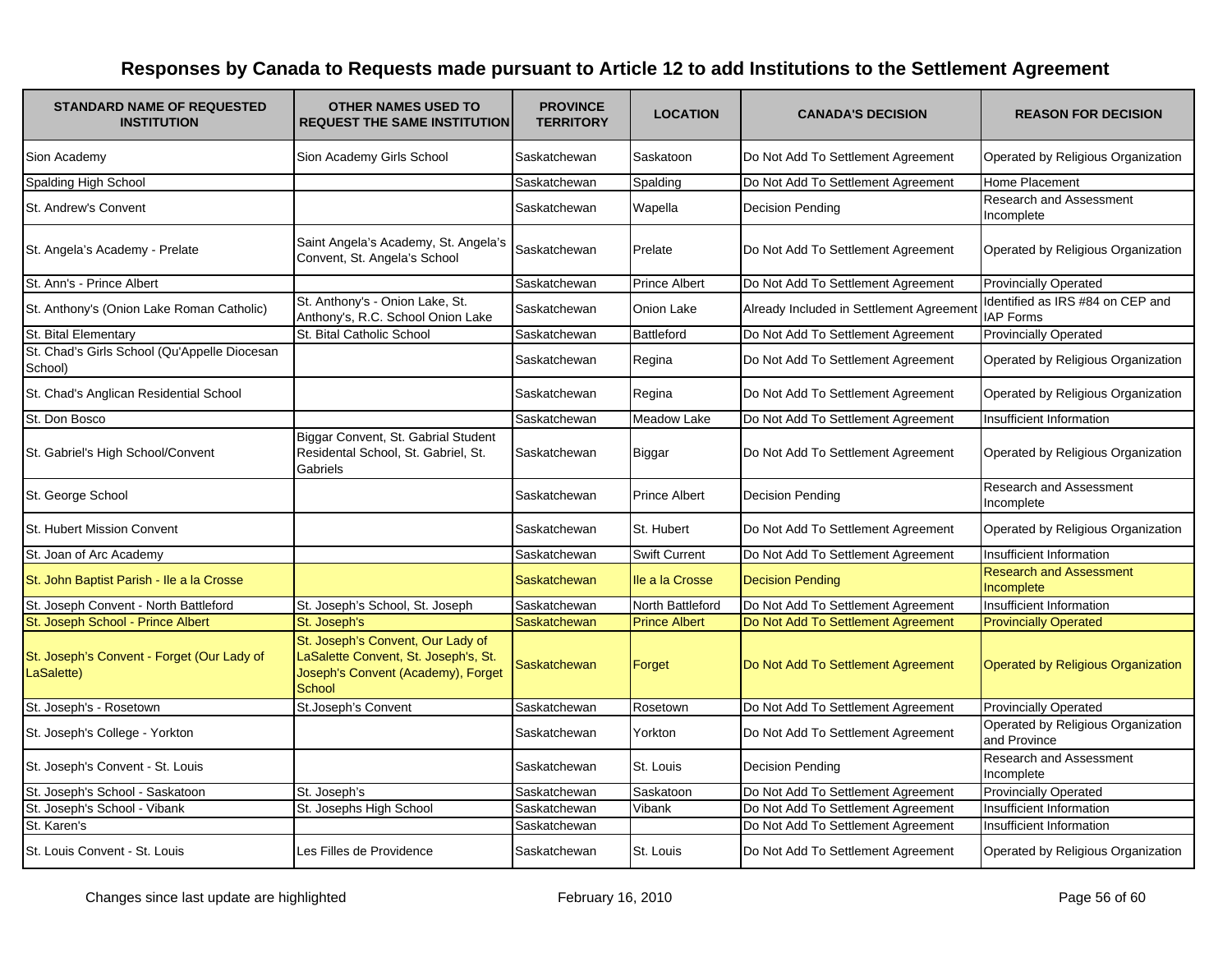| <b>STANDARD NAME OF REQUESTED</b><br><b>INSTITUTION</b> | <b>OTHER NAMES USED TO</b><br><b>REQUEST THE SAME INSTITUTION</b>      | <b>PROVINCE</b><br><b>TERRITORY</b> | <b>LOCATION</b>      | <b>CANADA'S DECISION</b>                 | <b>REASON FOR DECISION</b>                                  |
|---------------------------------------------------------|------------------------------------------------------------------------|-------------------------------------|----------------------|------------------------------------------|-------------------------------------------------------------|
| St. Lukes Home                                          |                                                                        | Saskatchewan                        | Meadow Lake          | Do Not Add To Settlement Agreement       | Operated by Religious Organization                          |
| St. Mary's High School - Prince Albert                  |                                                                        | Saskatchewan                        | <b>Prince Albert</b> | Do Not Add to Settlement Agreement       | <b>Provincially Operated</b>                                |
| St. Mary's - North Battleford                           | St. Mary's Catholic School                                             | Saskatchewan                        | North Battleford     | Do Not Add to Settlement Agreement       | <b>Provincially Operated</b>                                |
| St. Marys - Regina                                      |                                                                        | Saskatchewan                        | Regina               | Do Not Add To Settlement Agreement       | <b>Provincially Operated</b>                                |
| St. Mary's - Saskatoon                                  |                                                                        | Saskatchewan                        | Saskatoon            | Do Not Add To Settlement Agreement       | <b>Provincially Operated</b>                                |
| St. Mary's High School - Prince Albert                  |                                                                        | Saskatchewan                        | <b>Prince Albert</b> | Do Not Add to Settlement Agreement       | <b>Provincially Operated</b>                                |
| St. Mary's School                                       |                                                                        | Saskatchewan                        |                      | Do Not Add To Settlement Agreement       | Insufficient Information                                    |
| St. Michael's - Prince Albert                           |                                                                        | Saskatchewan                        | <b>Prince Albert</b> | Do Not Add to Settlement Agreement       | <b>Provincially Operated</b>                                |
| St. Michael's (Duck Lake)                               | St. Michael's College, St. Michael's<br>Residential School (Duck Lake) | Saskatchewan                        | Duck Lake            | Already Included in Settlement Agreement | Identified as IRS #85 on CEP and<br><b>IAP Forms</b>        |
| St. Pascal School                                       | St. Pascal's, Green Lake St. Pascal<br>School                          | Saskatchewan                        | Green Lake           | <b>Decision Pending</b>                  | <b>Research and Assessment</b><br>Incomplete                |
| St. Patrick's Orphanage                                 | St. Patrick's, St. Patrick's Catholic<br>Orphanage, St. Pats Orphanage | Saskatchewan                        | <b>Prince Albert</b> | Do Not Add to Settlement Agreement       | Operated by Religious Organization                          |
| St. Patrick's                                           |                                                                        | Saskatchewan                        | <b>Swidt Current</b> | <b>Decision Pending</b>                  | <b>Research and Assessment</b><br>Incomplete                |
| St. Paul's - Prince Albert                              |                                                                        | Saskatchewan                        | <b>Prince Albert</b> | Do Not Add to Settlement Agreement       | Insufficient Information                                    |
| St. Peter's Abbey                                       |                                                                        | Saskatchewan                        | <b>Muenster</b>      | Do Not Add To Settlement Agreement       | Operated by Religious Organization                          |
| St. Philip's                                            | St. Phillips Residential School                                        | Saskatchewan                        | Kamsack              | Already Included in Settlement Agreement | Identified as IRS #86 on CEP and<br><b>IAP Forms</b>        |
| St. Philip's Day School                                 | St. Phillip's                                                          | Saskatchewan                        | Kamsack              | Do Not Add To Settlement Agreement       | Day School                                                  |
| St. Raphael's Convent                                   | <b>Wolsley Convent</b>                                                 | Saskatchewan                        | Wolseley             | Do Not Add to Settlement Agreement       | Operated by Religious Organization                          |
| St. Thomas College                                      | St. Thomas More College                                                | Saskatchewan                        | North Battleford     | Do Not Add to Settlement Agreement       | Operated by Religious<br>Organization/Provincially Operated |
| St. Ursaline Academy                                    | St.Ursula's Academy                                                    | Saskatchewan                        | <b>Bruno</b>         | Do Not Add to Settlement Agreement       | Operated by Religious<br>Organization/Provincially Operated |
| Standing Buffalo Day School                             |                                                                        | Saskatchewan                        | Fort Qu'Appelle      | Do Not Add to Settlement Agreement       | Day School                                                  |
| Stanley Mission Group Home                              |                                                                        | Saskatchewan                        |                      | <b>Decision Pending</b>                  | <b>Research and Assessment</b><br>Incomplete                |
| Stobbarts School                                        |                                                                        | Saskatchewan                        | Duck Lake            | Do Not Add to Settlement Agreement       | <b>Provincially Operated</b>                                |
| Thunderchild (Delmas, St. Henri)                        | <b>Delmas Residential School</b><br>(Thunderchild IRS)                 | Saskatchewan                        | Delmas               | Already Included in Settlement Agreemen  | Identified as IRS #88 on CEP and<br><b>IAP</b> forms        |
| <b>Thunderchild Anglican Day School</b>                 |                                                                        | <b>Saskatchewan</b>                 | Thunderchild         | Day School                               | Do Not Add To Settlement<br><b>Agreement</b>                |
| Thunderchild Roman Catholic Day School                  |                                                                        | <b>Saskatchewan</b>                 | <b>Thunderchild</b>  | Day School                               | Do Not Add To Settlement<br>Agreement                       |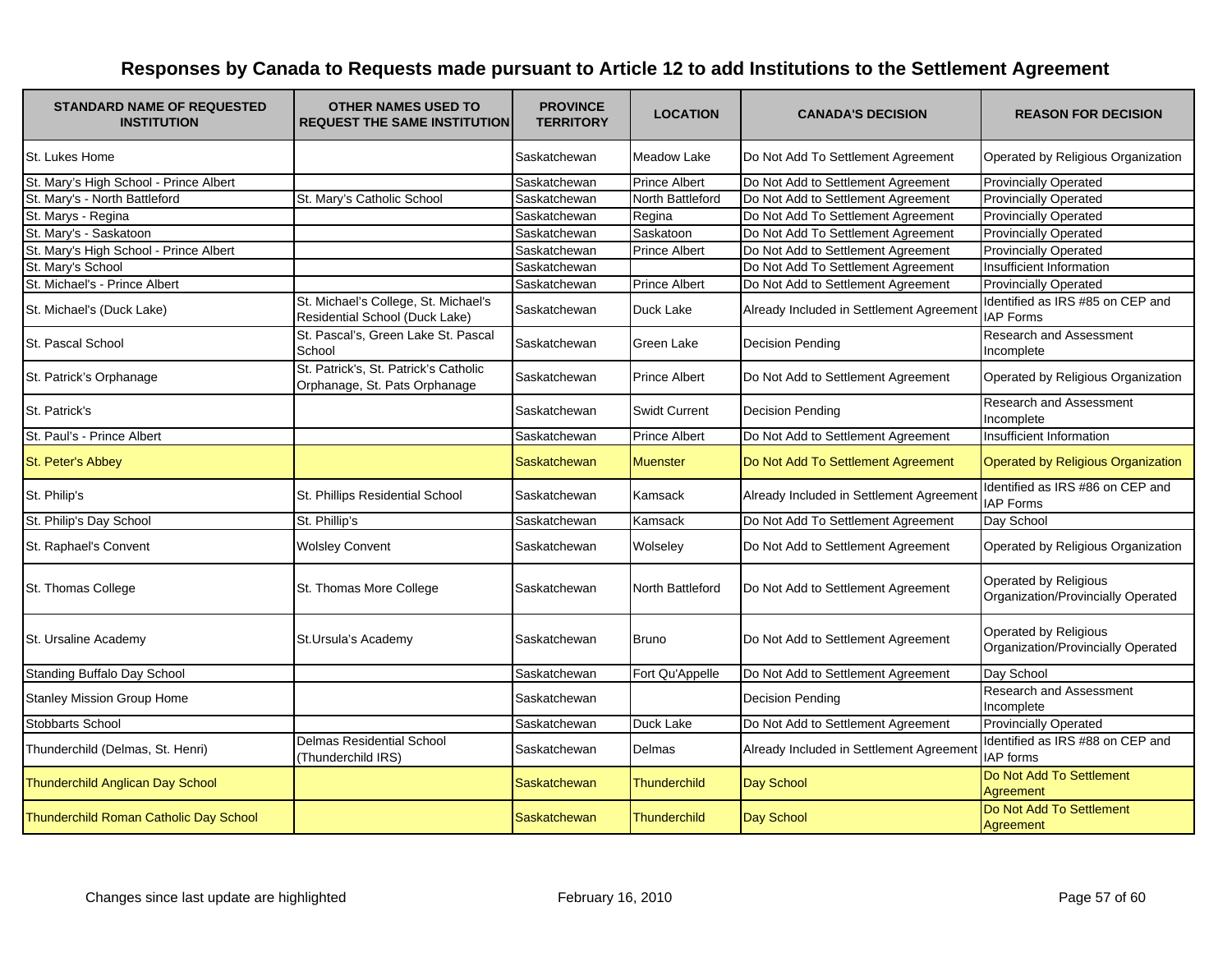| <b>STANDARD NAME OF REQUESTED</b><br><b>INSTITUTION</b> | <b>OTHER NAMES USED TO</b><br><b>REQUEST THE SAME INSTITUTION</b>                                                                                                                                                                                                                                              | <b>PROVINCE</b><br><b>TERRITORY</b> | <b>LOCATION</b>      | <b>CANADA'S DECISION</b>           | <b>REASON FOR DECISION</b>                                          |
|---------------------------------------------------------|----------------------------------------------------------------------------------------------------------------------------------------------------------------------------------------------------------------------------------------------------------------------------------------------------------------|-------------------------------------|----------------------|------------------------------------|---------------------------------------------------------------------|
| Timber Bay Children's Home                              | Timber Bay Children's Home, Timber<br>Bay Residential School, Montreal<br>Lake Children's Home, Mission<br>School, Montreal Lake Home For<br>Neglected Children, Timber Bay<br>School/Group Home, Home for<br>Children, Timber Bay Bible School,<br>Christian Home for Children, Timber<br><b>Bay Boarding</b> | Saskatchewan                        | <b>Montreal Lake</b> | Do Not Add To Settlement Agreement | Operated by Religious Organization                                  |
| Val Marie Convent                                       |                                                                                                                                                                                                                                                                                                                | Saskatchewan                        | Val Marie            | Do Not Add To Settlement Agreement | Operated by Religious Organization                                  |
| <b>Vawn Convent</b>                                     | Convent of Vawn, Roman Catholic<br>Convent                                                                                                                                                                                                                                                                     | Saskatchewan                        | Vawn                 | Do Not Add To Settlement Agreement | Operated by Religious Organization                                  |
| <b>Victoire School</b>                                  | <b>Victoire Convent</b>                                                                                                                                                                                                                                                                                        | Saskatchewan                        | Victoire             | Do Not Add To Settlement Agreement | <b>Insufficient Information</b>                                     |
| Victoria School                                         |                                                                                                                                                                                                                                                                                                                | Saskatchewan                        | Kamsack              | Do Not Add To Settlement Agreement | Provincially Operated                                               |
| <b>Victory Baptist</b>                                  |                                                                                                                                                                                                                                                                                                                | Saskatchewan                        | <b>Prince Albert</b> | Do Not Add To Settlement Agreement | <b>Insufficient Information</b>                                     |
| <b>Western Co-operative College</b>                     |                                                                                                                                                                                                                                                                                                                | <b>Saskatchewan</b>                 | <b>Saskatoon</b>     | Do Not Add To Settlement Agreement | <b>Operated by Private/Non-</b><br><b>Governmental Organization</b> |
| Weyburn Western Christian College                       | Western Christian College, Weyburn<br><b>Christian College</b>                                                                                                                                                                                                                                                 | Saskatchewan                        | Weyburn              | Do Not Add To Settlement Agreement | Operated by Religious<br>Organization/Provincially Operated         |
| <b>Whitefish Lake School</b>                            | Whitefish Indian School, Whitefish<br>Lake Band 128, Whitefish Roman<br>Catholic Church School, Whitefish<br>School                                                                                                                                                                                            | Saskatchewan                        | <b>Big Reserve</b>   | Do Not Add To Settlement Agreement | Insufficient Information                                            |
| Whitespruce                                             |                                                                                                                                                                                                                                                                                                                | <b>Saskatchewan</b>                 | Yorkton              | <b>Decision Pending</b>            | <b>Research and Assessment</b><br>Incomplete                        |
| <b>Wilderness Challenge Camp</b>                        |                                                                                                                                                                                                                                                                                                                | Saskatchewan                        | Keller Lake          | Do Not Add To Settlement Agreement | Operated by Private Organization                                    |
| <b>Wolseley Public School</b>                           |                                                                                                                                                                                                                                                                                                                | Saskatchewan                        | Wolseley             | Do Not Add To Settlement Agreement | <b>Provincially Operated</b>                                        |
| <b>Yorkton School</b>                                   |                                                                                                                                                                                                                                                                                                                | Saskatchewan                        | Regina               | Do Not Add To Settlement Agreement | Insufficient Information                                            |
| <b>Barrows Juntion School Day School</b>                |                                                                                                                                                                                                                                                                                                                | <b>Unknown</b>                      | <b>Unknown</b>       | <b>Decision Pending</b>            | <b>Research and Assessment</b><br>Incomplete                        |
| <b>Boarding Home</b>                                    |                                                                                                                                                                                                                                                                                                                | Unknown                             | Unknown              | Do Not Add To Settlement Agreement | Insufficient Information                                            |
| <b>Cote First Nation Kindergarten</b>                   |                                                                                                                                                                                                                                                                                                                | <b>Unknown</b>                      | <b>Unknown</b>       | <b>Decision Pending</b>            | <b>Research and Assessment</b><br>Incomplete                        |
| <b>Great Falls</b>                                      |                                                                                                                                                                                                                                                                                                                | Unknown                             |                      | Do Not Add To Settlement Agreement | Insufficient Information                                            |
| Immaculata Catholic School                              | Immaculata Catholic School,<br><b>Immaculata School</b>                                                                                                                                                                                                                                                        | Unknown                             | <b>Unknown</b>       | Do Not Add To Settlement Agreement | <b>Insufficient Information</b>                                     |
| Immaculata Elementary School                            | Immaculata Elementary School                                                                                                                                                                                                                                                                                   | Unknown                             | Unknown              | Do Not Add to Settlement Agreement | Insufficient Information                                            |
| Immaculata School                                       |                                                                                                                                                                                                                                                                                                                | Unknown                             | <b>Unknown</b>       | Do Not Add to Settlement Agreement | <b>Insufficient Information</b>                                     |
| Indian Day Schools                                      |                                                                                                                                                                                                                                                                                                                | Unknown                             |                      | Do Not Add To Settlement Agreement | Day School                                                          |
| Jardin L'Enfance                                        |                                                                                                                                                                                                                                                                                                                | Unknown                             |                      | Do Not Add To Settlement Agreement | Insufficient Information                                            |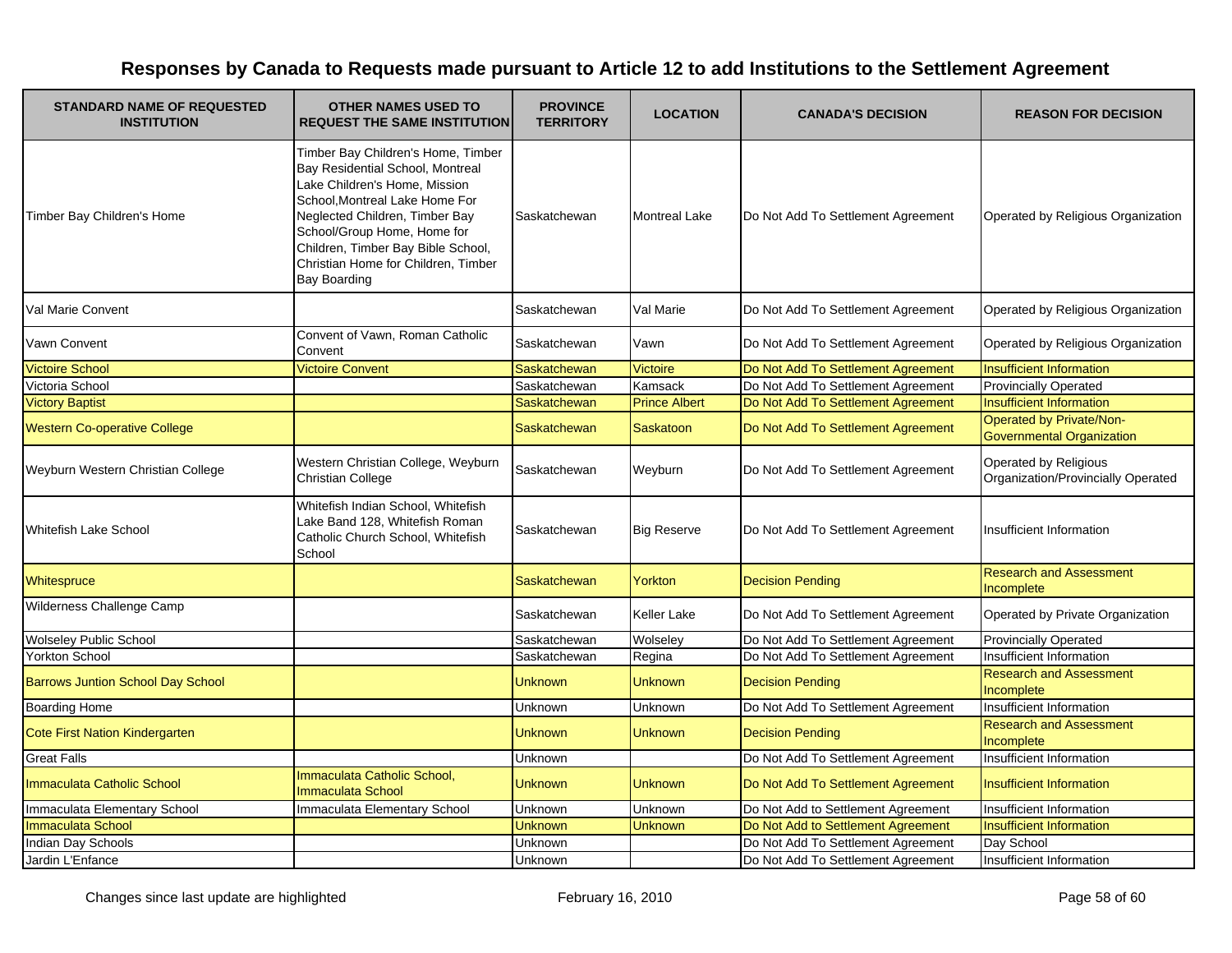| <b>STANDARD NAME OF REQUESTED</b><br><b>INSTITUTION</b> | <b>OTHER NAMES USED TO</b><br><b>REQUEST THE SAME INSTITUTION</b>                                       | <b>PROVINCE</b><br><b>TERRITORY</b> | <b>LOCATION</b>    | <b>CANADA'S DECISION</b>                 | <b>REASON FOR DECISION</b>                   |
|---------------------------------------------------------|---------------------------------------------------------------------------------------------------------|-------------------------------------|--------------------|------------------------------------------|----------------------------------------------|
| La Fortune                                              |                                                                                                         | Unknown                             |                    | Do Not Add To Settlement Agreement       | Insufficient Information                     |
| Lavender District School                                | Lavender School                                                                                         | Unknown                             | Unknown            | Do Not Add To Settlement Agreement       | Insufficient Information                     |
| Maryhill School Division                                |                                                                                                         | Unknown                             |                    | Do Not Add To Settlement Agreement       | Insufficient Information                     |
| Notre Dame                                              |                                                                                                         | Unknown                             |                    | <b>Decision Pending</b>                  | Research and Assessment<br>Incomplete        |
| <b>Prince Harbert</b>                                   | <b>Prince Harbert</b>                                                                                   | Unknown                             | Unknown            | Do Not Add to Settlement Agreement       | Insufficient Information                     |
| St. Annes                                               | St. Annes                                                                                               | Unknown                             | Unknown            | Do Not Add to Settlement Agreement       | Insufficient Information                     |
| St. Anne's Catholic School                              |                                                                                                         | Unknown                             |                    | Do Not Add To Settlement Agreement       | Insufficient Information                     |
| St. John's                                              |                                                                                                         | Unknown                             |                    | Do Not Add To Settlement Agreement       | Insufficient Information                     |
| St. Mary's                                              | St. Mary's                                                                                              | Unknown                             | Unknown            | Do Not Add to Settlement Agreement       | Insufficient Information                     |
| St. Pauls                                               |                                                                                                         | Unknown                             |                    | Do Not Add to Settlement Agreement       | Insufficient Information                     |
| St. Philip's Day School                                 |                                                                                                         | <b>Unknown</b>                      | Unknown            | Do Not Add to Settlement Agreement       | <b>Insufficient Information</b>              |
| St. Philips Indian Day School                           |                                                                                                         | Unknown                             | Unknown            | <b>Decision Pending</b>                  | <b>Research and Assessment</b><br>Incomplete |
| St. Stephen's Catholic School                           | St. Stephens Catholic School                                                                            | <b>Unknown</b>                      | Unknown            | <b>Decision Pending</b>                  | <b>Research and Assessment</b><br>Incomplete |
| United Christian Children's Home of Canada              |                                                                                                         | Unknown                             | Unknown            | Do Not Add To Settlement Agreement       | Insufficient Information                     |
| United Church Indian School                             | United Church Indian School                                                                             | Unknown                             | Unknown            | Do Not Add To Settlement Agreement       | Insufficient Information                     |
| Unknown                                                 |                                                                                                         | <b>Unknown</b>                      | Unknown            | Do Not Add To Settlement Agreement       | Insufficient Information                     |
| Church of Jesus Christ of Latter Day Saints             |                                                                                                         | <b>USA</b>                          |                    | Do Not Add To Settlement Agreement       | Not In Canada                                |
| House of Providence                                     |                                                                                                         | <b>USA</b>                          | Syracuse           | Do Not Add To Settlement Agreement       | Not in Canada                                |
| Kicking Horse Job Corpes                                |                                                                                                         | <b>USA</b>                          | Montana            | Do Not Add To Settlement Agreement       | Not in Canada                                |
| Northwest Indian Bible School                           |                                                                                                         | <b>USA</b>                          | Montana            | Do Not Add To Settlement Agreement       | Not In Canada                                |
| Quentin N. Burdick Job Corps                            |                                                                                                         | <b>USA</b>                          | North Dakota       | Do Not Add To Settlement Agreement       | Not In Canada                                |
| St. Mary's Mission - Washington                         |                                                                                                         | <b>USA</b>                          | Washington         | Do Not Add To Settlement Agreement       | Not In Canada                                |
| University of Alaska                                    |                                                                                                         | <b>USA</b>                          | Alaska             | Do Not Add To Settlement Agreement       | Not In Canada                                |
| Valley View School for Boys                             |                                                                                                         | USA                                 | U.S.A.             | Do Not Add To Settlement Agreement       | Not In Canada                                |
| <b>Baptiste School</b>                                  | <b>Baptiste School</b>                                                                                  | Yukon                               | Klukshu            | Do Not Add To Settlement Agreement       | Insufficient Information                     |
| <b>Boy's Dormitory</b>                                  |                                                                                                         | Yukon                               | Whitehorse         | Do Not Add To Settlement Agreement       | Insufficient Information                     |
| Carcross (Chooutla)                                     | Carcross                                                                                                | Yukon                               | Carcross           | Already Included in Settlement Agreement | Identified as IRS #1 on CEP and IAP<br>Forms |
| Christ The King Convent - Whitehorse                    | Christ King School, Christ The King,<br>Christ the King Elementary High,<br><b>Sacred Heart Convent</b> | Yukon                               | Whitehorse         | Do Not Add To Settlement Agreement       | Operated by Religious Organization           |
| Christ the King High School                             |                                                                                                         | Yukon                               | Whitehorse         | Do Not Add To Settlement Agreement       | <b>Territorially Operated</b>                |
| Frederick H. Collins Secondary School                   | F.H. Colins                                                                                             | Yukon                               | Whitehorse         | Do Not Add To Settlement Agreement       | <b>Territorially Operated</b>                |
| Gadzoosdaa Student Residence                            | Gadzoosdaa Residence                                                                                    | Yukon                               | Whitehorse         | Do Not Add To Settlement Agreement       | <b>Territorially Operated</b>                |
| <b>Hanson Residence</b>                                 |                                                                                                         | Yukon                               | Whitehorse         | Do Not Add To Settlement Agreement       | <b>Territorially Operated</b>                |
| Holy Family Catholic Mission                            | Holy Family Catholic Mission (Unsure<br>of name)                                                        | Yukon                               | <b>Upper Liard</b> | Do Not Add To Settlement Agreement       | Insufficient Information                     |
| John Allen Elementary School                            |                                                                                                         | Yukon                               | Whitehorse         | Do Not Add To Settlement Agreement       | Insufficient Information                     |
|                                                         |                                                                                                         |                                     |                    |                                          |                                              |